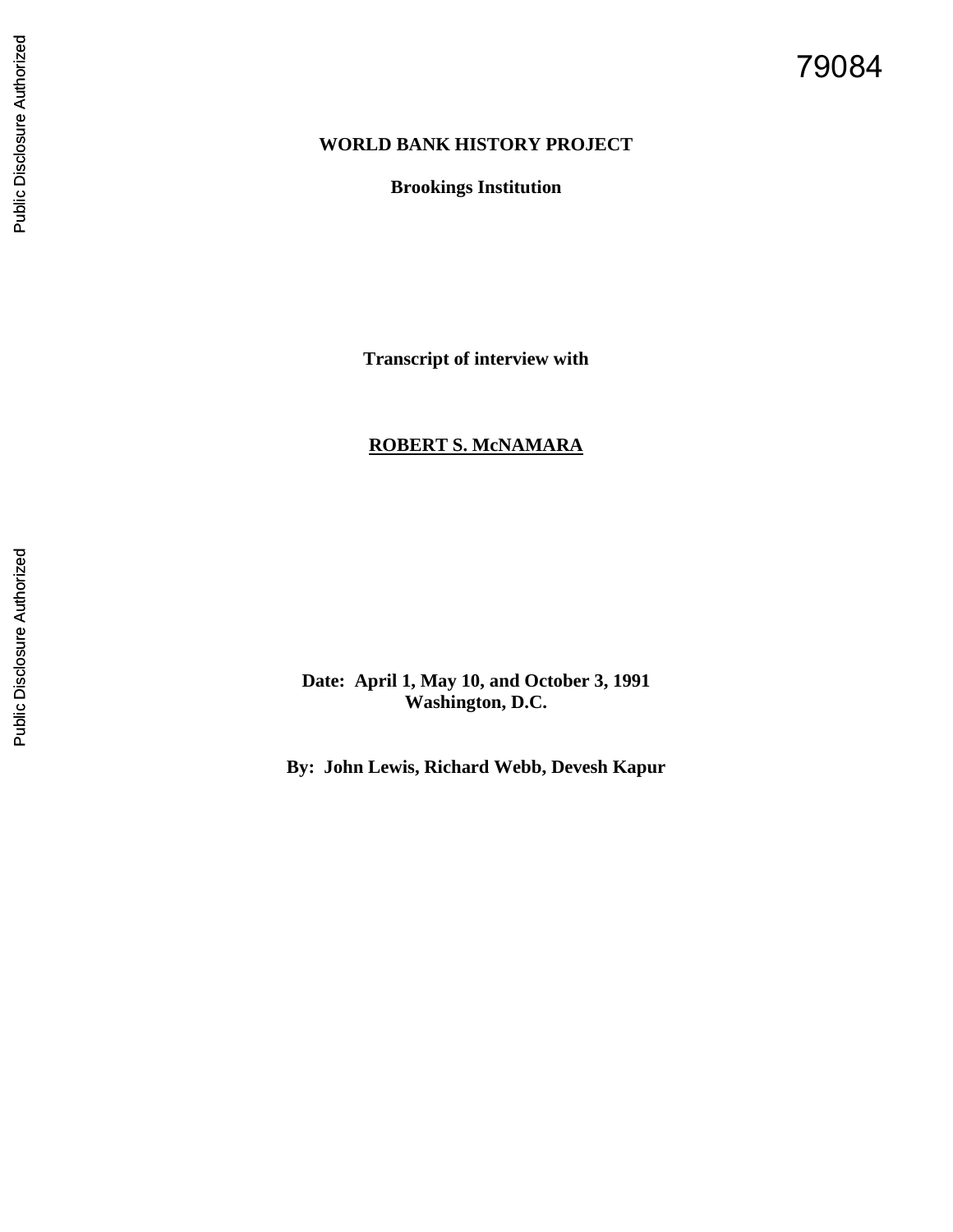# **Session 2[1](#page-1-0) April 1, 1991 Washington, D.C.**

## *[Begin Tape 1, Side A]*

**McNAMARA:** . . say if you were to gather together the people that were in the Bank in senior positions during the time of change, say from 1963 to *[inaudible]* '81, that you'd get quite a different set of views about what was done and why it was done and perhaps even what the effects were. So, it's going to be difficult for you to sort through all of that.

But in any event, I think it would be interesting because it was a period of rapid change and, to some degree, dramatic change, some of which points we talked about last time, but I think I may have to go back over some of what is ...

**LEWIS:** Yeah, I'd . . .

**McNAMARA:** . . discussed last time.

LEWIS: I'd like to start, really, with what you told us last time. It's okay to sort of focus today on the internal organization . . .

**McNAMARA:** I'd be happy to focus on whatever you want to focus on.

**LEWIS:** Okay.

**McNAMARA:** But the first point that I started with last time, I believe, was—and I should repeat it--that my conception of the institution was symbolized by the term "development agency" . .

## **LEWIS:** Right.

**McNAMARA:** . . whereas the conception of many up to that point, and in particular the senior director, *[Pieter]* Lieftinck, was that it was a bank.

**LEWIS:** Right.

**McNAMARA:** And the two terms could be defined in ways that would perhaps make them overlap, but they connoted quite different kinds of institutions to the individuals using them, Lieftinck using the term "bank" on the one hand and me using the term "development agency" on the other. And in particular, to me, the term "development agency" connoted that there were certain objectives in terms of social and economic advance in the developing countries that the

<span id="page-1-0"></span><sup>&</sup>lt;sup>1</sup> Notes of session 1 are in the World Bank Group Archives, but no tape or transcript exists. Original transcript of sessions 2, 3, and 4 by the Brookings Institution World Bank history project; original insertions are in [ ]. Insertions added by the World Bank Group Archives are in *italics* in *[ ]*.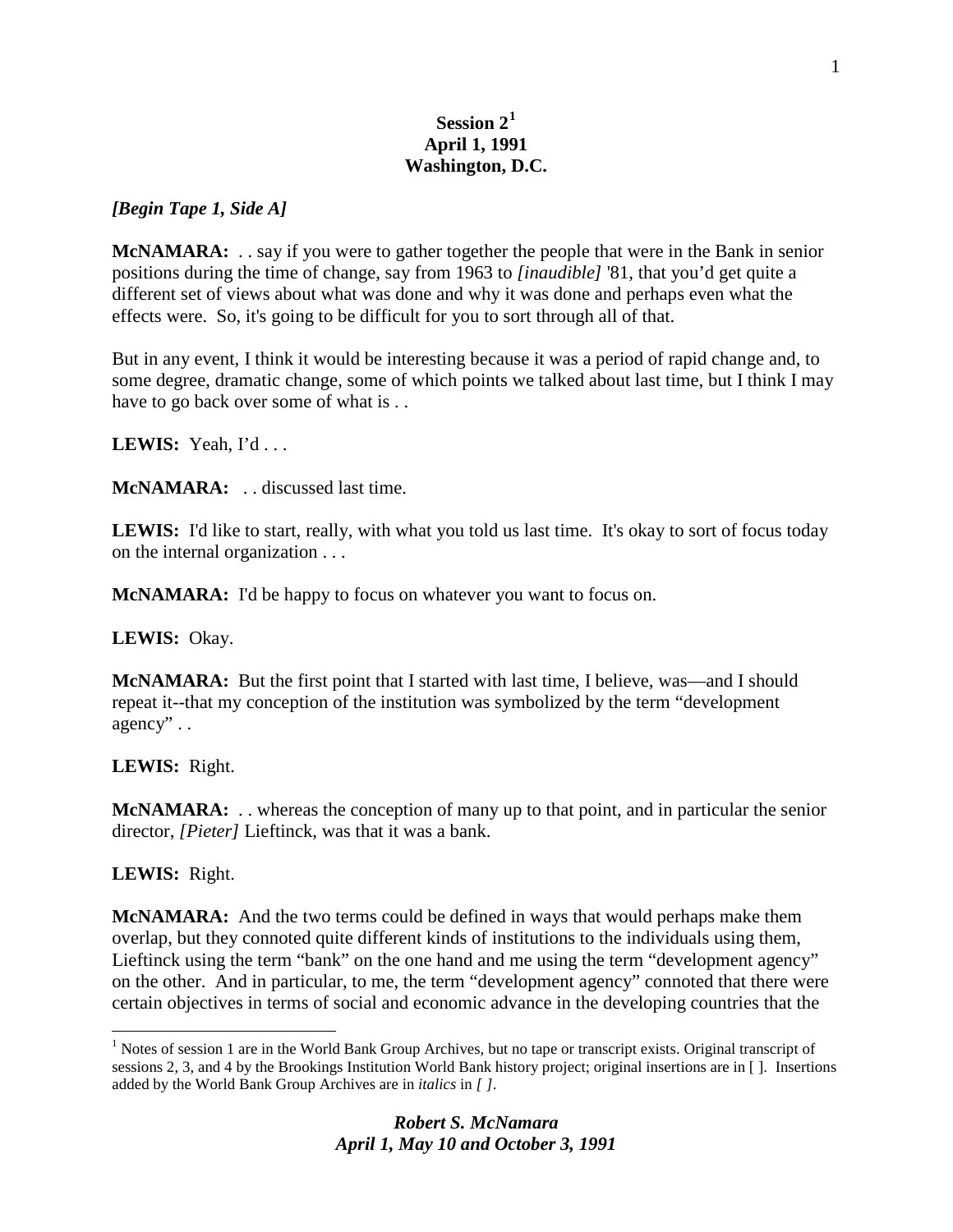Bank should be sensitive to and, secondly, that achieving those objectives required not only action by the developing countries and their leaders but also required external assistance . .

# **LEWIS:** Right.

**McNAMARA:** . . technical assistance and financial assistance. And as I, in a very imperfect way in the early days at the Bank, examined whether we were or were not--we, the Bank, were or were not meeting those development objectives, I felt we were not. In particular, the level of financing was below the level required by the developing countries for the programs then in effect and below the level required to finance quote "sound" unquote projects.

# **LEWIS:** Right.

**McNAMARA:** Now, if that were true--and one can argue whether it was true or not--but if that were true, then it was our responsibility, the Bank's responsibility, as a development agency, to raise the level of our financing. To do that, we would have to raise the number of, increase the number of professional people on the staff. We couldn't substantially increase the financing, presumably we had a substantial increase in appraisal reports, follow-up reports and so on, supervision reports and so on.

So, therefore, within 90 or 120 days--well, first, let me digress to say that assuming that, A, the development requirements were not being met; B, to meet them required additional technical assistance and financial assistance; C, that was our responsibility to provide it; D, the question was could we.

Well, with respect to hiring people, I was sure we could hire people in the numbers required, and I think subsequently proved we could. As to the money, that was a different issue, and putting aside for a minute the soft loans and just looking at hard loans, if you look at the figures--now, this is right off the top of my head, so I'm sure it's wrong, plus or minus 100 million or so, 200 million--but if you look at the figures for IBRD *[International Bank for Reconstruction and Development]* net borrowing in the world for five years, say '62-'67 or '63-'68, roughly, '62-'67 or '63-'68 fiscal years, you will find they were less than 500 million. I'd say on the order . .

## **LEWIS:** Yeah.

**McNAMARA:** . . of 300 million a year. Well, so if my conclusion was that to meet development objectives the Bank should provide more than net financing of 300 million or net borrowing of that, could we do it? My belief was we could, and of course we did.

# **LEWIS:** Yeah.

**McNAMARA:** So, I come back to my point that in those early days, there were some dramatically new concepts . .

**LEWIS:** Oh, absolutely.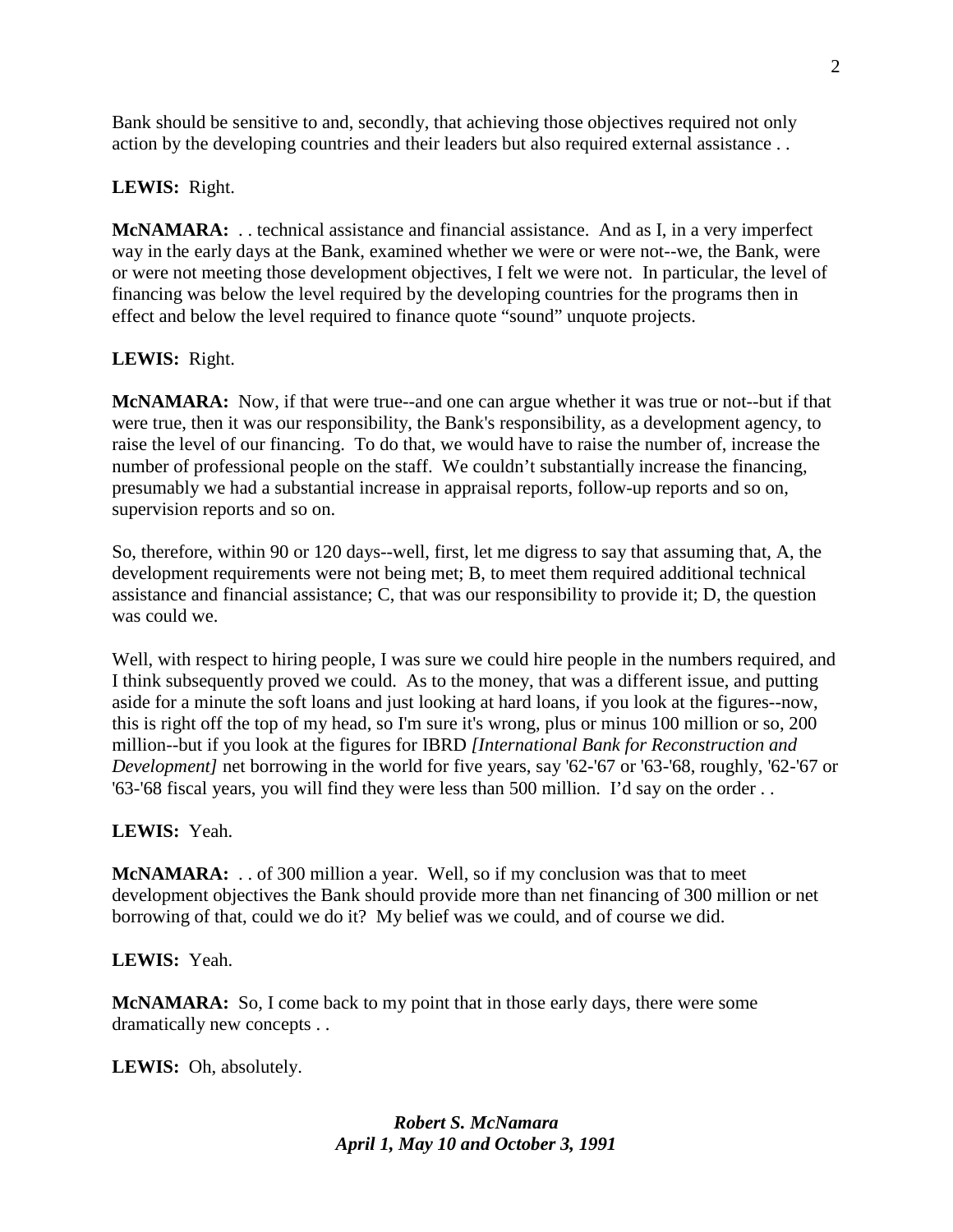**McNAMARA:** . . that were very, very controversial.

**LEWIS:** Sure. Well, you left us last time—and we've also by your other stuff we've been reading and seeing that you came on board really to move in a--not a reverse direction, but a very different direction.

**McNAMARA:** Yeah, because I looked upon the institution as a development agency not a bank.

**LEWIS:** So, you are going to, one, increase the volume of the scale of activity very, very much.

**McNAMARA:** Both financial activity and particularly professional activity, technical assistance activities.

**LEWIS:** That's right. You're also going to try to increase or at least hold and probably improve the quality of the project work.

**McNAMARA:** Yes, yes. And we were not shoveling out money. We were going to tighten and raise the quality. And in particular, we were going to—and this is a separate point--if the function was development, we were going to ensure that the projects were associated with development and not just . .

LEWIS: Okay. So, you're going to change . .

**McNAMARA:** *[inaudible]*

**LEWIS:** . . the priorities, too. I mean, the . . .

**McNAMARA:** Right. And that not only required that the projects be associated with sectoral plans--and by the way, if you go back you will find then that there were very few sectoral plans available to the Bank or available in the developing countries, and I'm not suggesting we did enough to develop them, but we started a special activity to develop sectoral plans for the more important sectors for the more important countries. And Bernard Chadenet, we even had a little graph that sectors--sectors down one side and countries across the top, and we put Xs where we had adequate sectoral foundations for lending, the idea being that the objective was not to have a high rate of return project. The objective was to have a project that contributed to social and economic advance in the country which meant it should be associated with a--call it a development plan or at least a sector with a sectoral plan.

Now, the project lending in the Bank in the '50s and '60s, in my opinion, was not closely related to development programs as such. The projects were sound in the sense that they had on average, I would say, acceptable rates if not high rates of return, but whether they were as closely linked to development objectives and development priorities as could be done, were there to have been a sectoral plan or were there to have been a national development program they were a part of, I think is questionable. So we were trying to do that.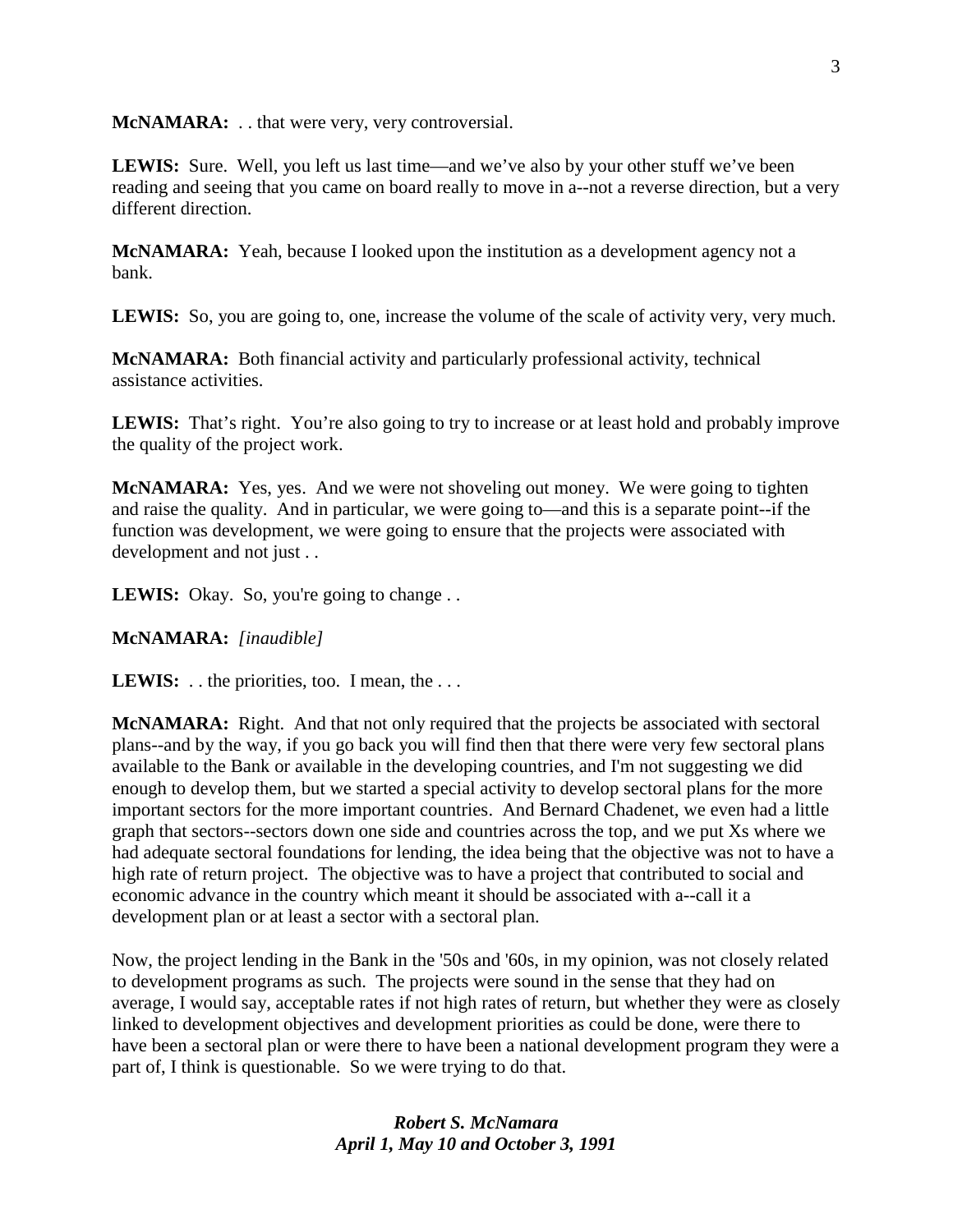And then, a corollary or a derivative of that thinking was, were we operating in all of the fields we ought to be operating in? And the answer was no. Primary education, no; population, no; environmental assessment, no; lending to publicly-owned enterprises through IFC *[International Finance Corporation]* such as development banks, no (we were lending to private banks but not *[inaudible]*) and so on.

And so this goes back to my point. We were trying to conceive of it as a development agency as opposed to a bank and that required shifts in volume, shifts in number of people, shifts in focus.

**LEWIS:** Right.

**WEBB:** Who else objected to that? You say it was very controversial.

**McNAMARA:** Oh, well, in--I'd say the majority of the people in a sense because associated with this, you see, was increasing the volume of lending. And the charge was made that that was shoveling out money without regard to quality. Now, I think the record shows quite the opposite, but that was a widely accepted theme.

**LEWIS:** Within the organization?

**McNAMARA:** Well, to some degree within the organization and certainly outside of it.

Secondly, there was considerable objection to substantially raising the amount of funds to be borrowed, and I will give you an illustration of that. The--we had a Swiss loan--borrowing from the Swiss in the capital market in Swiss francs was around, my recollection is, 17 million dollars in October-November of '68 (I've forgotten whether it was October or November). It didn't do well. The allegation by the Swiss bankers, our underwriters, was because of that god damn fool McNamara, a red-eyed socialist who, at the Annual Meeting, had spoken in ways that connoted "development agency" as opposed to "bank," and the money managers of the world were reluctant to buy the Bank's paper because of this radical thinking that had been introduced into the Bank management, and therefore a lousy 17 million dollars you did poorly.

Now, out of that--and I know what, you had this attributed to me and it's in his book--but out of that I fired the Treasurer. And that's when I hired *[Eugene H.]* Rotberg, because the thinking that had led to borrowing 100 or 200 or 300 million net per year the previous five years was carrying over into the borrowing in the future. And there was a tremendous undercurrent that, "McNamara is going to screw this thing up. We're going to throw money away, and you better be careful in buying Bank securities because they won't do well."

Now, the fact--that was not the problem with the Swiss loan. The problem with the Swiss loan was that the relationship between Swiss francs and D-marks--well, first, let me go back and say at that time in the Swiss money markets compared to the U.S. money market you didn't price the loan the day, the day of the issue, in effect. And my recollection is the underwriters carried a risk for a period of time, such as ten or fifteen days, so this was a problem for them and they had some losses as a result on this account. But why did they have a loss? Because--not because the credit of the Bank was at risk in people's minds, but because the exchange relationship between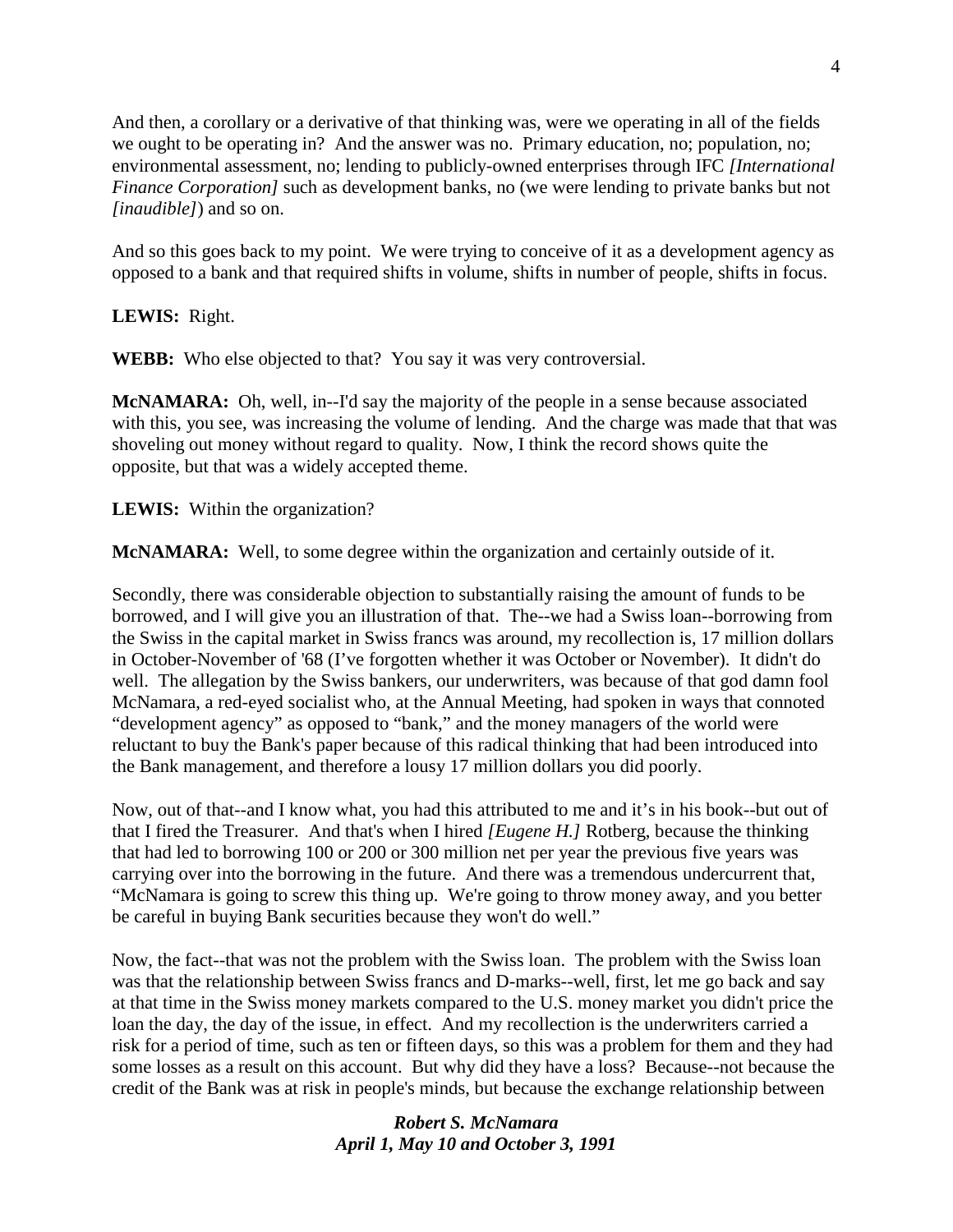German marks and Swiss francs shifted during that period of risk, say, let's say, fifteen days or seventeen days, and we had had a D-mark issue shortly before. So anybody who wanted to buy either a Swiss franc or a D-mark issue, it would have bought the D-mark issue . .

# **LEWIS:** I see.

**MCNAMARA:** . . instead of the Swiss franc issue. Now, I mention all this to illustrate the point that there was a lot of questioning in the minds of people at the time of whether these new policies were sound. And I don't object to the questioning. That was my job, to sell the change. My only reason for mentioning it now is not to say that people who questioned were wrong or shouldn't have had the questions in their mind, but simply to illustrate my point that there was a major shift in policies underlying the operations of the Bank, and it had many, many repercussions, and this is one.

And as I say, out of that I literally fired the Treasurer of the Bank and hired Rotberg *[inaudible]*

**LEWIS:** We've been talking with Rotberg. His was a great performance, I think, and ...

**MCNAMARA:** Oh, it was terrific. Terrific. And you know, at the end, we borrowing, hell, a billion dollars.

# **LEWIS:** Yeah.

**MCNAMARA:** Seventeen million? Baloney. But I had a friend come to me, a very, very close friend whom you know—I'm not going to mention--outside the Bank, a publisher, and he said, "Bob, you're in deep trouble." He said, "This issue has failed, and the press around the world is saying that in effect you caused it by your wild ideas."

Another illustration of the same point at same time--I think in the September 1968 Annual Meeting speech I referred to population as a subject that the Bank should address and that in any event the developing countries should address.

I then went down again in October-November to speak to the Western Hemispheric press in Buenos Aires in Argentina, and part of the speech was on population, and the--this was an extension of this view that the Bank was a development agency and should address development problems of which one is excessive rates of population growth, in my opinion. So, I was going to speak down there.

They learned of it in advance. When Margy *[Margaret C. McNamara]* and I arrived in Buenos Aires, we were met by the president of the central bank, and he damn near spit on us--I'm not exaggerating--because he heard I was going to talk about population.

This was all simply part of this program that was created by an effort to shift toward development as opposed to banking. And I'm not suggesting that the ferment was ill advised or unreasonable, but it was a ferment.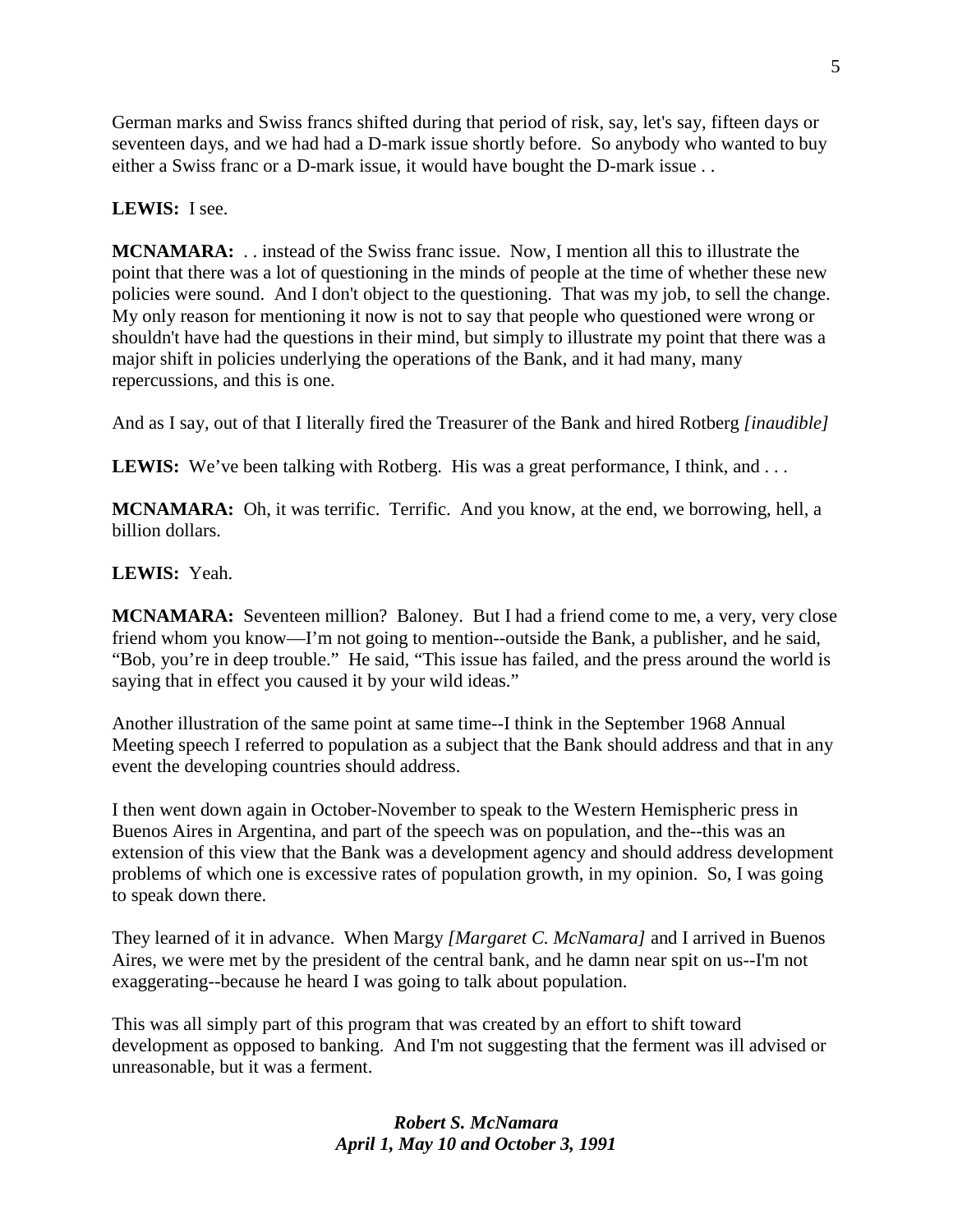**LEWIS:** Let me get back to your whole sort of strategy for changing, turning the course of things, but just now that you mention population . .

# **MCNAMARA:** Yeah.

LEWIS: . . one thing we've noted looking through the '70s is that whereas you, in terms of these new sort of priorities that you arrived with, a lot of them you implemented a lot, like the agriculture rural development . .

# **MCNAMARA:** Right.

**LEWIS:** . . population, it increased somewhat, but there was not nearly as much done with population.

**MCNAMARA:** Well, in terms of impact on the world, I think we had a political impact.

**LEWIS:** Yeah, yeah.

**MCNAMARA:** But in terms of projects, you know, we had some impact, but not as much as I would like to have had, absolutely right.

**LEWIS:** And why was that?

**MCNAMARA:** I'd say for two reasons. One, there was a tremendous amount of opposition in the developing countries to it. And two, there was not a clear understanding on the part of professionals in the field as to what you would finance, where the levers were. And if you look at what we did then, I think you will find that many of the early population projects were in small countries. For example, I think one was in Trinidad, another was in Jamaica. And the reason for it was we weren't sure what the hell we were doing so we started small.

I thought it was the wrong way to do it. I wanted to start in the bigger countries where it was complex and where we faced the real world and either you'd make an impact or you wouldn't, but in any case you'd be dealing with something important. Instead, many of them were in small countries because we were--the people directly concerned were fearful. They didn't know what the hell to do, so they wanted to do it small.

Where we did do it large, such as in Kenya, I think we didn't do very well. And if you go back- and I think one of the first population projects was in Kenya--I believe in 1973--and in the '70s Kenyan female literacy increased, female participation in primary schools and literacy increased, infant mortality decreased, per capita income lowers, and the fertility rate grows. In the face of our population project.

That just means we didn't know what the hell we were doing, and I think it is illustrative of why we were slow getting started. And I would say to this day, John, that the African population programs have not been successful—I speak of sub-Saharan Africa, I should say--500 million people, 40-odd countries, the average fertility rate today is six-and-a-half.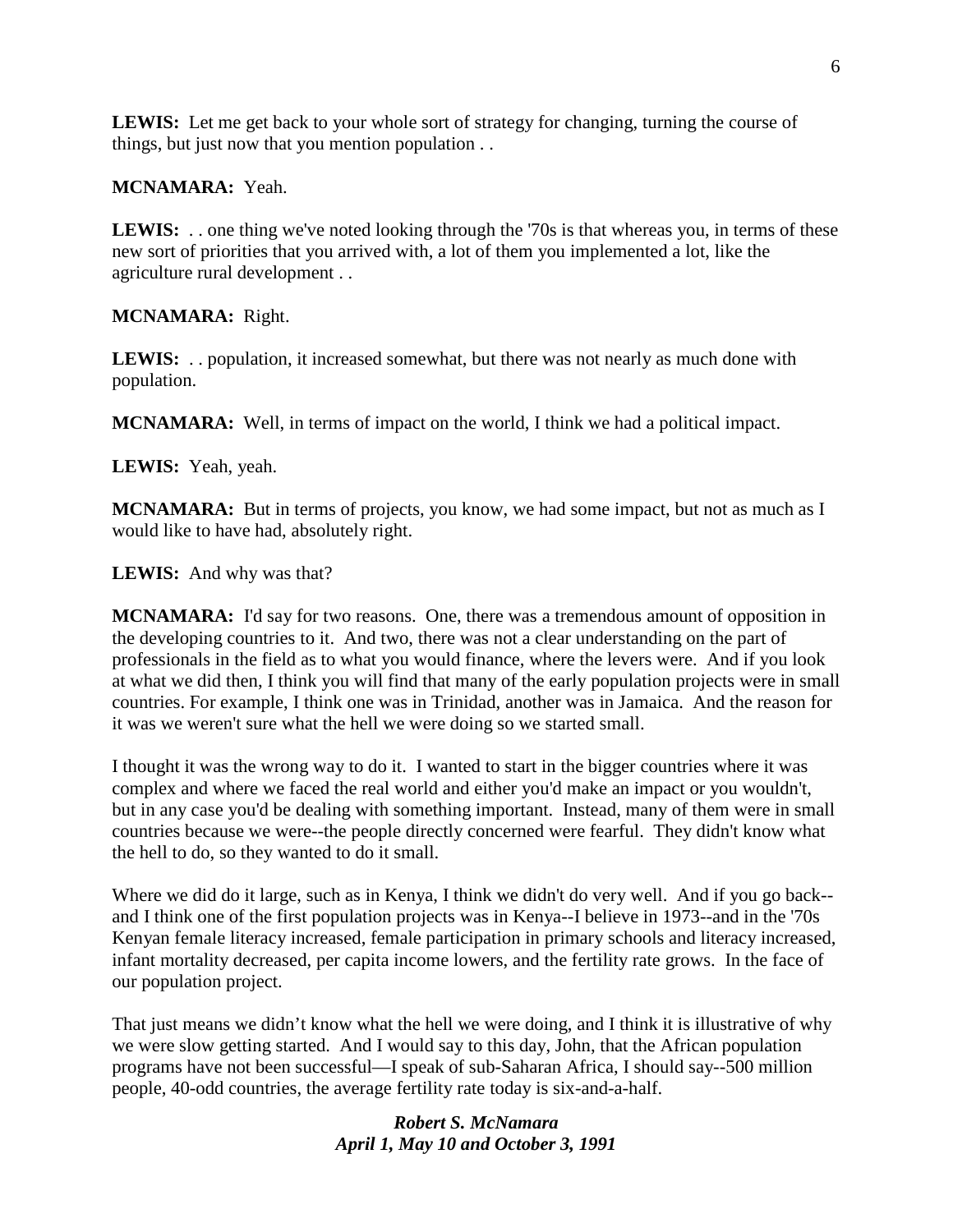Look at India. Today, it's true that India's fertility rate, which was about the same as Africa's in the late '60s, six, probably six-and-a-half, India's is down to 4.2 or something like that, Africa's is still six-and-a-half. In that sense, it's improved, but India's population rate today, growth rate today is two plus, and that is disaster for India. India is going to have, mid-century, it's going to have a billion six, a billion seven. Compared to 800 million today, that is disaster.

So, in a very real sense, population programs were slow getting off the ground in the Bank in the '70s. No question of that. But to this day they're not doing very well in many parts of the world. And I would say India and Pakistan and Sub-Saharan Africa are illustrative of it. India had a major advance from the mid to late '60s to the late '70s, but . . .

**LEWIS:** Well, they mucked things up during the emergency.

**McNAMARA:** But they--and they've never gotten back on.

**LEWIS:** Right.

**McNAMARA:** Anyhow, you're right. I think we stimulated attention in the world, and we got the Bank underway, but we did not implement the programs successfully by and large.

**LEWIS:** It wasn't a matter of internal resistance within the staff?

**McNAMARA:** Well, I don't think it was as much internal resistance as we didn't know what the hell to do.

LEWIS: Yeah, right. It's a very tricky business.

**McNAMARA:** It's a very tricky business. It's particularly tricky if you have a different view than *[Reimert T.]* Ravenholt--have I go the name right, in the U.S. AID *[Agency for International Development]*? Ravenholt?

**LEWIS:** Oh, Ravenholt.

**McNAMARA:** Ravenholt.

**LEWIS:** Yeah, yeah, Ray Ravenholt.

**McNAMARA:** Right. He had a view that you flood the world with . .

**LEWIS:** Condoms.

**McNAMARA:** . . with condoms and you've got it made. We at least were a little more sophisticated than that. We thought you had to address demand as well as supply, and we didn't know how to do it very well.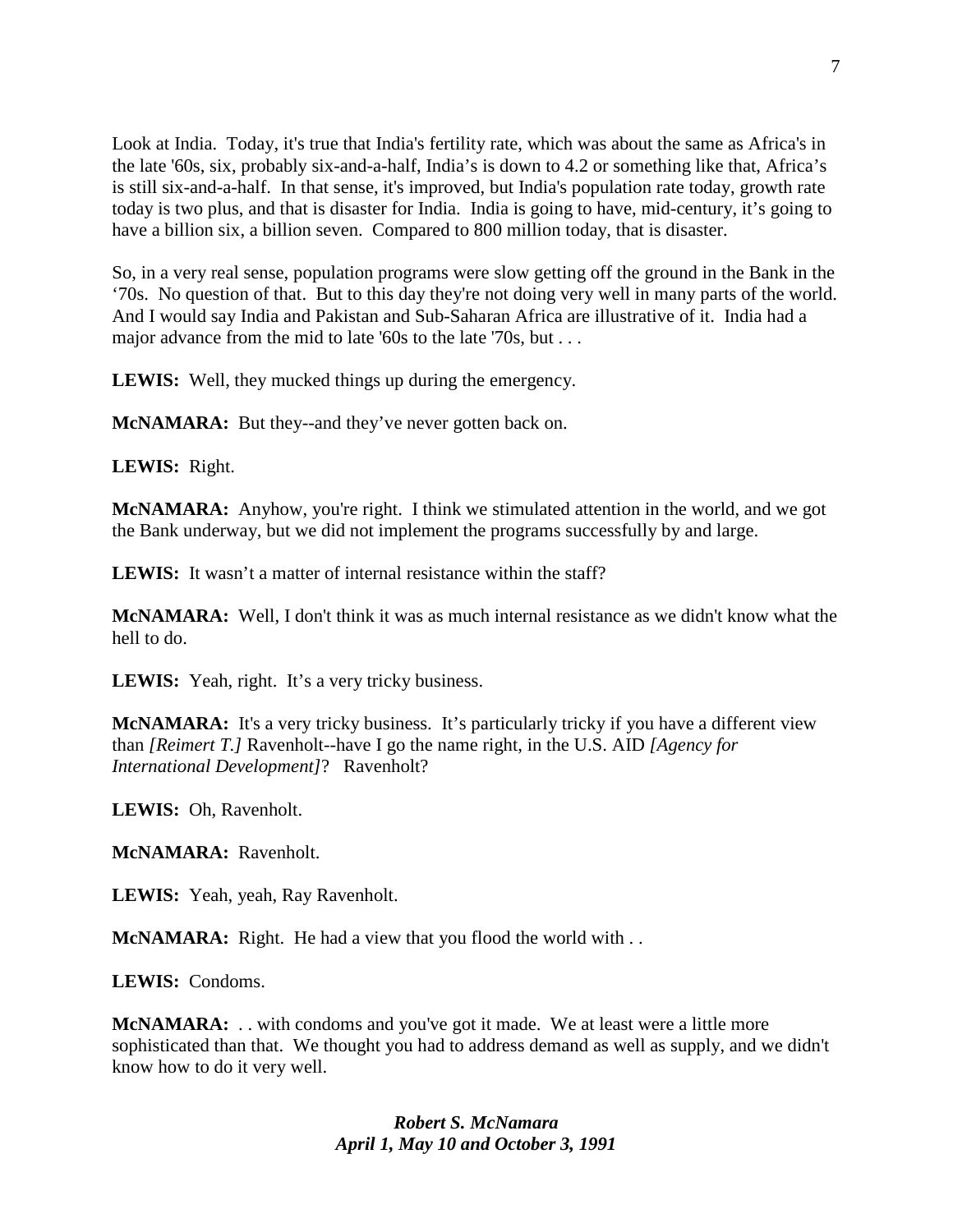So, anyhow, you're right on your point.

LEWIS: But back to your sort of general . . .

**McNAMARA:** But if I may interrupt, I do think we had an impact on the politics of population planning in the world. Governments became more sensitive to it.

**LEWIS:** Right, right. If you were just sketching how you, what your strategy was for turning this ship--you started—well, you hired Rotberg. You did quite a lot of hiring.

**McNAMARA:** Not much, no.

**LEWIS:** No?

**McNAMARA:** No much. Maybe not as much as I should have, but some. I hired Rotberg and I hired Hollis *[Chenery].* That was a major--those two were major, major levers.

#### **LEWIS:** Right.

**MCNAMARA:** And both of them had tremendous impact on the Bank as it developed *[inaudible]*.

I think Hollis—Hollis' contribution as a Nobel Prize-class economist was never fully recognized within the Bank or perhaps even outside. I think he knew--the development economists did, but I think the average person in the world, I would say even the average development economist- didn't know or understand as much as he did. Certainly in the Bank, he was not recognized as having contributed as much as, in my opinion, he did.

But Rotberg and Hollis were the two major hires, and Hollis brought in Ernie *[Ernest Stern]*, which was a very important move.

**LEWIS:** He brought in Mahbub *[ul-Haq]*, too, I guess.

**MCNAMARA:** And I think Mahbub, that's right, I agree. And Mahbub was a very important-- William Clark was an important addition to the Bank, and he came in the same day I did. I didn't bring him in. It was George Woods who hired and found him. And George talked to me about bringing William in before I came in the Bank. He asked whether I would agree to bring him in, which I most certainly did.

And then there were two other people who were very important. I've forgotten exactly how they came into the Bank. One was Denis, Sir Denis Rickett, and the other was *[Mohamed]* Shoaib. And these were very important because I--we needed to build up the support of IDA *[International Development Association]*.

**LEWIS:** Right.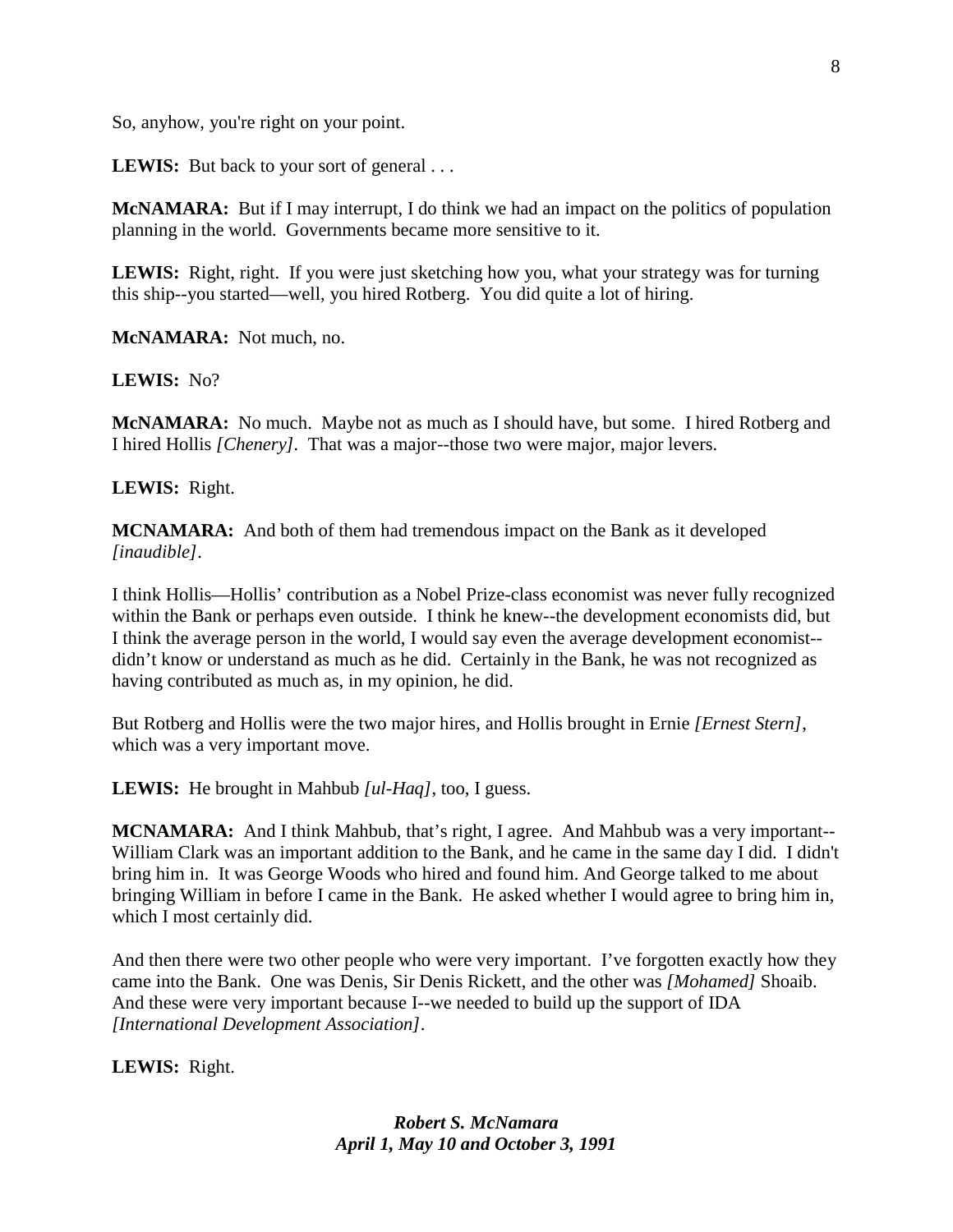**McNAMARA:** People think that the only time IDA's been in the trouble was in the *[Ronald W.]* Reagan years. That isn't true at all; IDA was in trouble from the day after Doug *[C. Douglas]* Dillon pushed it. And I think I'm correct in saying there was one year hiatus in IDA..

LEWIS: You're probably right.

**McNAMARA:** . . in about 1967, early '68.

**LEWIS:** Yeah, there was. There was a delay in the U.S...

**MCNAMARA:** That's right. Exactly. So, I had problems with IDA from the moment I got in the Bank. And one of the things I did was put Denis Rickett in charge of developing IDA support. This was very important.

And another thing I did that was very important was putting Shoaib in charge of--or spending a major part of his time in the Board *[of Executive Directors]* because . . .

LEWIS: He was there already when you came, wasn't he?

**MCNAMARA:** Well, that's why I say ...

**LEWIS:** He was in and out. He was a minister and ...

**MCNAMARA:** He was in and out. That's right. And I think I brought him in, but I'm not absolutely sure of that. In any event, I know that I put him in charge of relations with the Board, and he was a tremendous help to me.

Those two senior people as, well, in a sense personal assistants--that's, isn't what they were called; they were called vice presidents—but Denis on IDA and Shoaib on relations with the Board was very, very important.

The relationship of the President to the Board and the role of the Board in the institution is an extremely important one.

**LEWIS:** Yeah, yeah, yeah.

**MCNAMARA:** It's success or failure. And as I think you will find—my predecessor was a wonderful guy; I like George very much. He wanted to stay on as President, and in effect the Board wouldn't let him.

**LEWIS:** Right. He had very bad relations with the Board.

**MCNAMARA:** Exactly. And I think you will find that since then Clausen *[inaudible]* had problems and that the relationship with the Board was a major concern of mine. I spent a lot of time on it. Subsequently brought in Tim *[Timothy T.]* Thahane; I guess it was after Shoaib left.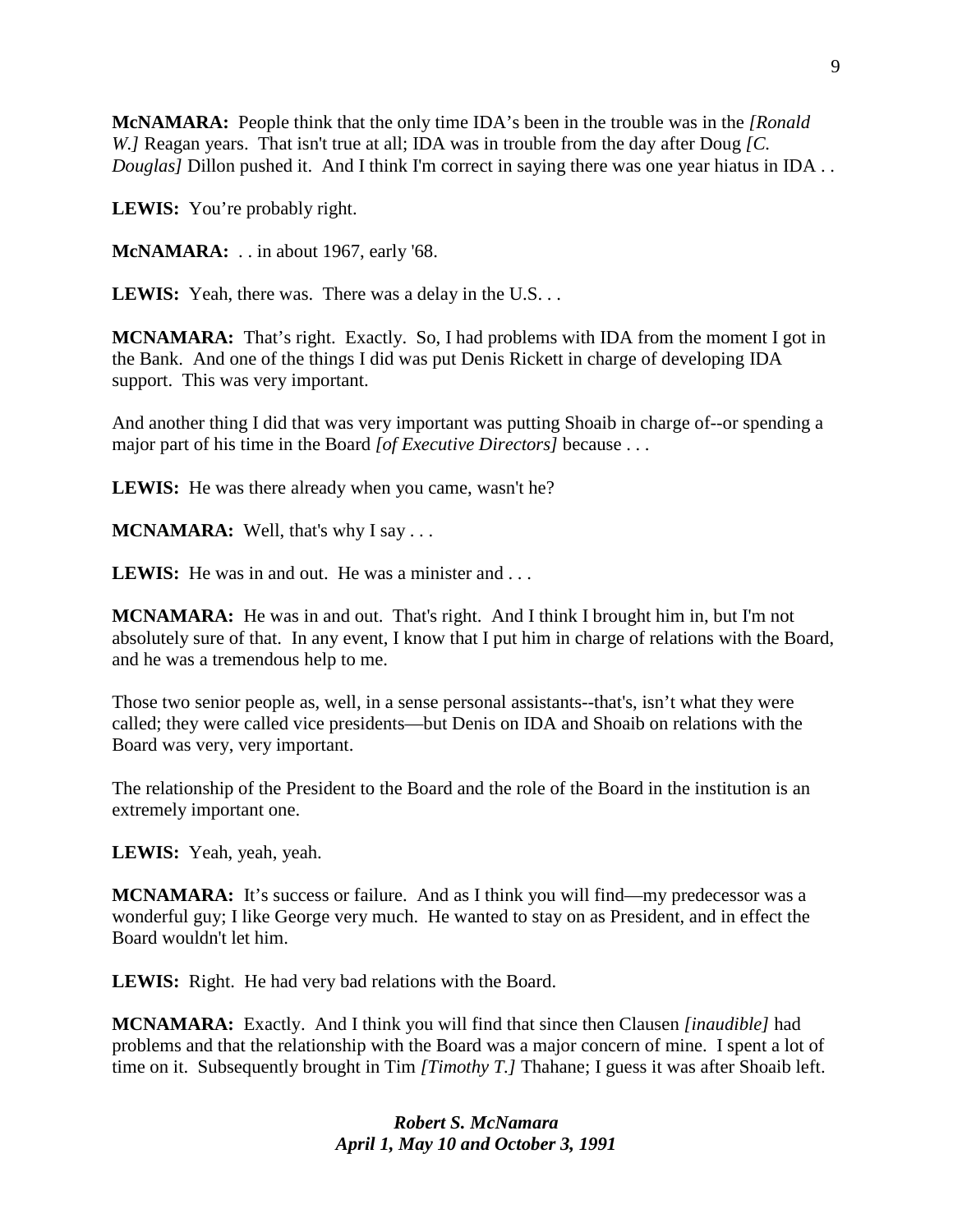**LEWIS:** As secretary.

**McNAMARA:** As secretary, but to play a major role in serving as secretary on behalf of the Board.

I spent a lot of time on the Board, but you're limited. I can't, couldn't run the organization and *[inaudible]*

**LEWIS:** You did a lot of one-on-one on the Board, didn't you?

**McNAMARA:** Absolutely, absolutely. And I spent a lot of time, a lot on it, to run the organization, do all the traveling, do a lot of thinking, you have a limited amount of time you can personally deal one-on-one with 42 directors.

LEWIS: Let me ask you a side, reflective question about--if you look at this organization, indeed if you look at most multilaterals, the president or the director-general or whatever he's called, gets hassled quite a lot by governments, but once he gets in place, he really is the number one. And this president, of course, has the resident board there as a kind of constraint on him, although it doesn't look as though, over the whole history, it has been as tight a constraint as, say, the *[International Monetary]* Fund board may have been on it. Is that right?

**McNAMARA:** Yeah. Definitely not. Definitely not.

And I don't want these words attributed to me at all, but the key to effective direction of the Bank by the president is the degree to which the Board becomes a negative factor in his management, stopping him. The Board—it's difficult for the Board to start something; it's easy for it to stop something. And it can be a negative factor, therefore. It's not often like--I can't think of any case where it's really been a factor for a major new initiative. You may find some, but I don't think you'll find any. I think it has often acted as a restraining influence, perhaps sometimes wisely and perhaps sometimes unwisely, but assuming the minute that the President wishes to pursue a program and believes the program he wishes to pursue is sound, then the requirement is that he relate to the Board in such a way that the Board is not a negative constraint on achieving a sound program. And that requires a hell of a lot of work, and it requires an approach to the Board that sounds contradictory as I have expressed it, but I think it's absolutely fundamental. Number one, it requires that the President recognize, acknowledge, and act in ways consistent with the views that all of the policy making powers of the Board, but number two, find a way to pursue his program which he thinks sound in the face of that, recognizing that there's going to be opposition in the Board.

Now, how to do that? Well, it's relatively simple. It's--if I could express it in ways that sound so simplistic you will think it's more complicated than it isn't: you divide and conquer. And you never take an issue to the Board that you haven't had won before you take it in. You never--and if you go back over the thirteen years, I'll bet you, you won't find twenty times when votes were taken in the Board. You don't take issues to the Board to vote on. You take issues to the Board to discuss and you sense these feelings and you guide yourself accordingly and then you try to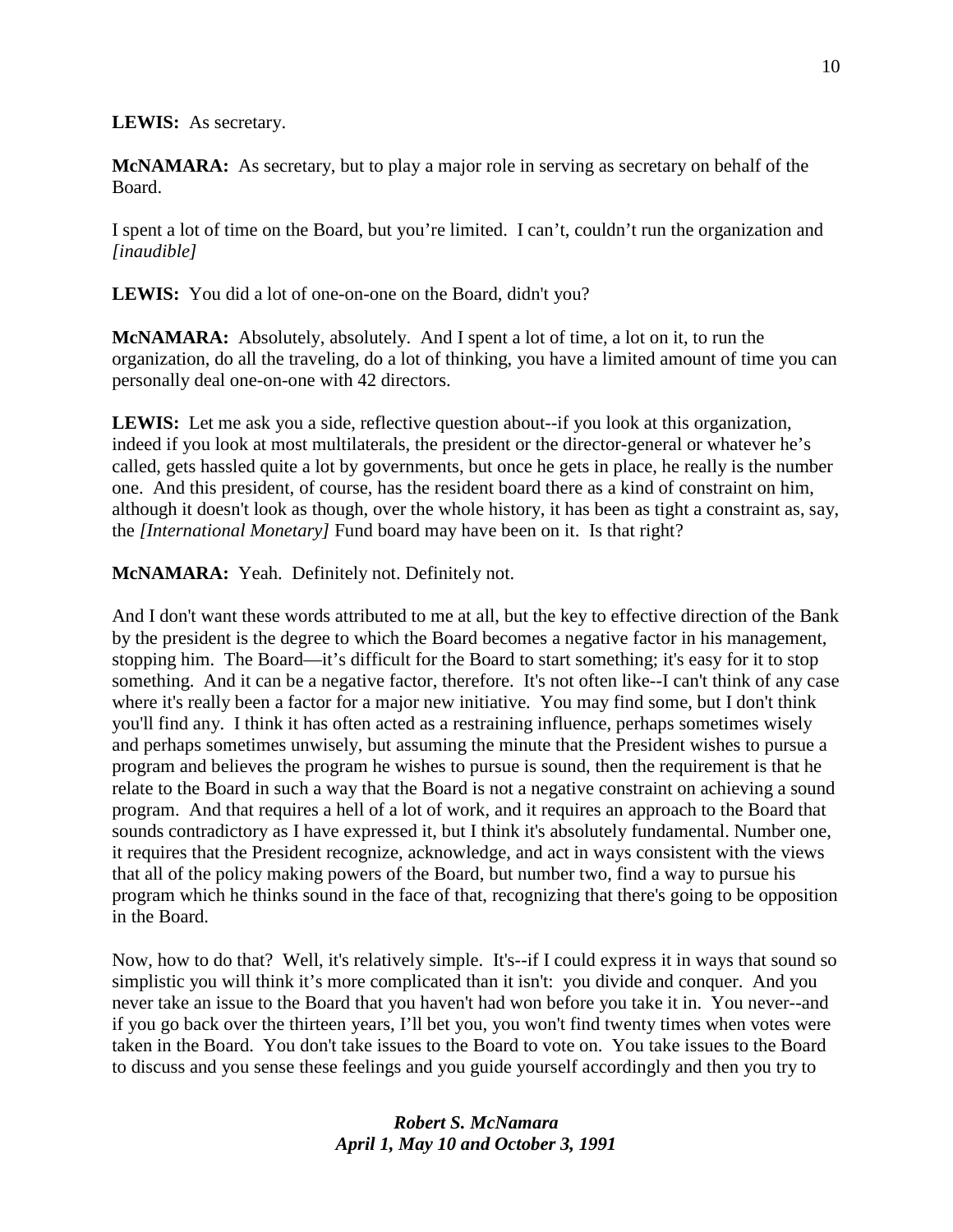influence governments and Board members to change their views before you come back with an action or position.

You say, "Well, what does that mean?" Well, take IDA as an illustration. What should the objective be for the next replenishment of IDA, 1969 or '72 or whatever the hell it is. Well, you sense that the Germans--well, you sense, particularly, the U.S. if you'd like to do an increase, and that they're talking to the Germans, and the Germans are concerned, and moreover they don't like the degree of program lending which you've been doing, so you've got a lot of opposition going. And then there's others that are concerned about the size of the staff. So you've got a lot of latent opposition to increasing IDA.

Well, then what you do is you go to some friendly government and Roy Jenkins or even *[J. Harold]* Wilson when he was Prime Minister, or the Dutch, *[Johannes "Jan" P.]* Pronk in those days, or even, on one occasion, I--at the Helsinki IDA replenishment meeting, I used Kuwait to take the lead and to get them to say, "We're going to support an increased percentage for Kuwait of the higher IDA replenishment regardless of what the U.S. does."

And then you get the Dutch to say, "And we're going to come in even if the U.S. doesn't come in at all."

And then you say, more in sorrow than anger, "We're going to go ahead without the U.S."

Now, my point simply is that in these international organizations, the boards are very important. They are the source of power and authority, and the executive must understand that, but he must try to deal with it. And the way to deal with it--I don't like the word "divide and conquer"--it sounds manipulative and I don't mean it that way except in the best sense of the word--but that's what you do, and it can be done.

**WEBB:** Was your initial program, when you just came in, handled in that way, or was that an exception?

**McNAMARA:** Well, it was basically handled in that way, but it was also a little more brutal. I'd have to go back and look at the minutes, and I don't know whether the minutes fully reflect this--I suspect they do at least in days of discussion, but I think you'll find--I started, literally, 23 years ago today. April 1, 1968, 23 years ago today, April Fool's Day.

[Laughter]

**McNAMARA:** But 23 years ago today, on April 1. Now, I think you'll find in the record that in early June--the fiscal year ends in July; June 30, of course--I think you'll find that in early June, if not in late May, I submitted the program to the Board for the next fiscal year. And I think I did it in the form of a five-year program, and it was in that program that I proposed to double the lending for the succeeding five years, fiscal '69 through '73, I guess it was, five years—from, compared to the previous five years. And I think you'll find that all hell broke loose, that--this is probably not in the record, but when I presented it, I presented for the five years the doubling, and then I presented for the next fiscal year the administrative budget in terms of numbers of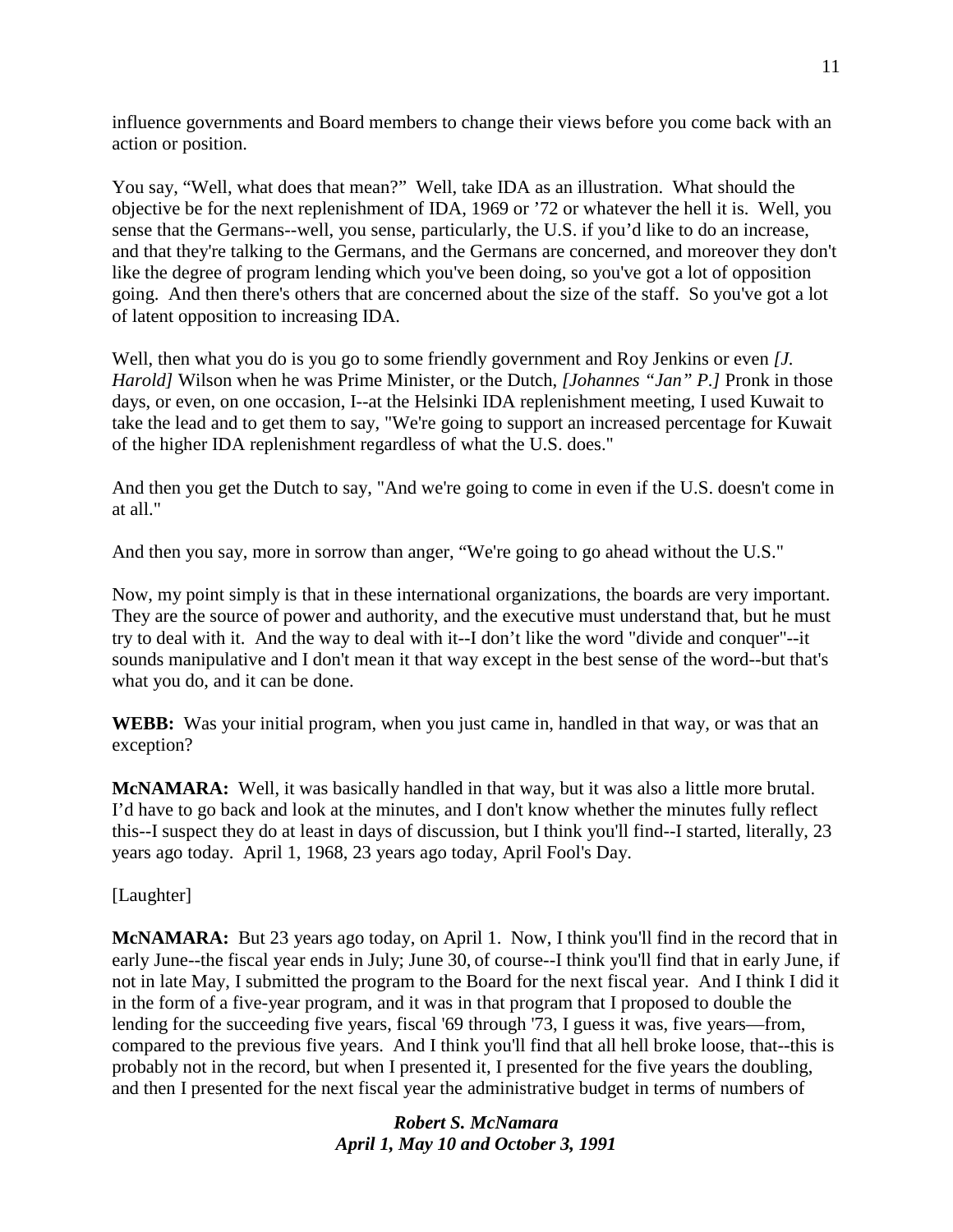people and dollars for administrative costs. And I had a build-up of personnel planned for that fiscal year which was a part of a five-year program. It was built up to support the doubling in dollars.

And I'll never forget *[Pieter]* Lieftinck, the senior member of the Board, said--and I had used the words "development agency," and he said it wasn't a development agency, it was a bank, and it was inappropriate and unwise to expand at that rate and the Board would not approve.

And I said, well, I recognize that the decision was the Board's, that it was entirely appropriate that it make the decision, but I wanted them to understand that if that were the case, the following Monday they'd have to look for a new president.

**WEBB:** At that point, you had not negotiated support for it?

**McNAMARA:** No, no, because I had only been there 90 days. I had some support. I don't remember how much I had, to tell you the truth. But while I say I had been there 90 days, less than 90 days, this was in--the paper went to the Board in early June if not late May, and the discussions were in June sometime before the end of fiscal year. So, I had met individually with all the directors and I'd had some discussion with them, but I certainly hadn't negotiated it the way I did subsequently on, say, the IDA . .

**LEWIS:** And this was kind of a power play, too, wasn't it?

**McNAMARA:** That's right.

**LEWIS:** I mean, you were there, new, and you had more clout at that point in the sense that ...

**McNAMARA:** That's right. And moreover, I also had the advantage--and this is a very important point, I think—that the agency director, whatever you call him, the executive, CEO in one of these international organizations must, in his own mind, be sufficiently free so that he can put his job on the line if he feels it necessary to do so. And I always felt that way. I was very anxious to stay there; I enjoyed it immensely. I wanted to stay, but I always felt that I didn't have to stay. I was financially well enough off to leave. I didn't need that job financially, and I didn't need it substantively. There were many other things I could do in the world if I couldn't do that. I only wanted to do that in a way that I thought was constructive. And I don't mean that I felt I knew more than anybody else, that wasn't my point, but I thought there were certain fundamentals. And this issue we were dealing with, the issue of whether it's a development agency or a bank, and a derivative of that, the level of financing and size of staff and the program to be developed, was fundamental. If I couldn't get that through, let somebody else run the Bank.

And I know I literally said in the meeting that I recognized the authority of the Board. It was entirely appropriate that they make the decision as they saw fit, but they should understand that if they decided against it, they should proceed to a new president.

**LEWIS:** Does it make any sense to ask you whether if you had more autonomy, you felt, at Ford or at the Bank?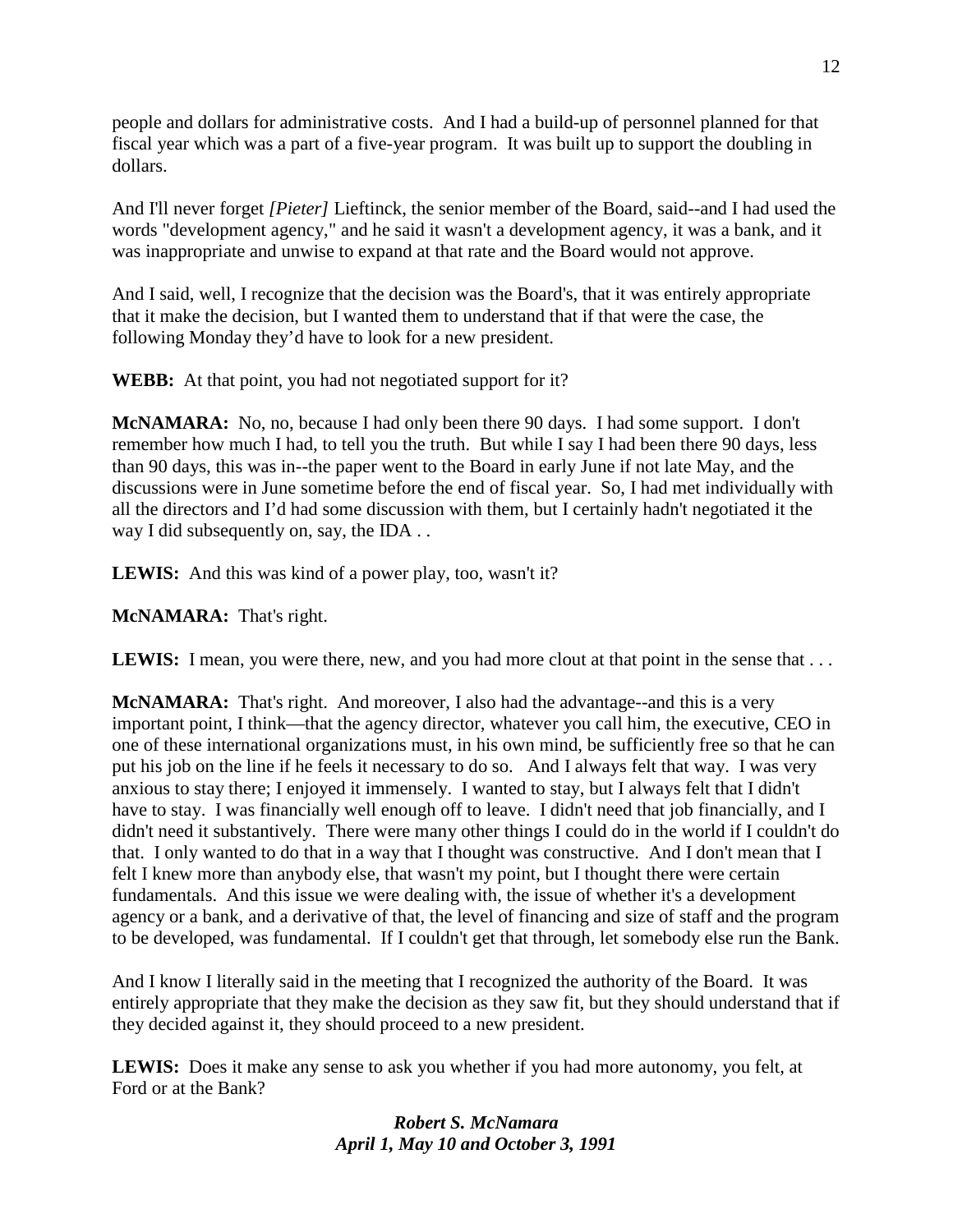**McNAMARA:** Oh, more autonomy, yeah. Certainly in the narrow sense more autonomy at Ford.

## **LEWIS:** You did?

**McNAMARA:** Oh, yes. Oh, yes. The board met four times a year; it was an inside board--well, at that--when I first went into Ford, there wasn't any board, or at least, there were no outsiders at all; it was all inside. And the time I left, 15 years later, when I was president, I think there were only three outsiders. So that--and it's a totally different relationship.

And that was, of course, one of the things that I had to quickly adjust to when I got to the Bank. Forty--well, it was forty initially; twenty full-time directors and twenty full-time alternates--forty directors with staffs, meeting every Tuesday morning. But the President did not, then, and I assume today, doesn't—certainly not, during those 13 years I was there--the President had no authority to approve a single loan. Every single loan had to go through . . .

**LEWIS:** But the Board had no authority to initiate anything.

**McNAMARA:** Well, by precedent--this is a very interesting point--I think the Board in terms of the Articles of Agreement could have initiated loans, but by precedent, the Board could not initiate a loan or raise the amount to be loaned in a loan . . .

**WEBB:** This was *[John J.]* McCloy's thing, wasn't it?

LEWIS: That's right. McCloy, I think, made that deal.

**McNAMARA:** Well, this was a very important point, and at least once during my period, they attempted to raise the amount that I was proposing to loan, and I said that was my proposal, I was not going to increase it, period.

**LEWIS:** Right. Speaking of this, we want to just check one thing with you--oh, maybe when it comes in our conversation when we're talking about external relations--but S.R. Sen told me . .

**McNAMARA:** No, let me interrupt you just to make one point. I may not have made this clear from the way I was talking. I believed then, I believe today, I think and hope I operated in a way consistent with my belief that the power, the ultimate power rested with the Board, excepting only the governors. But the power was with the Board, and it was my job as president to develop a program that reflected my understanding of the responsibilities of the Bank and then to convince the Board that they should approve it. But I always recognized, and I tried always to act with the recognition and to convey to them that I understood the power was in their hands . .

## **LEWIS:** Right.

**McNAMARA:** . . because if you act any other way, you're dead, and that's what happened to George Woods, and it is what has happened since to some people at certain times.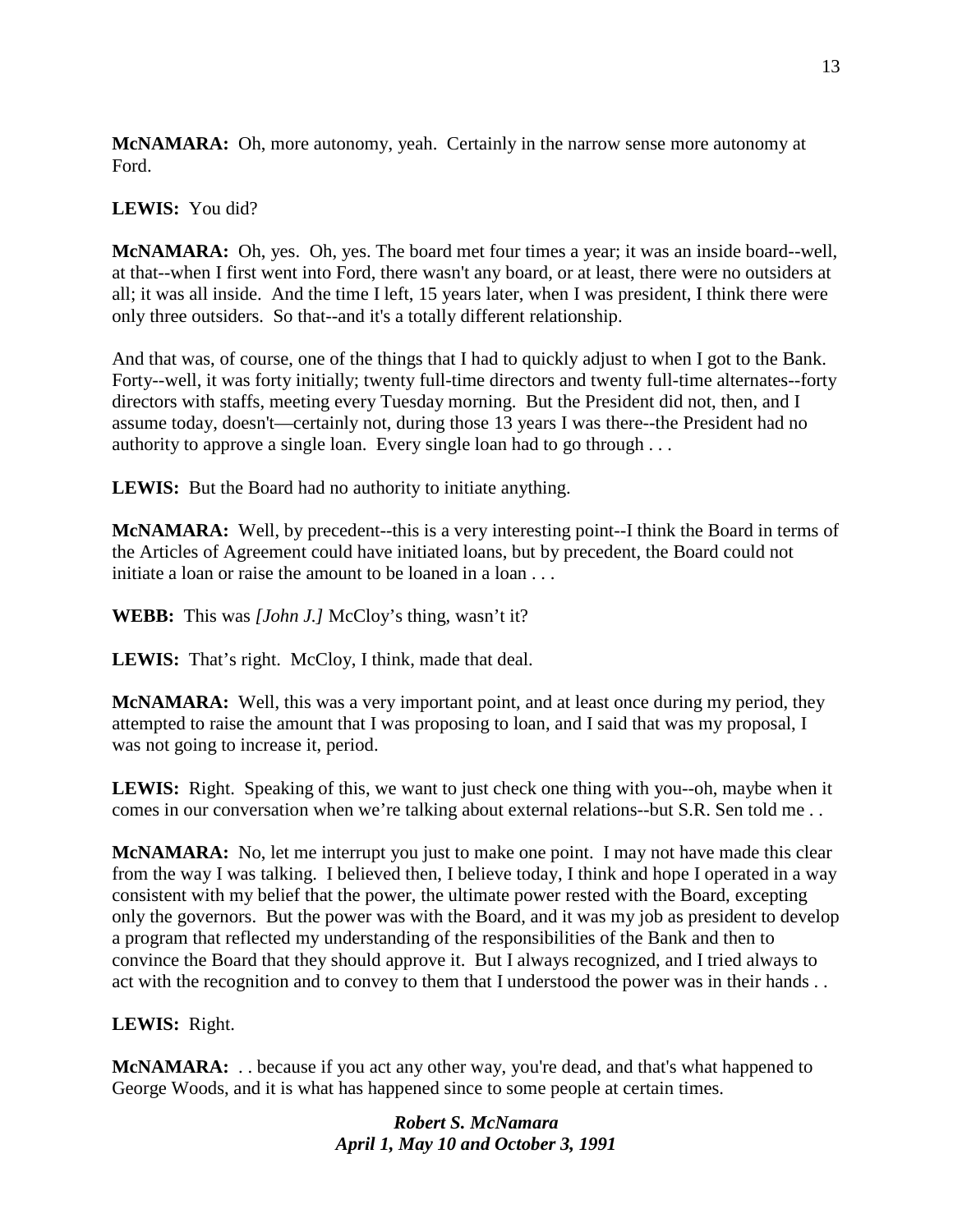**LEWIS:** This was just to check with you that S.R. Sen told me that--in connection with your reappointment--that the word had leaked out that the *[Richard M.]* Nixon Administration might not recommend your reappointment.

**McNAMARA:** That's right.

**LEWIS:** And he and Claude Isbister did some talking around with their colleagues and that the Board took an initiative in that case.

**McNAMARA:** I think that's correct. See, what happened was that, shortly after Nixon came in- -*Newsweek* had a column then called "Periscope," by the way.

**LEWIS:** Oh, yeah,  $I \dots$ 

**McNAMARA:** It was a gossip column. But if you'd lived in Washington as long as I had up to the time, about 10 or 12 years, you'd get to know how these things happen. And I could read that "Periscope" column and I could tell you where the leak came from. And in the "Periscope" column appeared a note that Nixon can't wait to get rid of McNamara and he wants to give the presidency to Secretary of Commerce, the Republican bank man—you know—I forgot his name; skips my mind . . .

**WEBB:** *[Malcolm]* Baldridge?

**McNAMARA:** Pardon me?

**WEBB:** Baldridge?

**McNAMARA:** No, no. This was of some interest to [inaudible]--oh, I know you know, because the guy got in real trouble for shaking down industrialists . . .

[Overlapping speakers.]

**LEWIS:** It shows my bias and partisanship—I can't think of--we'll check it out.

**McNAMARA:** Okay. In any event, this was in the news, and then--and he couldn't wait to get rid of McNamara until that happened—so then, and I was pretty sure it was coming out of the White House. So, some months go by and we get another one of these things, and I knew then that it had come out of the White House. I can't remember the guy's name again. Anyway.

So then I wrote a letter to Nixon. And I had a friend in the White House, whom you know and I won't mention his name, and I gave the letter to him and I asked him to forward it to Nixon. And I said, in effect, "Dear Mr. President, I read that you would like to replace me with Mr. Smith, and I want you to know, number one, the President of the United States does not appoint the President of the Bank. The President of the Bank is elected by the Board, but number two, I'm not going to stay here one day longer than I feel I have your support."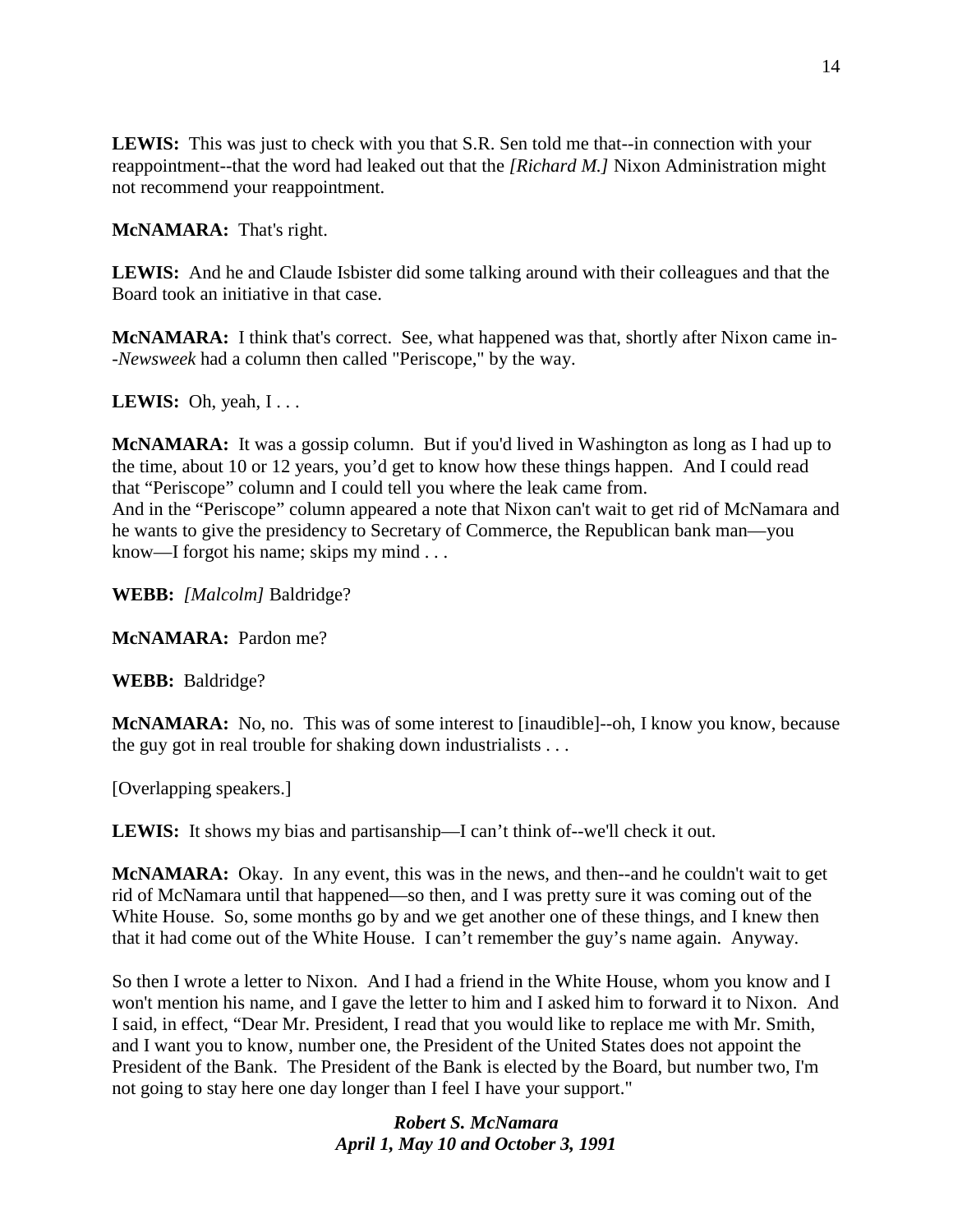And also, I should tell you--and I don't remember at this time whether I know or not I was on the Enemies List. There were two Enemies Lists, and I was on the first one. I think there were 25 names on the first one--and I don't remember whether--I think the Enemies List came out after this happened. I've really forgotten. In any event, I knew that I was in disfavor in the White House for sure before the Enemies List came out, but I just thought I'd put it to him. And I got a note back very quickly, "Dear Bob, I don't know where you got that idea. You have my complete support," or something like that.

And the point, John, is there was no question but what Nixon wanted to get rid of me, and there's also no question but what the Board would not have approved of his appointee or nominee. And I think that's important to understand.

And when I was leaving, I announced my departure before the election . .

## **LEWIS:** '80.

**McNAMARA:** . . '80, but it was clear, at least it seemed clear to me, that Reagan was going to win and therefore I wanted to negotiate with *[Jimmy]* Carter the nomination of my replacement. On the other hand, I knew that the replacement would come in, assuming Reagan won, after Reagan had been inaugurated in January. I would leave the June 30 following that. But I wanted the deal to be made before the election. So I talked to people in the White House, and it was agreed that I would submit a list of names, and they would discuss it with--submit it to Reagan to get agreement on it and then the agreed upon name would be put forward.

So, I had two lists of names. I had a list of U.S. citizens. And if they weren't going to put forward—i.e., Carter-Reagan together--weren't going to put forward a name that appeared to me to be acceptable, then I had a list of non-U.S. citizens. And I was certain that the Board would, if I pushed--they would not accept an undesirable U.S. citizen. Instead, if I gave them a list of good non-U.S. names, they would pick one off of that. And I had names on it that were very, very good. I'll just give you one illustration: a person who was then an Australian, today is a U.S. citizen, Jim *[James D.]* Wolfensohn. He would have been superb.

But I mention this only to say that, as an executive of one of these agencies, the job is to recognize the power's in the board but to relate to the board in ways that accomplish your objectives, and I think that can be done. And the Isbisters and the Sens were vehicles for accomplishing that. Isbister was a superb director. It wasn't that we agreed all the time--not by any means--but he was a damn good director, and he knew how to handle other directors. And Sen was a good director.

**LEWIS:** Yeah, yeah. I'm sure they were.

**WEBB:** Isbister was the American director?

**McNAMARA:** Canadian. Canadian.

**WEBB:** Oh, I see. At the time . . .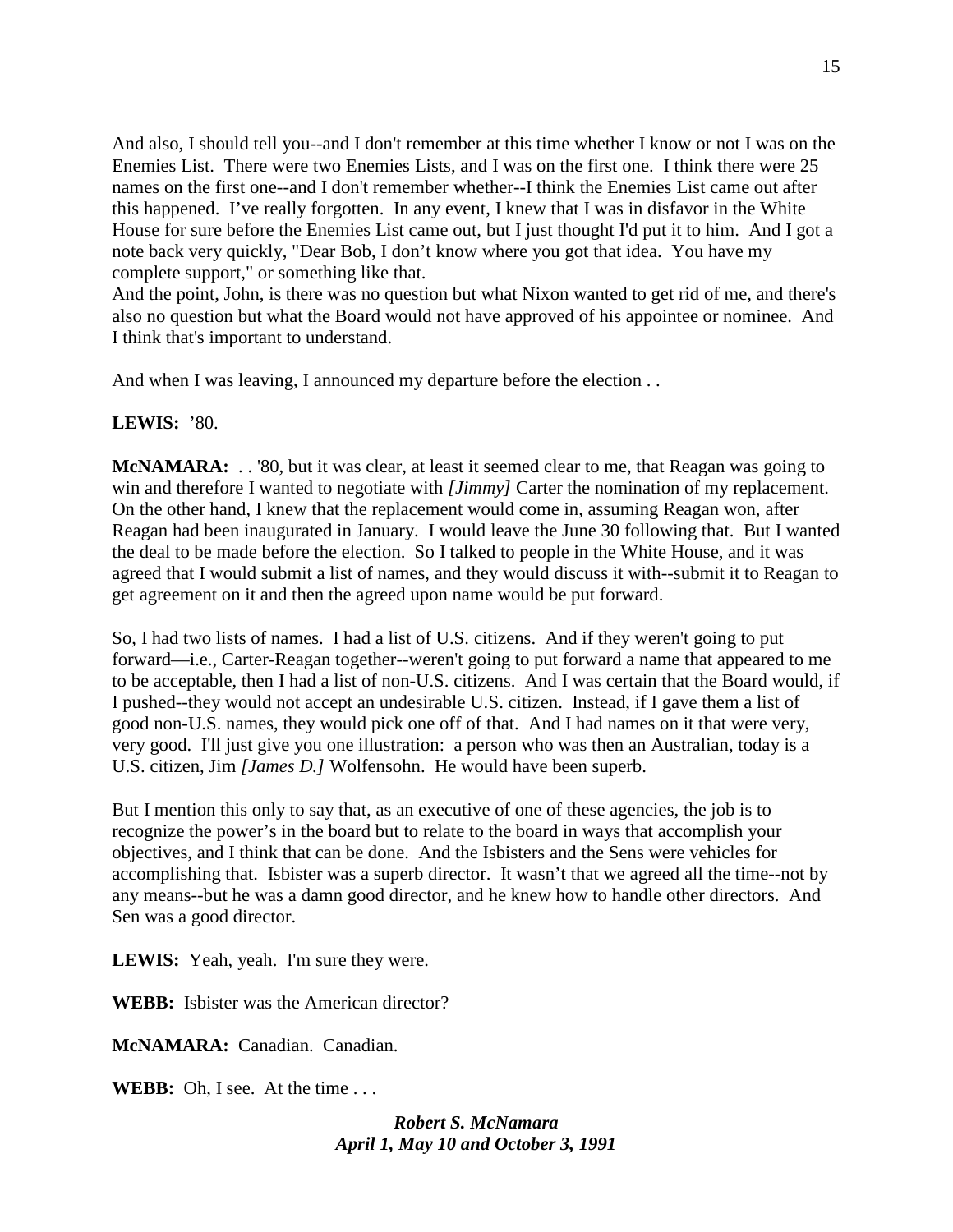**McNAMARA:** His wife was very, very active in relation to the females at the Bank, worked with my wife in [inaudible]

**WEBB:** At moments when the American president or the White House was not happy, let's say, with you, did it ever reflect through the ED *[executive director]*, the American ED?

**McNAMARA:** Oh, yeah. Well, the contrast to, say, the Canadians or the British or the French- the Americans rarely appointed an outstanding director. There were some exceptions, for example, Ed *[Edward R.]* Fried was a director. He was superb, but I'm not going to mention some of the others, but--and before I came there were some good directors. Livingston Merchant was a U.S. director who was a very able foreign service officer, but many of the directors were relatively low rank and therefore had relatively very little influence in the Treasury and relatively little influence in the Bank. And when I needed something done, I would, of course, take it to the U.S. director, but I would deal with the Secretary of the Treasury.

The French and the British, in contrast, did then--and I suppose today--appoint a single individual for three jobs: IMF director, World Bank director, and minister in the embassy. And because of that, they had much higher quality people and much more influential people, very, very able people. The World Bank French director became chef de cabinet to *[Valery M.]*  Giscard d'Estaing. Normally, the French directors in the Bank were inspectors of finance, and they are superbly trained.

**LEWIS:** Oh, boy, they are.

Go back to personnel. People are thought of as sort of your particular people during the '70s when—who was first—Hollis and Ernie, Mahbub . . .

**McNAMARA:** William Clark.

LEWIS: William Clark. And you can add to the list—well, Gene Rotberg, certainly ...

**McNAMARA:** Yeah.

**LEWIS:** Is there anything that these guys have in common?

**McNAMARA:** Oh, I think they're all bright and able.

**LEWIS:** Yeah, yeah.

**McNAMARA:** And dedicated to development, every one of them, and independent spirits. Mahbub, for example, went up to Canada one time--I'll never forget this--and he made a speech up there in which he said, in effect, the debt of developing countries, including the debt owed to all our international agencies, should be forgiven. Jesus, all hell broke loose, you know. And here I am, trying to sell bonds on the world market, IBRD bonds, and Mahbub's saying the debt should be forgiven.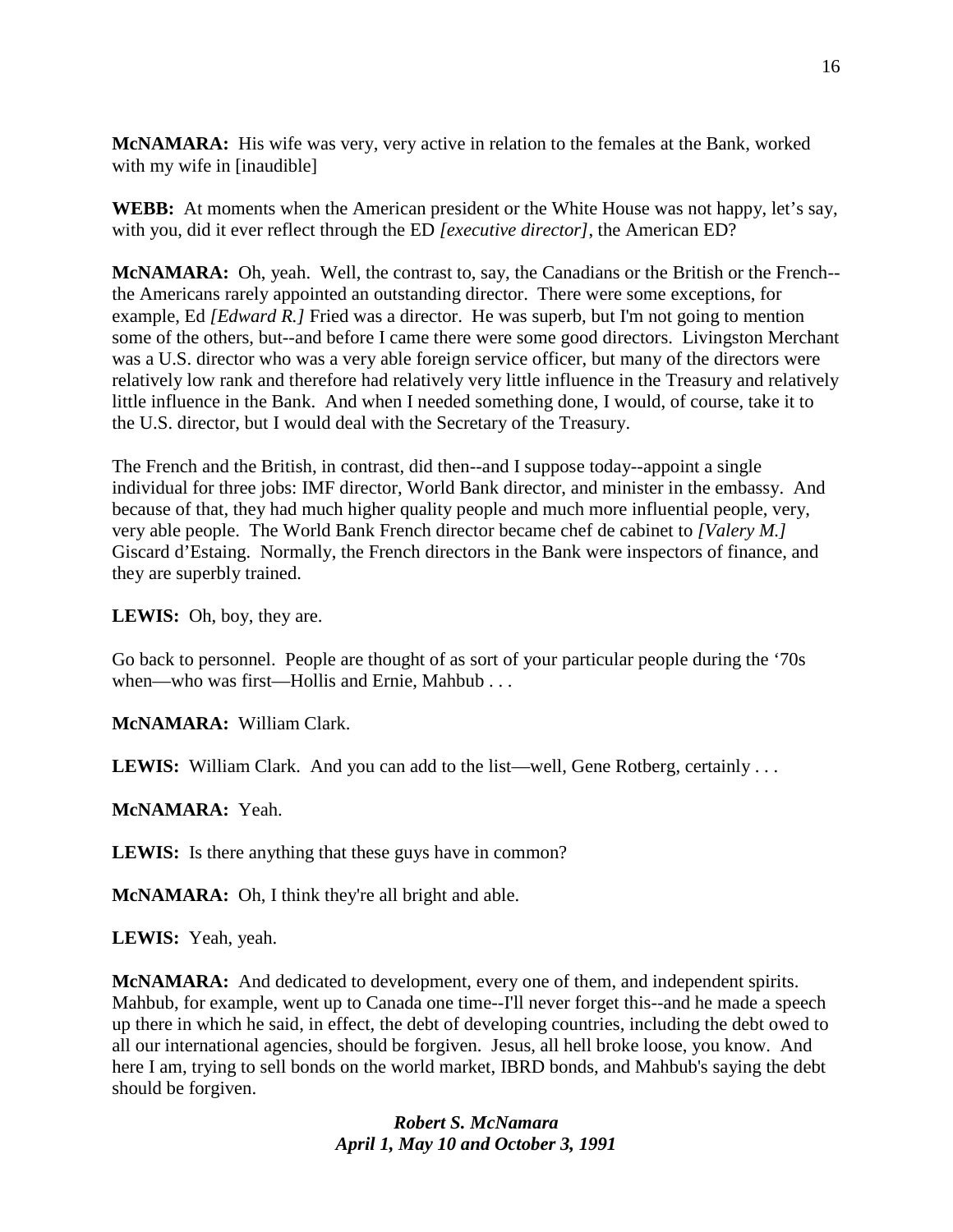But I said, "For chrissake, Mahbub--how are we going to run this place that way?" People ...

# *[End Tape 1, Side A] [Begin Tape 1, Side B]*

**McNAMARA:** . . . and at the end we had great difficulty in getting the report out of the *[Lester B.]* Pearson commission.Ernie and Ed, I think, were the primary authors.

**LEWIS:** I know Arthur Lewis was very--somehow he fell out with Ed on that process, but he thought Ernie was great *[inaudible]*

**McNAMARA:** Well, I didn't know Ernie very well, initially. Hollis knew better than I did, and I think it was--I had forgotten whether it was Hollis or who it was ...

LEWIS: Oh, I think it was Hollis. He succeeded . . .

**McNAMARA:** . . that brought him on the Pearson Commission . .

**LEWIS:** I see. Oh.

**McNAMARA:** . . because it was through the Pearson Commission that I first came to know him.

**LEWIS:** Yeah.

**McNAMARA:** But in any event, I had great respect for what he did on the Pearson Commission, and then I think it was Hollis who brought him into the Bank.

But to go to a different point, I think those people all had that quality in common, the quality I mentioned. But beyond that, I inherited some extremely able people.

**LEWIS:** Yeah.

**McNAMARA:** The Burke Knapps and the Bernard Chadenets and the Warren Baums--very, very able people.

**LEWIS:** Yeah, yeah, yeah.

Now, there are some people on the previous sort of inner circle that you didn't relate to so well, I guess—Gerry *[Gerald M.]* Alter; is that right?

**McNAMARA:** Well, yeah . . .

**LEWIS:** Dick *[Richard H.]* Demuth?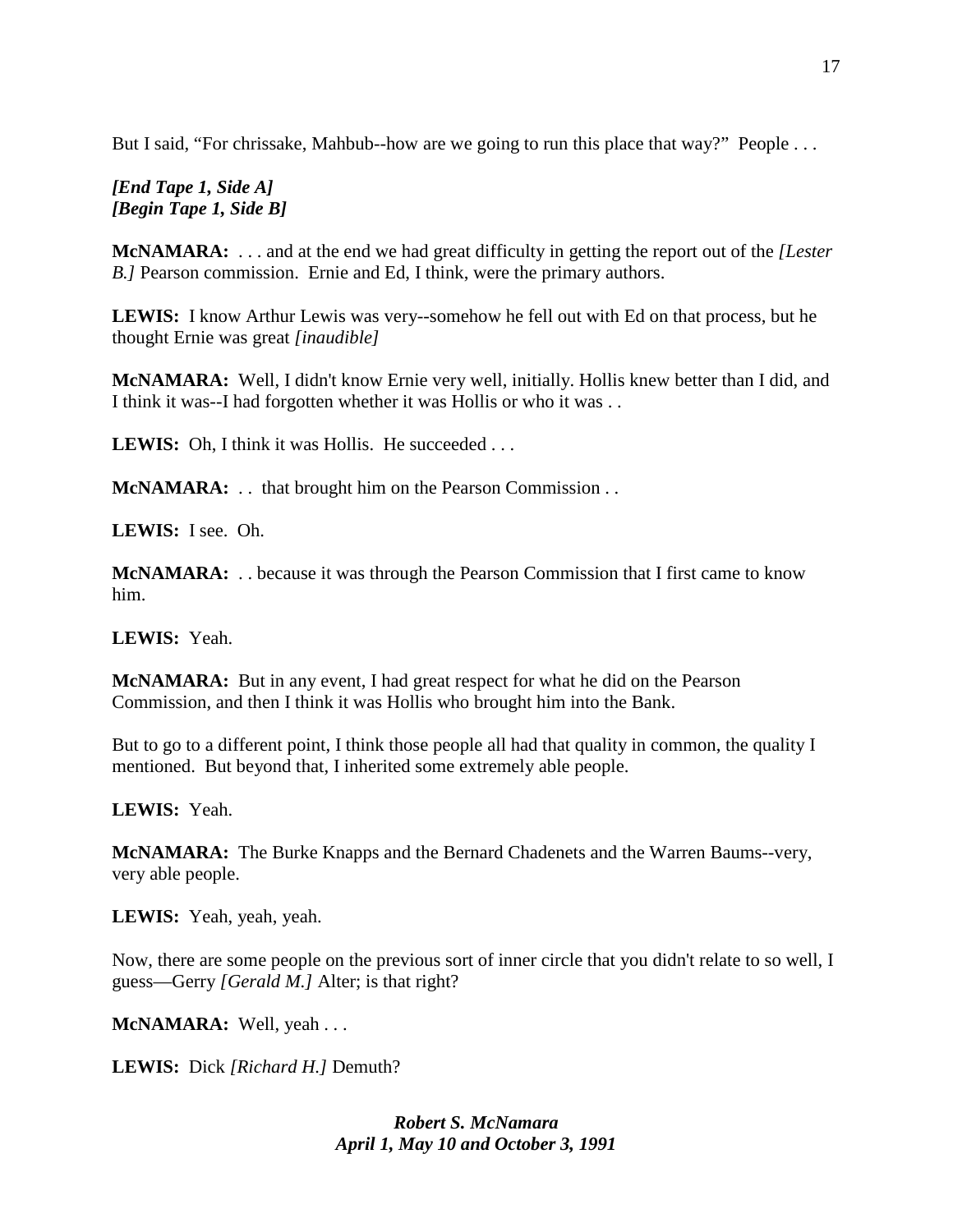## **McNAMARA:** Dick Demuth, right.

I think some people in the Bank--perhaps for some reason, certainly in their minds for some reason--were antagonistic toward the United Nations system, toward the United Nations offices in New York . .

## **LEWIS:** Right.

**McNAMARA:** . . and toward other agencies and were reluctant to see the Bank associate with them for fear the Bank would be contaminated. And that related to possible cooperative programs with the FAO *[Food and Agriculture Organization],* with UNESCO *[United Nations Educational, Scientific and Cultural Organization],* work with UNCTAD *[United Nations Conference on Trade and Development],* work with the Secretariat in New York. I thought, on the other hand, we should be cooperative while remaining independent. I didn't think those were contradictory, and I tried to act that way, but I had some differences of opinion on that score with [inaudible] on some of these things.

**LEWIS:** I remember, in terms of the great--you were on the global negotiations panel. You were ready to go farther than--actually, much farther than the U.S. Government.

**McNAMARA:** That's right.

**LEWIS:** They *[inaudible]*

**McNAMARA:** That's exactly right.

**LEWIS:** Yeah, how was it--Burke and Ernie, in a sense, one succeeded the other--is that right?- -in charge of operations.

**McNAMARA:** Yeah, although most of the time I was there it was Burke. Of course, Burke--I retired June 30, '81. Burke wouldn't have retired more than three years earlier.

**LEWIS:** That's right. Under Ernie did the WDR *[World Development Report]* and then . . .

**McNAMARA:** Yeah, that's right. So Burke and I worked together for ten years. I mean, he is a superb human being, no doubt about it, and a very, very competent person in development economics. So although, I think, initially, we had, perhaps, different views of program levels and program directions in the Bank, I think we worked--from my point of view--we worked together very well. I enjoyed the association enormously.

**LEWIS:** We hear the same thing from him.

Do you have any more questions about personnel or should we talk about organization and reorganization?

**WEBB:** Yeah, I'd love--I think we should move ahead.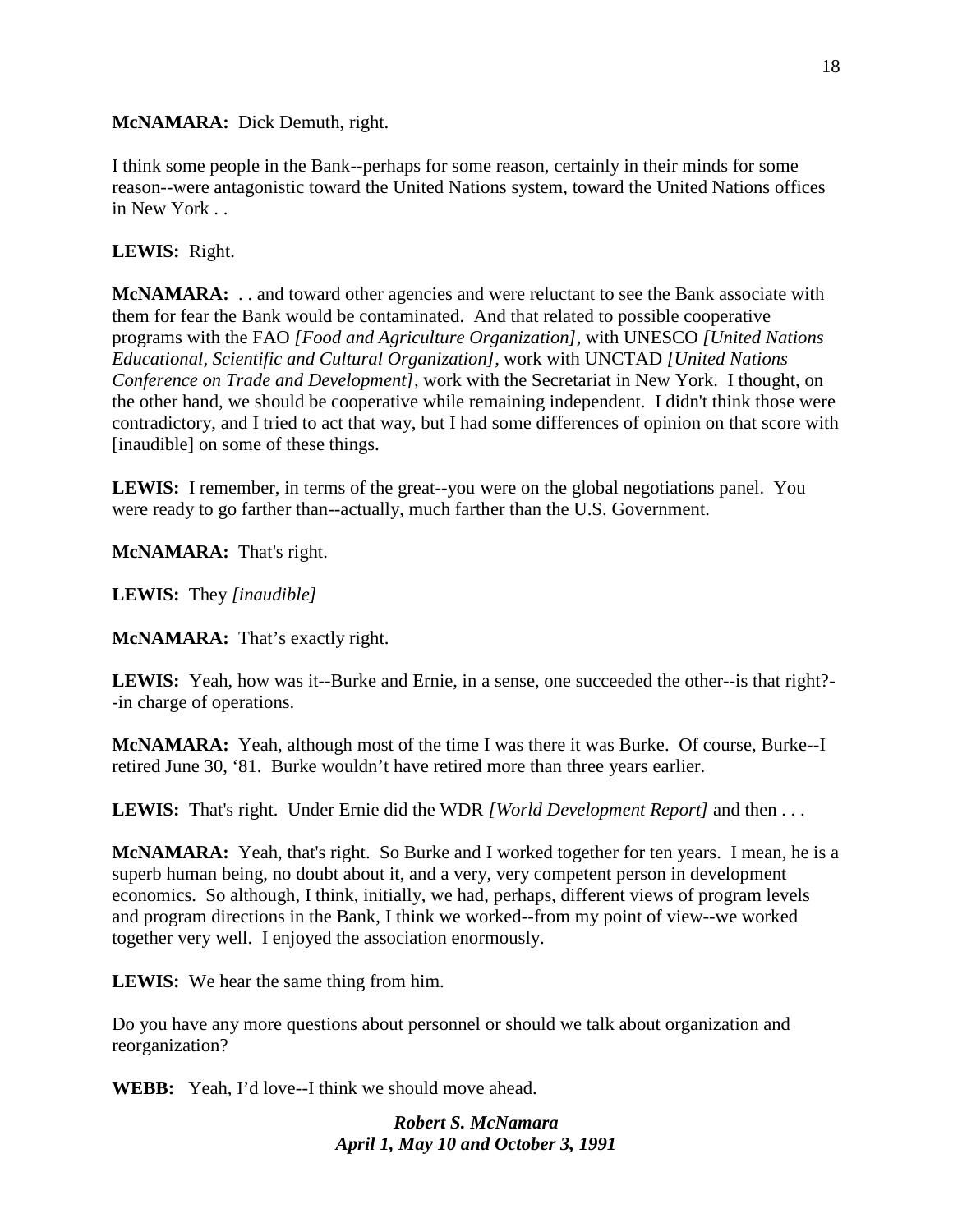**LEWIS:** Okay. So you got the—McKinsey *[McKinsey & Company]* in for the organization of 1972?

**McNAMARA:** Oh, that was '72. That's much later. We all have to get from '68 to '72. Now in . . .

**LEWIS:** Okay. All right.

**McNAMARA:** Now in . . .

LEWIS: Oh, you--I suppose in order to decide to go for the organization, you had some perceptions of . . .

**McNAMARA:** Well, yeah, that's what I wanted to start with. I think the--pursuing the development agency theme, a derivative of that was my feeling that the projects should be much more related to the development programs within a country. And a sub-element of that would be to sectoral programs, and that the country economists and, in a sense, the division chiefs, country division chiefs, should play a much greater role, therefore, than they had up to that time. The Bank up to that time—I'd call it project; it's a slight exaggeration--but project-dominated as opposed to country-dominated or country program-dominated. And so I began to, within the organizational structure, try to give more power to the country staff as opposed to the projects staff.

And then I felt we needed to really formalize that in an organizational change, and there was tremendous controversy over that. The project people--very, very able people; the Warren Baums and so on--felt that this would greatly weaken the preparation of projects.

And then--and I shouldn't tell you this but will--and then I thought, "Well, I better get--I know exactly what I want to do." I digress a moment. I had some association with some consulting firms at Ford and in the Defense Department, and I never felt that you should call in a consulting firm as the CEO of an institution unless you called it in to ratify what you'd already decided to do. So being quite frank with you, I had decided what I wanted to do in '72, and I called in McKinsey and Company to ratify it. That's what happened.

And then--and, but there was tremendous controversy. If you go back, there must be ...

## **LEWIS:** Yeah.

**McNAMARA:** . . papers from Warren and Bernard. They are wonderful people--were then and are today, wonderful people, and they weren't trying to oppose the shift of some authority from project personnel to country personnel to maintain their empire. Not a bit. They believed sincerely that to begin to dilute projects to take account of country considerations would weaken the quality. I thought the reverse, that the closer you got projects to the development requirements of the country in terms of broad development objectives, the stronger the projects would be and the greater contribution the money and the technical assistance would make to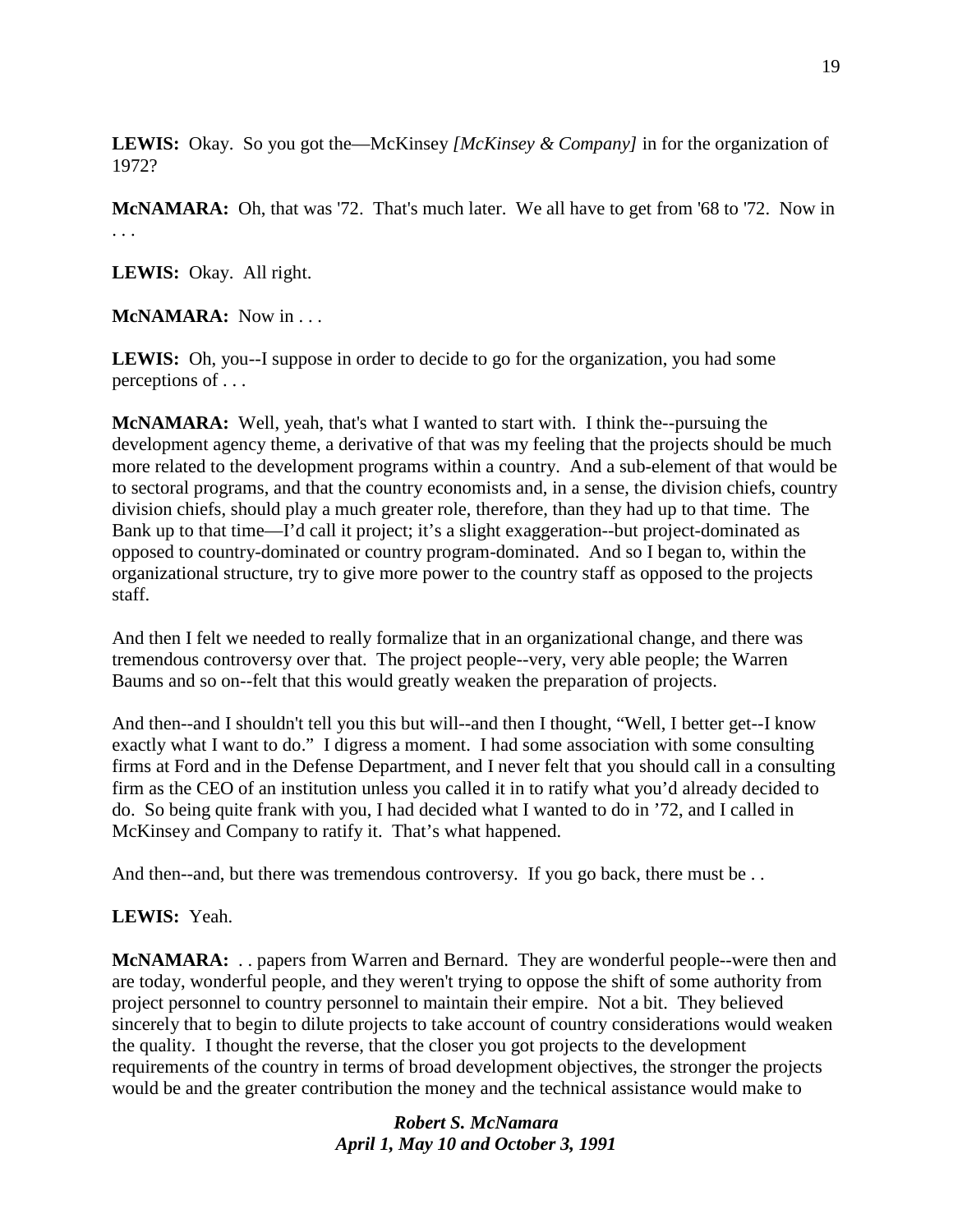development. And to do that, I wanted the country division chief and the country economist to play a much greater role in it. And I wanted the project people to begin to become much more intimately acquainted with the country and its needs then they had been in the past.

So the reorganization in '72 was designed to accomplish that underlying objective, and McKinsey and Company came in--I have forgotten how I did it, but hell I knew . .

**LEWIS:** Gave them a few clues here.

**McNAMARA:** . . I knew exactly what the report was going to say before I hired them, much less before we got the report.

Now the--to digress a moment, the reorganization of . . .

**LEWIS:** '86?

**McNAMARA:** '86.

**LEWIS:** Yeah, I wanted to hear you on that.

**McNAMARA:** Well, I'm not going to tell you my views--with one exception--on it.

It was a further step in that direction, and I think that was entirely proper; however, it eliminated something that I think was absolutely essential, and that is functional control over project preparation. And I had been accustomed in various places--you know, Ford and the Army and the Defense Department--to distinguishing between administrative control on one hand and functional control on the other.

At Ford, for example, we had a divisional structure, but we also had a central administrative structure--I was controller of the company at one time, and I had controllers through all the divisions of the company. The controllers in the divisions reported administratively to the general managers of the division; they reported functionally to me. And I could set the technical objectives and procedures and standards that the controllers across the whole company were to adhere to, and the general managers were responsible for the day-to-day administration. But if a controller in a particular division began to deviate from these procedures or standards, I had the power to, in effect, eliminate him.

Now, the Bank, I think they needed that same differentiation between functional control and administrative control, and the '72 reorganization did not eliminate the functional control of the project department. Warren Baum . .

**LEWIS:** The central projects staff, as it were.

**McNAMARA:** That's right, the central projects--exactly.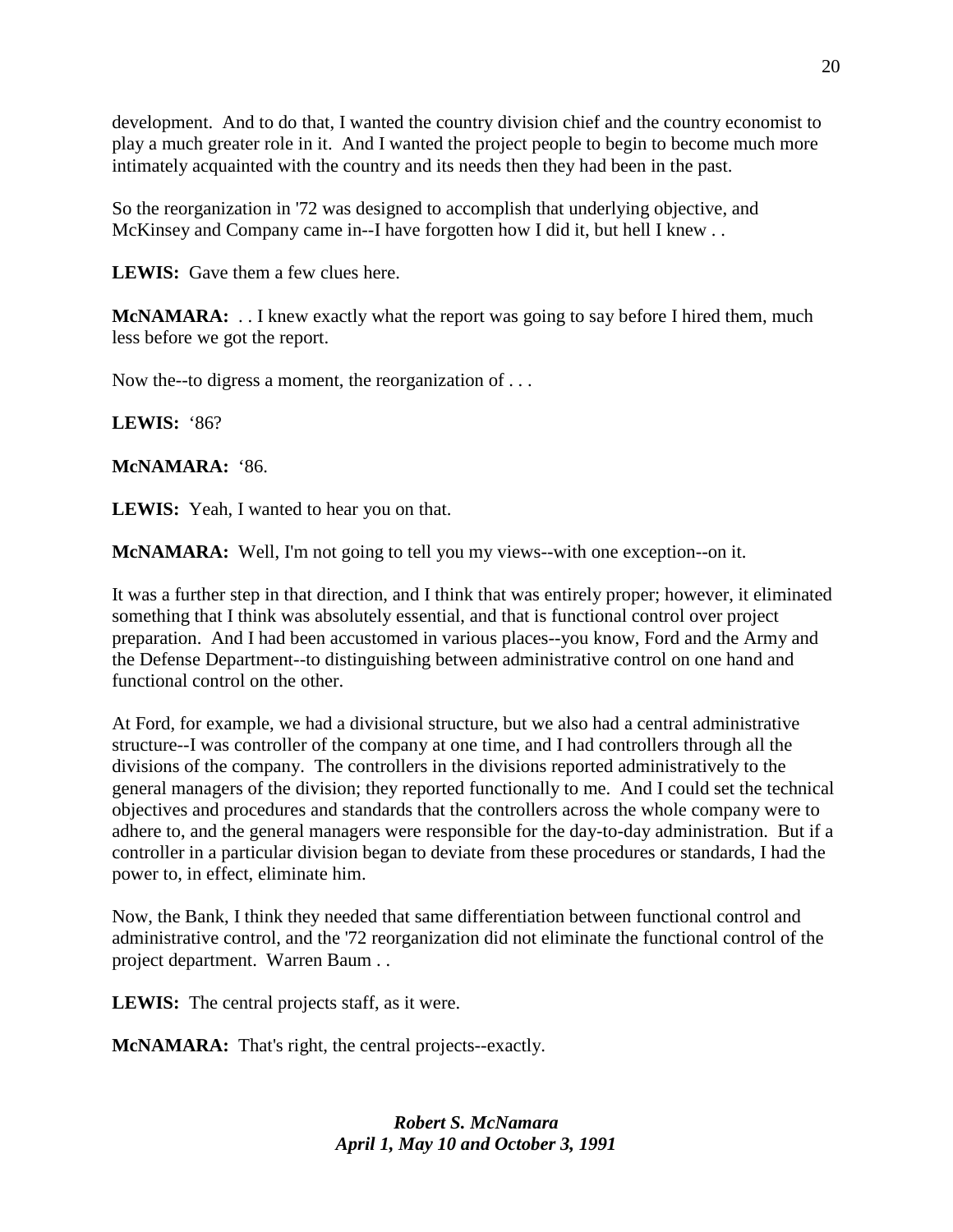Warren Baum as director of the central projects staff was functionally responsible for all the projects throughout the whole Bank. And his agricultural project division chief, Monte *[Montague]* Yudelman—and, by the way, there was an important change that I'll come back to in a little--but Monte Yudelman had functional control over all agricultural projects, and that was very important. Today, I don't think you can find that, and I think that's a serious weakness.

**LEWIS:** Well, it's been regionalized now, and ...

**McNAMARA:** There is no central project control, functional control

**LEWIS:** The projects staff still has a chance to make comments, isn't that right?

**KAPUR:** But now you have regional technical departments.

**McNAMARA:** Yeah, but you do not have a central projects staff with an agricultural project director under it and so on and, I think, establishing standards and exercising functional control across the Bank. And I think that's a serious weakness.

**LEWIS:** Warren talked to us about that when we had a session with him.

**McNAMARA:** But we maintained that in the '72 reorganization very strongly. Now, we did not go as far as they subsequently did in decentralizing project authority to the country and regional . . .

LEWIS: You didn't have, really, desk officers in the '72 period, did you?

**McNAMARA:** Well, not the way they do now. And moreover, we kept centralized certain project functions that since have been split up that I think it was wise to split up. And one of the reasons we kept it centralized was economy of operation. There were certain project departments--and I think population would have been one of them--where we didn't have a sufficiently large critical mass to split it up and still have a critical mass in each of the regions.

In any event, I simply draw the comparison between '72 and '86.

**LEWIS:** Yeah, yeah.

**WEBB:** Could I go back to '68?

**McNAMARA:** Sure.

**WEBB:** You came in and very quickly you drew up a long-term plan.

**McNAMARA:** Right.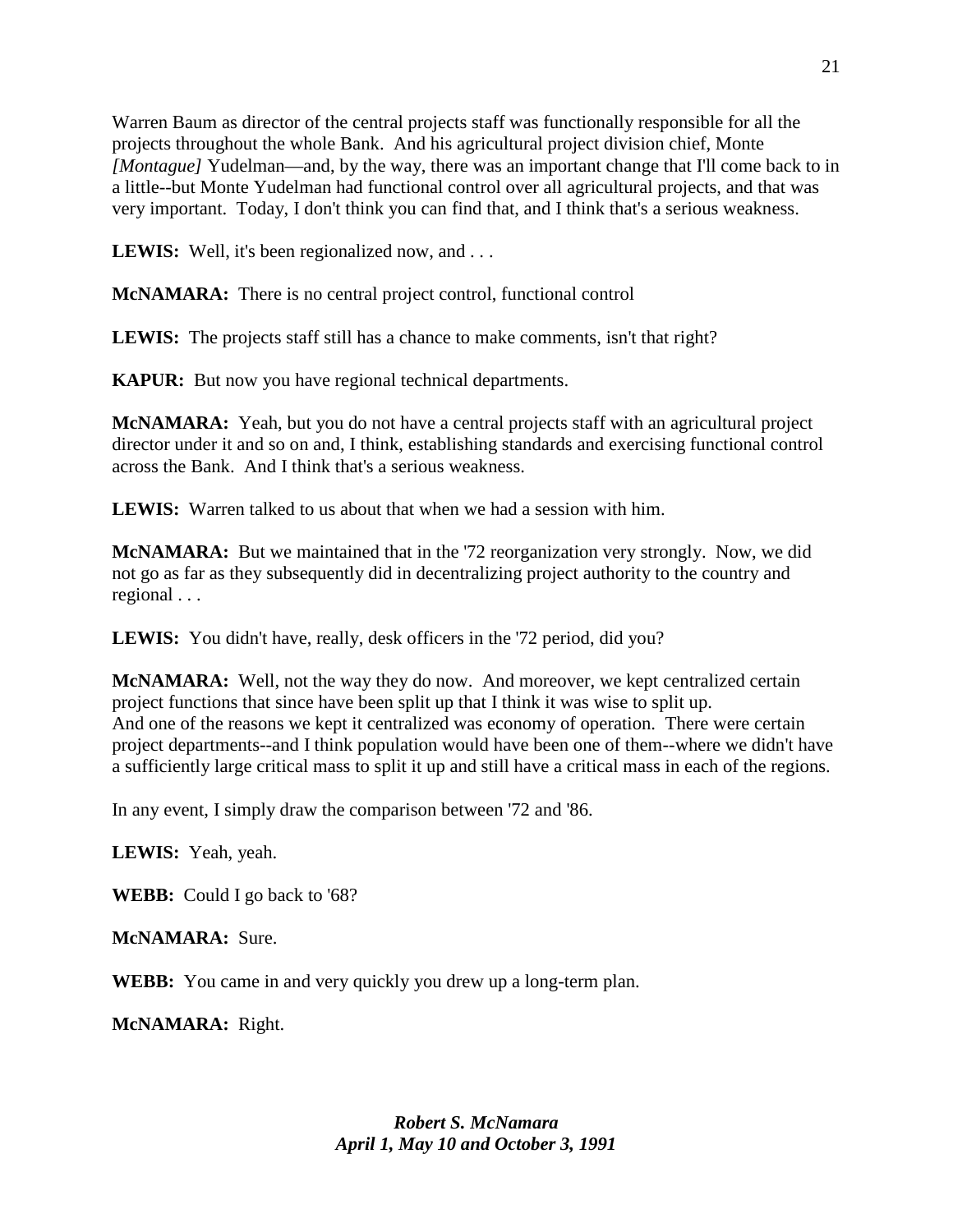**WEBB:** That plan, essentially--the way you've described it--was a list of objectives, a new direction. Were you--did you also have in mind a list of how--other than raising more money, of course . . .

**McNAMARA:** Oh, yeah, sure. That's why primary education, which had not been authorized for Bank lending--I think I'm correct in saying that; had not been authorized for Bank lending up to the point--we proposed that we initiate lending for primary education, because that was a "how." How are you going to get people qualified?

**WEBB:** I'm sorry. I should explain myself there--I mean, in terms of the administration of the Bank.

**LEWIS:** You mean sort of procedures?

**WEBB:** Procedures. In other words, you were aiming to double or triple on borrowing, the level of activity.

# **McNAMARA:** Yeah.

**WEBB:** Were you worried then? Were you thinking, then, about what does this mean in terms of how the Bank was run?

**McNAMARA:** Oh, yeah. In terms of rate of expansion, I had forgotten--I had a maximum rate of expansion, I think it was 25 percent a year in major sections, staff expansion. And I had, in terms of "how," I had a major objective, was to reduce the percentage of North Americans, particularly U.S. staff, and increase the percentage of non-U.S. and particularly developing country. So, there were a lot of "hows" along the way.

**WEBB:** Were you particularly worried about questions of control with the larger volume?

**McNAMARA:** Not really, not the controls. My God, I'd been in large organizations at Ford— I've forgotten how many Ford's got, 175,000 or something like that, all over the world--and the Defense Department, millions. I knew you could control an organization.

And one of the--going back to "how," though--one of the things I did was set up under Siem Aldewereld and the Dutchman--a wonderful guy, *[inaudible]* he must have been--he was the head of the budget department for planning and budgeting. I set up--in terms of "hows," I set up a new organizational structure, and one of the elements of it was planning and budgeting, very important, and I worked very closely with that, and that was my control mechanism, projected inputs and outputs and then we had monitoring of it and so on.

And then, in terms of "how," I initiated a measure of performance, a retroactive look a year after the project was completed--the project evaluation department. It was--again, I was determined that we would maintain a control and we would have measures of performance in terms of costs. We developed measures of efficiency vis-à-vis others who were acquiring information, like the Asian Development Bank and (I guess it was) U.S. AID. And we set up measures of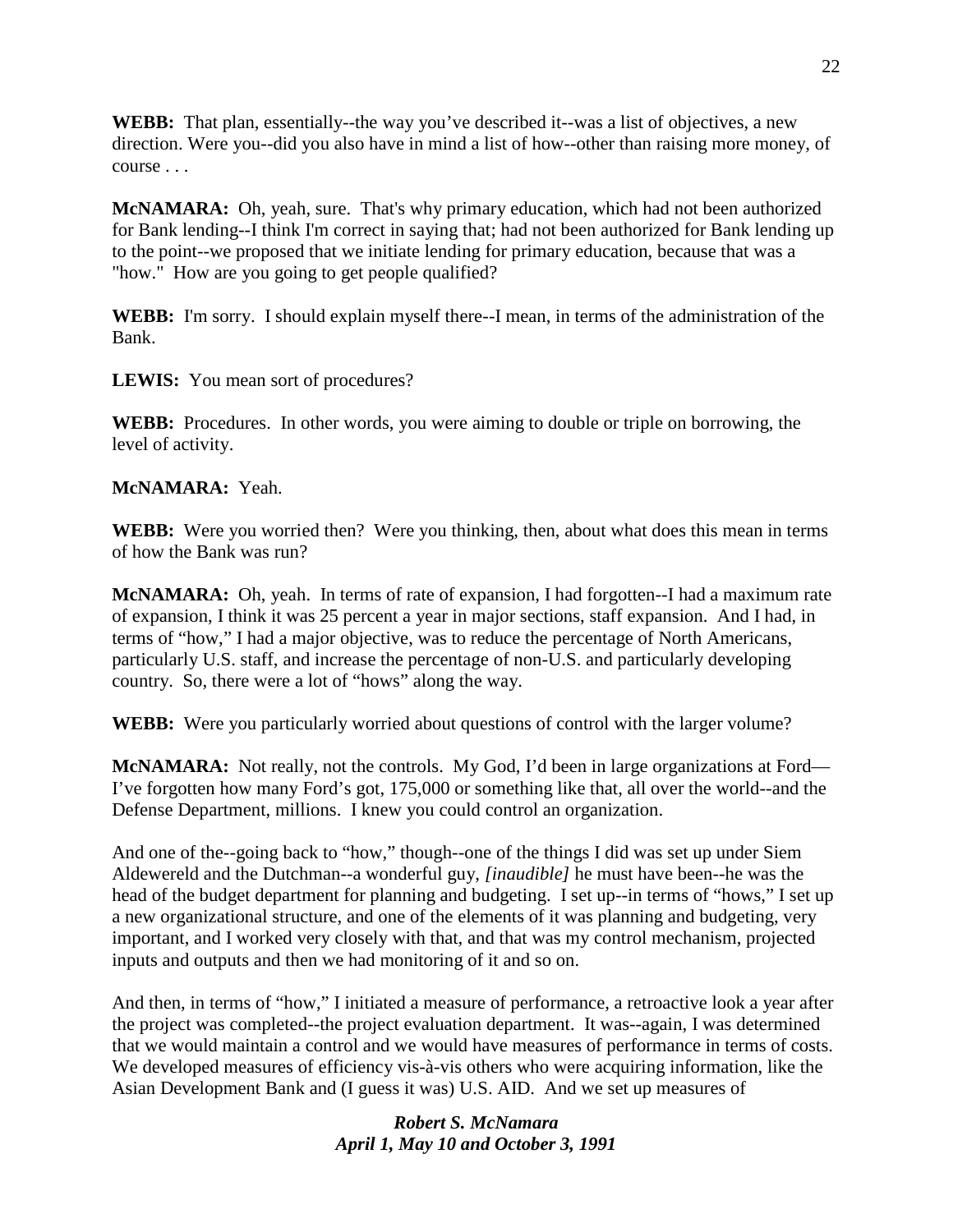input/output relationships with the World Bank vis-à-vis the Asian Development Bank and U.S. AID. We set up measures of the performance of the project as measured against the initial objectives.

Every loan starting with the loans in '68--I think it was July 1, 1968--every loan, including IDA, was evaluated one year after completion of the project.

**LEWIS:** This was OED *[Operations Evaluation Department]*?

McNAMARA: OED, that's right. And it was designed to address the issue you're talking about, issue of performance, issue of management control.

**LEWIS:** You put Mervyn Weiner there?

**McNAMARA:** Yeah, yeah.

**LEWIS:** At the beginning or was he...

**McNAMARA:** Well, I was just trying to think--I don't think he was the first. I think an Englishman, I think, was the first; I can't remember.

**LEWIS:** We can check.

**McNAMARA:** In any event, I set that up for specifically that purpose of control. But the initial, the foundation of initial controls was the formation of the program in budgeting, planning and budgeting, in fact, which was program and budgeting, P and B Department, which was "underseeing" all development.

**LEWIS:** *[K. Georg]* Gabriel?

**McNAMARA:** No, it was a Dutchman, a little short Dutchman who ran it, a wonderful guy. But he was terrific, and I worked very closely with him.

There were only 6,000 people there after we got expanded; I guess when I came in, there were about 3,000 altogether. And hell, I can control 3,000 people almost by myself. And with a small programming and budgeting department, it's easy to control once you've set up measures. So many projects refer to . . .

**LEWIS:** And your country policies department had some kind of control function within it.

**McNAMARA:** Yeah, sure.

**LEWIS:** Which was closer to the action than the research department.

**McNAMARA:** Yes. But this--the programming and budgeting department; whatever name it had; I don't remember what it was—was the major control center in terms of input/output.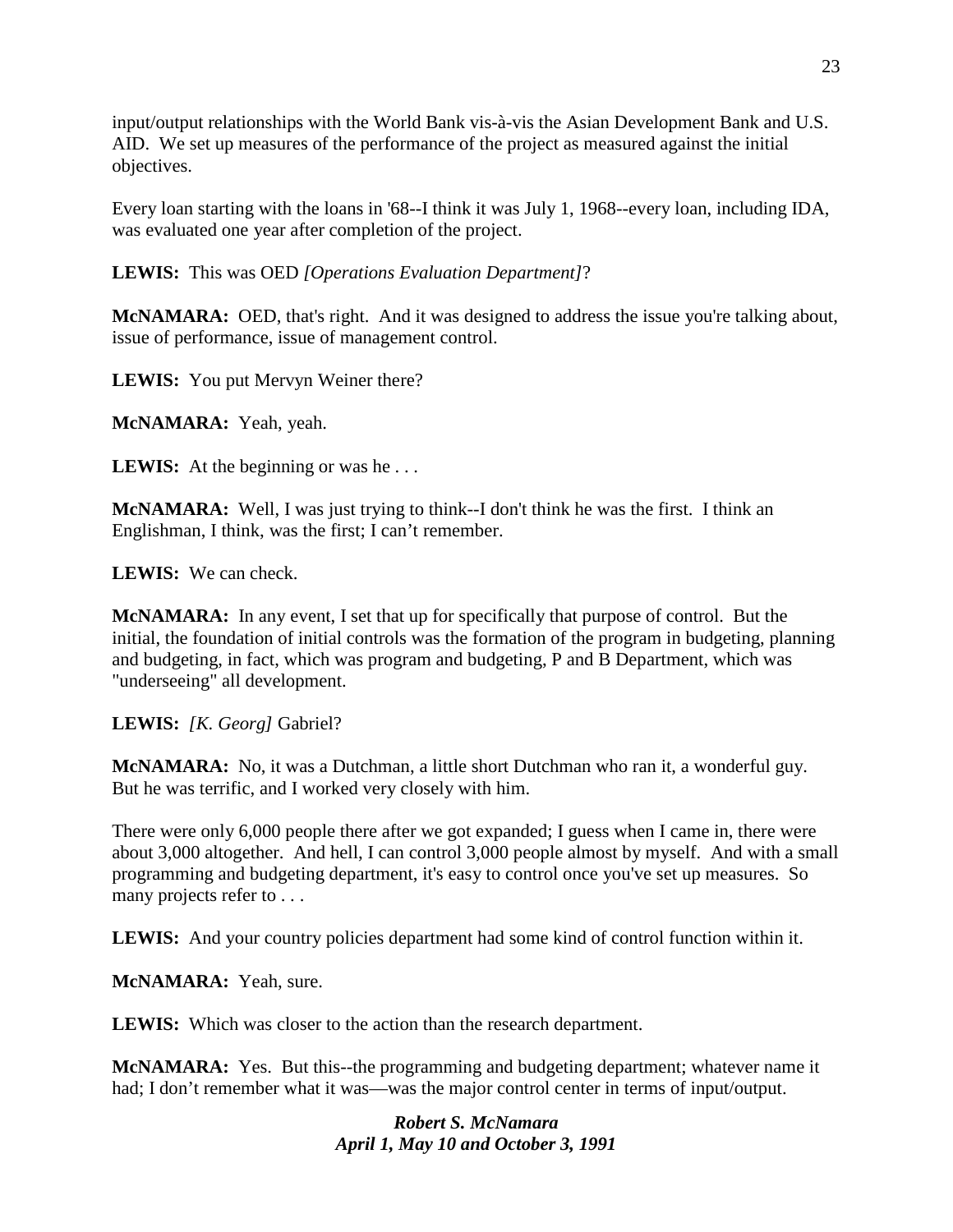Then in terms of substance, that's where the country programs department came in.

**LEWIS:** Yeah, yeah, yeah.

**McNAMARA:** And then we had outside controls as well. Barbara Ward was an important person.

**LEWIS:** Yeah, tell us about the role she played.

**McNAMARA:** Well, she was not--obviously not--part of the Bank...

**LEWIS:** Yeah, I know.

**McNAMARA:** . . but she was a--I didn't know her. I had read her, some of her books before I went to the Bank, and I was very impressed by the lucidity of her writing and thought and also impressed by the breadth of her vision and her feeling for the people involved. And it turned out that she was a close friend of William Clark's, and he introduced me to her, and then she and I got along very, very well together. So she was an important outside influence, just like President *[John F.]* Kennedy turning to John Galbraith or whatever for advice. And she was particularly useful in sensitizing us to environmental concerns and to some of the human development concerns.

**LEWIS:** Bob, let me ask you one thing about organization that's a sort of basic question, and that's about centralization versus decentralization. Now, the Bank is generally perceived to be- compared to other aid organizations--as being quite highly centralized.

**McNAMARA:** Well, in terms of physical location, that was certainly true in my day, and it's still true to this day. And I think one can argue that, although if you look at the number of people we had--if you compare them, the staff at the Bank, certainly in 1981, to the staff of U.S. AID in relation to the volume of work done, we had much, much fewer staff per unit of output than did U.S. AID. Now, maybe we didn't do all the things U.S. AID was doing, but much, much fewer.

**LEWIS:** Well, of course, AID was still very heavily in the technical assistance business, and that takes people.

**McNAMARA:** Well, that, that's right. I was just going to say they were, and they were doing that onsite in the developing countries and we were not.

**LEWIS:** Right, right.

**McNAMARA:** So, in that sense, we were centralized. We were basically Washington.

**LEWIS:** You were geographically centralized.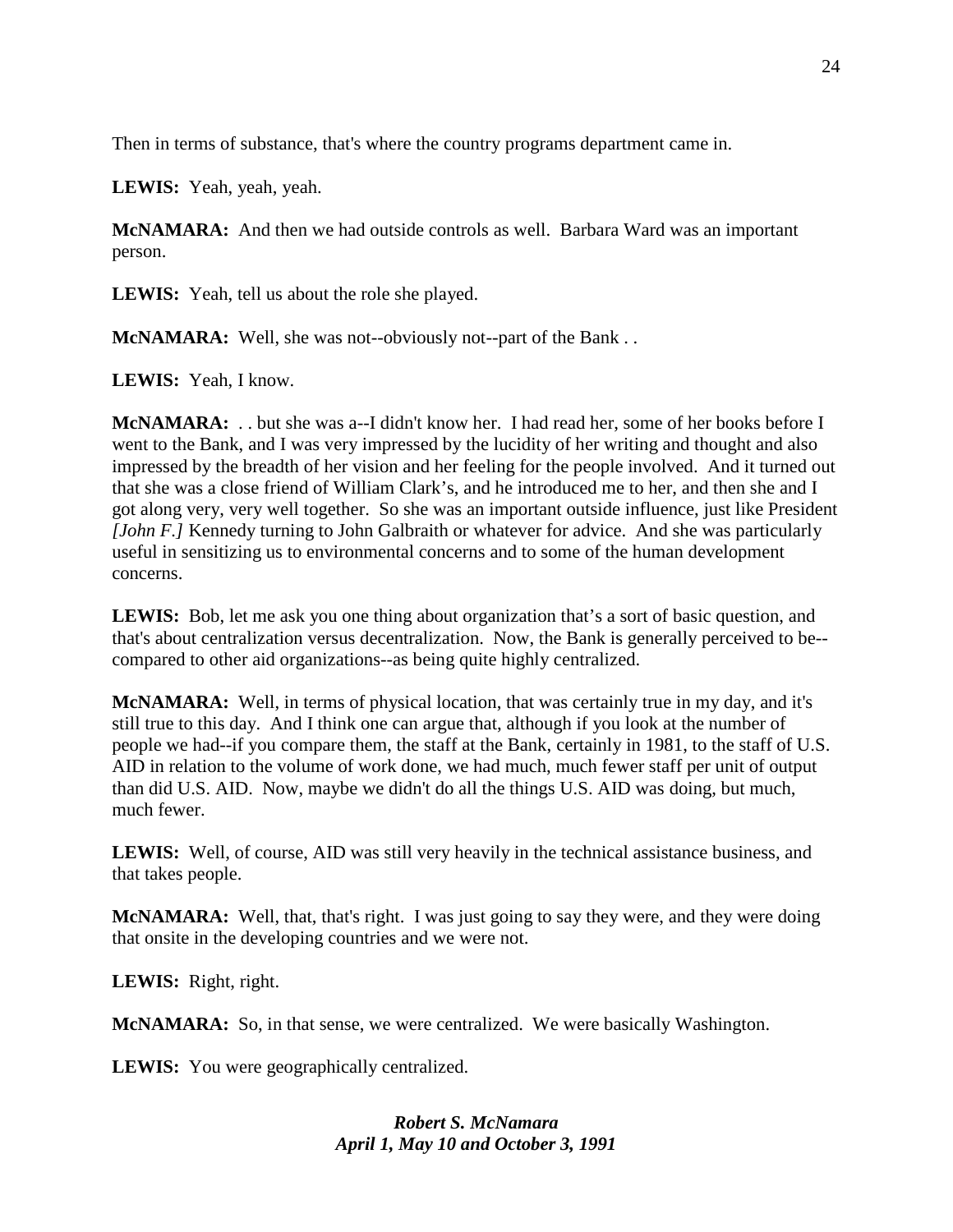**McNAMARA:** That's right, exactly. So we, A, we were geographically centralized. But I think that it's true that they were doing far more technical assistance than we were, but I think if you go back and look at input/output measures, you'll find that we were doing more with fewer people. And one of the reasons was that we were centralized geographically, at least were in my day *[inaudible]*

And secondly, were we centralized administratively? Well, to the degree that we had greater focus on projects as opposed to country orientation, I think that was a centralizing as opposed to a decentralizing feature. That began to change shortly after I came there, and it was formalized in the reorganization of '72. There was decentralization toward the country responsibilities in '72, much more than earlier.

It was centralized in the personalities, say, Warren Baum, Burke Knapp, myself. We maintained pretty tight controls over our respective spheres of interest or activity. And in part it was--on their part, Warren's and Burke's--was because they had been there so damn long and they knew so much. But Burke would go over almost every project; Warren, too. And in that sense, it was centralized.

Now you can say, "Well, that's wrong. You shouldn't be centralized." Well, if you can do it without holding it up, I don't think the penalty was great. Now you say, "Well, it doesn't build people below." I'm not sure of that. I think—I don't think the degree to which Burke and Warren participated in the actual project review process seriously limited development of people below them. We had some damn good people that grew, the *[Edward V.K.]* Jaycoxes, for example, or *[inaudible]* . .

**LEWIS:** Anything about the . . .

**McNAMARA:** . . the Bernie *[Bernard R.]* Bells.

**LEWIS:** Well, I'm going to come to Bell because that's a real puzzle. Now, there you've got . . .

**McNAMARA:** There was a decentralization.

**LEWIS:** That's right.

**McNAMARA:** No, you're absolutely right.

**LEWIS:** And how you—I mean, it's not only very different from the rest of the *[inaudible]*, but it's also very successful.

**McNAMARA:** Absolutely. Absolutely. We'll come to that later.

But there was a centralization; there's no question about that. And I think certainly I and maybe the others were severely criticized for that, and it's conceivable we went too far. I don't think so. I don't think so. I think that we were able to maintain that without preventing the growth of people below.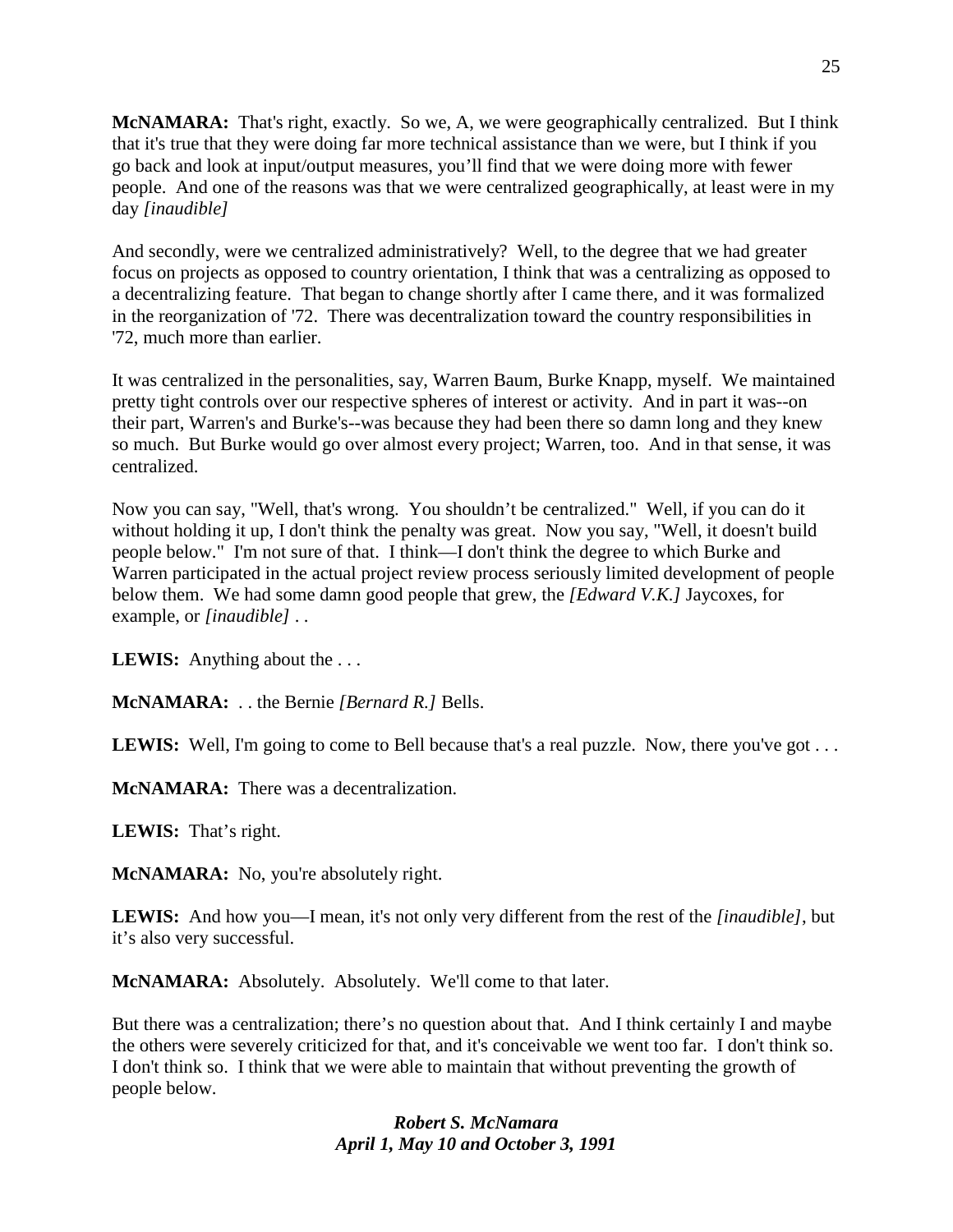**LEWIS:** Was there any sense in the staff of either not wishing to be, to leave Washington that much or of wanting . . .

**McNAMARA:** No, no. If you're talking about geographical centralization versus decentralization, no, I don't think so. I think that was--at least I viewed it, and I think Burke and Warren did as well--as a means of both economizing in terms of financial expenditures and economizing in terms of time.

Now you say, well, how to relate Bell to that and Indonesia to that? Well, in two respects. Number one, it was done with respect to Indonesia, and it was later done with respect to China-- I'll come to that in a moment--because they were unique cases. We had zero operations in Indonesia and China, separated by 12 years when we started. And it sounds absurd to say this, but how did we start in Indonesia? Well, I knew so damn little about development in the Bank when I got there that, two or three weeks after I arrived I went--on one Saturday morning by myself, I just got out the atlas. I have it still, right over there, under the globe which was given to me by associates, Cy *[Cyrus R.]* Vance and others from the Defense Department, when I left. I took the atlas out, and I went down the developing countries, and I wrote opposite each one the amount of loans outstanding to that country. I got to Indonesia, it was zero. So on Monday, I asked why it was zero.

And they said, "Well, because they're not qualified."

"Why aren't they qualified?"

Well, I think I'm correct--at least, it's approximately correct--that in the previous ten years, there'd been a 600,000 percent, 600,000 percent price inflation, say, from '57 to '67, after Sukarno left, the Indonesian prices had risen 600,000 percent. They had been driven off of monetary basis, in effect. And the Bank had never loaned there.

So I went out to Indonesia, and I think it would have been July or August of '68. It was the second--I think it was the second trip I took. First, I believe, was to Turkey and Egypt, and the second was to Indonesia or vice versa, but in any case, it was in three or four months. And I went out there to talk to Suharto and see whether he wanted the Bank to borrow and whether we could justify the lending. And he did, and I said, "Well, this is so new to us, and new to you, if we were to do it, would you want an office here?" And he said he would. So I came back--and I thought it was so damn complicated.

Again, let me digress and say that while I was out there I met the "Berkeley mafia." And the "Berkeley mafia"—as I remember there were five of them headed by Widjojo *[Nitisastro].* And there were a couple of associates that were "Dutch mafia" that had come from a similar education in the Netherlands. And the "Berkeley mafia," as I remember it, had been educated on Ford Foundation fellowships, University of California at Berkeley. And it turned out . .

**LEWIS:** A few of them at MIT, too, but they called them that.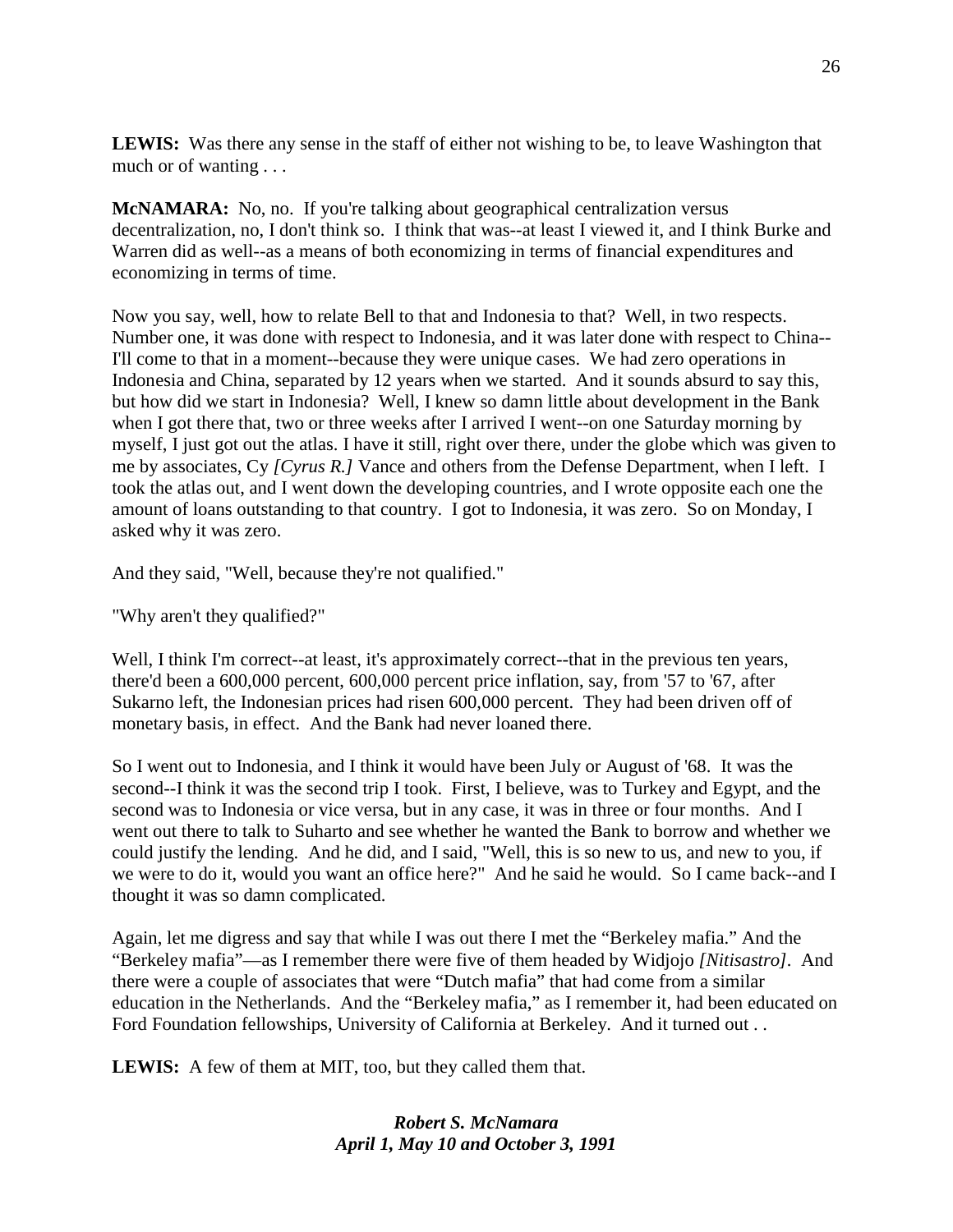**McNAMARA:** Right. It had turned out the guys at Berkeley had taken their PhDs under Malcolm Davisson, who had been my professor of economics 20 years earlier. They took him in the mid-50's, and I'd taken an undergraduate degree in the mid-'30s, I had Davisson. In any case, we had a *[inaudible]* relationship.

And it was so damn complicated, and we knew nothing about it. I thought, "My god, if we're going to get involved in Indonesia and we're going to have an office there, I've got to get the ablest person I can find in the Bank and I've got to give him authority to deal with this *[inaudible]*" Then regional offices were headed by, A, not low-ranking, but certainly middleranking, not high-ranking individuals, and, B, they had practically no authority, everything had to come back to Washington for action.

And so first I found--I tried to find the ablest person I could. And I didn't know Bell well, but he was recommended to me as the ablest, and I looked at what he had done in India, that famous Bell Mission. And then I met with Bell and I concluded he was the right man. And then, B, I'd done—I just had to break through this procedure under which everything in a region had to come back to Washington for approval. So I wrote a--I personally wrote a letter of authority for Bell, under the terms of which—you can find that, I'm sure, in the system some place--under which nobody in Washington had the authority to overrule him except me.

And that--we had a hell of time . .

**LEWIS:** I'm sure you did.

**McNAMARA:** . . with that piece of paper, but that's the way it worked.

And he then was able to choose his people and essentially lay out his program. In the first place, he had a much larger regional office; he had *[inaudible]* such as I would say, twelve professionals or something like that. He had only one or two or three *[inaudible]*. And secondly, he had full authority to develop his program, and when people in Washington got in the way, he would appeal to me. And over time, with great blood on the floor, we made that thing stick. And it worked.

I think, today, if you go to Indonesia . .

LEWIS: We're going to do it.

**McNAMARA:** . . Widjojo and Suharto would tell you that this really worked.

Well, we did somewhat the same thing in China 12 years later when I went out there in 1980, about April of '80, to meet with Deng Xiaoping.

And I should digress to tell you that the Secretary of the Treasury of the U.S. tried to prevent us from going.

**LEWIS:** Really?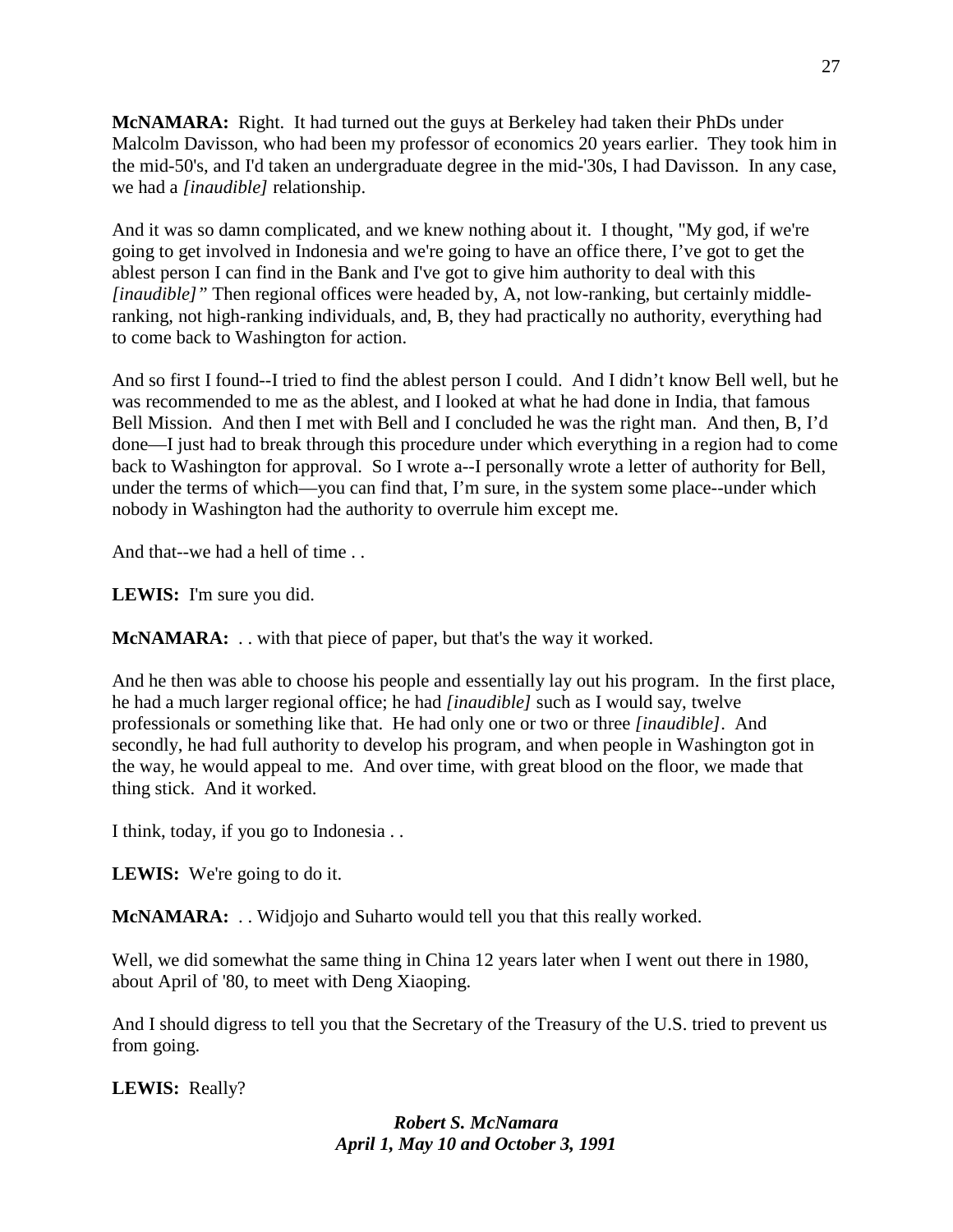**McNAMARA:** They did not want China in the Bank. And, you know, it wasn't entirely without reason. They thought how the hell are you going to get IDA through *[inaudible]* with China in the Bank, and to pull China in, Taiwan—Taiwan was fighting us tooth and nail.

**LEWIS:** This was the Carter Administration.

**McNAMARA:** Carter Administration. The guy--you would--you could find his name. Burke knows it--the Republic of China, Taiwan, had a guy who had been ambassador here. At that time, they didn't have an embassy in Washington, but this guy was still floating around town, still carried the rank of ambassador, and he was the link between Taiwan and the China lobby, the old China lobby—you know what that was.

**LEWIS:** Sure.

**McNAMARA:** Warren—I forget his name—Judd.

**LEWIS:** Yeah, yeah, yeah. Walter Judd.

**McNAMARA:** Walter Judd**.** Oh, Jesus, they were awful. They threatened me, and they were going to hold up IDA and they were going to do this, if we brought the People's Republic in. But I thought it was time to do something, so I went out there, negotiated with Deng Xiaoping. And at the end I said, "Okay, now you're going to be a member and people are going to be able to *[inaudible]* Do you want an office?"

"Yes."

So, well, we didn't have anybody from the People's Republic at the Bank at the time. We didn't know a hell of a lot about it. In fact, we knew nothing. But we had--the person who was with me then was Caio Koch-Weser. He was my assistant, and he was with me in Beijing negotiating, he was at the negotiating sessions. He was very interested in becoming division chief, and he was an extremely smart, able guy. So, I said, "Okay, Caio, you're going to be the division chief, and we're gonna . . ."

And Ed *[Edwin R.]* Lim--I don't know whether he was born in Taiwan, but anyhow, he was a Republic of China citizen--was also with me. He--we had had--he was the only person at the Bank who knew a damn thing about China and the People's—I've forgotten whether he had ever been to the People's Republic but he was Chinese, so I thought he knew something about it. And he prepared sort of a desk study before I went to Beijing as to what their economy was like and so on. And so, I said, "Okay. You're going to be the resident rep *[resident representative]*, and you, Caio, and you, Ed, have full authority to bring this program off." And they'd been with me when I said to Deng Xiaoping, "I want you to understand that if, ten years from now, we're not loaning you \$2 billion a year"--by the way, their current account, at that time, I think, was in surplus, in 1968 . . .

**LEWIS:** Yeah, that would have been almost [inaudible]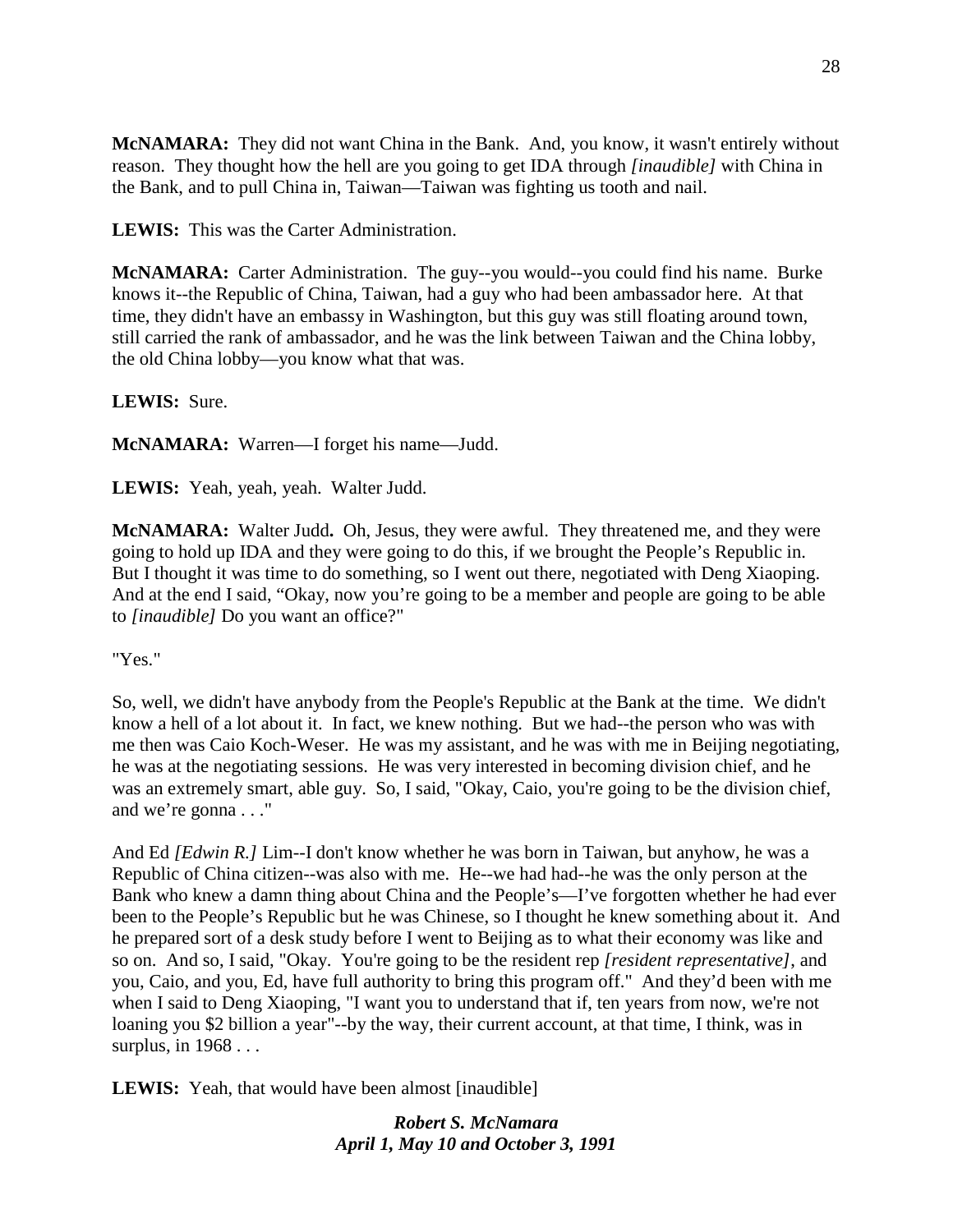**McNAMARA:** Yeah. I said if--and I said to them, "What--ten years from now, what do you think your current account balance should be?" They *[inaudible]* I said, "Well, I think it should be in deficit a rather significant amount. And if we are not loaning you 2 billion dollars a year and the new *[inaudible]* ten years from now, I will feel we failed." I said this to Deng Xiaoping.

So, in effect, I said to Caio and Ed Lim, "Now, I want you to work this problem, in ten years, contribute to laying a foundation for the advance." Deng Xiaoping had told me that he was going to start the responsibility system, which, as a matter of fact, he'd already begun in agriculture. He began it, I think, in late '79, no real evidence of it yet, early '80s. But in any case, he had done that. And it was clear that he was embarking on a program to substantially expand their rate of growth and deal with their social problems, spread the benefits of growth across the economy, begin to relax the controls and so on.

So, Caio and Ed Lim were, in effect, put in there to facilitate that, contribute to it, and get the job done. And, boy, they did a *[inaudible]* If you look at the record of what the Bank has done in China, say, in 1980s, through Tiananmen, it was a record of tremendous accomplishment, equivalent to Indonesia. Somewhat different because Caio was the counterpart of Bernie Bell, but Ed Lim had a tremendous authority and tremendous influence in Beijing.

**LEWIS:** They both were in Beijing?

**McNAMARA:** No, Caio was in Washington.

# **LEWIS:** Okay.

**McNAMARA:** And Ed Lim worked for Caio, but Ed Lim was in Beijing. But Ed Lim had tremendous contacts with the government. And the first economic report on China, which came out, let's just say, a year-and-a-half or so after my meeting with Deng Xiaoping, was in eight volumes, and the first volume of it the prime minister insisted every minister read, and that's the kind of a relationship the Bank had with China during that period. Tremendously important. And I think that's what we should have had around the world, and our offices were not, generally, of that quality.

**LEWIS:** No, well, but you gave the authority to these two.

**McNAMARA:** That's right, absolutely. And it worked. Absolutely.

**LEWIS:** I reviewed for the, for OED the history of the Bank in Pakistan. I was there in '84-'85, and it was quite clear that the office didn't have any . . .

**McNAMARA:** No way, no way. And I assume responsibility for that. We just didn't do it.

**LEWIS:** Yeah, yeah.

**McNAMARA:** Now, you can say, why not? Well . . .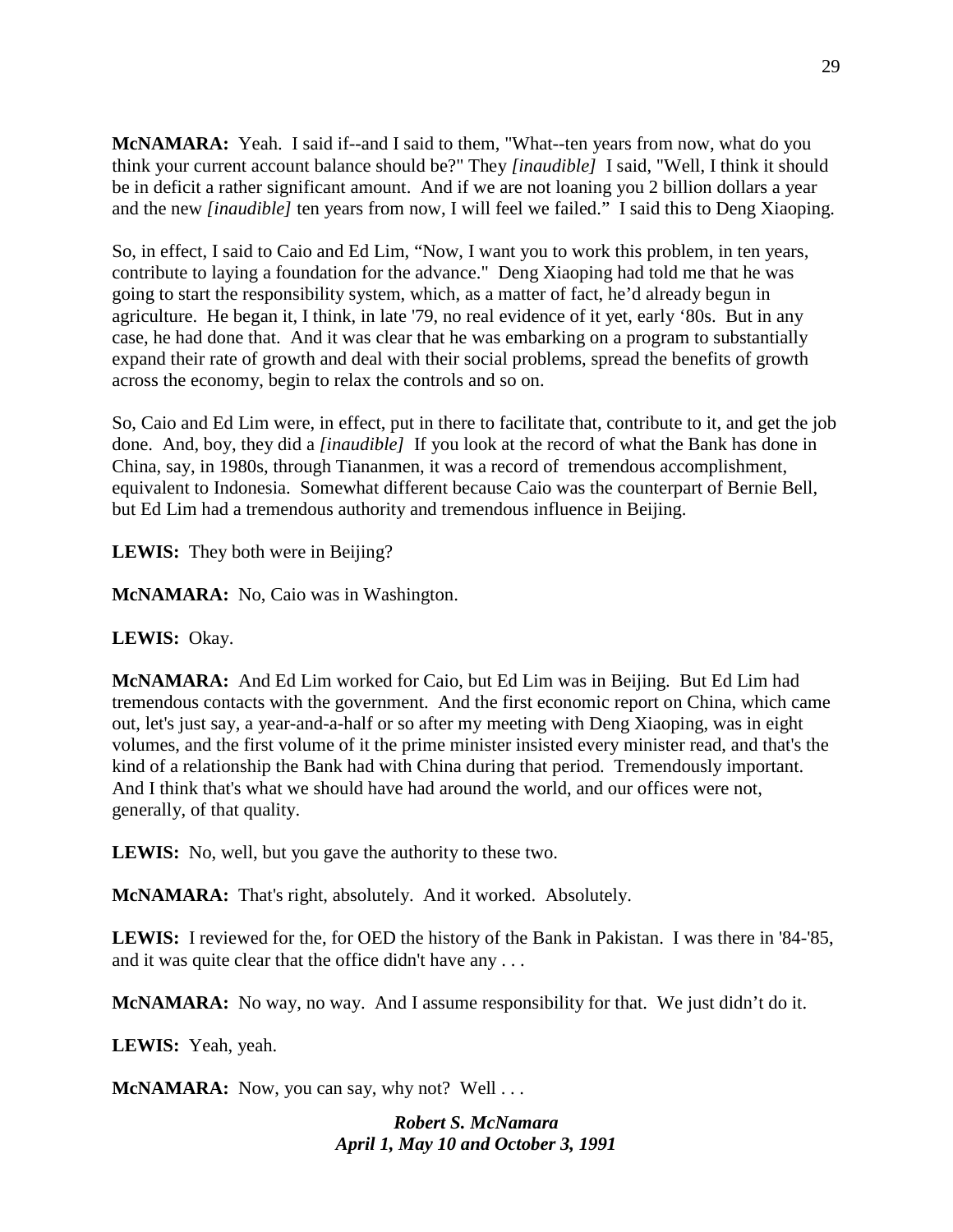**LEWIS:** It's been a puzzle to me over the years.

**McNAMARA:** India . . .

**LEWIS:** Mixed case.

**McNAMARA:** Mixed case, that's right, India.

**WEBB:** And it would have changed the Bank if you had done many more like that.

**McNAMARA:** Well, yeah. I wouldn't have minded changing the Bank. The problem was, I don't think I felt then that we had people who were qualified to do that. It requires a high level of ability, and I think you would agree, John, that Bernie Bell is an unusual person. There aren't many Bernie Bells.

**LEWIS:** Well, that's true. I do think that, in its heyday, AID had some pretty good people in it.

**McNAMARA:** You're damn right: the Dave *[David E.]* Bells and yourself and so on. You're absolutely right.

**LEWIS:** But of course, they all came from the same country. The one thing you were doing here was [inaudible] a homogenous . . .

**McNAMARA:** That's right. Exactly, exactly. And it was hard to do that. If you look at--I certainly don't want this in the record--but if you look at development economists you don't find- -you certainly didn't back in the '60s and early '70s--find other nations educating development economists the way this country did.

**LEWIS:** I think that's right. Now, the others are doing more than we do.

**McNAMARA:** I think that's right.

**LEWIS:** But . . . How much time do we get?

**McNAMARA:** Well, I'd like to end in about 15 minutes. I'm gonna to leave at 6, but I'd like to glance at the *[inaudible]*

**LEWIS:** Well, I think that's fair enough. You've been very generous.

Richard, you have some pressing questions?

**WEBB:** Well, if we can get back to the people . .

**McNAMARA:** Yeah.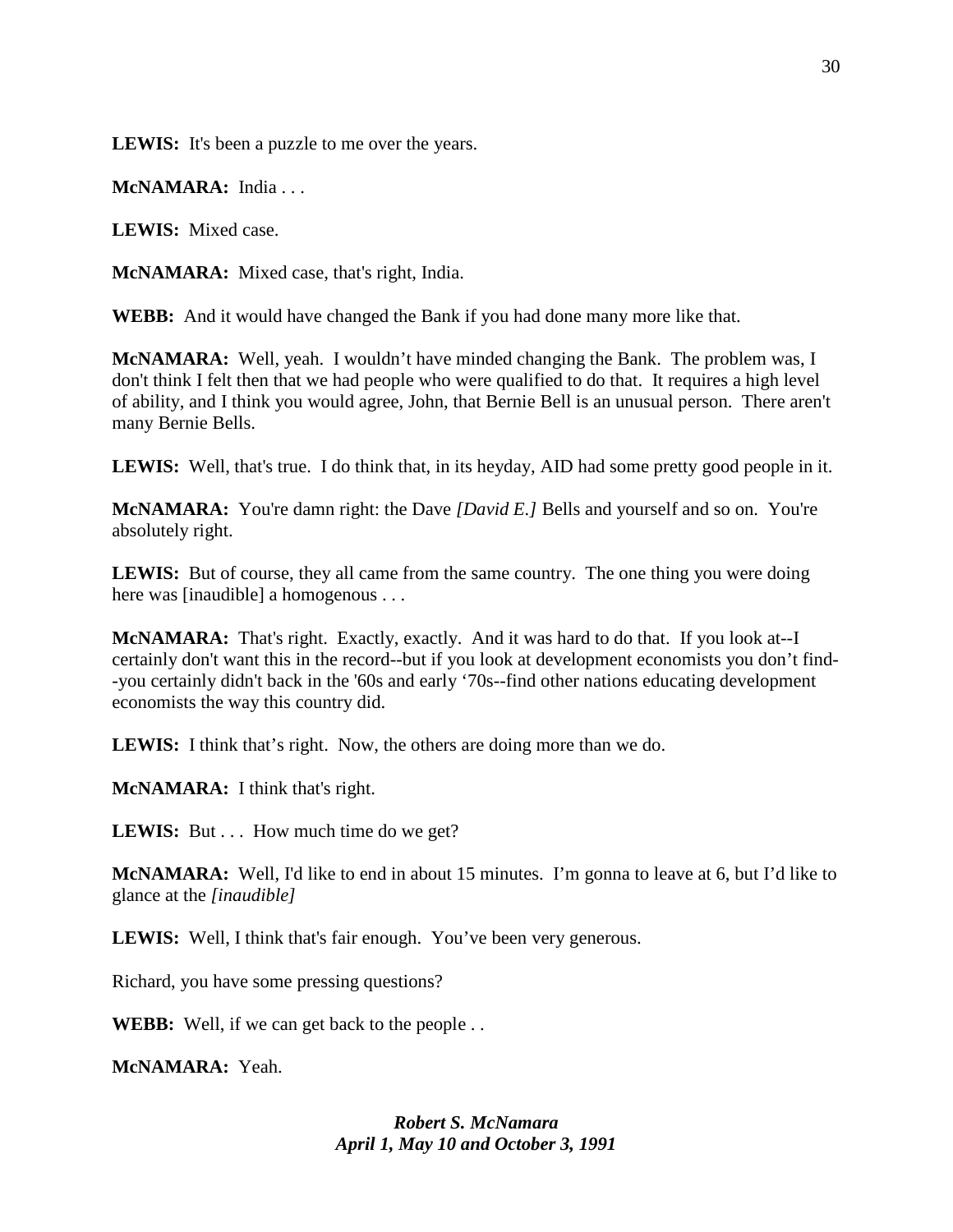**WEBB:** . . I was wondering about maybe differences in style between those people in how they ran the Bank. One that comes to mind is Ernie and Burke Knapp. I don't know--I don't have that much of a sense of either, but the sense that I have is that both of them were extraordinary general managers at the Bank and that they ran the Bank in a rather similar way. Do you see it that way?

**McNAMARA:** Well, in the first place, I don't want to comment on people beyond what I've already done. I've gone further than I would wish.

Secondly, I think I would say Ernie and Burke were similar in the sense that both had an extraordinary grasp of the technical elements of their job. Each of them knew more about development, I would say, then almost anybody else in the Bank. Each of them knew enough about the details of macroeconomic policies in individual countries and the details of individual projects to feel quite confident that they could express a judgment and if the judgment were different than that of some of their subordinates, that they would overrule.

Now, that's damn dangerous if you don't have that capacity--which each of them did--and it can be debilitating even if you do have that capacity if, in the process, you cause a loss of confidence in your associates. I don't think that resulted from either one of them. I don't know that's the case.

Burke had that capacity, in part because he had been there so long, 25 years or whatever it was.

Ernie, in part, because he was a very hard worker and a very bright guy and because he also had had long experience, belying his years, in development before he came to the Bank.

So, they were extraordinary people. But you have one today, Moeen *[Qureshi],* is equally experienced in development. A different kind of manager, I suspect. I haven't been there since Ernie was the manager of operations, but I suspect he manages in a different way than Ernie and Burke did. But Ernie and Burke were very strong, hands-on managers.

**LEWIS:** We've been looking--we haven't really burdened you with this today, but the question of how the hell we're going to find our way in this mass of material that's available to us is a real puzzle. I mean, now they have 65,000 cubic feet of records that we have access to, that's on the operational end. One beginning clue is the minutes of the--or rather the records of the President's council meetings, which are quite compact, as you remember, and they sort of bring things to focus. An awful lot of . . .

**McNAMARA:** I think they'll be useful to raise questions. I doubt they'll provide many answers.

**LEWIS:** Well, you see how people are taking positions, and you in that period come down finally on the decision or you wouldn't, but at least they sort of slice through what would seem to be the principal issues, but the stuff I was looking at today, through the period '76, '77, '78, around in there, an awful lot of discussion about morale, staff morale.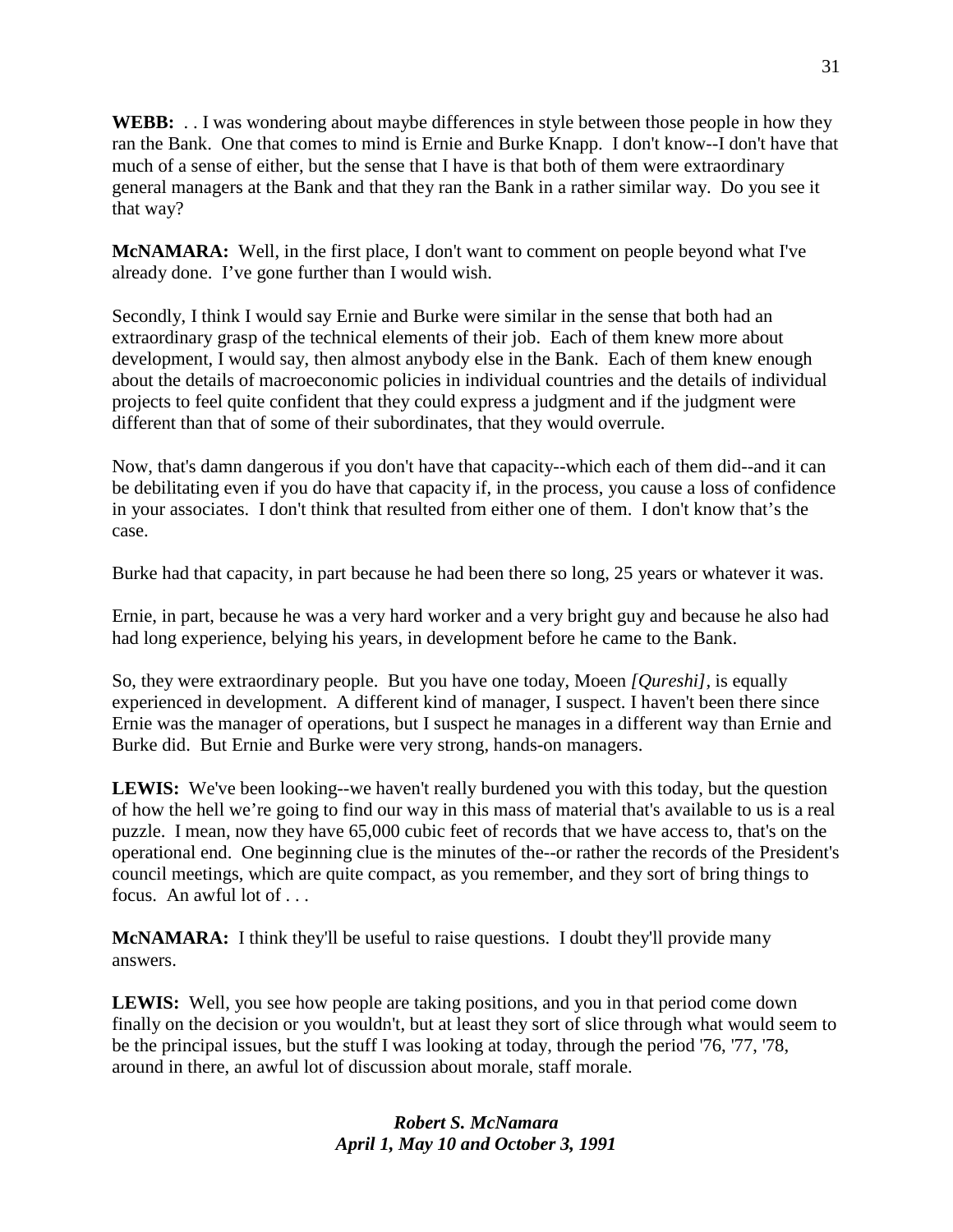**McNAMARA:** Well, I'm not sure. Did it relate to salaries, for example?

**LEWIS:** Well, there's a tremendous amount on salaries.

**McNAMARA:** Oh, my god. You know, I think at that time the staff in the Bank--I mean of the IMF--I think we were the--it was contagious. The irresponsible actions of staff, professional staff, in the IMF were contagious, and the World Bank staff--I think the IMF staff, the professional staff, went on strike at one point, as a matter of fact.

**LEWIS:** Yes, they did, didn't they?

**McNAMARA:** I don't think the Bank staff did. But the--if you look at, well, we're talking about morale--I think it was primarily morale relating to compensation in the broadest sense of the word: benefits, et cetera, et cetera, transportation, air transportation and so on. But I think if you were to look at that, you would find very, very irresponsible pieces of paper prepared by members of the professional staff of the two institutions claiming that they were underpaid in relation to benefits, improperly served and so on. And my belief is that we, the management served--the IMF and the Bank, particularly the boards--failed in fulfilling our responsibilities.

I'll just give you one illustration. We lowered the retirement age to 62. I think that's inexcusable, at least with full pensions for retirees, 62 is in society today, especially with increasing increased life expectancy and so on . . .

We had a hell of a problem in the World Bank over a period of years on air transportation.

**LEWIS:** Oh, yes.

**McNAMARA:** And I was trying to introduce something other than first class for some forms of travel for some people, and that was a serious issue. So, there were those kinds of what were called morale issues. Whether they were morale issues in terms of people feel happy in their jobs, fulfilled, I don't think that was the subject.

**LEWIS:** Well, in those meetings, some of your colleagues would report that there was concern about this quality business, for example.

**McNAMARA:** That, for sure. That was always an issue. But, in part--and here, you'll have to form your own judgments--I think in part it wasn't so much--in fact, I think you will find no evidence that quality was sacrificed for quantity. I think what you will find is that people didn't like to be so tightly—we'll call it "managed." There were objectives. And I didn't think then and I don't think now that that was inappropriate.

And let me digress a moment to come back to what I said earlier about development agencies. I think the people who were raising those kinds of issues had to answer this question--I would frequently put it to them, "Tell me, do you believe--forget the World Bank for a minute--do you believe that the developing countries today are receiving all of the external finance that they can efficiently use to advance and accelerate the rates of economic and social advance of their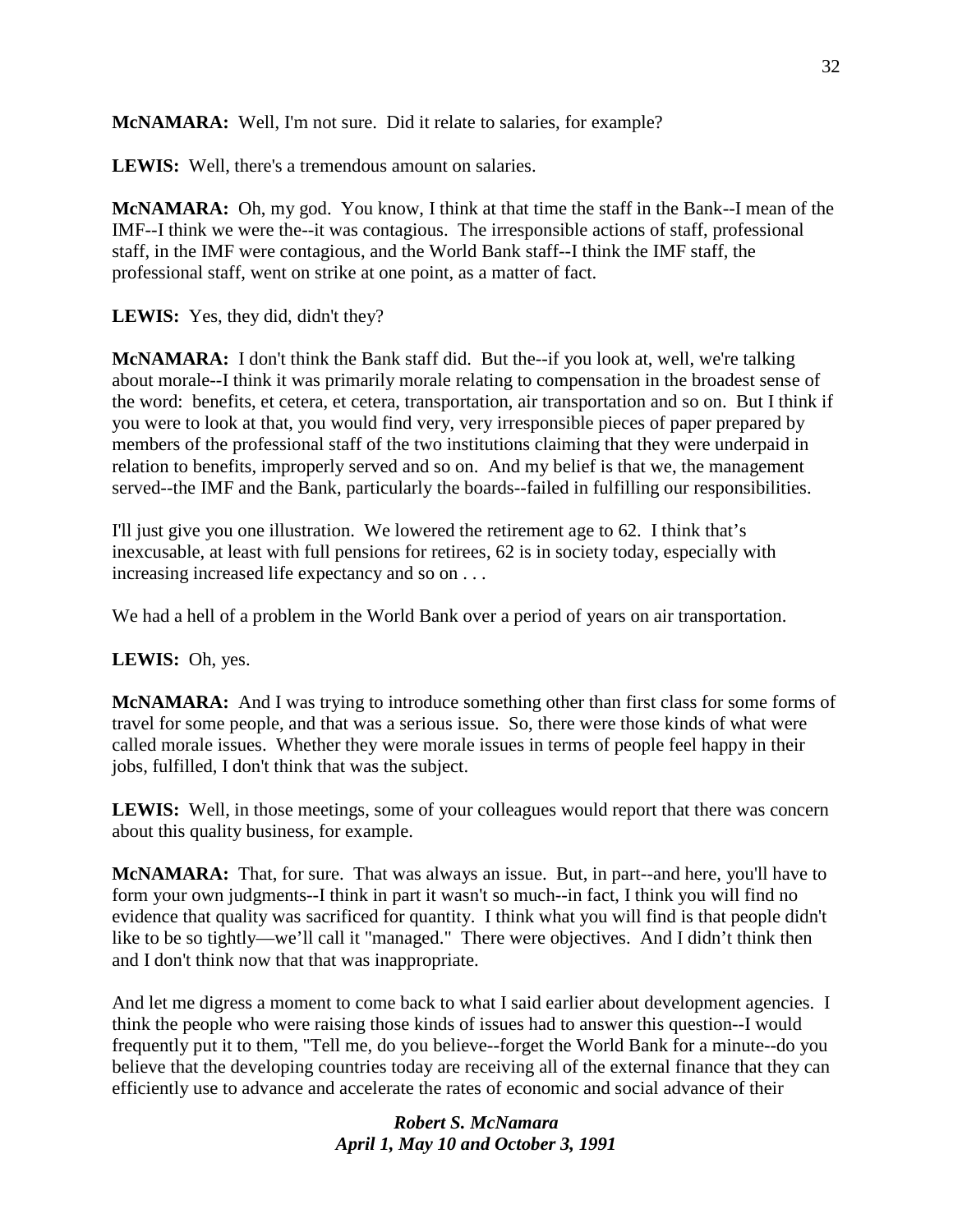people, yes or no? And I think the answer is no. Right, if it is no, what is our responsibility? Is it not to ensure that they receive all of the external finance that they can efficiently use? You think they're not. I think they're not. If they're not, is it not our responsibility to ensure they do?" I mean, you can hardly--you couldn't say they were receiving all they needed and could use. And if they weren't, you couldn't say that it wasn't our responsibility to get them there. I said, "All right. Now, if they're not getting all they need and can use, and if it's our responsibility to get it, how are we going to do it? We've got to set objectives. Damn it, that's where I am. Don't you sit there and tell me that we shouldn't have an objective for your division or whatever. Now, if you think you're going to achieve that by reducing quality, you've got another think coming because I'm going to monitor this and your name is on that project. And one year after all the money is spent, an independent guy, Mr. Jones, Mervyn Wiener's going to come in, and he's going to write a report in writing . . ."

## *[End Tape 1, Side B] [Begin Tape 2, Side A]*

**McNAMARA:** . . always an issue, an issue of are we trying to do more than can be accomplished with high standards. And my belief was that we weren't doing as much as the world had a right to expect of us, number one. There was a greater need than we were fulfilling. And we should get ourselves organized and manned to meet that need. And number three, we could do it without sacrificing the quality. And number four, I think the record will show we did without sacrificing quality. You go back over the operations evaluation reports--and I had an occasion to look at some . .

**LEWIS:** Did you think sort of separately about how am I, as the president, going to motivate this staff to really get out and . . .

**McNAMARA:** Oh yeah, sure. That part, frankly, I never worried about too much. And I'll tell you . .

# **LEWIS:** Go ahead.

**McNAMARA:** . . and I'll tell you the reason I didn't. If you deal with what I'm going to call high quality people--and the Bank had high quality people, no question in my mind about that--I never worry about working them too hard. I'd work their tail off, a lot of people. I never worried about working them too hard if, A, they felt they were working toward an objective they believed in, and, B, if they felt they got credit for what they did. Well, I should add one further point. If, A, they felt they were working for an objective they believed in; B, they felt they were in part achieving that objective; and, C, they felt they got credit for what they did, my experience in 40 years of administering people was that they would feel satisfied, and I think they did.

Now, on the other hand, to be measured constantly is difficult. In the Ford Motor Company, in the auto industry, every day I had costs on my assembly plants versus objectives. Every ten days, I had sales reports on Ford sales versus competition, GM. And every quarter I had financial performance reports on rate of return on investment of my company versus my competitors. Boy, I tell you, it's tough to be constantly measured against costs or sales or profits.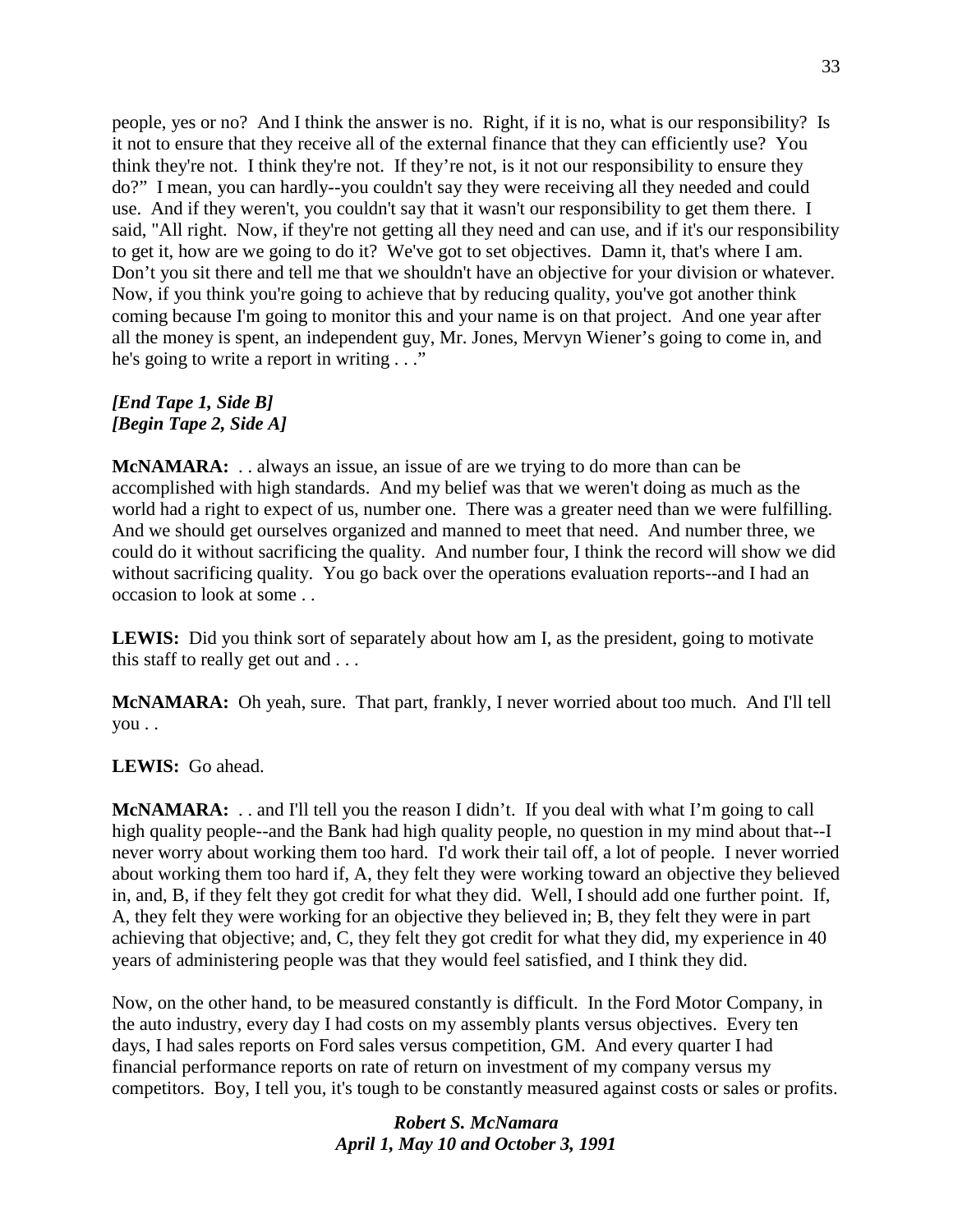And in the Bank, it wasn't nearly as difficult as that, but still, there were objectives. People had objectives. They hadn't been--and that was a change that was difficult. But I think, on balance, if you ask people today, looking back to the '70s, did they feel a sense of accomplishment, a sense of fulfillment, I think most of them would say yes.

**LEWIS:** Certainly, there was sort of a--as somebody looking at it from outside and intersecting casually, one had a sense of quite a lot of yeastiness and excitement.

**McNAMARA:** Yeah. Well, one of the things I tried to foster that I have always enjoyed and I think those kinds of people enjoy, is the yeastiness. You know, when Mahbub ul-Haq goes to Canada to say, "For chrissake, forgive all the loans," I tell you that was yeasty! But I loved him. I loved him. He was terrific.

LEWIS: We're going to have a ...

**McNAMARA:** And Hollis was yeasty in a way.

**LEWIS:** Yeah, he was.

**McNAMARA:** And that was great.

**LEWIS:** We've recruited Mahbub. We're going to have a volume of contributed papers from outside perspectives of the Bank. And we are sort of breaking our own rules, because we're going to have a piece looking at the Bank from Japanese eyes. *[Toyoo]* Gyohten is going to do that. And Catherine Gwin is going to look at it from a U.S. perspective, and we've got some other sort of country perspectives, too. But we wanted to have one that looks at this puzzle that the Bank is, by mandate, not supposed to get into politics, and it's up to its elbows in politics all the time. It's an anachronism.

**McNAMARA:** Yeah, but you have to distinguish between the kinds of politics it's in and the kinds it isn't supposed to be in.

**LEWIS:** All right. I mean, there is a real puzzle here. There's a—and we tried to get some political scientists to take this on, and we couldn't get the ones we wanted to do it, and then it occurred to us that we could get an interesting slice on this from Mahbub.

**McNAMARA:** Sure. That's good

**LEWIS:** And he's going to write this chapter.

**McNAMARA:** Very good. But if you take--let me give you two or three illustrations of ...

**LEWIS:** We ought to go.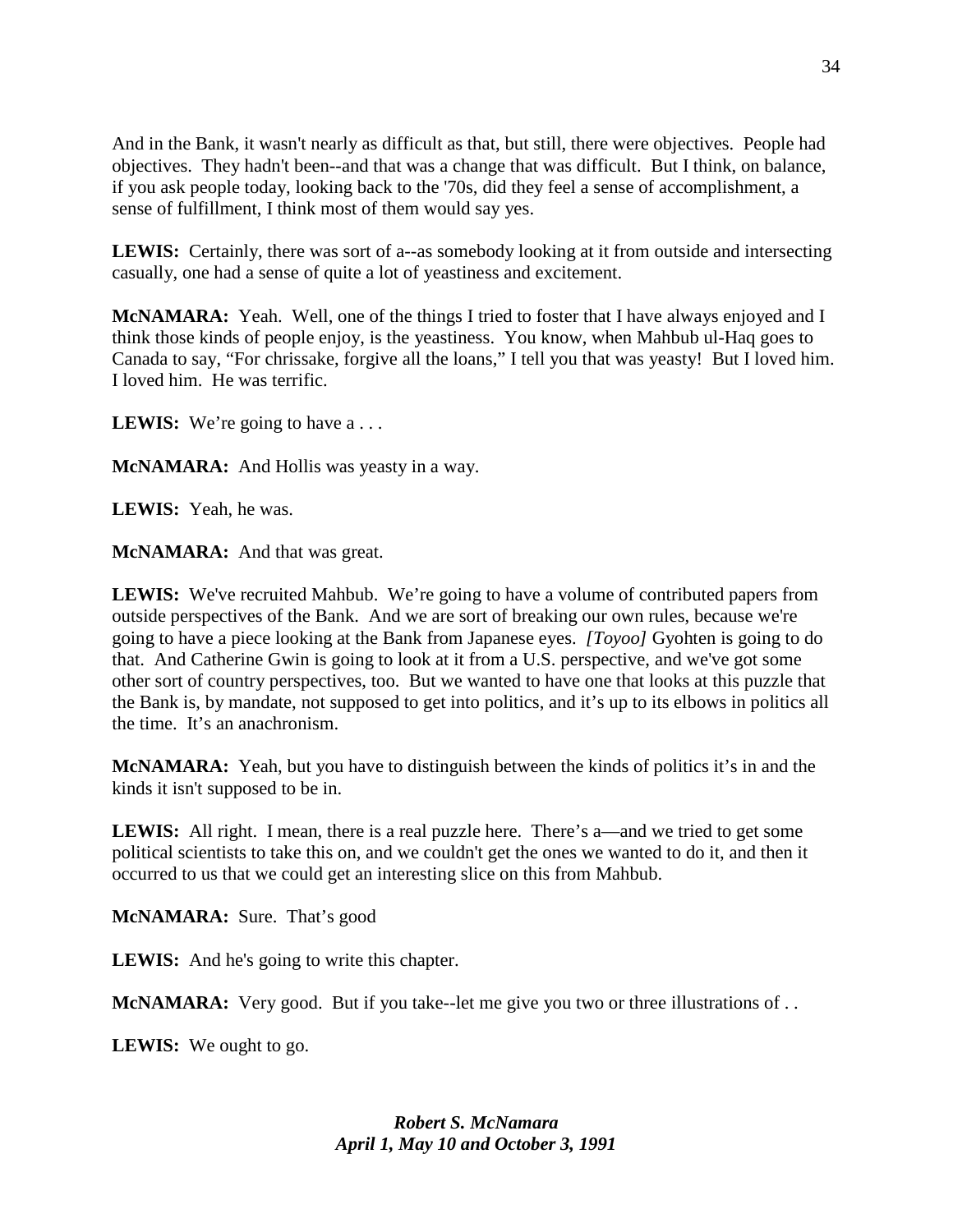**McNAMARA:** No, that's all right. Let me give you two or three illustrations. I don't know whether you'd call these politics or not.

The German finance minister came into my office one day, and this would have been roughly—it was *[Karl]* Schiller, so Schiller would have been '72 or something like that. And I was just, in a sense--not only did the Bank only borrow whatever it was I said, 300 million net per year five years prior to '68, but it was almost all in dollars. And I began to reach a point where I thought we should shift out to marks and so on and see what we could get in terms in the capital markets. And in the beginning, Schiller came into my office in Washington. He said, "Bob, you don't have a German vice president."

I said *[inaudible]*

He said, "I've got one for you."

I said, "Well, who is it?"

He said, "It's Peter so-and-so."

"Well," I said, "There are two things wrong with that. Number one, he's not competent." No, I said, "Number one, I don't have an open spot and I'm not going to create one, much as I'd like to. And number two, if I did have an open spot, I wouldn't take *[inaudible]*. He's no god damn good."

He said, "You're trying to get rid of him along with me. The hell with that." He said, "Let me tell you something. Until you take that man, you cannot enter the German capital market."

I said, "You son of a bitch, you get out of this office." I threw him out. And I was out of the German capital market. The only thing that saved me was he was going around with a red-haired woman at the time, and he eventually divorced his wife and got thrown out of the cabinet. So I got in the German capital market. I don't know whether you call that politics or not, but I think you have to do that.

Another illustration. I think it was Dave *[W. David]* Hopper; I'm not absolutely sure. Bangladesh, General Zia *[Ziaur Rahman]* was president, and they wanted—I don't know; these figures aren't correct, they're illustrative--they wanted to put 50 million a year of IDA money and another 50 or something like that in *[inaudible]* It was a huge increase. And I said, "No way." So we went out there, and they were lousy. Their--their rate of population growth was high, their agricultural growth was low, and it was just a miserable situation. So--I'm almost sure it was Dave that was with me--we worked out on the spot a set of objectives: they would do this on population, this on *[inaudible]* of production, *[inaudible]* or something or other; and this on strictly agriculture. Then we would do A, B, C, D, and E in financing. And we wrote it down and we signed it. As I say, I don't know whether you'd call that politics or not, but . . .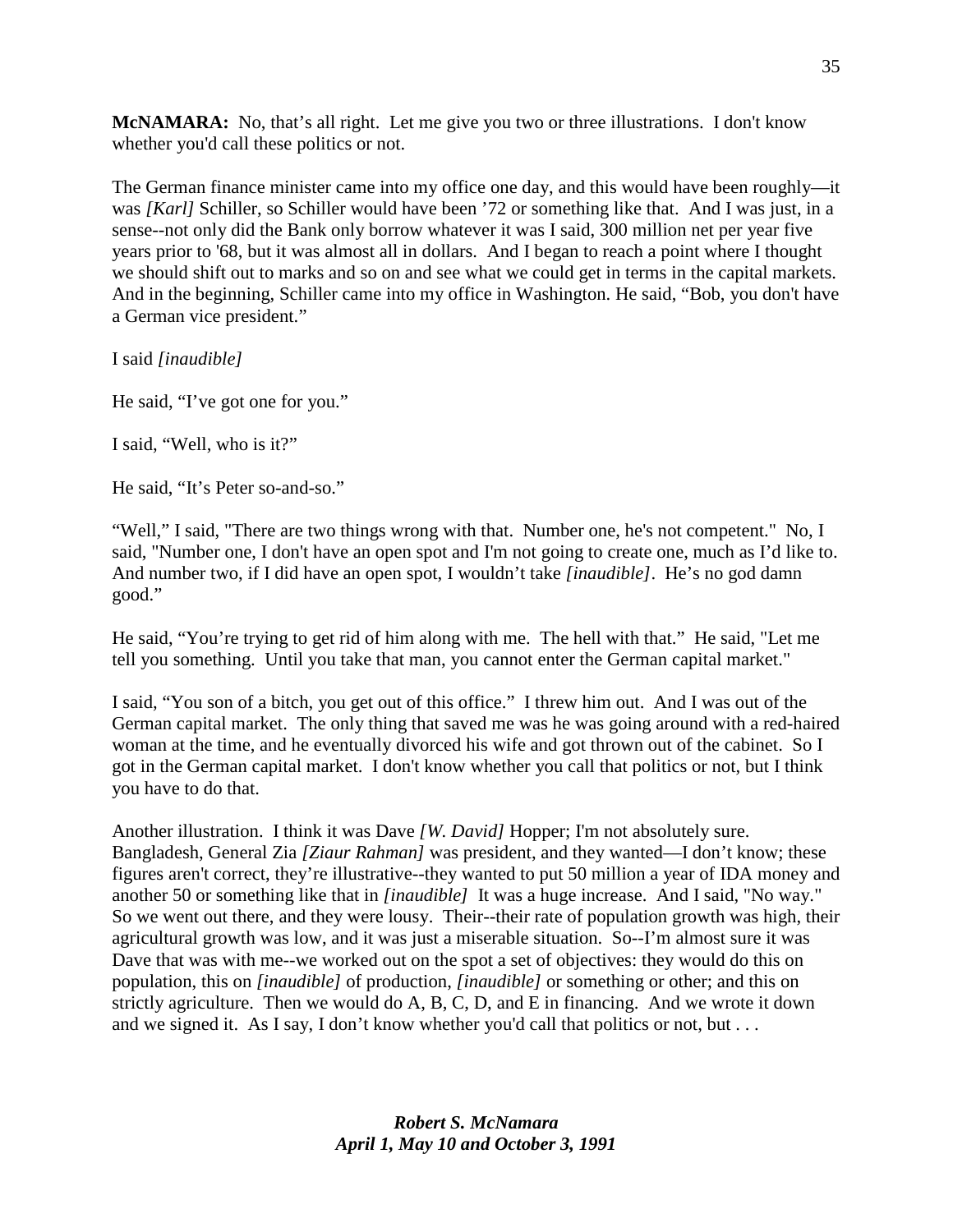**LEWIS:** No, I think that's quite clearly, I think, within the mandate as I understand it. You can't do your work if you aren't going to influence policy. The closer call now is the Bank is going into--making political conditioning--you know, governance in Africa. God knows it's important.

**McNAMARA:** Who knows what to do in Africa? Not the Bank. Let me give you an illustration of that--and I know that the European Bank is required by its Articles . .

**LEWIS:** Yeah, right.

**McNAMARA:** . . to use political conditionality. But what the hell would you do in Russia today? Are you going to be for *[Boris N.]* Yeltsin or *[Mikhail S.]* Gorbachev? Who knows what in the hell to do there? I don't know what to do for sure in Poland or whatever.

But in Nigeria--Nigeria has had--three out of the last four presidents have been military officers. There's presently a military, in a sense, dictatorship. The military president says, "I'm going to turn it over to civilians in '92." Now, I'm absolutely positive--and I think I believe it. "However," he says, "I'm going to disqualify all previous political parties. They're incompetent and corrupt." He's right. He says, "I'm going to disqualify all civilian political leaders. They're incompetent and corrupt." Where the hell are you going to start? You know, what do you do? He doesn't know. But the Bank doesn't. So, how are you going to introduce conditionality?

Now, there's a guy down working for Carter. I can't think of his--I think his name is Joseph. He's a . .

**LEWIS:** Yeah, down at Carter Center. Yeah, yeah.

**McNAMARA:** . . black, he's a black Rhodes Scholar, very bright man. He says, "You can't have economic advance without democracy." That's baloney. I'm a democrat, a small "d" and a large "D," but I was there when Korea advanced economically, and it sure as hell didn't have democracy. But the President of Korea had a gun on his desk at that time. That's the god's truth. You know, he was in bed with the CIA. He was repressive, no question about it.

Taiwan? Chiang Kai-shek? I knew Chiang Kai-shek. I met with him. Democrat? No way.

Lee Kuan Yew, Singapore? No way.

Now, I'm not arguing that governance isn't important. What I'm arguing is you can't--it's not simple, and there is no clear correlation in my mind between economic social advance on the one hand and democracy on the other.

China. Let me say, I'm a heretic, and I'm not expecting anybody to agree with me, but we in this country equate human rights with civil rights. That is not, from my point of view, a proper definition of human rights. The most fundamental human right is to live, and China advanced quote "living" unquote more from '79 to '89 than any developing country I know over a 10-year period. And you look at what happened: literacy, nutrition, infant mortality, life expectancy. Those are fundamental qualities. Now, they did it under a repressive dictatorship. What the hell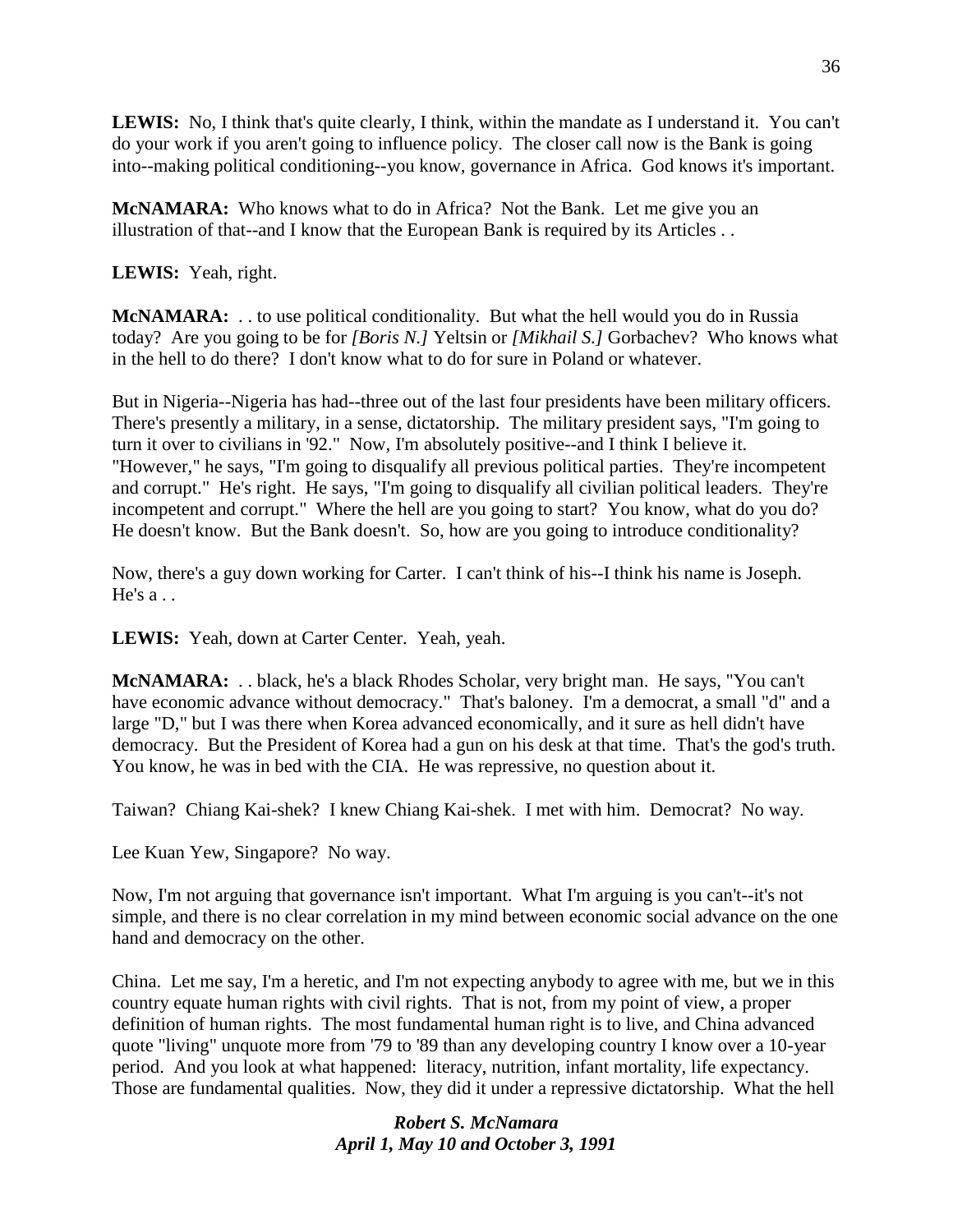would the Bank have done? Made no loans to China in 1980, send McNamara to tell Chiang Kai-shek to go to hell?

No, so I don't mean to say the Bank should not be concerned about governance in Africa: transparency, less corruption, openness, appropriate judicial system and so on. But until they get some people over there that are not there now, that understand this political process better than those do, I'd be awful damn careful.

**LEWIS:** This has been great. Can we book another sitting with you?

**McNAMARA:** Oh, sure, sure.

*[End Tape 2, Side A] [End Session 2]*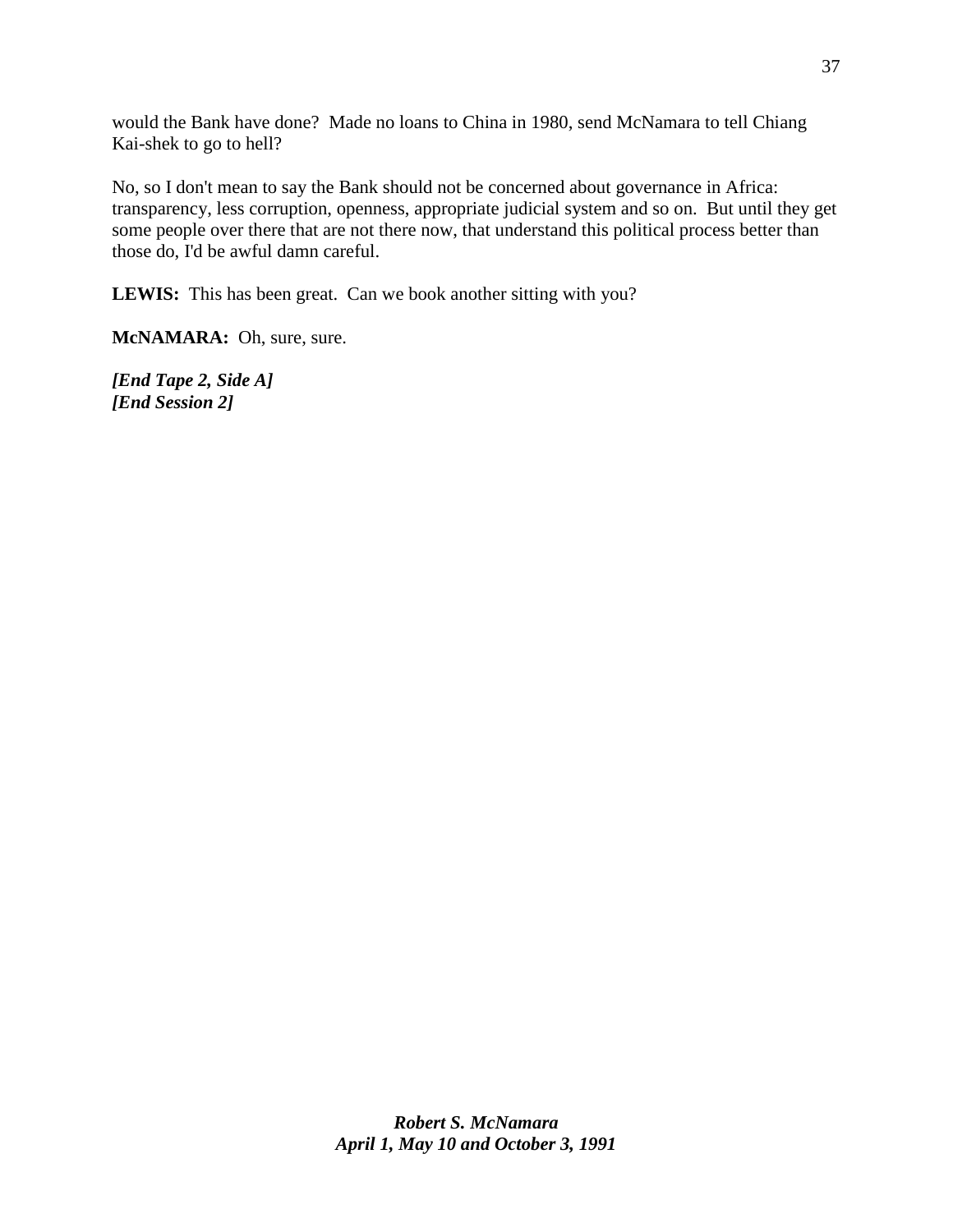### **Session 3 May 10, 1991 Washington, D. C.**

### *[Begin Tape 1, Side A]*

**LEWIS:** . . *[Attila]* Karaosmanoglu, he went through Tokyo recently and made a statement apparently that the Bank now sees a very close sort of partnership with Japan.

**McNAMARA:** Yeah. The problem--and I don't want this in anything you quote to others, but I want to mention it because it relates both to what I said there and also to what I say in that military expenditure point—is that the problem is I think one has to lead Japan along, and I don't see that occurring. I mean I--where are those figures in writing from the Bank to Japan that I just quoted?

### **LEWIS:** Right, right.

**McNAMARA:** That's the issue. Or where are they stated publicly? And this is pretty tough. And I understand you have to, the Bank has to maintain an appropriate relationship with particularly great powers. You can't cut off all dialogue; I understand that. But on one occasion- another occasion just like this--I went to Japan. I was going to see the prime minister, and I wanted to ask him--it was *[Takeo ]* Fukuda at the time--and I wanted to ask him for help in gaining access to their financial markets and Japanese help to the Bank. And there, as is customary, they arranged, they insisted I speak to a press meeting, a lunch, before I see the prime minister in the afternoon. So as I walk—so I give them the speech ahead of time; it's printed and translated and everything--as I walk into the room (one of those big dining rooms in some hotel there) and there's the--the table's all laid out, and in front of every place setting was a copy of my speech, printed.

As I walk in, a man comes up to me. I learned later he was the son-in-law of the finance minister. He said, "If you give that speech, we're going to close the Bank office."

I said, "Why?"

"Well," he said, "you make a statement in there that we will not tolerate, we the finance ministry will not tolerate."

"Well, what statement?" Well, had been--it's a long, complicated story, but their prime minister had come (it was during the Carter years) their prime minister had come over here and had made some statement about them increasing ODA *[official development assistance]* or . . .

**LEWIS:** They were going to double that, I think.

**McNAMARA:** Whatever it was. So the prime minister gets back to Japan; the finance ministry objects, says, "We're not going to do that."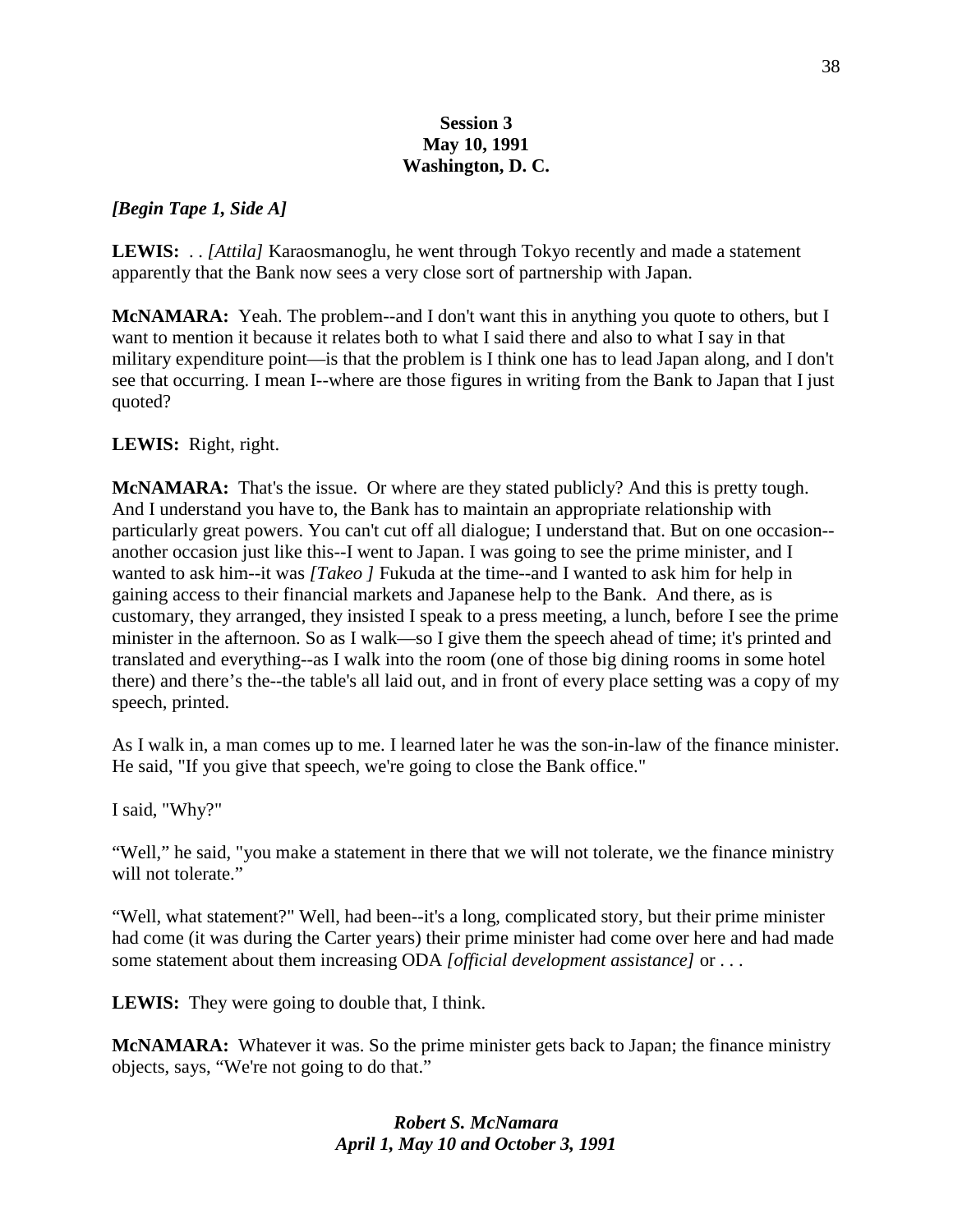I knew that had been going on, so I had put in my speech, I said how pleased I was as head of an international organization to see the willingness of the prime minister to raise the commitment to doubling, if that was what it was. I quoted specifically. Now, the problem was the finance ministry wasn't going to allow that. It hadn't been cleared with them ahead of time.

By the way on, I think it was this same trip--I had arranged it through the executive director--I had asked to see, in this order, the foreign minister, the finance minister, the prime minister. I get back the itinerary; it has me seeing the prime minister first, then the foreign minister, and then the finance minister. I said, "No, no. You misunderstood. I want it the other way around."

Well, they said, "Why?"

I said, "Well, I want to brief the foreign minister, the finance minister, and then I'll go to the prime minister. They will have briefed him, and then he will be in a position to make an intelligent decision on my proposal, and hopefully he'll approve it, but in any event he will have been properly prepared."

"No, no, no," they said. And these are the exact words: "We, the finance ministry"—the executive director of the Bank was appointed by the minister--"we the finance ministry are not going to allow the prime minister to make that decision." Now--and that's the way that country runs. That's why the foreign ministry is paying me money to come there tomorrow to do this because the finance ministry is still running that place.

In any event, I--on my way to the luncheon table, this guy comes up and says, "We'll close the Bank office if you make that speech."

I said, "What the hell do you think I'm going to do? It's been printed up. But anyway, what's wrong with the speech?"

"Well, you stated our prime minister said that. He didn't say that."

I said, "What do you mean he didn't say it? I've got the article that I quoted from."

"Well," he said, "it was in--he meant it in yen."

Now I've forgotten whether it was dollars or yen, but the dollar/yen rate had changed, and the finance ministry--between the date of the speech and my date in the finance ministry--they were not going to allow it under any circumstances, and they seized on that as a basis. They said, "You misinterpreted. He did not mean it in the currency you were using"--whatever it was, dollars or yen, I've forgotten.

And I said, "To hell with that stuff." I said, "I'll tell you what. I can't take it out of the speech. The god damn speech is printed there. I will not in my oral remarks refer to that, but I want you to know after that luncheon I'm going to meet the prime minister--I've already got the appointment--and I'm going to mention this to him. I won't tell him that you told me you were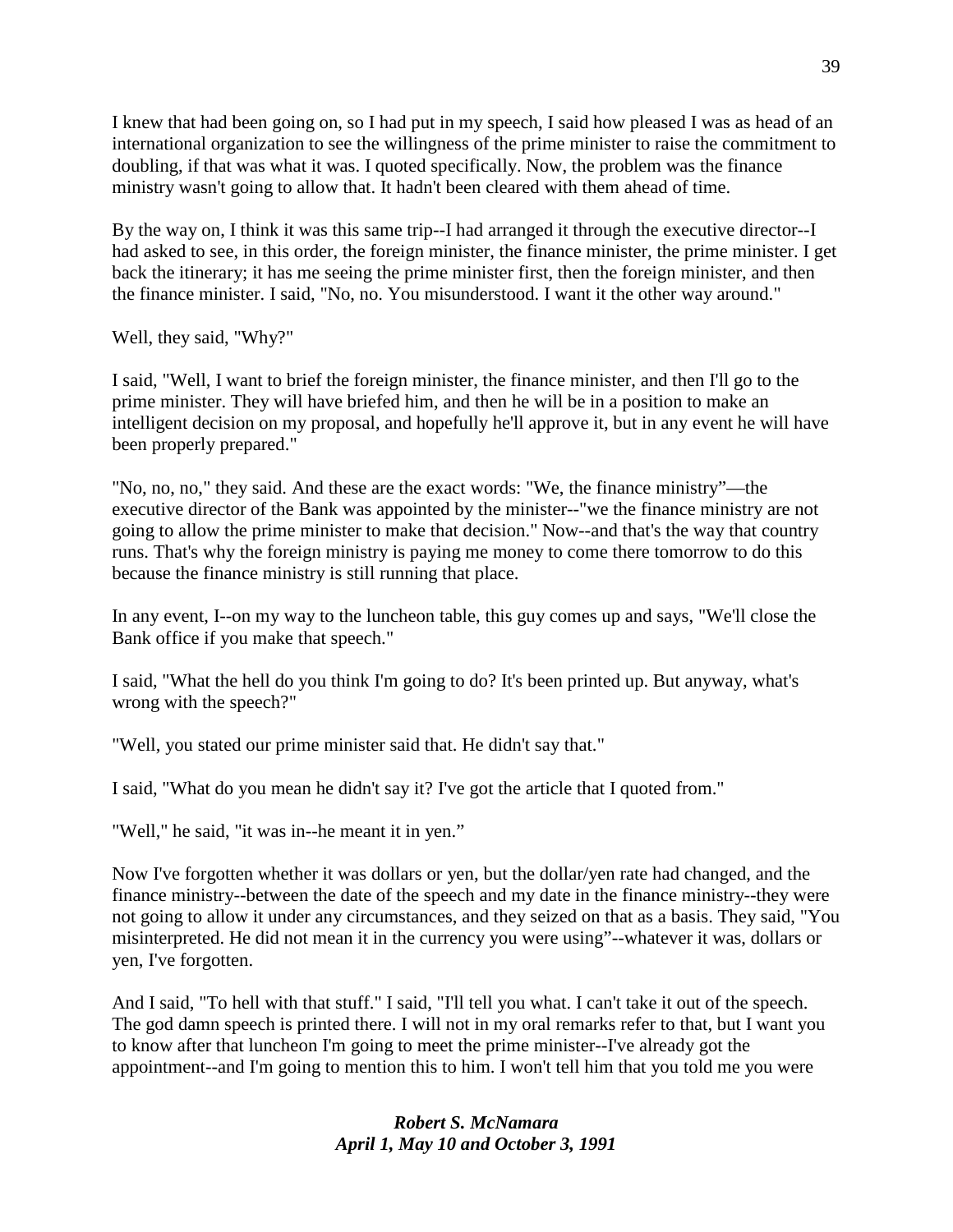going to close the office, but I'll tell him that you said I couldn't say that. And I believe that what I said is correct."

Well, they--so we go to the prime minister, and I tell him this. And typical, what do you think the decision was? Absolutely typical Japanese! Halfway between the finance ministry and me. That was his decision.

But the point I'm trying to come to, John, is I think today we all need to lean on Japan. Now, the last paragraph I didn't read you is my, in a sense, statement of common interests and friendship, we proceed together and we have these irritations but that's common. And we have a strong relationship--which I believe we do. I don't believe in Japan-bashing. But neither do I believe we ought to let them get by with what they're getting by with. It's a god damn disgrace, and I think the Bank and all of us who have any role to play and have the opportunity to play it must make that clear.

Now, you take the Gulf, which I don't discuss, but I am going to discuss on my following trip ten days after tomorrow. When I go back I'm going to talk about the Gulf. I'm going to talk about the world. Not my view of what they should do, but my question to them: what kind of a world do they see ahead and what do they want? What shape of that world do they want, and what role if any do they want to play in it? They've opted out of the world today. It's none of their god damn business what happens in the Gulf, they say. "We can get by with oil. We don't use that much. We can pay whatever price they ask. We don't care whether Saddam *[Hussein]* goes to Kuwait. We're not interested in a world system of collective security. We don't want the Security Council guaranteeing territorial integrity. We have no interest in any military forces." And I totally oppose them going above the 1 per cent limit or having any independent power to project military power, independent capability to project military power or whatever, but they're just getting by with murder!

LEWIS: What's going to engage them?

**McNAMARA:** Well, I think some pressure of the kind we--when I say "pressure," I hope it won't, I hope they can be engaged by rational discussion, rational debate.

**LEWIS:** They're very sensitive to opinion outside?

**McNAMARA:** That's right! You're absolutely right on that. And there is a—there are some--I never can get the newspaper's name, *Asahi Shimbun*, I think--has got a reporter, Kubiashi is the guy's name (I think it's *Asahi Shimbun*) and we're beginning to--he's come in and I've spent hours with him. He's beginning to pick this line up and they're beginning to play it now. What is Japan's role? Can they feel respectable if they're not carrying their share of the world? I say, "Look, what do you think your objectives are in the world? Do you believe in protecting the global environment?" Well, they can hardly say no.

But in November when I was there--I think it was last November--there was a conference in Belgium. And the headlines in the Japanese papers--it was on climate--and all of the nations at the conference agreed on establishing objectives for reducing fossil fuel emissions except Japan,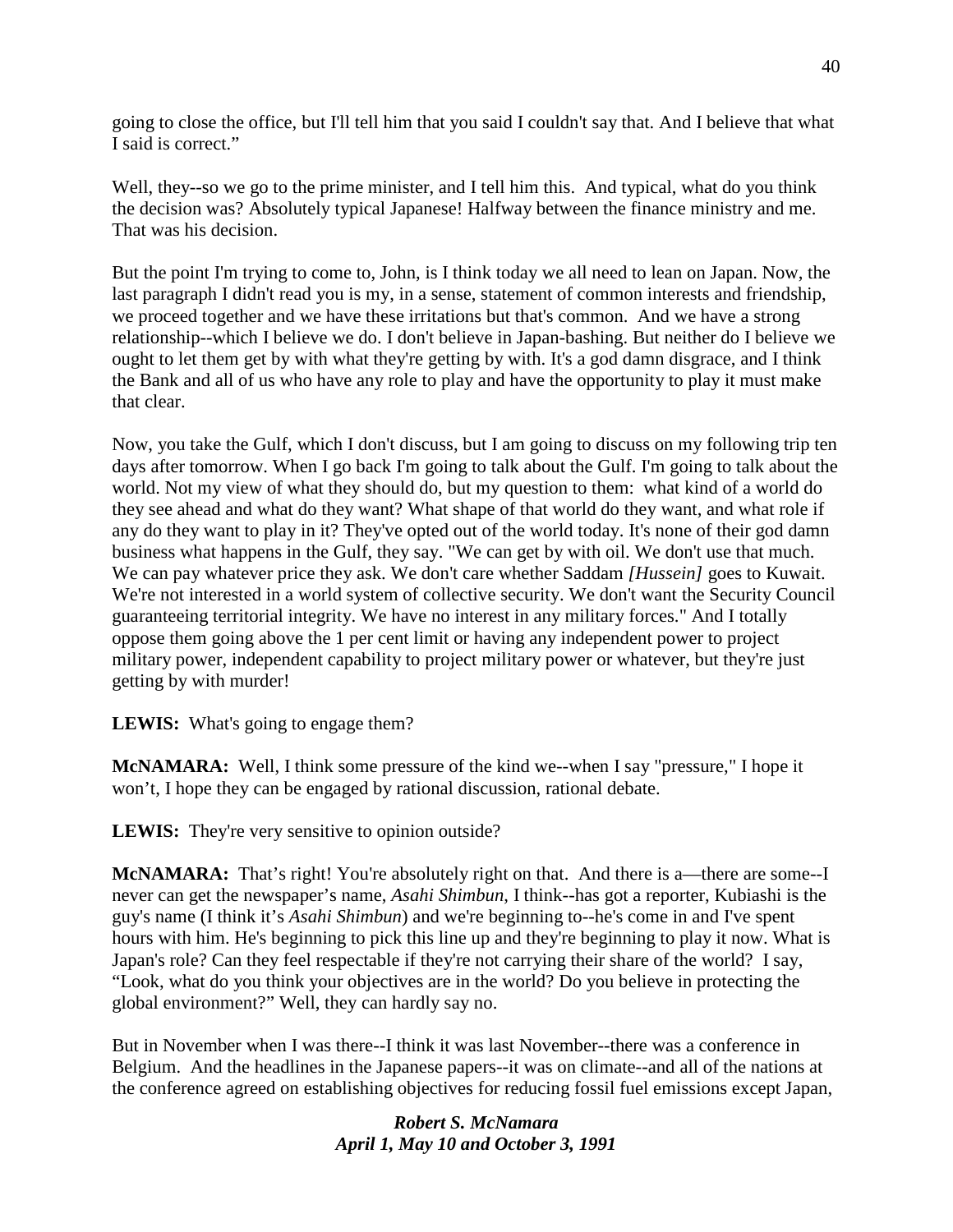the U.S., and the Soviet Union. I don't remember why Japan didn't agree, but I know why the Soviet Union and the U.S. didn't agree; that's obvious. But the headlines in the Japanese papers, English papers, said, "U.S., Japan, Soviet Union Hold Out."

So I said to them then, and I spoke publicly then, "What's your view about global environment? Do you have any concern about the global environment?"

"Well, we can't say we don't have a concern, and it isn't just the atmosphere; there are lots of other things, but . . ."

"All right, so you're concerned about potential climate change. Do you feel that nations should agree, have some kind of a compact?"

"Well," they say, "Yes."

"Well, what about the developing countries? Should they be allowed to increase their GNP per capita? After all, climate change is in effect a function of population growth, consumption growth per capita, and fossil fuel emissions per unit of consumption. So those are the three factors. Now, is China's population going to grow above 1.1 billion?"

"Yeah. Right. It's 1.6 already."

"Is their consumption going to grow per capita?"

"Well, they said they're going to increase it several-fold. Yes."

"Should it?"

"Yes."

"Is the energy consumed per unit of GNP going to increase or decrease or stay the same?"

"Well, it probably should decrease."

"How much? And what form?" Well, then you get—"And how much is that going to cost? Are there not up-front costs? Are you interested in what China's doing? Why should you be concerned about cutting your own fossil fuel emissions? If theirs multiply several-fold, it will offset your cuts. Why spend the money cutting yours if you're not going to stop them doing theirs?"

"Well, that's right. They've got to stop."

"Well, how the hell are they going to pay for it? Where's the up-front money coming from?" Even if Bob *[Robert H.]* Williams at Princeton (or whatever his name is) is correct and ultimately we can finance all this with a profit, which I doubt, but if we could, even Williams will admit there's up-front money has to be invested. "Where's it coming from? Should Japan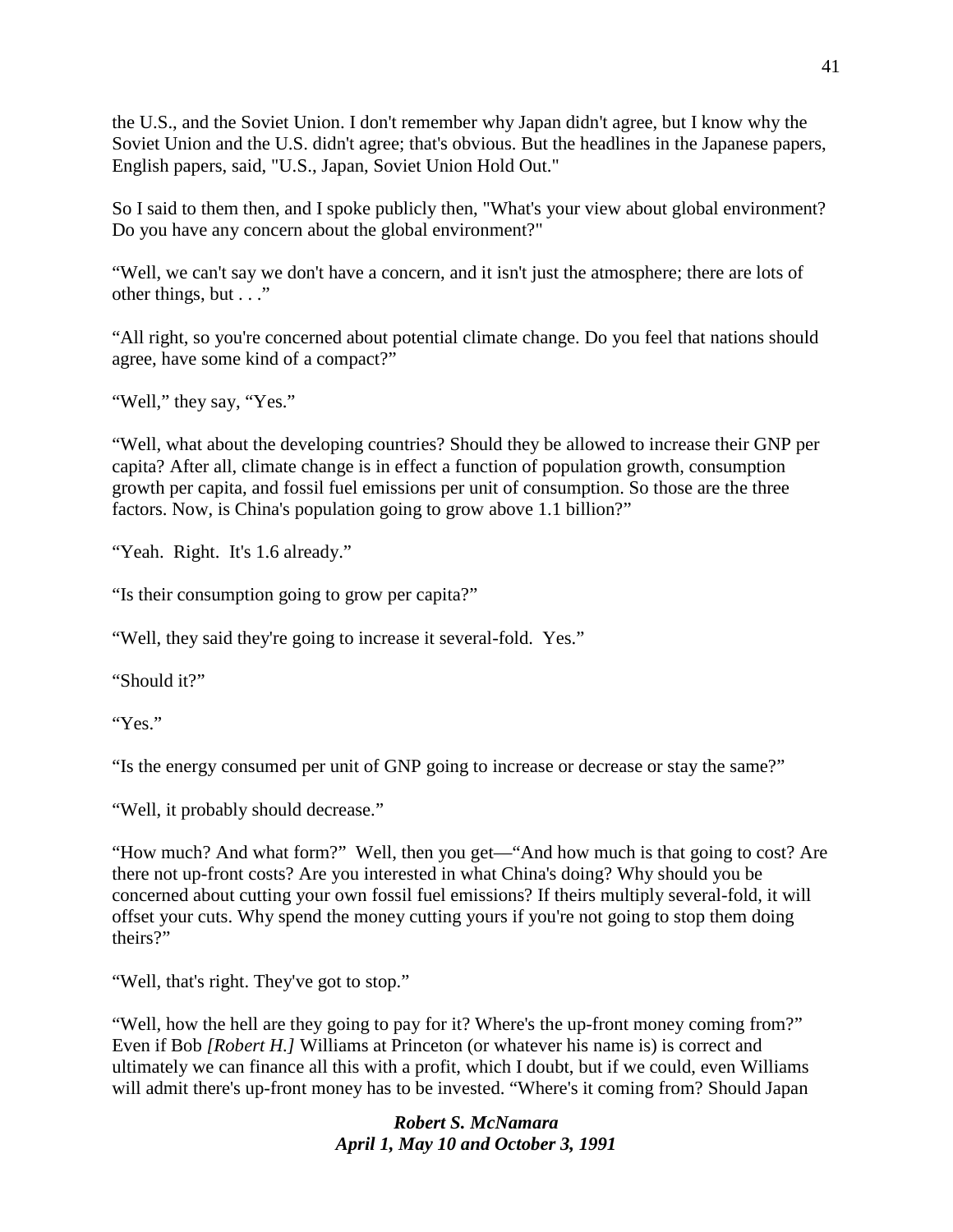play any part in it?" So you take them down that line. "What about development systems? Are you in favor of helping the developing countries move ahead?"

"Well, we could say yes to that."

"All right, what about security? Do you feel that you want a secure Pacific?"

"Yes."

"Do you want to increase 1 percent?"

"No."

"Well, I don't want you to either, so, we agree on that. But now we've got three common objectives: environment, security, development assistance. The OECD *[Organization for Economic Cooperation and Development]* countries are spending roughly three and a half percent of GNP to support those three. The U.S. is spending roughly five and a half percent"- disgraceful portion of the five and a half percent is .21 for ODA—"you're spending on yours one and a half. That's a god damn disgrace. We've agreed on the three objectives; they're spending three and half; we're spending five and a half; and you're spending one and a half. How do you answer that?"

Well, you know, they don't. They haven't discussed it. It hasn't come out in their—so my, I come back to the point, and this I think is really the only reason I'm taking your time on this. This is, I think, is a part of the book on the Bank ought to be not what I did but what the Bank should do. What is the role of the Bank in this world? I think the role of the Bank in the world is to bring these kinds of problems forward.

**LEWIS:** Right, right.

**McNAMARA:** I don't mean it hasn't been doing it. Don't misunderstand me. I'm not making any comment on what the Bank is doing or is not doing. What I'm commenting on is the nature of the world that lies ahead and the way I think the Bank can and should lead with respect to it, and I would say further the world that we've passed through and the way the Bank can and should.

**LEWIS:** One thing is probably going to change most slowly is the dominance of the finance ministries.

**McNAMARA:** Oh, in Japan, you're damn right! And therefore . . .

**LEWIS:** Do you know Gyohten?

**McNAMARA:** Yeah. He's . . .

**LEWIS:** He's the best one there.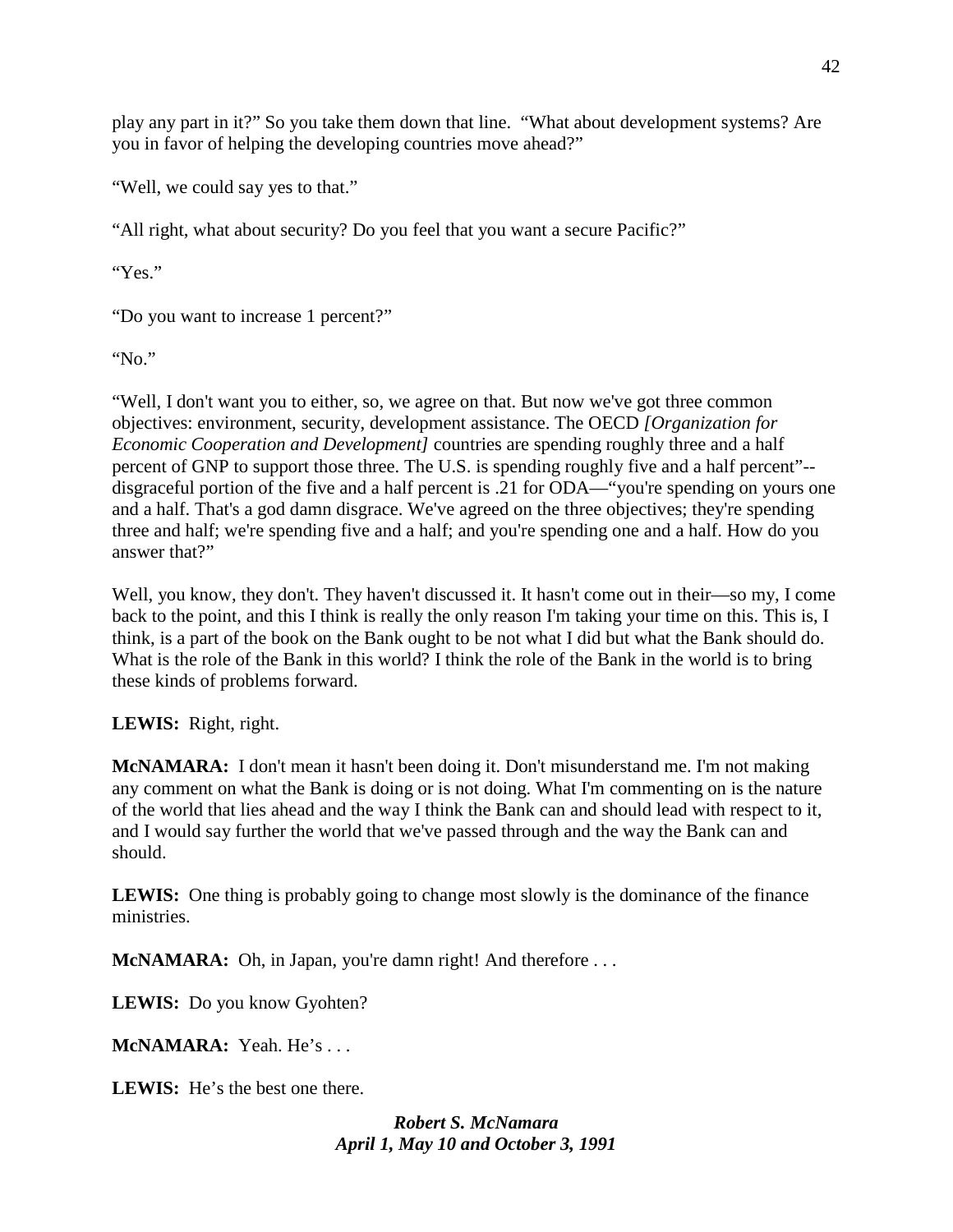**McNAMARA:** He's the best one, absolutely. But they've had other people like that. *[Yusuke]*  Kashiwagi was like that. Did you know Kashiwagi?

**LEWIS:** I didn't know him . . .

**McNAMARA:** Yeah, he later became president of the Bank of Tokyo, I guess it was, but he had been vice-minister for—that's Gyohten's job. They have had very good people in that job, but still an extremely conservative minister, and I have never understood where that mindset in the finance ministry came from, whether it originated in the ministry or whether it was a function of the LDP *[Liberal Democratic Party]* party that in some fashion affected the ministry. I really don't . . .

**LEWIS:** I don't know that. I certainly don't.

**McNAMARA:** I do know that you can change them, but it's darned hard! And the U.S. has made it more difficult. You know, the idea that the U.S. wouldn't let Japan have a larger vote in the  $\ldots$ 

**LEWIS:** Yeah, that's right.

**McNAMARA:** We said to them we (the Bank) needed their money. The U.S. wanted the Bank to have more money, but the U.S. said, "We won't allow Japan to put up more money because they want to go from five percent to six percent of the vote, and we won't permit that."

And the god damn—and we say to the U.S., "Why?"

"Well, that might erode our veto power."

Well, what in the hell is the worth of your veto power anyhow? It isn't worth anything! So here you are, spitting in the face of Japan, saying, "We refuse to allow you to put up money into the Bank, because we won't give you another one percent of paper votes that are worthless." It makes no sense.

So part of the problem is not Japan's fault.

**LEWIS:** Right, right, right.

**McNAMARA:** Anyhow, I'll come back. I'm taking you way off your subject.

**LEWIS:** No, no, no, no! This is very much  $\ldots$ 

**McNAMARA:** But this is managing the Bank.

**LEWIS:** Sure, sure!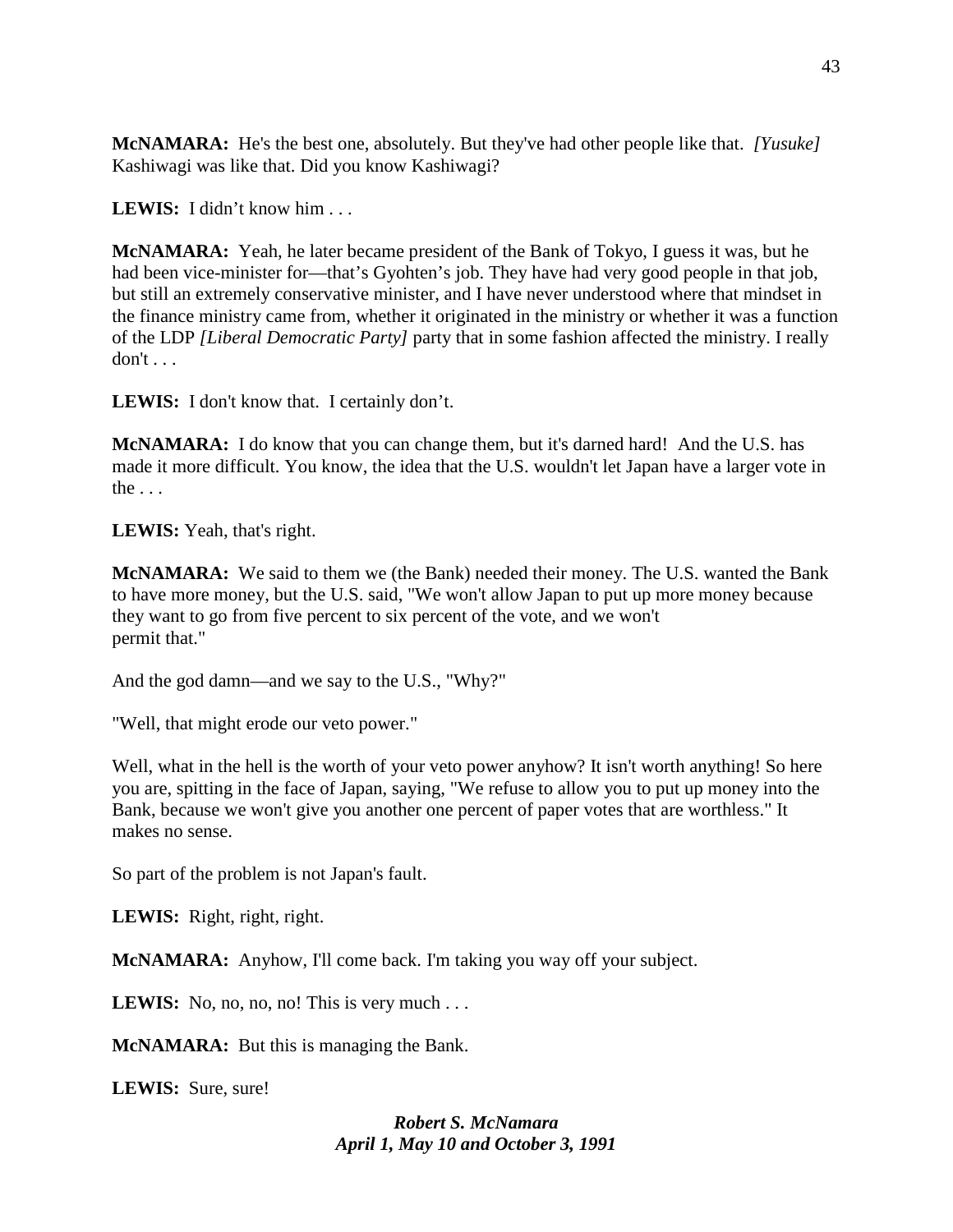**McNAMARA:** And if you look ahead, the reason I gave that speech on March  $25<sup>th</sup>$ —or I guess it was on April  $25<sup>th</sup>$ —is that I think one of the major initiatives the Bank can take in the years ahead in this fluid world we're in--it's totally—it's the first time in my life, the first time in 45 years, the world has been fluid enough to address some of these fundamental questions, particularly the risk of military conflict and the levels of military forces and the levels of military expenditures. And one of the Hill leaders called me today and said did I still believe after the Gulf, as I testified a year or two ago, that I thought the U.S. military expenditures as a percent of GNP could be cut 50 percent in the next six to eight years, and my answer is, "Yes, sure, I think it can be." And I think that this same fluidity, same environment, same post cold war environment will permit a cut of 50 percent in third world military expenditures, where in a sense it's even more important to them than cutting ours. There is no automatic transfer--I know that--between savings in military expenditures and increases in health and education expenditures, here or there. I know that. But a cut of 50 percent in the third world as a percent of GNP devoted to the military would be a major advance, and the Bank can help lead the way.

**LEWIS:** What do you say to people who say, "Why didn't you push for that when you were president in the '70s?"

**McNAMARA:** Well, in the cold war era that was impossible, absolutely impossible. You know, it's—when I was Secretary I was bringing, before that damn Vietnam War, I was bringing--if you look at the figures you'll see that the Defense Department . .

**LEWIS:** No, no, I mean pushing for . . .

**McNAMARA:** No, no, no! Wait a minute. I know, I'm just going to come to that, but I was just saying that as Secretary I was bringing down defense expenditure as a percent of GNP. And we would have *[inaudible]* any lower, if it came down say six and a half to five or something like that, and it would have gone lower had not Vietnam come in. Now, the reason it didn't go through was the cold war. And you couldn't convince Pakistan or Egypt to reduce their military expenditures when the U.S. was, as part of the cold war, was seeking to line up Pakistan as an offset to India and seeking to line up Egypt as an offset to the Soviet Union. It wasn't that I as Bank president was in favor of that, but there was no argument I could possibly make that would overcome Pakistan's dependence on the U.S. and Egypt's dependence on the U.S. It was impossible in the cold war to do that, but today that can be done regardless of whether the U.S. wants it done.

**LEWIS:** And even--you couldn't have really tried to push that, say, in Latin America because it'd just--the analogous inequity between one set of developing countries and another set.

**McNAMARA:** That's right, that's right. It was easier in Latin America than elsewhere, both when I was Secretary and also when I was at the Bank I did talk to Latin America. When I was Secretary I refused to sell planes to Chile, Argentina and Chile. The Argentinean problem was a serious one. I've forgotten which one wanted to buy airplanes from the U.S. producers, and as Secretary of Defense I refused to permit it, and they went and bought them from the French. So there was limited capability to do something in Latin America.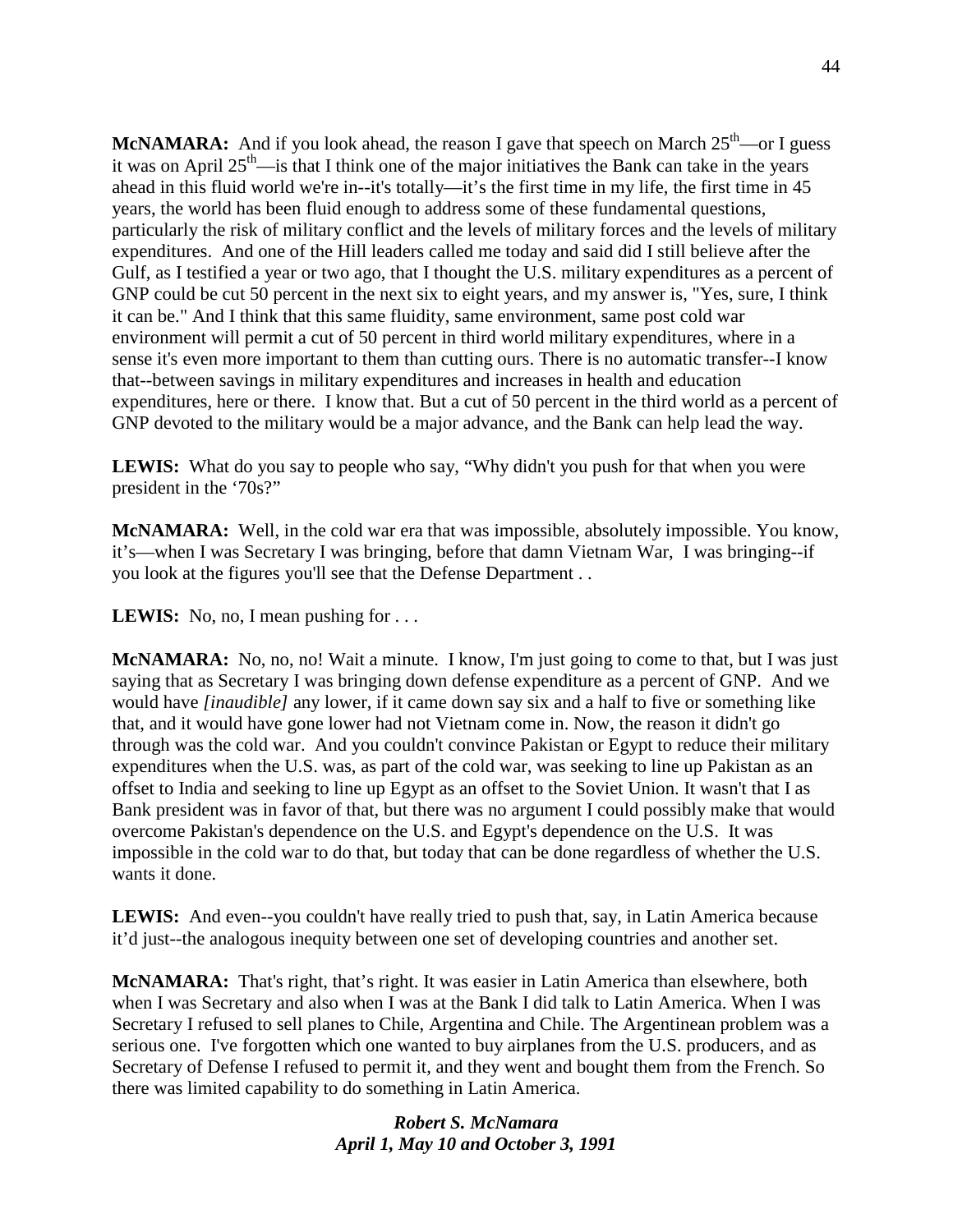**LEWIS:** As you know, there was some history in the Bank. Your predecessor did lecture the Indians on military spending.

**McNAMARA:** Oh, the Indians after . .

**LEWIS:** After the war.

**McNAMARA:** . . but after the Chinese invasion of--what was it, '62?

**LEWIS:** '62, yeah.

**McNAMARA:** '62. The Indians just--they became totally irrational. And Muraji Desai I think was deputy prime minister then, if I recall correctly, and B. K. Nehru was ambassador to the U.S. when I was Secretary. So Muraji Desai came into my office as deputy prime minister, and he wanted to—I don't know--buy something or other from us, some kind of weapons, and B. K. was with him *[inaudible]* And you just couldn't believe the scene. Here was a Secretary of Defense, the presumed "Butcher of Vietnam," and here was Gandhi's disciple. And I in effect said, "God damn you, it's absurd! You're ruining your country! You let those Chinese come in, and you had a lousy defense against them. It could have been much better. You didn't need more money; you just didn't use your troops right!" You know, they took troops off the plains of India and they sent them up to 12,000 feet. Among things they came down with pulmonary edema. It was the- the whole thing was a Gilbert and Sullivan comedy. I said, "And now, because you screwed that up, you think you can take care of it by raising your defense expenditures." They'd raised them from I don't know what, such as one and a half or two up toward five--I think it's around three and a half now, but it was around five. I said, "There's no way. We will not sell you that material. You ought to reduce it!!!" And B. K. Nehru, and I'm not exaggerating, he absolutely exploded with laughter. Here is the "Butcher of Vietnam" lecturing Gandhi's disciple to cut back his military. And they got into such a fight! Desai took offense at B. K.'s merriment, and he turned around to B. K. and he gave him unshirted hell and the two of them got into such an argument they had to leave my office!

**LEWIS:** That's a great story.

**McNAMARA:** You cannot believe it! It was absolutely hilarious. And to this day India is spending too much. But my point is that then I did talk to Indira Gandhi some about it, but you know, certain things you couldn't do, and that was--at the time in the cold war period—that was one of them.

Today, I think--when I gave that speech there was a Q and A afterwards, on April 25th, and somebody said, "Well, how are you going to handle these problems? You've got Pakistan and India, age-old enemies, fighting over Kashmir. It's absurd to say that you can just cut their military expenditures in half without addressing the underlying problems." And I agree with that, but I said, "There isn't a military budget in the world I can't take 20 percent out of without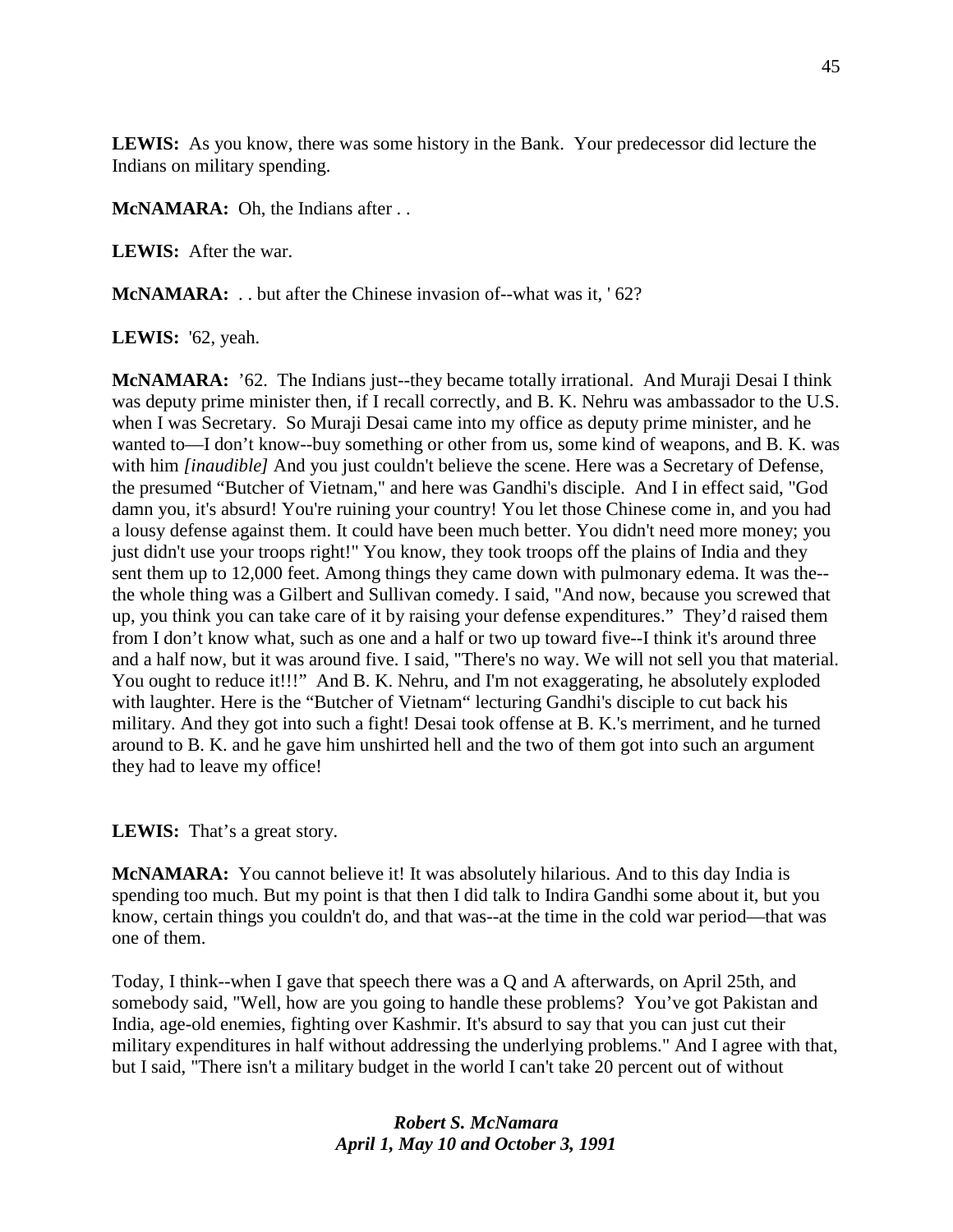changing the security balance." And I believe that with respect to the India and Pak situation. At the same time, I think one can begin to address the underlying conflict there.

**LEWIS:** Yeah, we at one time in the CDP *[United Nations Committee for Development Planning]* had a notion that in cases like that where you had clear confrontations you would have sort of paired deductions until you get the two parties . . .

**McNAMARA:** Absolutely, absolutely. No question about it. And I tried that with the Soviets one time, what I call parallel unilateral actions, because if you have to negotiate them it gets very difficult. So we said to the Soviets at one point--this was around '64, '65, in that period, before we really had the big expansion in Vietnam--we said, "We think you're in effect liars and cheaters. We don't trust you one bit, but we have means of knowing whether, what you're spending on defense. And we believe it's in our common interest to lower defense expenditures, and we will cut ours by one percent or whatever or one point or whatever if you will do that, and we won't have any negotiation. We'll just know whether you did it. And if you don't do it, we'll reverse ours." And they and we thought we were going down that path. And then they felt we violated the statement because the Vietnam thing came in and we had to expand ours for that, but I think that's a very good way to deal with some of these complicated problems.

As a matter of fact, I'm proposing now some negotiations with the Soviets or discussions with the Soviets that kind of action on nuclear forces beyond the START treaty, and I think it's entirely possible. It's absurd that we have . . .

But I come back to the point, and I think it's your point, that the Bank can take the lead in various issues relating to the third world. But at certain times there are rigidities that you can't go beyond, and the cold war was one rigidity. You could not, the Bank couldn't break down an action that was stimulated by the cold war. That was an overwhelming force you couldn't deal with. And there were certain others, for example, it was absolutely impossible to move Indira Gandhi toward liberalization in certain parts of their society, their economy, at a certain time. I think up until recently it would have been absolutely impossible for the Bank to inject governance into its discussions, corruption, for example. It could insist that its actions be handled in a non-corrupt way.

**LEWIS:** Did you even get into corruption?

**MCNAMARA:** Oh, yeah, but I made no progress on it. Zero. I insisted that the Bank's actions be handled on a non-corrupt basis, and I objected to others, but I'll never forget the first--I went there April 1, 1968. Either the first or second trip I made was to Indonesia. I had noticed one Saturday we'd made zero loans to them, and I asked why, and they said, "Well, it's Sukarno. It's--you know, they had 600,000 percent price inflation in this country, ten years, the last the ten years of Sukarno."

So I said, "Well, he's gone now." So I went out there, three months after I came to the Bank, just to see what Suharto wanted. Well, I ran into the "Berkeley mafia" and they had had--they had been to the University of California for their Ph.D.'s on Ford Foundation fellowships. They had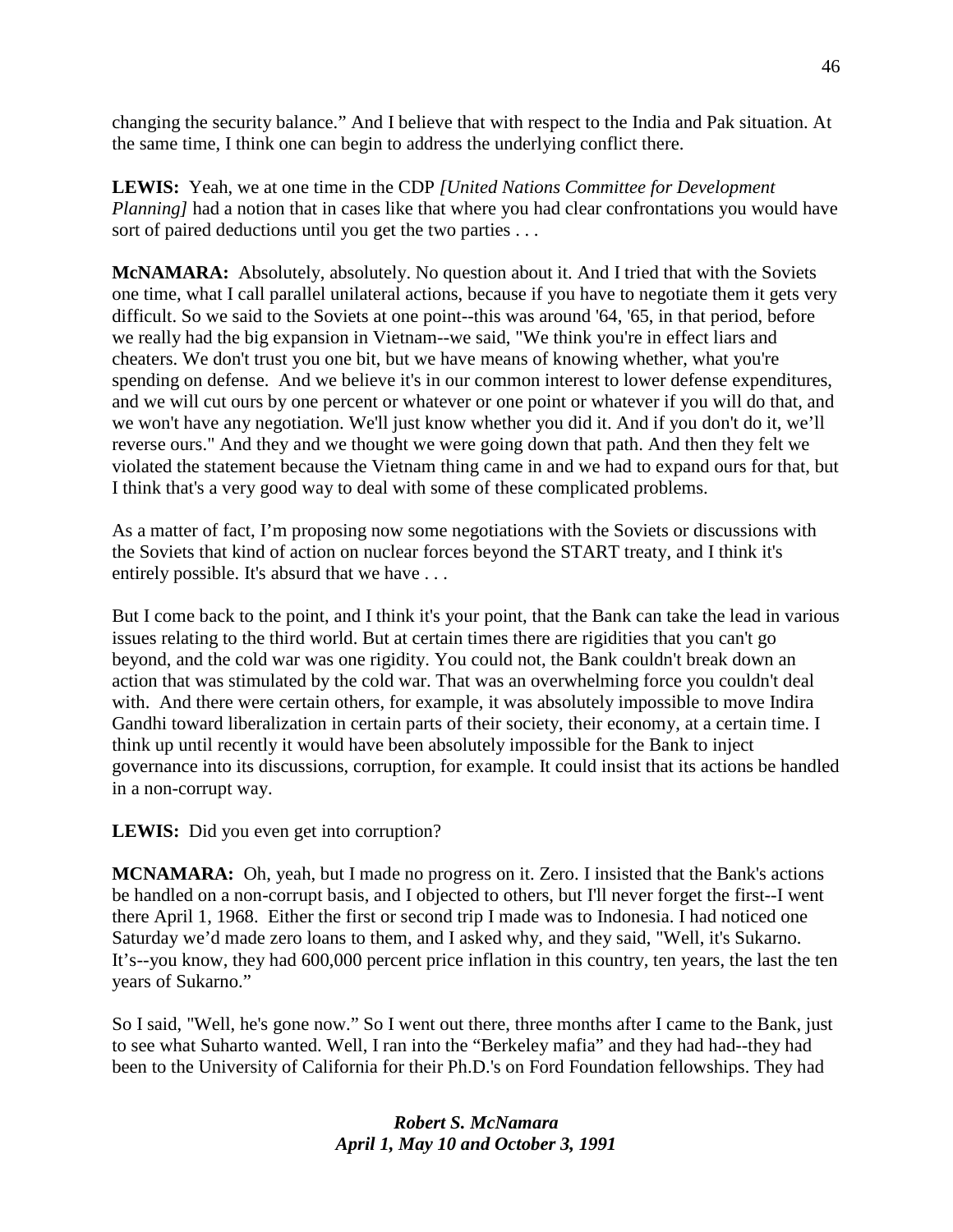had the same professor of economics for their Ph.D.'s I'd had as an undergraduate, Malcolm Davisson, so we got along famously.

And but anyhow Suharto thought he had to deal with this guy, McNamara, and so he had a luncheon. And I was sitting next—well, they thought, "What do you do with an ex-Secretary of Defense?" They didn't think of me as president of the Bank. Well, they sat next to me the Chief of Naval Operations. The last thing in the world I wanted to do would be talking to the Chief of Naval Operations. I was trying to think what to say to him, so I finally said, "Would you mind if I asked a personal question?"

He said, "No."

I said, "Would you mind telling me what your compensation is?"

He said, "No. I'd be happy to." He says, "It's"--I may be slightly wrong on the dollars--but he said, "It's 20 dollars a month plus rice rations for each member of my family. There are six members of my family, so I get six rice rations plus 20 dollars." You know, that tells you all I need to know about them.

I'll tell you, I did act on Indonesia on two different corruption issues. One, I can't think of the name of the general who was head of Pertamina. It wasn't Sasakawa, that's the Japanese guy, but it began with an S, General S.

**LEWIS:** Yeah, okay.

**KAPUR:** *[Mohammad]* Sadli?

**McNAMARA:** Pardon me?

**KAPUR:** Sadli?

LEWIS: No, no, Sadli was not the ...

**McNAMARA:** No, no. Sadli was a minister. General S; similar to Sasakawa. And I was told by a person I think you knew in the foreign service that, just casually, that this General S. spent a million dollars on the marriage of his daughter, hired a jet plane to bring in the flowers. And I began to dig into it, and out of that came--we weren't the only ones working on it--came that whole exposure. They had--that was the only thing the "Berkeley mafia" didn't control was Pertamina. And they had diverted—now that was just 18 years ago; my memory may be wrong as to the amount--they diverted as much as 8 billion dollars--they had retained 8 billion dollars that should have gone into the national treasury because the "Berkeley mafia" was not strong enough to force them to adhere to the government policies. They diverted 8 billion dollars--not into their personal pockets, although some of it went in their personal pockets--but they were buying German steel plants and bringing them into the--and of course along the way paying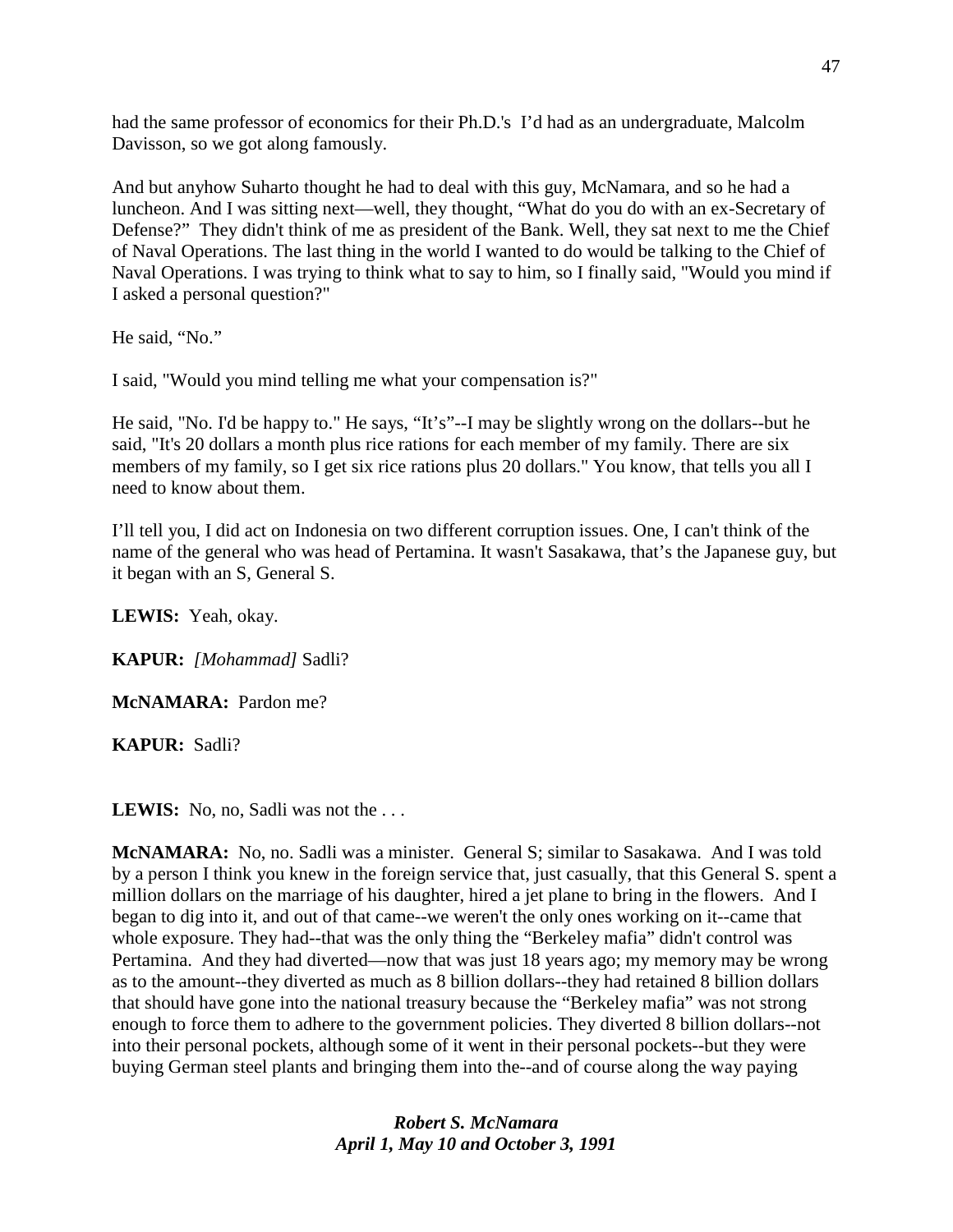corrupt people commissions and so on. It was a god-awful mess. And we pushed them very hard, and we got that changed. Other people *[inaudible]* coming in on it, too.

**LEWIS:** You pushed them and got the management of Pertamina changed?

**McNAMARA:** No, we got the—no, I think the general--they never could touch him, but we got, we supported the "Berkeley mafia's" insistence that Pertamina adhere to all other corporations and put their earnings at the disposal of the government and not direct them to themselves and particularly not waste them the way they had been wasting them. It was a real scandal.

And then there was a case of the son of the American justice on the Court of International Appeals--you'd know the name; it slips my mind—was the manager of Alcan's company in Indonesia. And he--it's a long story; I won't take *[inaudible]*--but he was being shaken, he was being shaken down and the company was being shaken down. And the vice-chairman of Alcan had worked for me—he was a Canadian but he worked for, at least he was working for a Canadian company--but he had worked for me in the Defense Department. And he called me and said that--I wish I could think of his name; his father was a very world-famous guy--anyhow, the vice-chairman called me and said that they were being shaken down and could I do something. I said, "Hell, we're not the monitors of every corrupt act in these places. I don't know what I can do. I just can't help. I'm running the Bank."

But the more I thought about it, the more unacceptable it became, so I called Bernie Bell, while he was out there, and I said, "Look, Bernie. We can't tolerate this any more. We've got a good reason to go in there and interview them on the grounds that if this is the way they're dealing with private capital, private capital won't go there. If private capital doesn't go there, we're substituting for private capital and that's a waste of our resources and we shouldn't tolerate it, so you try to do something about it."

So he went and he got it turned around, but it was a really nasty situation. The guy was going to be put in jail because he refused to be shaken down, and the vice-chairman told me they had an 800 million dollar investment there, and they hadn't paid one dollar in graft of any kind. And if that's true, it's about the only major company that hadn't . .

**LEWIS:** Must be, yeah.

**McNAMARA:** . . because they were really *[inaudible]* It's alleged, and I think with some justice, that Mrs. Suharto was involved in all of this stuff.

But Nigeria was one of the worst places. *[inaudible]*

Thailand was very bad. The military in Thailand was terrible.

**WEBB:** Zaire?

**McNAMARA:** Pardon me?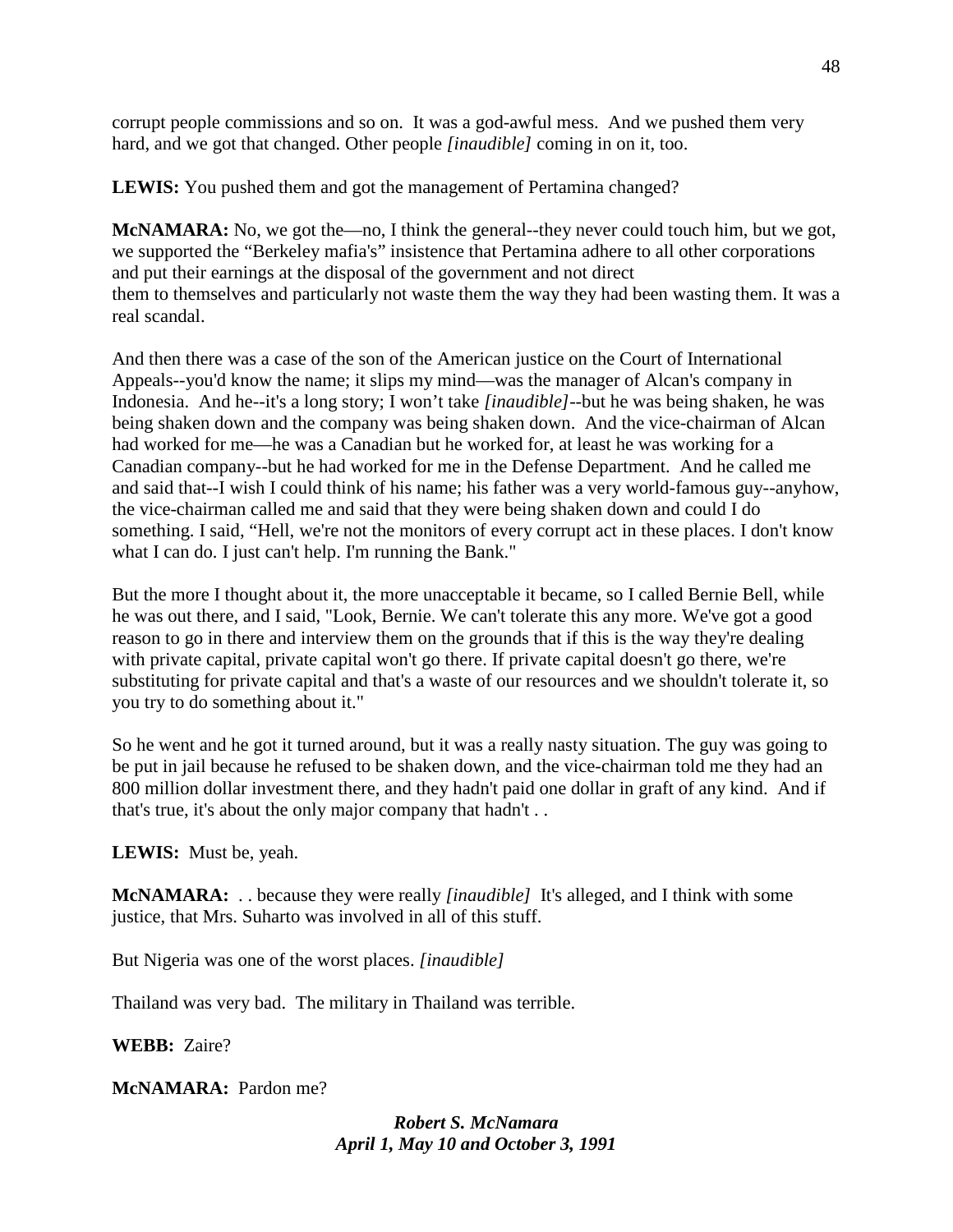**WEBB:** Zaire?

**McNAMARA:** Zaire was just awful. Gabon was the worst.

**LEWIS:** Oh, yes, yes.

**McNAMARA:** *[Albert-Bernard]* Bongo.

**LEWIS:** Bongo. Yeah, his statue was all over.

**McNAMARA:** But the French knew all along, and they tolerated it. And they paid him off by financing that railroad. We refused to finance the railroad. It was totally uneconomic. I've forgotten what it was; six, seven hundred million dollars or something.

**LEWIS:** Now, you had a fair amount of tension with the French about West African countries at the time. (both talking at once)

**McNAMARA:** Yeah, that's right. And *[Valery M.]* Giscard d'Estaing was finance minister at the time--*[Maurice]* Schumann was foreign minister--but he and I got along pretty well together (I'll see him a couple weeks from now) because I could prove to him that we were doing more for French West Africa. That's all. As far as the Bank was concerned, that was about the only thing he was interested in. And we did do more for French West Africa, as a part of doing more for all of Africa, but we refused to go along on some of their projects, their sort of ''white elephants" that they . . .

**LEWIS:** Like the Senegal River.

**McNAMARA:** Exactly, exactly. That Senegal River basin project was disgraceful, uneconomic, but not as bad as the railroad in Gabon.

**LEWIS:** Let us ask you about some cases of conflict between members. Go back to the India-Pakistan case. Anyhow, in 1971-2 the Bank took a position--didn't it? Didn't you take a position that was certainly very, quite a distance from the *[Henry A.]* Kissinger . . .

**McNAMARA:** Well, let me tell you an incident--I assume that just this free stream of consciousness talk is not necessarily going to be quoted that way in your . . .

**LEWIS:** No, we'll be very careful about what we...

**McNAMARA:** But the point you're making about the Bank in relation to in a sense its major stockholders' foreign policy objectives and whether the Bank supported those, was guided by them, and so on--you know, we had a Board meeting every Tuesday and every loan and credit had to go to the Board. And on a Friday Bill *[William P.]* Rogers, the then Secretary of State- not the economic Rogers, the other Rogers--Bill Rogers called and said, "Bob, you've got to take those two Indian loans off, two lines of credits off the agenda for Tuesday."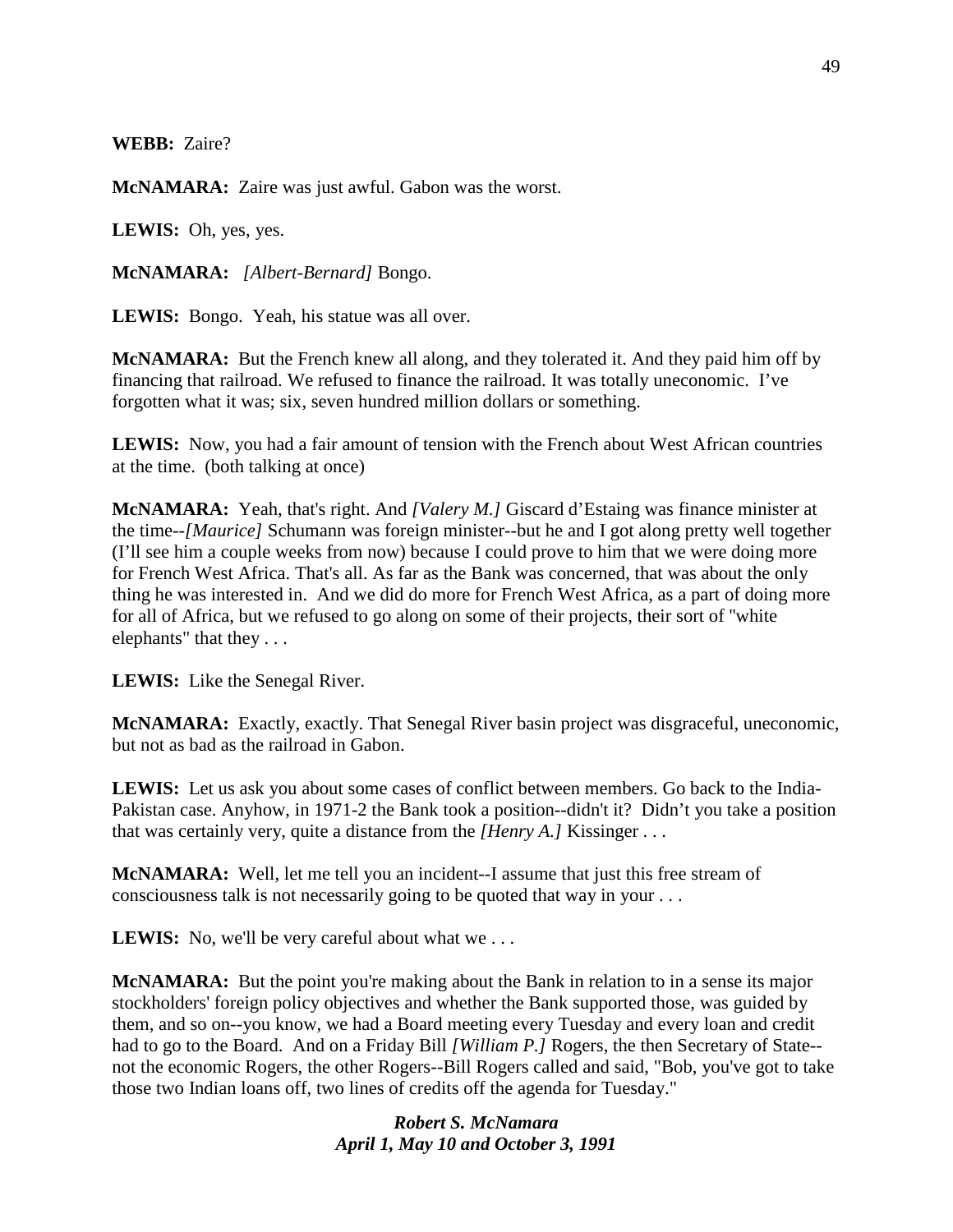I said, "Why?"

He said, "Well, they're no damn good."

"What do you mean, they're no damn good? They're very good."

"Oh," he said, "now you're tilting toward India."

Now, that was at the time when the U.S. was trying to support Pakistan in different ways and so on. I said, "Hell, you're so biased toward Pakistan you don't know which way is up. Those are good loans, they're good credits, and I'm not going to take them off the agenda."

He said, "We won't allow it."

I said, "What do you mean, you won't allow it?"

He said, "We just won't allow them to go through."

I said, "Look, you get your votes, and I'll get mine." Of course, so we came in there . .

**LEWIS:** This would have been in '71 then, right?

**McNAMARA:** Well, I'm not saying it was '71. It was when Rogers was Secretary.

**LEWIS:** But it was before the war, right?

**McNAMARA:** Well, it was before Kissinger became Secretary, that's for sure, because Rogers was still Secretary. And I don't know exactly when it was, but it was when the U.S. was obviously trying to support Pakistan and not India.

And so I refused to take them off. And of course I rounded up the votes and went in there, and we won and they lost.

But, no, we had some pretty tough arguments over things like that. And it didn't endear me with the administration, but we never failed to get our capital increases and our IDA. The IDA lagged sometimes, but we always got it.

**LEWIS:** There was that--in terms of your position on India versus Pakistan and what became Bangladesh, there was not a great debate within the institution about this. It was your own position, I take it. I think--most good people favored that position, as far as I was concerned, but . . .

**McNAMARA:** Yeah, but I don't think there was a big debate on it. There were debates over tactics. I happen to have been in--I was in India at the time the Bangladesh-Pakistan fighting ended or came close to ending. I happened to be in India, so I chartered a small plane and I flew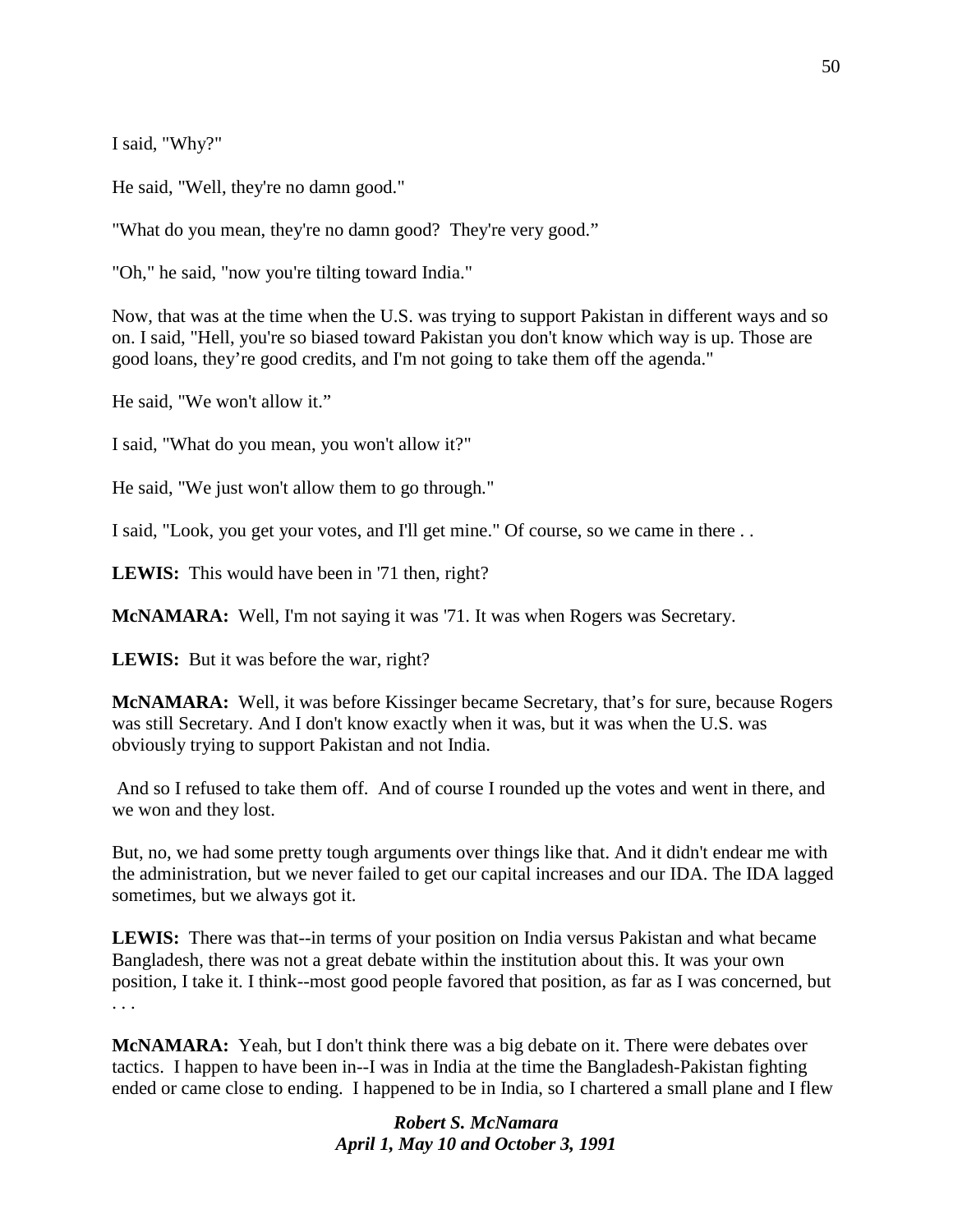from Calcutta to Dacca really before the fighting had all subsided. They were still firing small arms. The reason I chartered a plane was that commercial air service had not been reinstated.

**LEWIS:** The Indians were in there now?

**McNAMARA:** No, it would have been--it was just the end. Sheikh Mujibur *[Rahman]* had just come back.

**LEWIS:** All right. It would have been December '71, January '72, something like that.

**McNAMARA:** Something like that, yes, in that area. I'm not sure of the dates.

But in any event, the commercial air service had not been reinstated, and I chartered a plane to go down there because I thought it was very important that the Bank appear to be sympathetic to Bangladesh, not standing on the side. I've forgotten all the politics of it at the time, but there were people who wanted us to stand aside. There were people who opposed, initially were opposed to separation of East Pakistan from West Pakistan, and then when Bangladesh in effect became independent, there were people who opposed immediate support of it. And there were arguments about how the debts were going to be split and there were *[inaudible]* time. The net of it all, a lot of different people had different arguments, but they all related to keeping the Bank out of immediate contact with Bangladesh, and I thought that if we stayed clear of this that it would be very difficult--if we appeared to be doing the bidding of some of these great powers, it would be very difficult for us to establish a sound relationship with those folks, so I thought I would just get in there early, which I did. And we had a very good relationship with Bangladesh.

LEWIS: You put Just Faaland in there, I think, as . .

**McNAMARA:** Pardon me?

**LEWIS:** Just Faaland was your representative

**McNAMARA:** Yes, that's right, exactly, exactly. And we got along very well, and then of course Hopper came in after that. I've forgotten when Hopper came, but maybe '72 or something like that. In any event he got along very well with General Zia and the earlier general who was in the presidency. And I did, too, and I went over there and Hopper and I worked out a deal or an agreement with the president that was really superb. They wanted a, something like a four-fold increase or five-fold increase in IDA. I said we couldn't possibly do that, but we would over a five-year period we would work out a very substantial increase, two- or three-fold increase in IDA if they would meet certain conditions. And we actually wrote them down: increased use of contraceptives, expansion of rice production, expansion of exports, and so on. And they were moving in that direction when the president was killed. But what I'm trying to say is I think that the Bank can play a very important role in helping these countries move in directions that are in their national interest even though they are quite controversial.

Today I'll give you an illustration of what I think could be done. I was arguing with one of the U.S. executive branch executives at lunch about China, and I wasn't really arguing with him as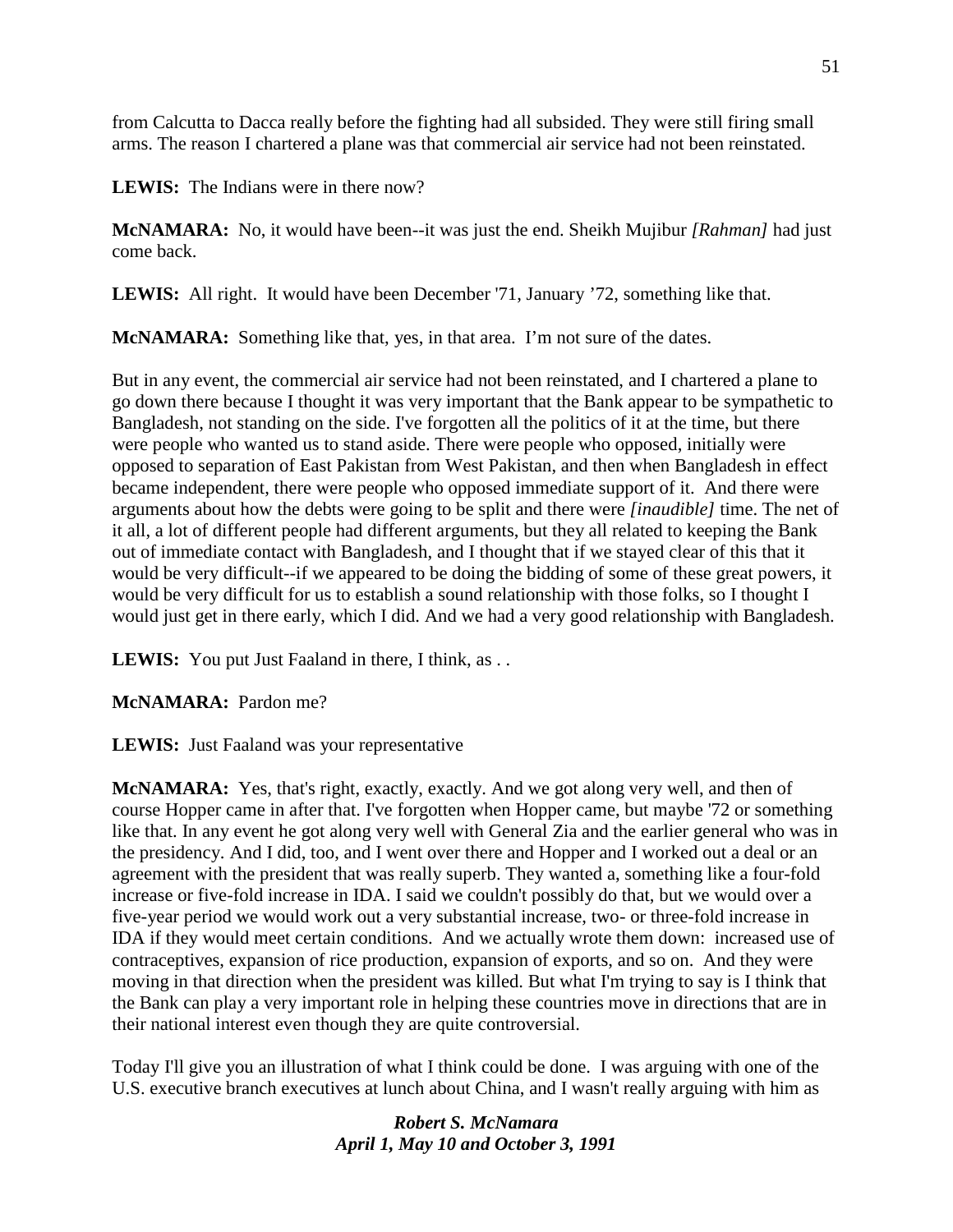much as I was with the Congressional representative that, who was saying the executive branch was wrong in its wanting to take away most favored nation status and so on. And I said, "Hell, you people should have"—oh, and the conversation started in a sense on my April 25th speech: "Well, what are you going to do about proliferation, particularly missiles, all these countries, China supporting Algerian nuclear and selling missiles all over the world?"

I said, "Well, the way to deal with that is that you've got to get some leverage, and what you should have been doing is supporting the World Bank with a lending program of two billion a year to China. And then you go to China with the Bank--which I would have done if I had been at the Bank today--say to China, 'Look.'"

Well, let me digress a moment to say a month ago I was with two Chinese, one from Beijing, the deputy director of their strategic institute and the other one a designer of their ICBM, who is now a professor at Stanford. This was at a meeting at UCLA in La Jolla. I said, "We've got to get control of these weapons of mass destruction, including missiles, and that certainly includes the Chinese deliveries to third world countries."

And the Stanford professor, Chinese, said, "Well," he said, "that's under the control of the children of the leaders."

The Beijing Chinese said, "You're absolutely wrong. That's not correct."

And so they argued back and forth and finally the Beijing guy said, "Well, you're wrong. It's not the children," he says. "It's the son-in-law." So the--but he goes on to say, and this is the important part--he said, "Look, *[inaudible]* academic difference." He said, "Sure, the son-inlaw's involved. He gets a cut and so on, but it doesn't make any difference. If it weren't the sonin-law, we would be doing it anyhow. We need the convertible currency. That's why we're doing it."

And the Stanford guy says, "Yeah, and you're designing a new missile especially tailored to the third world markets."

You know, that's a terrible thing. So I said, "Well, I'll tell you what I'd be doing if I were president of the Bank. I'd say, 'Look, you need the currency. You're going to make 300 million dollars a year or whatever it is from selling those damn missiles. You can choose between that 300 and my 2 billion. And you make up your mind.'"

*[inaudible]* that way; I know that. But my point is I think today there are these issues the Bank should be working on, as there were--a counterpart was population with us, and we did work on it. I was in—I was in Mexico visiting a guy who later became president of the Inter-American Bank--in Mexico.

**WEBB:** *[Antonio]* Ortiz Mena.

**McNAMARA:** Ortiz Mena. He was Finance Minister of Mexico at the time. *[Luis]* Echeverria was running for President, would have been between June and December or whatever year it was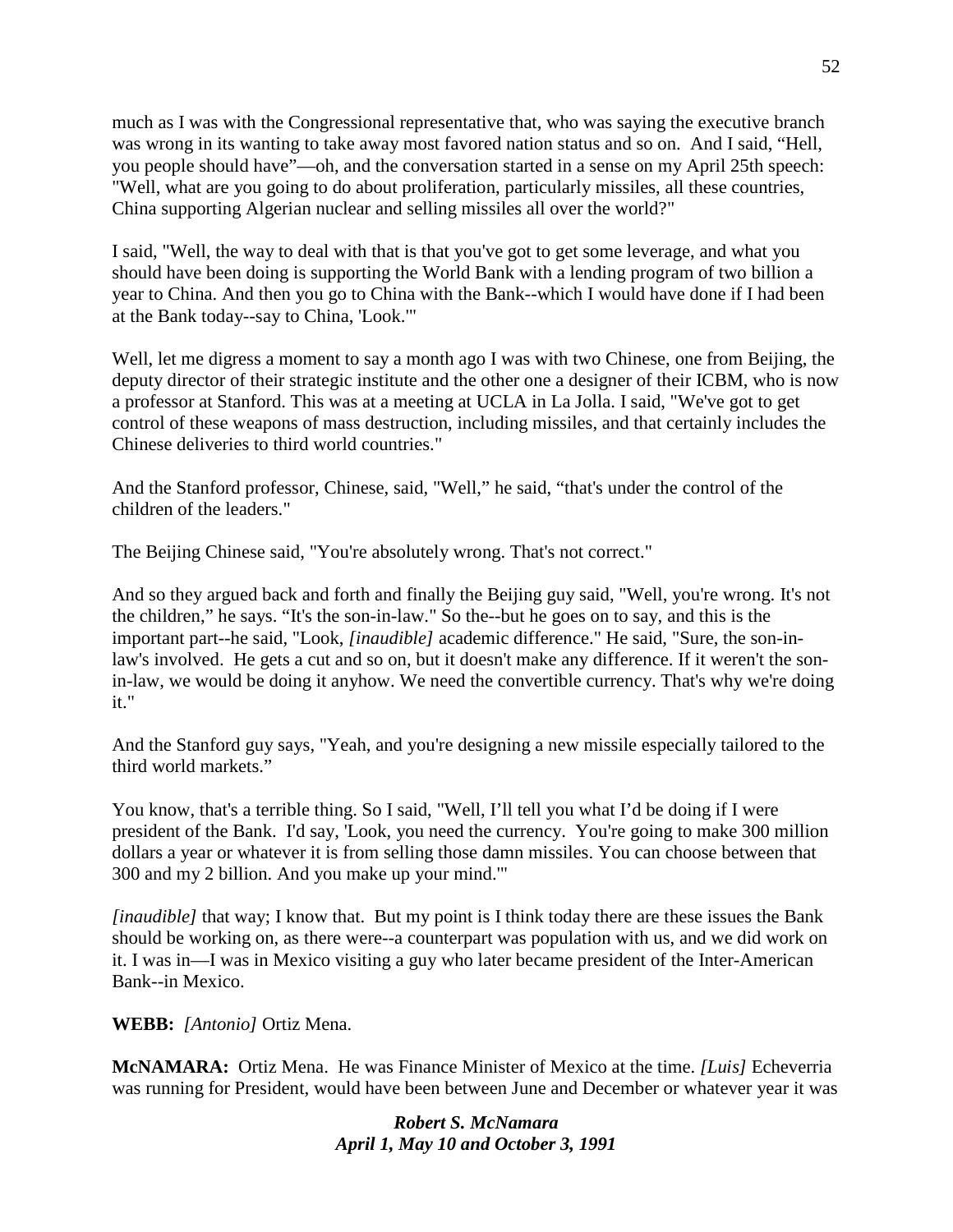Echeverria ran for president. So, I'm in Mexico City meeting with Ortiz Mena. The headlines on the paper say--Echeverria was in the north campaigning. Well, you know he'd won already. As soon as you get the nomination, you've in effect won, but campaigning to build up support and so on. So the headline says, "Echeverria"—now these weren't the exact words, but in effect says, "Threatens to Throw McNamara out of Mexico if He Continues to Demand that Mexico Accept Population Planning as a Condition of World Bank Loans." Well, I had never made any such condition, obviously. Obviously, I knew I couldn't condition Bank loans on their acceptance, but we were talking to him about population planning. That part was correct. And god knows we should have, because whatever that--Echeverria would have been, what, twelve *[inaudible]*- well, it would have been at least twelve years ago, maybe eighteen years ago.

### **WEBB:** That was post '70.

**McNAMARA:** Okay, around then, so it was time--you know, they had no population planning program at all, and they were fighting it like hell. So we were talking--the fact is we were talking about it, but we never made any condition. I knew that was impossible. So I said to Ortiz Mena, "Look, you get in touch with that son of a bitch and you tell him that if he says that once more, he's going to be right. I'm going to stop all lending from the Bank if he puts out untruths like that." Well, we never heard any more about it.

But the point I'm coming to: I think that the President of the Bank and the Bank must take positions on these things. I'm being—I'm using shorthand now; I'm not as brutal as I sound or as insensitive as I sound here, but what I do want to indicate is I think the Bank must lead, and at times it has to become very controversial in the process. That statement I gave, the April 25th statement, suggests that multilateral institutions and other OECD sources of finance should in some fashion condition financial flows on reductions of military expenditures in the third world. Well, that's a damn controversial thing. However, there is a report--and I'll bet you never heard of it--called "Facing One World" that was the report of a committee chaired by Helmut Schmidt.

**LEWIS:** You have mentioned it there.

**McNAMARA:** I mentioned it--that dropped like a pebble in the sea. Nobody ever heard of the damn thing, but it's a pretty good report. It's not primarily on military expenditures, but it is on the third world. And Schmidt chaired it, and it had on it *[Olusegun M.]* Obasanjo of Nigeria, the former prime minister or the then prime minister (I've forgotten) of Korea and the former prime minister of Peru. And I think--oh, and Minister *[Jesus Silva]* Herzog of Mexico--and they all agreed to that conditionality.

**LEWIS:** This quite recent, this report?

**McNAMARA:** Report came out--the committee was set up in '87; the report came out in '89, something like that.

**LEWIS:** What about Chile?

**WEBB:** John, could I just . . .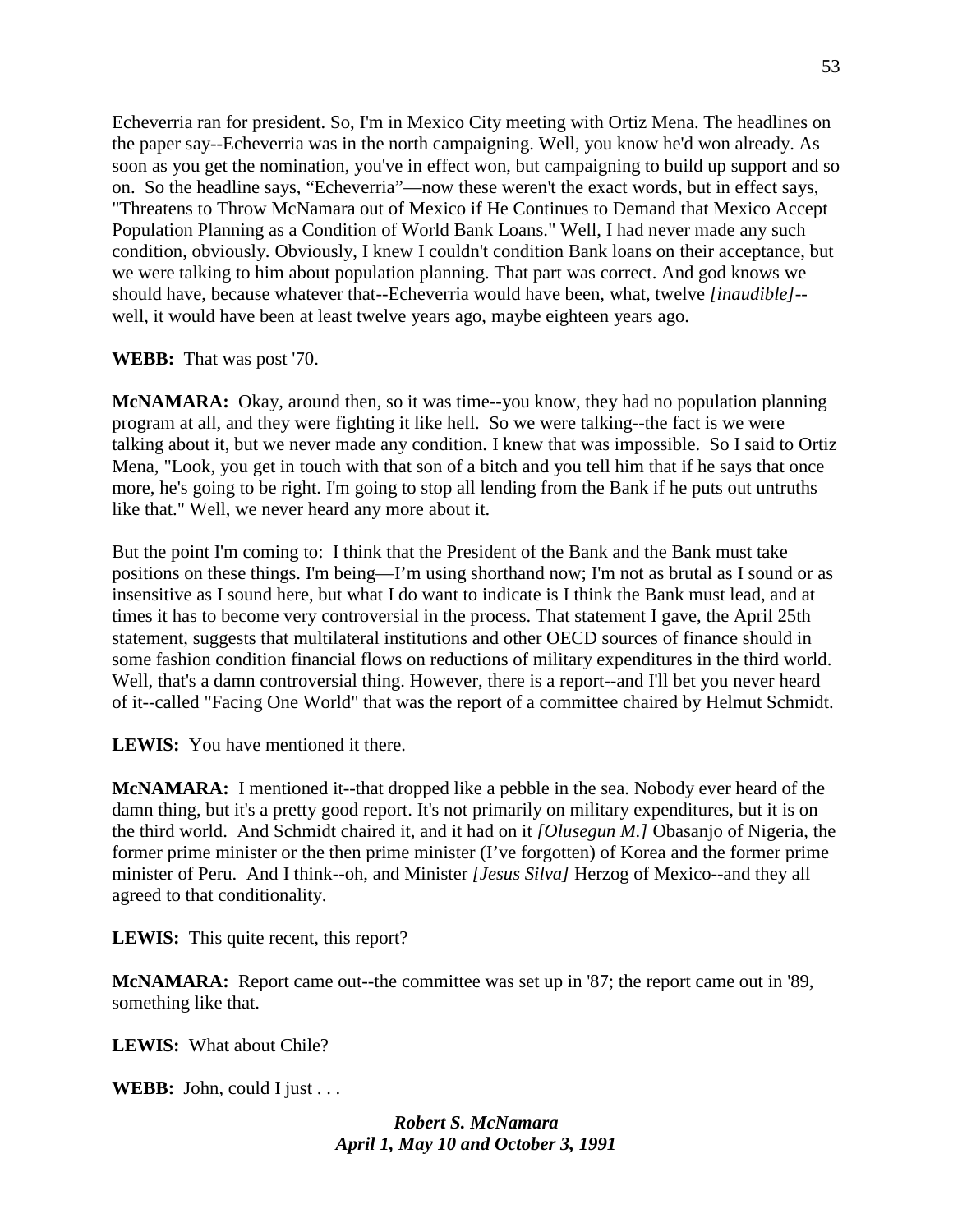**LEWIS:** Please.

**WEBB:** On that line of the World Bank's role, would you go one step, suggest that the president be a non-American *[inaudible]*

**McNAMARA:** Yeah, I--I don't want this in the book, but I will tell you--I had announced my departure a year before I became 65. I said I was going to retire effective at the end of my . . .

*[End Tape 1, Side A] [Begin Tape 1, Side B]*

**McNAMARA:** . . and the elections, of course, were coming up in the fall of '79, and I-- it seemed likely that the . . .

**LEWIS:** You mean the fall of '80?

**McNAMARA:** No, the fall of '79.

**LEWIS:** You mean the U.S. elections? Elections would be in '80.

**McNAMARA:** Well, '80. Oh, I'm sorry. I retired in '81. I'm all mixed up! My 65th birthday was June 9, '81, and it shows how—June of '81, therefore in June of 1980 I announced that I would retire a year from then. And moreover as the elections were coming up in the fall of '80 and I thought Reagan might win, I felt that--and I don't remember whether this was just before or just after the election--that I shouldn't--try to get Carter to nominate my successor but do it with the concurrence of Reagan. I guess it was maybe after the election before the inauguration. In any event, I knew that Reagan would have a voice in it, and I thought that they might put up a very conservative candidate, and therefore I stated that—I gave two lists, one a list of U.S. citizens and one a list of non-U.S., and said that if an appropriate and competent U.S. citizen were not nominated, I was going to recommend to the Board a non-U.S. citizen and I had a list of them.

And one of them--and I don't think this is kind of thing that should be in your book, but I'll just mention one of them you'd be interested in--was an Australian citizen, Jim Wolfensohn, who is now a U.S. citizen. He would have been a superb president. He had been a manager of *[J. Henry]* Schroder's in London and he had been—he was, at this time he was a significant financial executive in New York and he, of course, since has set up a very, very successful investment banking . . .

But--and there are others. And my point is that I think that there may be other reasons for having a non-U.S. citizen, but if a competent U.S. citizen is not put forward, there certainly should be a non-U.S. It might be wise to have a non-U.S. for other reasons.

**WEBB:** Especially if the Bank is going to play a more multilateral role, take more initiatives of a general political kind . . .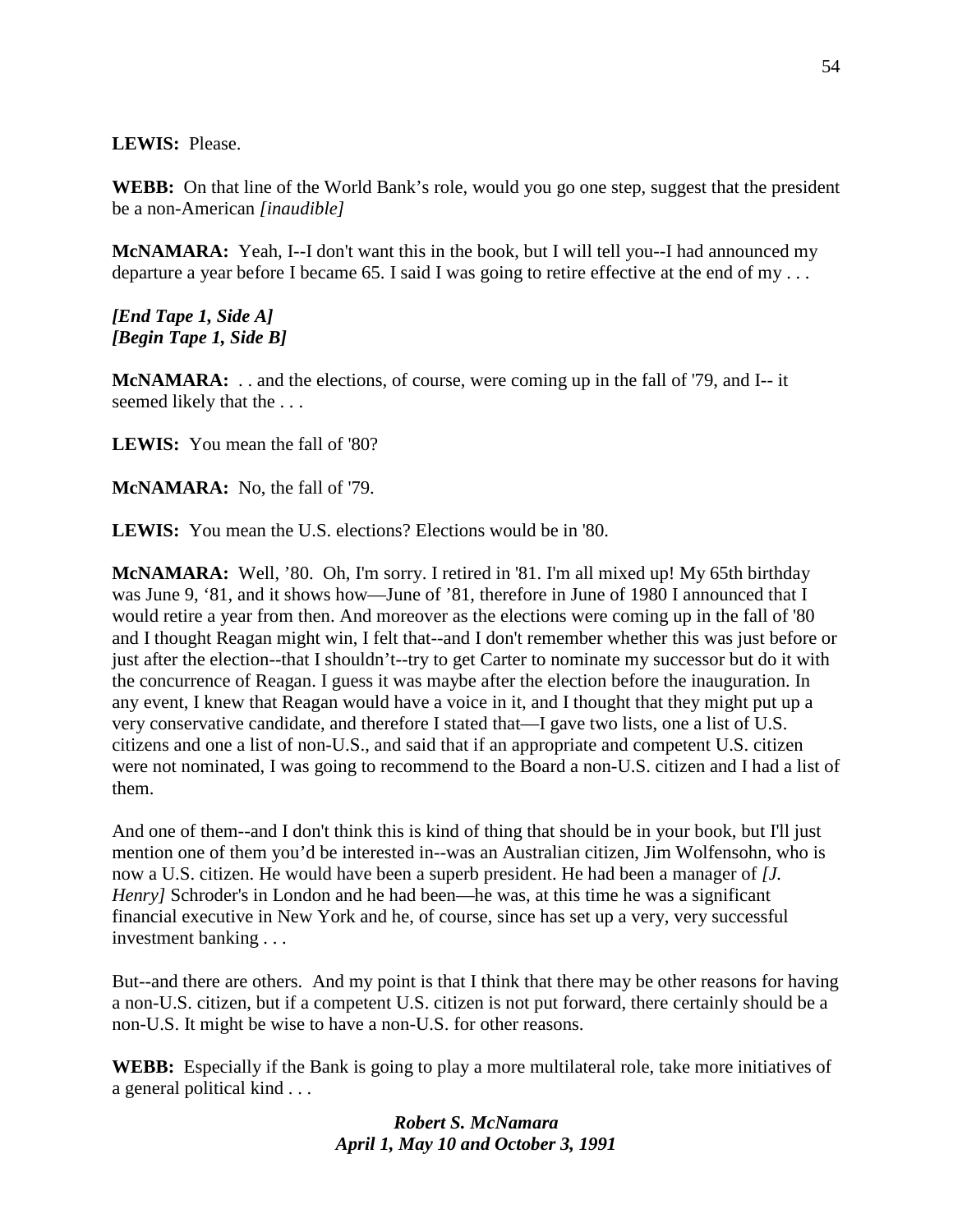**McNAMARA:** I really don't think having a U.S. citizen as president prevents the Bank from taking these initiatives, and it might even--in this post-cold-war world—it might even, there might be an even stronger argument for having a U.S. president in the post-cold-war world than in the pre-post-cold-war world. I think I say in that statement, April 25th statement--I know I do in others, and I'm almost sure I do there--that I favor a world based on collective security with collective decision-making which is going to be very, very difficult for the U.S. We're not accustomed to collective decision-making. It's going to be damn hard. But I say in that world of collective security, collective decision- making, there will be need for a leader, and I don't see any alternative to the U.S. leading. I'm not speaking particularly of the Bank. I'm not speaking of the Bank at all with respect to that, but I think one could argue that with respect to the Bank in this post-cold-war world, this world of change, greater opportunity for change, both between the developing countries and the developed and within the developing countries, that U.S. leadership is not inappropriate--let me put it that way--if it's based on collective decision-making and it's enlightened leadership.

**LEWIS:** Have you ever thought about or discussed at all the contrast between the Bretton Woods institutions and the U.N. on that issue when the U.N. has gone for a full-time leader who deliberately appears picked from a very small country.

**McNAMARA:** The U.N. has gone for leadership that is intended to be and predictably will be ineffective.

**LEWIS:** Nonthreatening?

**McNAMARA:** Nonthreatening. Yeah, in fact, that's much better, restate. The U.N. has--for forty years the U.N. has intentionally moved toward nonthreatening leadership. And the great powers, particularly U.S. and the Soviet Union, have intended that it should. That, I think, is changing. I hope it's changing. The post-cold-war has ended the desirability--if there ever was a desirability about it--has ended the desirability of that, in my opinion.

**LEWIS:** Now Bretton Woods institutions have gone for a leader from one of the big blocks . .

#### **McNAMARA:** Right.

**LEWIS:** . . and I suppose that logically, if Japan were to go in the direction you were preaching, that there should be a Japanese president of the World Bank before very long. The trouble is whether they are prepared to take that on.

**McNAMARA:** Yeah, I would say--I would still favor picking the most capable individual among--I think it should be from, I think the individual should be from among the major sources of finance. I don't think today a developing country leader would be appropriate simply because they're not in a major source of finance. It is still very important to get IDA capital increases and so on. But I would certainly favor a Japanese if he were of a Gyohten type or Kashiwagi type.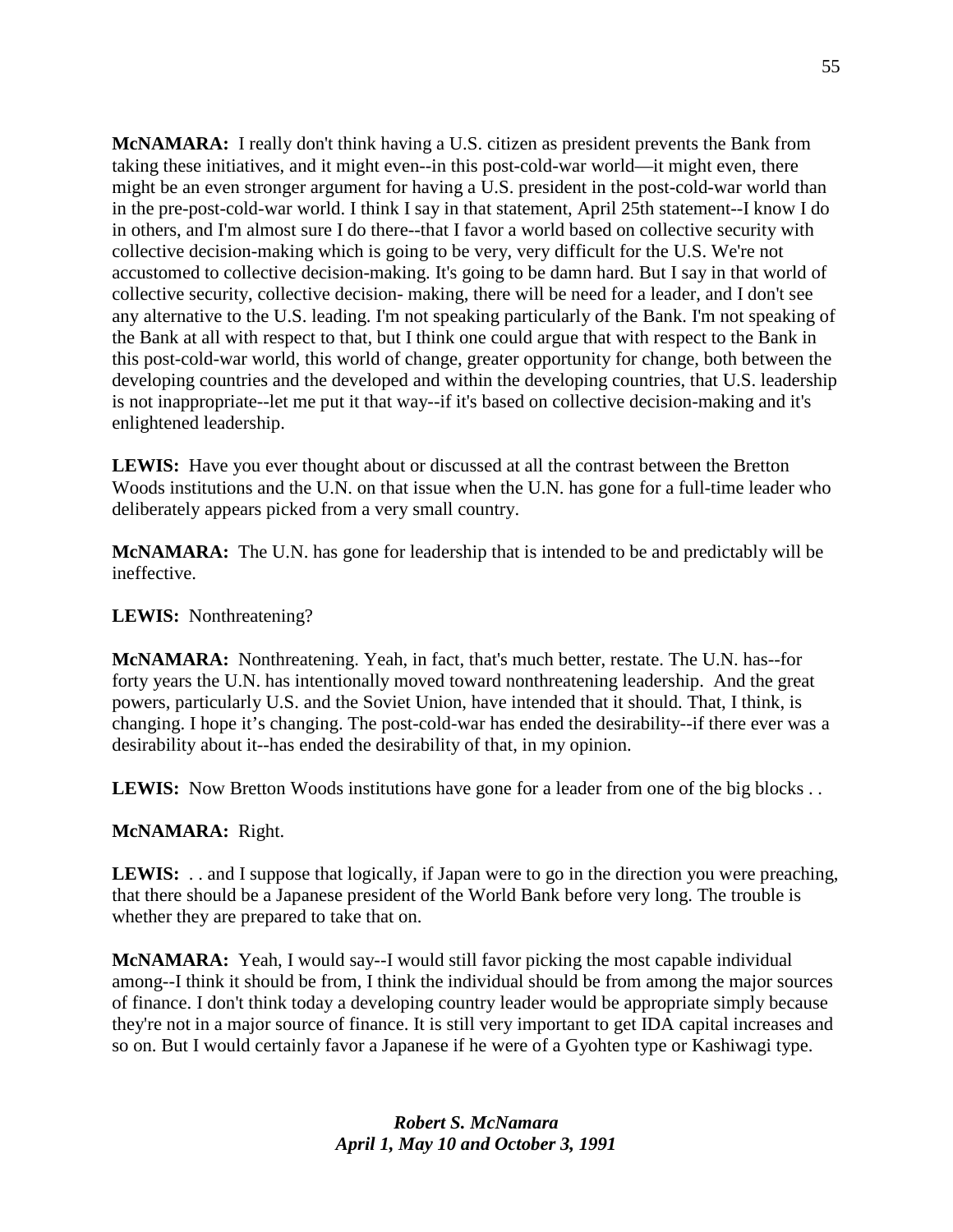I offered a job to Kashiwagi as a vice-president, would have been delighted to have him, but typical of the Japanese situation he had a son in high school and he couldn't take him out and bring him over here. If he had he would have not found it possible to enter the University of Tokyo. If you can't enter the University of Tokyo, you're just not likely to move forward.

**LEWIS:** I gather that *[Barber B.]* Conable offered Gyohten a senior vice-presidency.

# **McNAMARA:** I think so.

**LEWIS:** Let me go back to--I was going to ask you about the U.S. role in the Bank and about Chile. Was that a matter of tension?

**McNAMARA:** Well, I can't remember. Most of these things were tension, but they didn't particularly bother me. The U.S.—you know, it was thought that the U.S. problems--the Bank's problems with the U.S. started with Nixon. That isn't true. I think if you go back--and you should check this--but I think I'm correct in saying that there was a zero IDA in fiscal year '68.

**LEWIS:** I think that's right. IDA was--they couldn't get the replenishment, that's right.

**McNAMARA:** Yeah, so--and I never failed to get an IDA replenishment. I had, on every single IDA replenishment for the 13 years I was there, I had a hell of a time with the U.S., and I developed a strategy. My strategy was going without them. A lot of people thought that was wrong. It wasn't wrong. I knew damn well if I went ahead without them they'd be pulled along eventually. And they were, every single time.

And to go ahead without them I had to get somebody to lead, and I used different people. And so I got the British--it was either Jim *[L. James]* Callahan or the present chancellor of Oxford, Roy Jenkins. Another time I could sometimes get the Dutch, Pronk. One time I had Abdlatif Al-Hamad from Kuwait, and the meeting was in Finland, the pledging session. And Kuwait came up and said, "We will do this. We'll double," or whatever it was, "regardless of what the U.S. does," and that brought others in.

So my simple point is that the U.S. has been a problem on development assistance--as you know better than I--for 30 years, since Doug Dillon and the *[Dwight D.]* Eisenhower administration and that's when IDA was set up. Or I guess maybe since Kennedy; I don't think we had troubles over that. But I'm almost sure that '68 was a hiatus.

LEWIS: Oh, there was. Yes. That was one of the things that screwed up the Indian situation, that there was no IDA.

**McNAMARA:** Well, I never lost. I never failed to get IDA through, and I never failed to get a capital increase through, but it was sure hell to do it.

So I--my point is I don't think you can buy the U.S. support. You've got to buy it every day all over again. And you deal with--and again I'm speaking, I don't, I obviously don't want to be quoted on things like this--but you deal with impossible people. *[David R.]* Obey. Isn't Obey a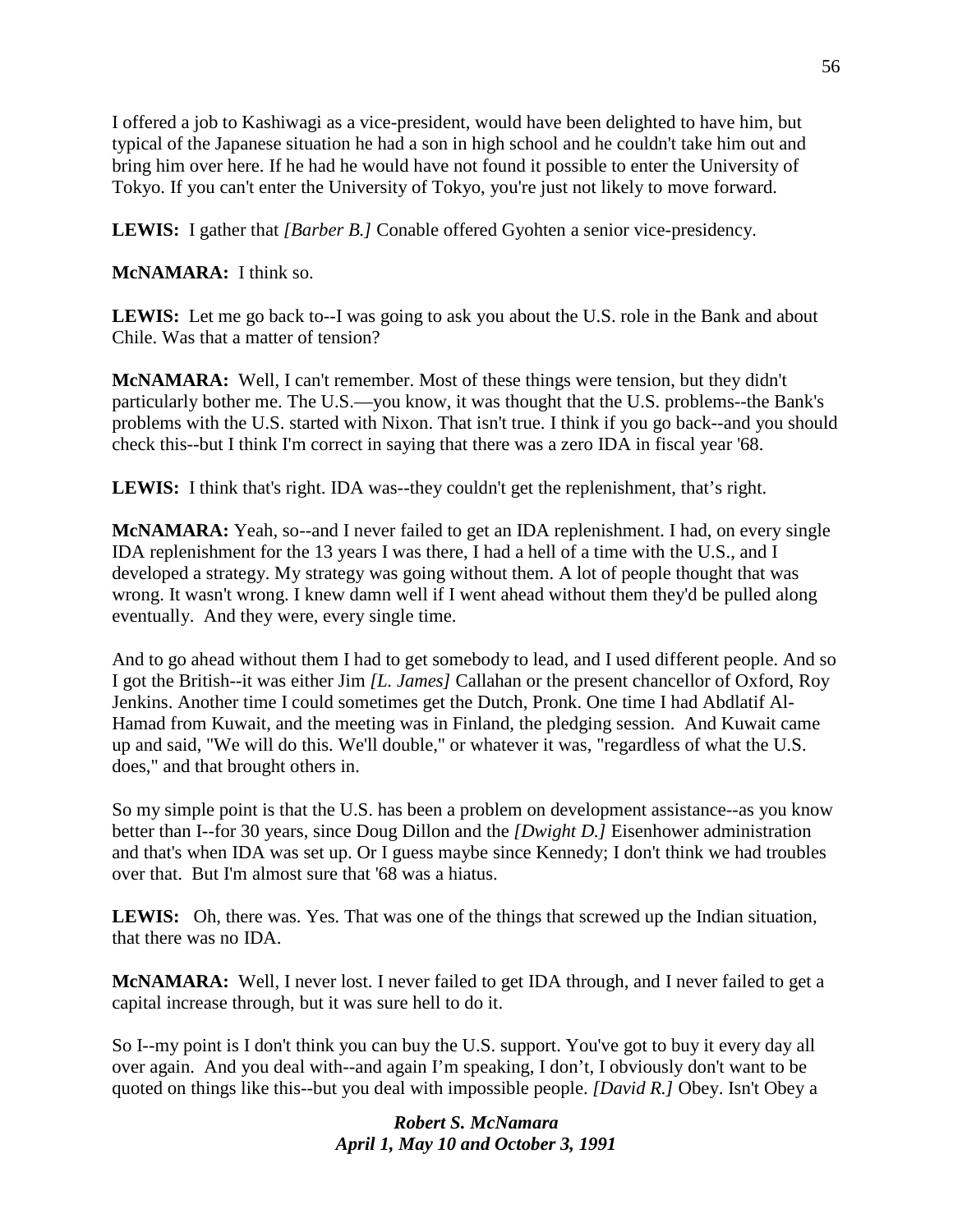supporter of foreign assistance? Isn't he a liberal Democrat who could be depended upon to support good things in the world? Everybody says so. He gave me a hell of a time! You know, he's always, "Well, McNamara, yeah, we'll be right there with you, but of course you've got to change the debt policy, and you've got to do this or that or the other thing"--things I couldn't do, things that shouldn't have been done anyhow. He's still doing that, and the result was between- well, Joe *[Joseph P., Jr.]* Kennedy did the same damn thing last year. He held up support of, oh, I don't remember what it was--IDA or something or other for the Bank. He wanted . . .

**WEBB:** Edward Kennedy?

**McNAMARA:** No, Joe Kennedy, in the House.

**LEWIS:** Oh, Joe, the congressman, in the House.

. **McNAMARA:** And he came in here . .

**LEWIS:** Robert's son.

**McNAMARA:** Yeah. He came in here and talked to me about it, and now I can't what it, I can't can't even remember what it was; it was one of these off-the-wall things. But he was on the committee that--I guess it was the subcommittee of House . .

**LEWIS:** Appropriations?

**McNAMARA:** . . Foreign Affairs and/or Appropriations. I've really forgotten which it was. But you had liberal Democrats on the one hand and the hard right on the other and it was impossible. So I just figured out if we just went ahead, ended up pulling it out, and that's exactly what happened.

**LEWIS:** There was a news report, was it, about Vietnam? Did you write a letter?

**McNAMARA:** Oh, Chile. We haven't--we'll come to Vietnam, yeah. And Chile--well, I don't even remember what the U.S. asked us to do on that. Most of the thing—most of the time what the U.S. asks is just absolutely wrong. Papua New Guinea. Now, Papua, there is a case where we got more pressure on Papua New Guinea than anything else. And the reason was that we were going to finance a palm oil project, as I remember. And the--I don't remember when this was; it was during the Nixon years, and it would have been, I don't know, '72 or '74, something like that. And the problem was that there is, if you look at the world palm oil markets and soybean markets, they are sort of like this; they're almost totally independent, but there are certain uses where they compete. And Nixon at one point--I may be wrong on the details of this- -but the soybean crop in this country was hit by something or other, and so he put an embargo on soybean exports. And the result--of course most of it went to Japan, and the Japanese were absolutely incensed. And they thought, by god , they'll never get in that position again. So they put Brazil in the business of producing soybeans, and within a short time, two to five years, Brazil became a hell of a big soybean . .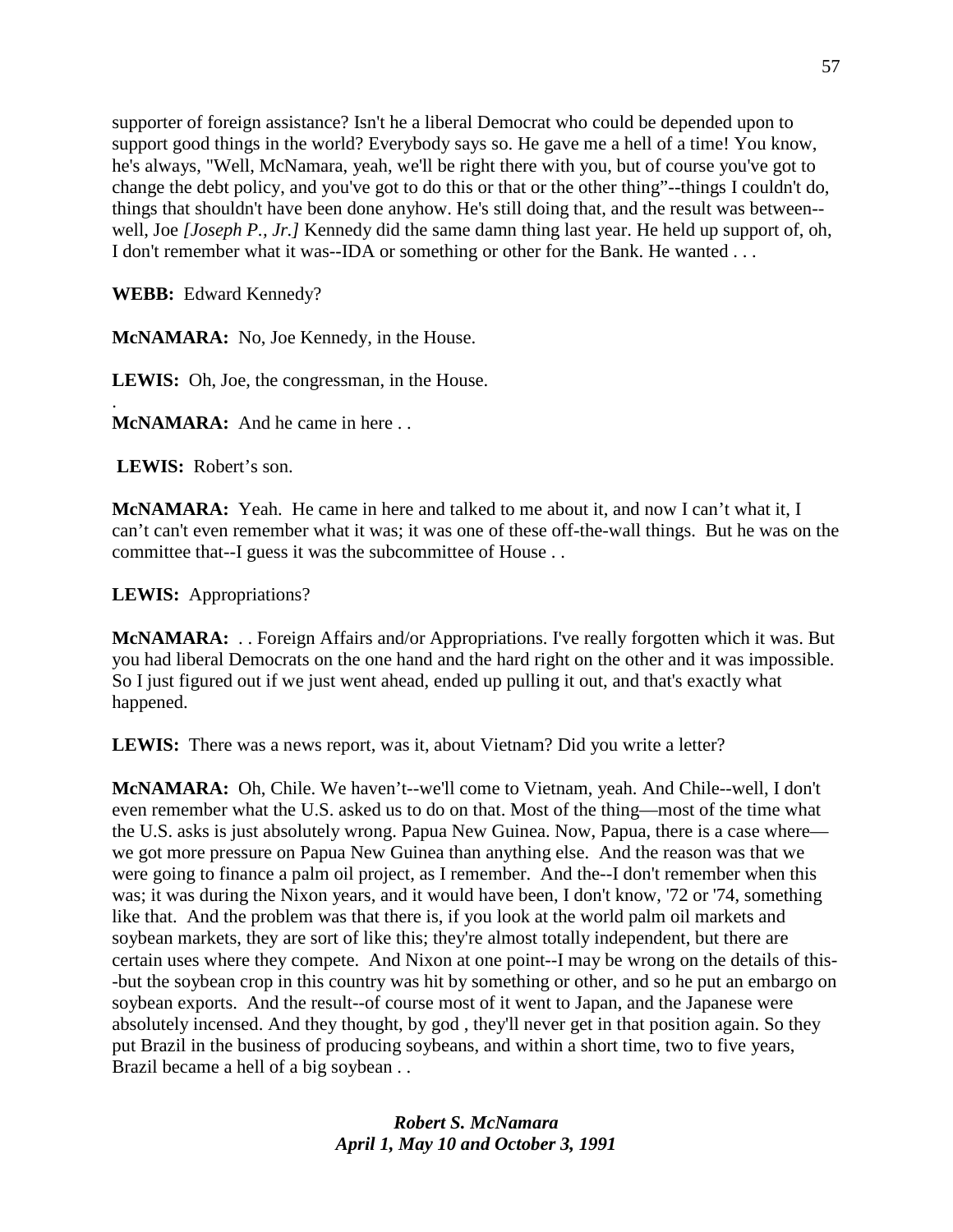**LEWIS:** That's how that happened. I didn't know that.

**McNAMARA:** . . absolutely--a hell of a big soybean, you must know about it, a tremendous producer of soybeans. So therefore the U.S. producers were then having this tremendous competition, and soybean prices were weak. And so the soybean producers in the U.S. said, "By God , we're not going to allow McNamara to produce, to expand the production of palm oil which even in this tiny little part will compete with soybeans and put pressure on." And therefore the U.S. came in and said, "You cannot go forward with the palm oil project of Papua New Guinea."

Now, I don't know whether you've ever been to Papua New Guinea, but I'll tell you, at that time, twenty years ago, a major part of Papua New Guinea was in the Stone Age. I'm not exaggerating! You see, it was an unbelievable--and the only damn thing you could do was--they had a, I don't know, a gold mine or something or other, and there was this palm oil. And I said, "To hell with you. I'm going to go ahead with the palm oil," which I did, but oh, boy!

And, you know, they said, "Well, we can't get it through Congress. The whole IDA appropriation will be held up" or whatever the hell it is.

So I said, "Well, okay, we won't have IDA. We'll go ahead with the Papua New Guinea project." And we did.

Now, in Chile it was not as bad as that. Things . .

**LEWIS:** This pressure was coming to you from Treasury?

**McNAMARA:** Well, I don't know. In the case of the palm oil it came from Treasury. In the case of Chile, I don't really remember very much about it.

From my point of view there wasn't any problem because--in the sense that nobody in their right mind would make a loan to Chile under *[Salvador I.]* Allende. You know, he just screwed it up, and I didn't need any instruction from the U.S. government or attempt from the U.S. government to stop me from loaning to Chile. It was no, it was--if you look back you will see that the rate of price inflation, the rate of trade deficit, the rate of current account deficit, it just shot up, and you knew the whole damn economy was being destroyed. So that was the reason why. It happened that we were not lending at the same time that the U.S. was putting pressure on the Bank not to lend, but there was not a causal connection between the two.

So I went down to Chile and . . .

Well, let me digress a moment to tell you that my son was at Stanford during all this, and there was a famous Stanford professor—you would--I forget the name, you would know his name. His was the only case of a tenured professor in a first-class university in the history of our republic whose his tenure was broken, and this professor was the most popular professor of English--and my son was in his English class. And at the end of the freshman year the professor said, "Craig, I've going to give you and five or ten others a special seminar in the sophomore year in Marxism,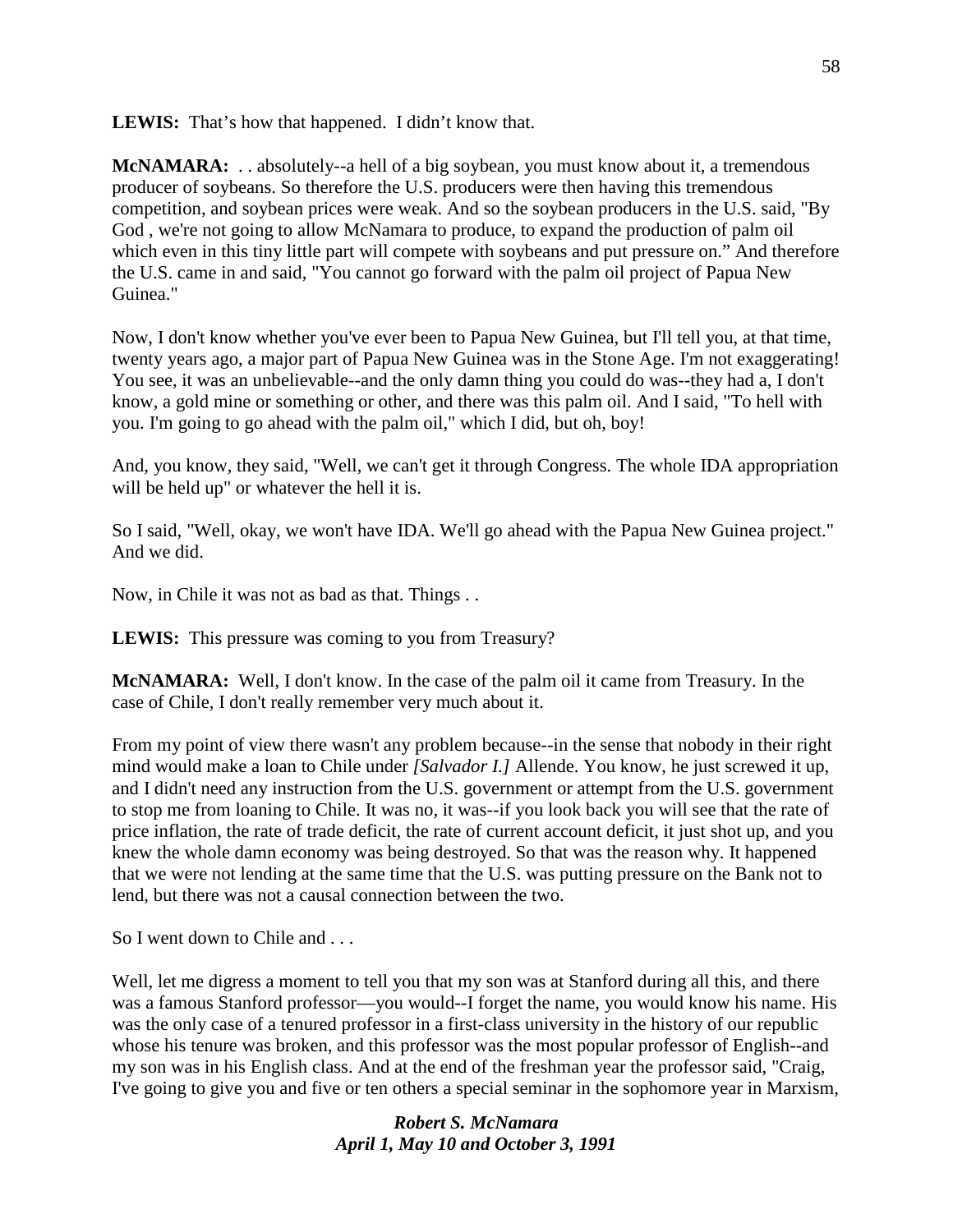Karl Marx." And so Craig said--I said, "Okay, the deal is you take it, and I'll buy every book of Marx, but the deal is you've got to read every one of the god-damn things." But anyway after the sophomore year--this is during Vietnam--the--oh! The least of the charges brought against this guy when they finally—it took Dick *[Richard W.]* Lyman seven years, and I really think it broke Lyman to break that tenure. The Nobel Prize winners are on both sides of this. The least of the charges was that he led an attack on the office of the dean of the School of Engineering and burned it.

Now, my son was part of all this, so at the end of the sophomore year my son says to me, "Dad," he said, "Allende needs help."

I knew just about what was coming. I said, "You're absolutely right. He sure as hell does." I said, "Why are you mentioning it?"

He said, "Well, I'm going to go down and help him."

I said, "What are you going to do? You're going to leave Stanford?"

"Yeah."

I said, "Do you speak Spanish?" I knew he didn't.

He said, "No, I don't speak Spanish."

"Well," I said, "Let me tell you something."

"Well," he said, "I can learn."

I said, "Let me tell you something. The last thing Allende needs is some god-damn Yankee going down there and eating his food and can't speak his language. To hell with it."

So my son went down there and he spent—I'l1 tell you exactly when it would have been. It would have been about 1971, because he spent two years there. Allende was killed in August of '73 or September of '73 because we were meeting in Nairobi at the time and I remember hearing about it. And my son had come home a month earlier to see his mother and me, and if he hadn't, he would have been killed himself *[inaudible]*.

But, in any event, I went down to--you will remember the year, I think. It was the meeting of the—it was the year of the UNCTAD meeting in Chile, '72 maybe?

**LEWIS:** Probably would have been. It was '68 in Delhi, and they met every four years, I think, so '72 would have been . . .

**McNAMARA:** Yeah. So I went down there then. We weren't lending, and Allende asked to see me. And I went in to see him by myself, and he had two people with him. He had--again, my memory may be a little wrong--but he had the minister of finance, who was a communist.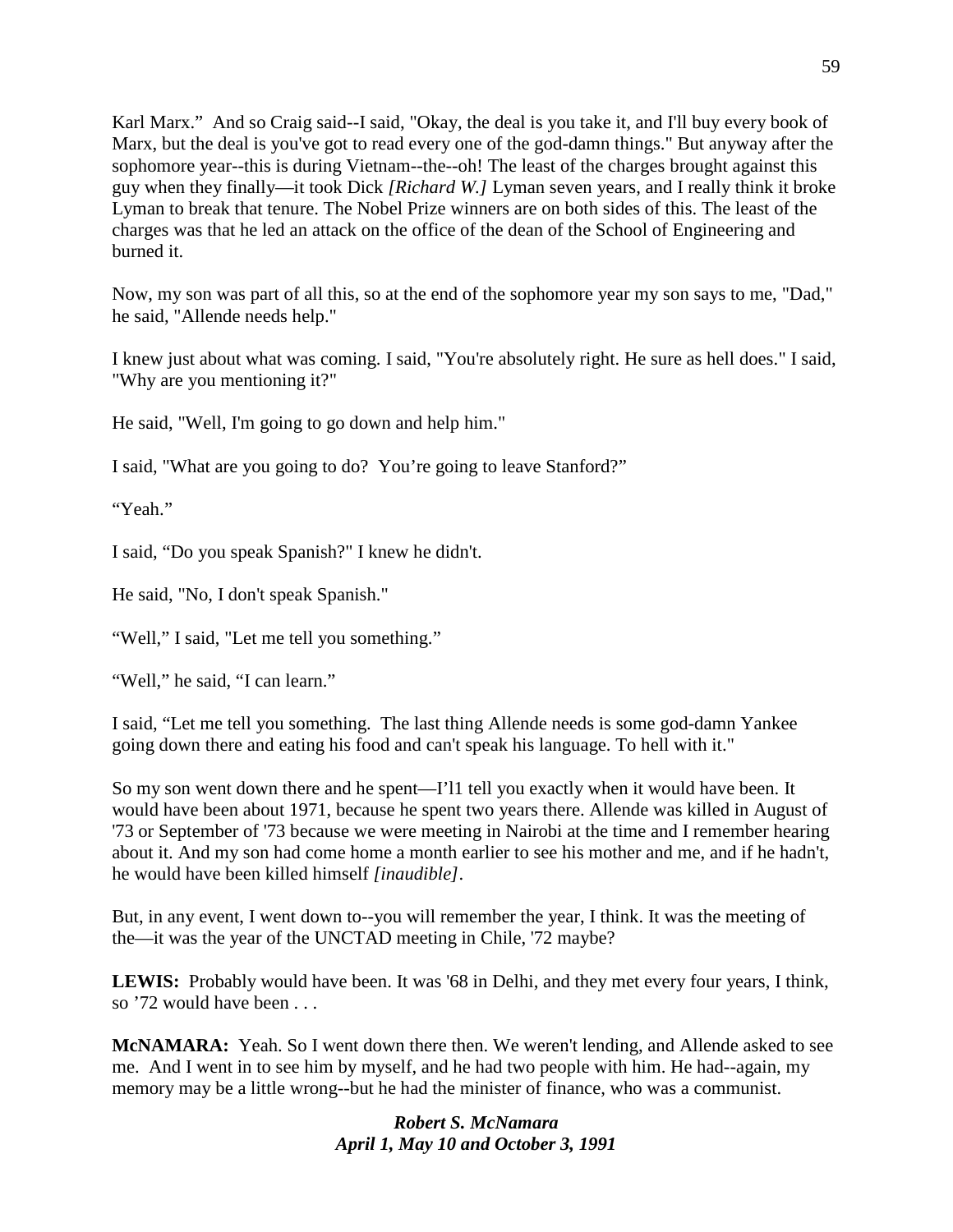# **WEBB:** *[Pedro]* Vuskovic?

**McNAMARA:** Well, I don't remember the name, but it was the minister of finance, who was a communist. Then he had another guy who was what I call a Naxalite, you know it was about the same time we were having those problems in Bengal with Naxalites, and this guy, the other guy, was to the left of the communists, and he really was an Naxalite. Those Naxalites were just awful. They were just—they were anarchists.

**LEWIS:** In a sense of the word, that's right.

**McNAMARA:** That's right. Well, this guy, the third man--there was Allende, the minister of finance, the communist, and this third man--and the third man was the problem because Allende said, "You're not lending to us, and the reason you're not lending is the U.S. put pressure."

I said, "Mr. President, you're just all wrong. You're screwing up this country. There's no basis for our lending." "

Well," he said, "we're going to change." He said, "We're going to lay a solid foundation, and you still won't lend to us."

I said, "That's not right. We will."

"Well," he said, "you don't have anything in the pipeline, so even if you make a decision to you won't be able to."

I said, "I tell you what I'll do. I'll go back, and we will make a loan to you." I said--no, "You prepare the projects, and we'll be all prepared."

He said, "We don't have any funds for that."

So I said, "Okay, I'll go back to the Bank. I'll put through a loan to you to permit you to use convertible currency to prepare the projects for further loans from the World Bank. The further loans will be contingent upon your reforming your economy."

He said, "Okay." And that's what we were in the process of doing, and it would have been- because I didn't get it done before he died--but we were in the process of doing it. But that's why we didn't loan to Chile.

And the same thing's true of Vietnam. You know, loan to Vietnam and the letter you were talking about, in that case it was this kind of situation in the--whatever committee it was--I think, I'm not absolutely positive, John, but I think I wrote a letter to the Treasury or the letter was passed to a committee.

**KAPUR:** Clarence Long.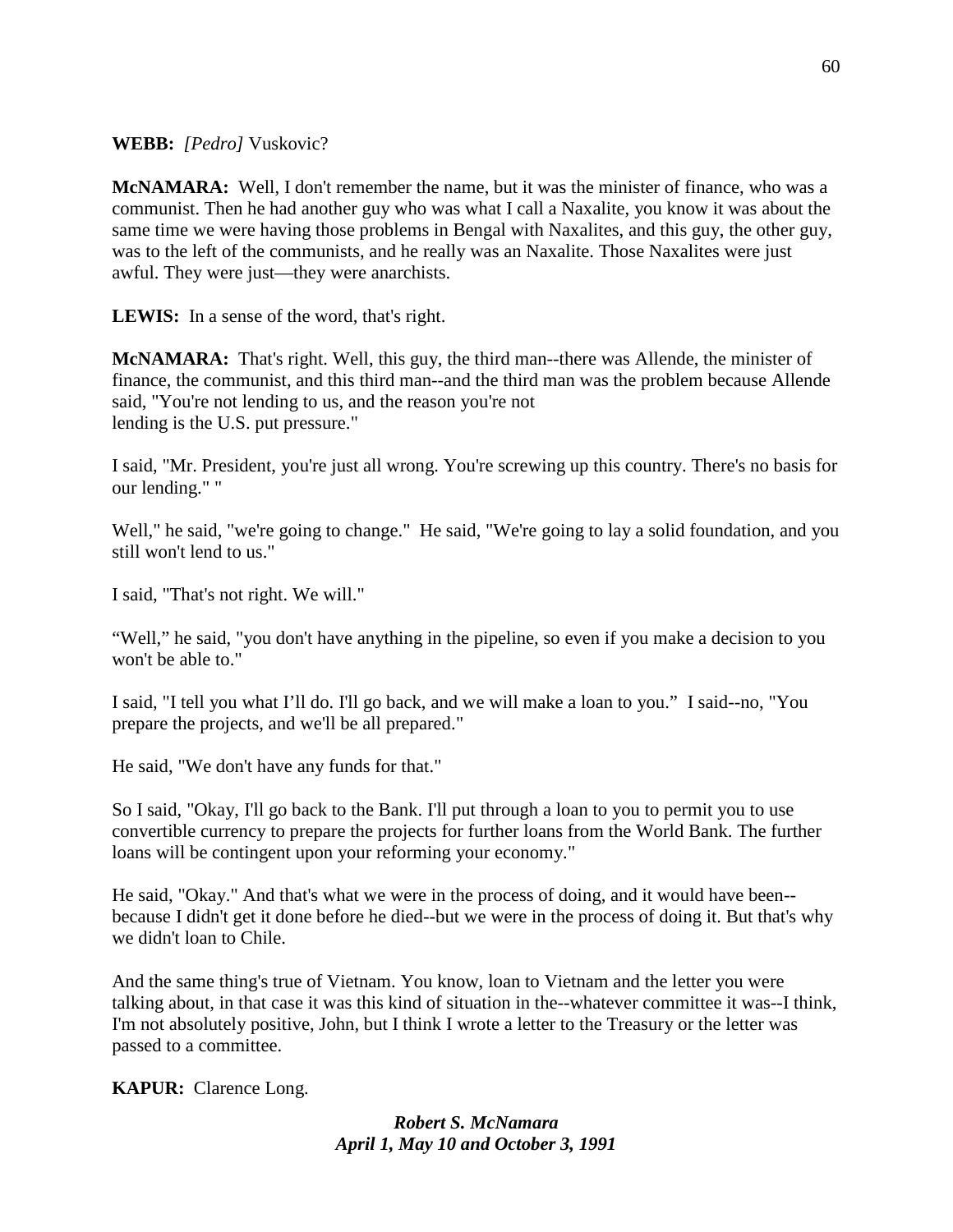### **McNAMARA:** Pardon me?

**LEWIS:** Clarence Long, he says.

**McNAMARA:** Okay. And what committee? Appropriations, probably.

**LEWIS:** Clarence was Appropriations, yes, with Otto Passman.

**McNAMARA:** Yes, and the committee said they weren't—Treasury said, "The committee says they will not"--I don't know whether it was a capital increase or IDA or whatever it was; we needed money out of them--"they will not put through the appropriations bill because you're going to lend to Vietnam, and we don't want you to lend to Vietnam." So I wrote them a letter saying, "I'm not going to lend to Vietnam." But again, it wasn't the cause of it. Who in their right mind would lend to Vietnam in 19-whatever-73? It was absolute chaos economically.

**KAPUR:** This was '79.

**McNAMARA:** Pardon me?

**KAPUR:** This was '79.

**McNAMARA:** All right, '79, whenever it was. It was absolute chaos. Yeah, in '73 we were still at war with them.

**LEWIS:** That's right.

**McNAMARA:** But in '79 it was just chaos; you couldn't justify a loan there. So I wrote the letter, and then it was said that I wrote the letter under pressure and under orders from the U.S., which just wasn't true.

But, you know, it was just a constant series of those things because the U.S.--and you must have known this, John, from observing it--the U.S. treated the Bank as though it were a U.S. institution. And when I came to the Bank it had the reputation of being a U.S. institution, and I just didn't accept that.

And Nixon wanted to get rid of me. *Newsweek* used to have a page called the "Periscope," and it was a page of Washington gossip. And in there on two or three occasions there were statements that the White House wanted to get rid of McNamara, and on one occasion it said they wanted to put their Secretary of Commerce in—I can't remember the name; think he's dead today--who was their Republican bagman. I can't think of his name. Anyhow, they wanted to appoint him in my place. So finally I had had enough of this, these things, so I wrote a letter to Nixon and said, "Dear Mr. President: The U.S. President does not appoint the President of the World Bank, but I read that you want to replace me, and I want you to know that the moment I lose your confidence, I leave. Sincerely." And I gave it to a person that I knew would get it to Nixon. And Nixon got it, and I got a note back very quickly that said, "Dear Bob: I don't know where you--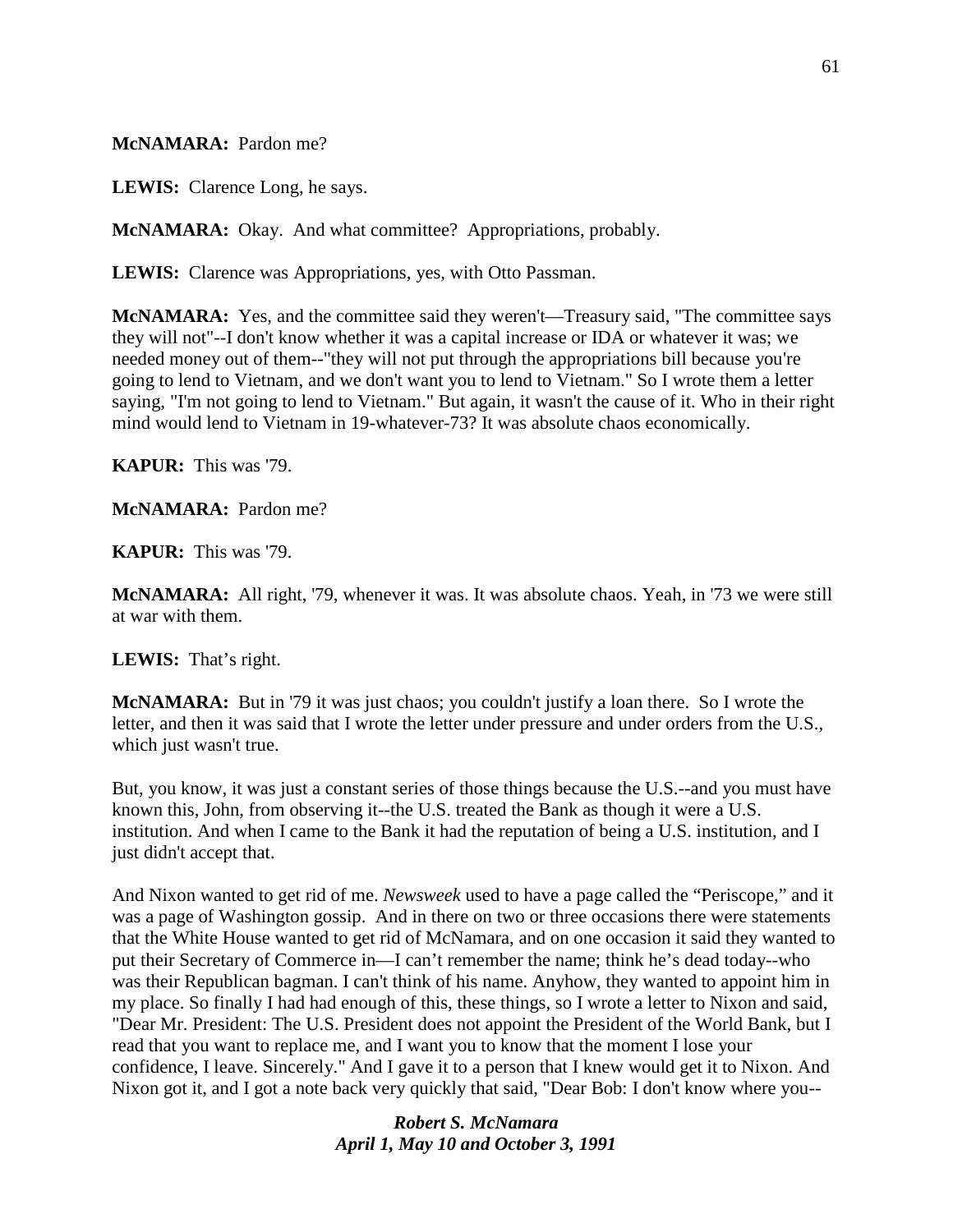you've been totally misinformed," you know, all this stuff. But this has been going on for all this--that's just part of being, that's part of the job.

**LEWIS:** Yeah, yeah. Right.

**McNAMARA:** And it's a fun job. I wrote Lew *[Lewis T.]* Preston the other day and said that I still thought it was the best job in the world and I hope he would agree.

**LEWIS:** You had some, I think you told us last time, some pressure, for instance from the Germans. I'm thinking about senior appointments.

**McNAMARA:** I told you and I'll mention again, and again if you use this in the book, I don't want the name of the minister or the country involved, but the name of the minister was Schiller. And as you know the U.S. had up until I don't when--this would have been about 1970, '71, something like that--borrowed primarily in U.S. dollars, and it seemed to me we should begin to borrow in other currencies. That was one of the reasons I was in Japan. I thought while *[Takeo]*  Fukuda was either finance minister or prime minister we'd shift from lending to Japan to borrowing from Japan, but in this particular--earlier than that we wanted to begin to borrow substantially in the German market, and we were beginning to do so.

So Schiller, the finance minister of Germany, came into my office one day in the World Bank. It was before I moved to the, to Pierre-Paul Schweitzer's office, so I don't know what year it was, but it was before Schweitzer left, in any event, and I was in the old office, Gene *[Eugene R.]*  Black's office. And I'll never forget: Schiller came in and said, "Bob, you don't have any German vice-presidents."

I said, "That's right. We don't. I wish we did. "

He said, "Well, I've got one for you."

I said, "Who is it?" Well, he gave me "Mr. X," and I knew the guy, and he was a third-ranking bureaucrat. He was no damn good, so I said to Schiller, "Well, now, there are two problems. Number one, as I said, I wish we had a German vice-president. Certainly I want to move in that direction. But, number two, I don't have an opening. There are no vacancies, and I'm not going to create a vice-presidency, a job I don't need, just to appoint a German. Number three, if I did have an opening, I wouldn't appoint Mr. X. He's no damn good."

And Schiller says, "Well, until you appoint X to vice president you cannot enter the German market."

And I said--and I sound vulgar today, but I'm not as vulgar as I sound--I said, "You son of a bitch. You get out of this office." And I threw him out, and as long as he was finance minister, which didn't last too long, we couldn't borrow in the German market. He got involved with a redheaded gal, and he got thrown out of the finance ministry, or at least he left the finance ministry.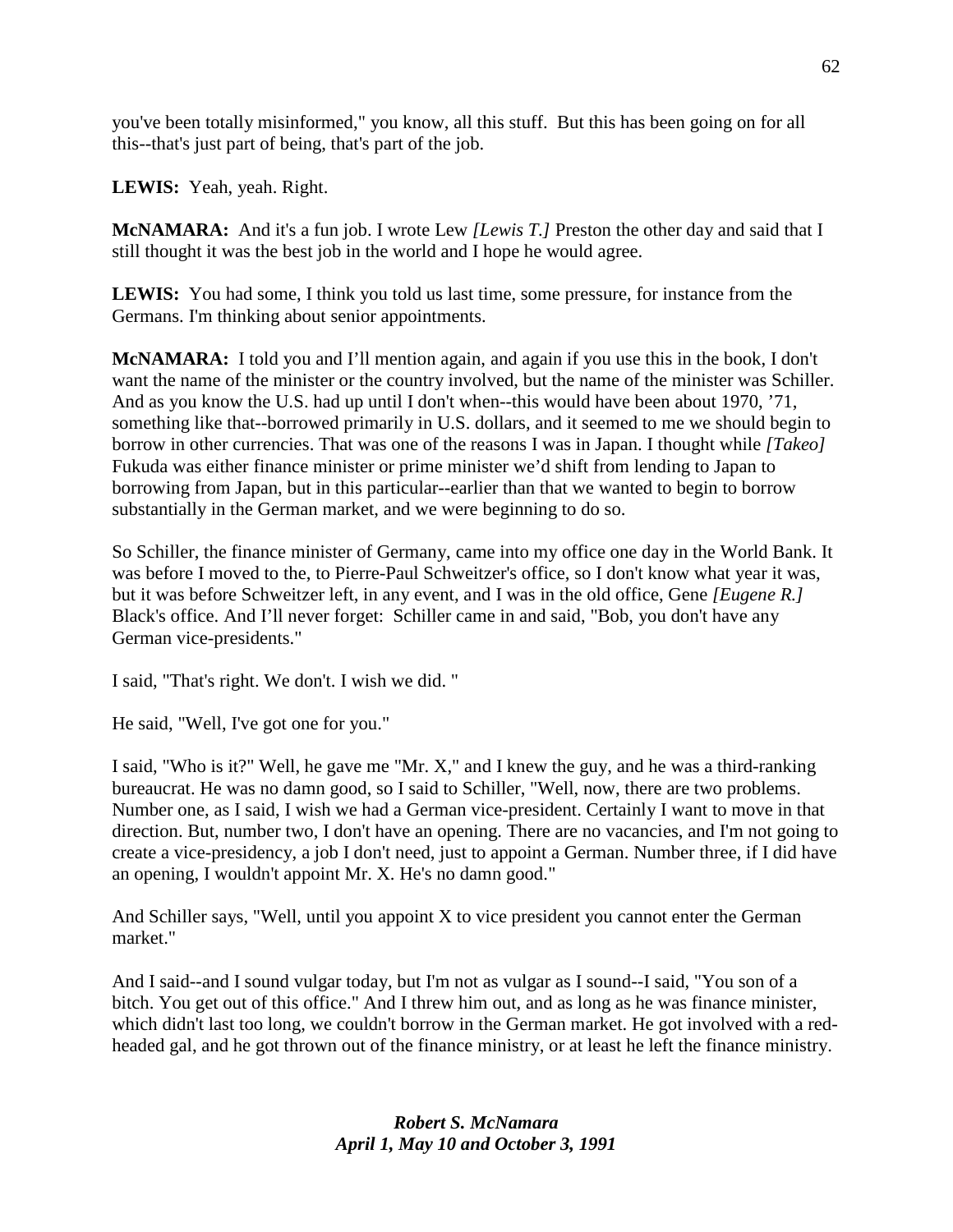**LEWIS:** That reminds us--Paul Volcker told us that when he was Undersecretary for Monetary Affairs--it must have been in the Nixon Administration--that he refused to let the Bank borrow in New York in order to--was it to send a message to the . .

**KAPUR:** Germans.

LEWIS: . . to the Germans, who had been concerned about too permissive a [two interviewers] talking at once]

**KAPUR:** *[inaudible]* 2 million dollars *[inaudible]*

**LEWIS:** *[inaudible]* Do you remember anything about that?

**McNAMARA:** I do remember something like that, John, but my memory is so . . .

**LEWIS:** Well, I think that Rotberg is, probably remembers it. Maybe we'll talk to him about it. Okay. All right.

**McNAMARA:** But those kinds of things came up all the time. Many of them, you know, you just let roll off.

**LEWIS:** Sure, sure.

**McNAMARA:** We were always getting beaten over the head about our airplane policy, first class.

**LEWIS:** First class, yeah.

**McNAMARA:** Yeah, and I put in a policy different from the Fund's in which we had tiered travel. I've forgotten, but to Europe it was economy--before business class, I remember, economy--and first other places, and the staff was up in arms about it, and still we were getting beaten over the head.

And one Tate Danigan *[ph.]*--Inouye was chairman of the Senate finance committee, subcommittee of the finance committee--was just raising unshirted hell. They weren't going to pass the IDA bill because . . .

**LEWIS:** Who was this?

**McNAMARA:** The guy from Honolulu. Danigan. Inouye's ...

So I went up to see him. The Treasury was very concerned, and I said, "Damn it, we're tougher than the Fund. Everybody in the Fund travels first class, including secretaries, female secretaries. We have this tiered system."

"Well," he said, "you always—you authorize all first-class travel to Africa or whatever."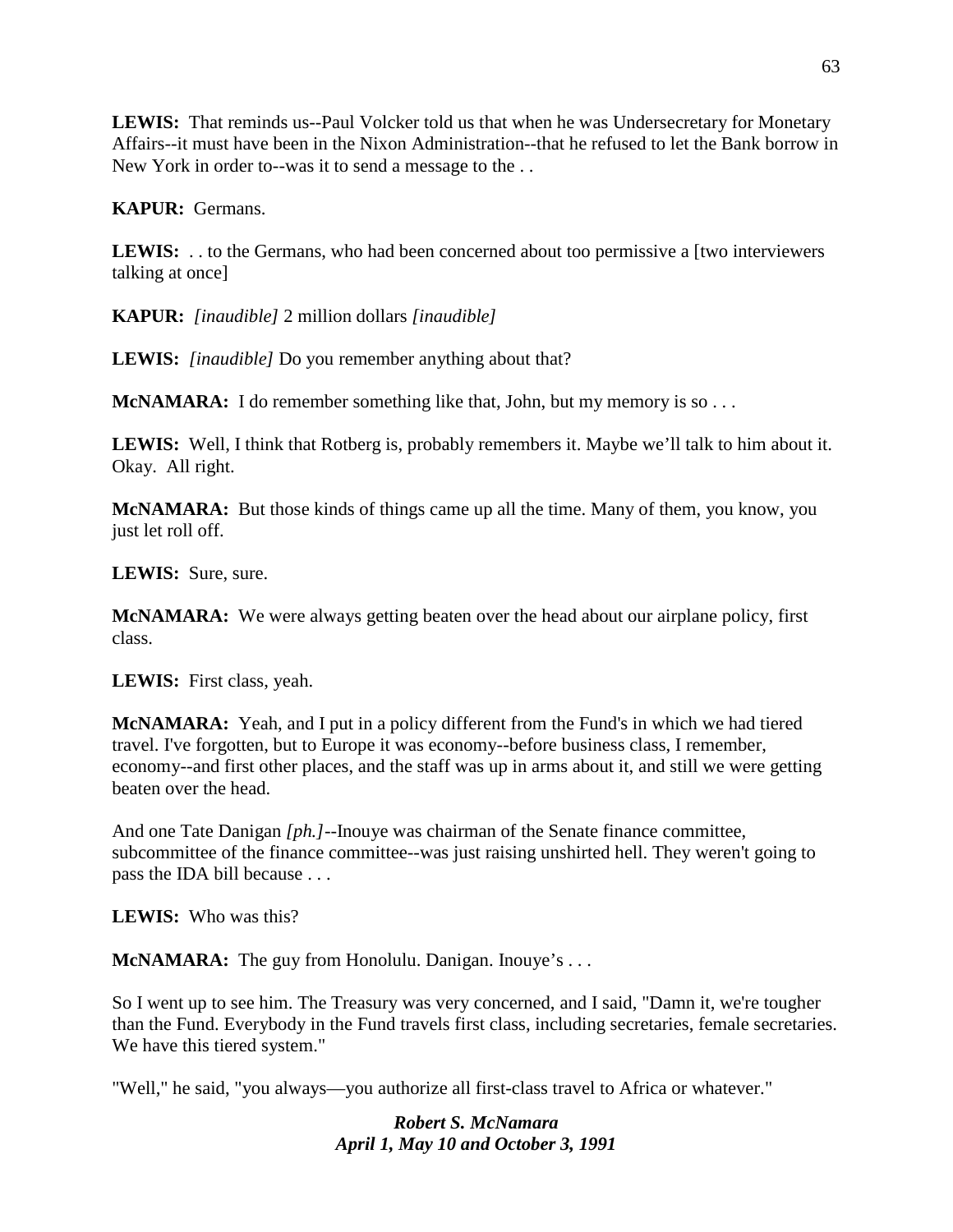I said, "By the way, Danny, how do you go to Honolulu?"

"Well," he said, "Bob, I have to work when I get there."

I said, "What the hell do you think our people do when they get to Africa?" I said, "How do you go to Honolulu?"

"Well," he said, "I go first class."

I said, "Okay. Shut up!"

On another occasion--but Marg and I, for the thirteen years I was there I would say at least 80% of the time we traveled coach because I was trying to set this rule. So on one occasion we were going to go to Japan, and the Executive Director, the Japanese, came in a day or two before we were to leave and he was very upset. He said, "I see you're traveling economy to Japan." He said, "You can't do that."

I said, "Why not?"

He said, "The finance minister is coming to meet you at the airport, and he'll go to the first class stairs, and you won't be there, and he'll be very embarrassed.

I said, "To hell with him. He can come to the economy class entry. We're going economy class."

On another occasion—and you'll be amused at this--the Swedes had a project in Ethiopia, and everybody thinks the Swedish aid is very efficient. Well, I can tell you sometimes it isn't. This was out in the boondocks at an agricultural project, and Marg and I were in Ethiopia, and I wanted to see it. So we get a plane and go up in the boondocks. And the Swedes had built a brick bungalow that was really the only place you could get anything to eat. It was a miserable part of Ethiopia, and so the manager of the project, Swedish project, lived in the bungalow, and he was, turned out to be a very radical Marxist Ethiopian. So he invited Marg and me to dinner. So we go there to dinner--and I'm not exaggerating now—there was, the dining table was there in effect and there was a sofa here and there was the wall. And he sat me down or his wife sat me down, and I was looking at the wall and there was a full-length, life-size photo, poster of Che Guevara, so I knew what had happened. And you know, I was so god damn mad I could have thrown a brick at her.

And after dinner I said, "And where did you go to school?"

"Cambridge University." She was a British lady. "Cambridge University."

"And what did you study?"

"Literature."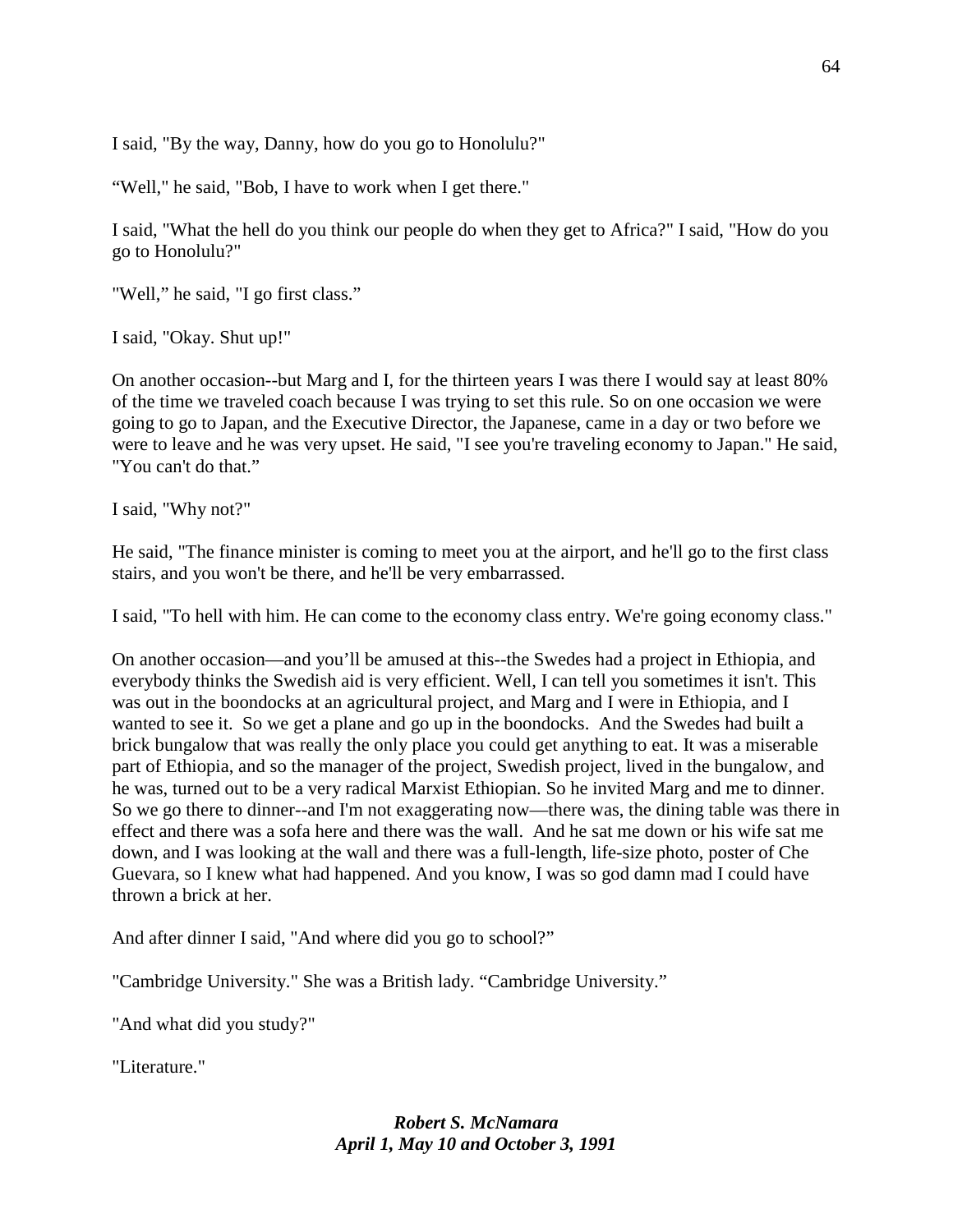"And what did you do afterwards?"

"Editor."

"Who did you edit?"

"T.S. Eliot."

"Oh," I said--now these are the only four lines of T.S. Eliot I knew, but my wife had pointed them out--and I said, "I am so fond of his poetry." I said, "By the way, the lines that intrigue me most are those that--let's see, how do they go?--'We shall not cease from exploring, and at the end of our exploration we will return to where we started and know the place for the first time.'"

"Oh," she said, "he didn't write that."

I said, "I'm sure he did. It's from the *Fourth Quartet*." I said, "You must have his books here."

"Oh, yes." So we go up to the library, I pick out the *Fourth Quartet*, and there it is.

Well, the point of this story is a year later Marg and I are going to Nairobi. And at that point the best way to go, you go TWA to Rome, Rome to Athens, Athens to Nairobi, and on the Athens to Nairobi leg--we're sitting back in coach—and the hostess comes back, the stewardess comes back and gives me a note and says, "There's a gentleman up in first class who sent this back to you."

I open the note, and it's this guy, the Ethiopian Marxist, is up in first class, and he said, "I'd be grateful if you'd join me here and we can chat."

So I wrote on it, "If you want to talk to me, you can come back here."

And he didn't come back. He didn't come back! Oh, there are small games that one plays!

**LEWIS:** I think we should . . .

**McNAMARA:** But it's a wonderful institution, and the people are fantastic. And I think they've gotten a bad deal the last several years, really a bad deal. And today there's a lot of criticism.

**LEWIS:** You mean within the institution?

**McNAMARA:** Well, there's a lot of criticism outside of people inside, of bureaucratic intrigue, overstaffed, overpaid. It just isn't true.

**LEWIS:** We had a meeting with Conable just a couple of days ago for the first time. He's been picking up some of your . . .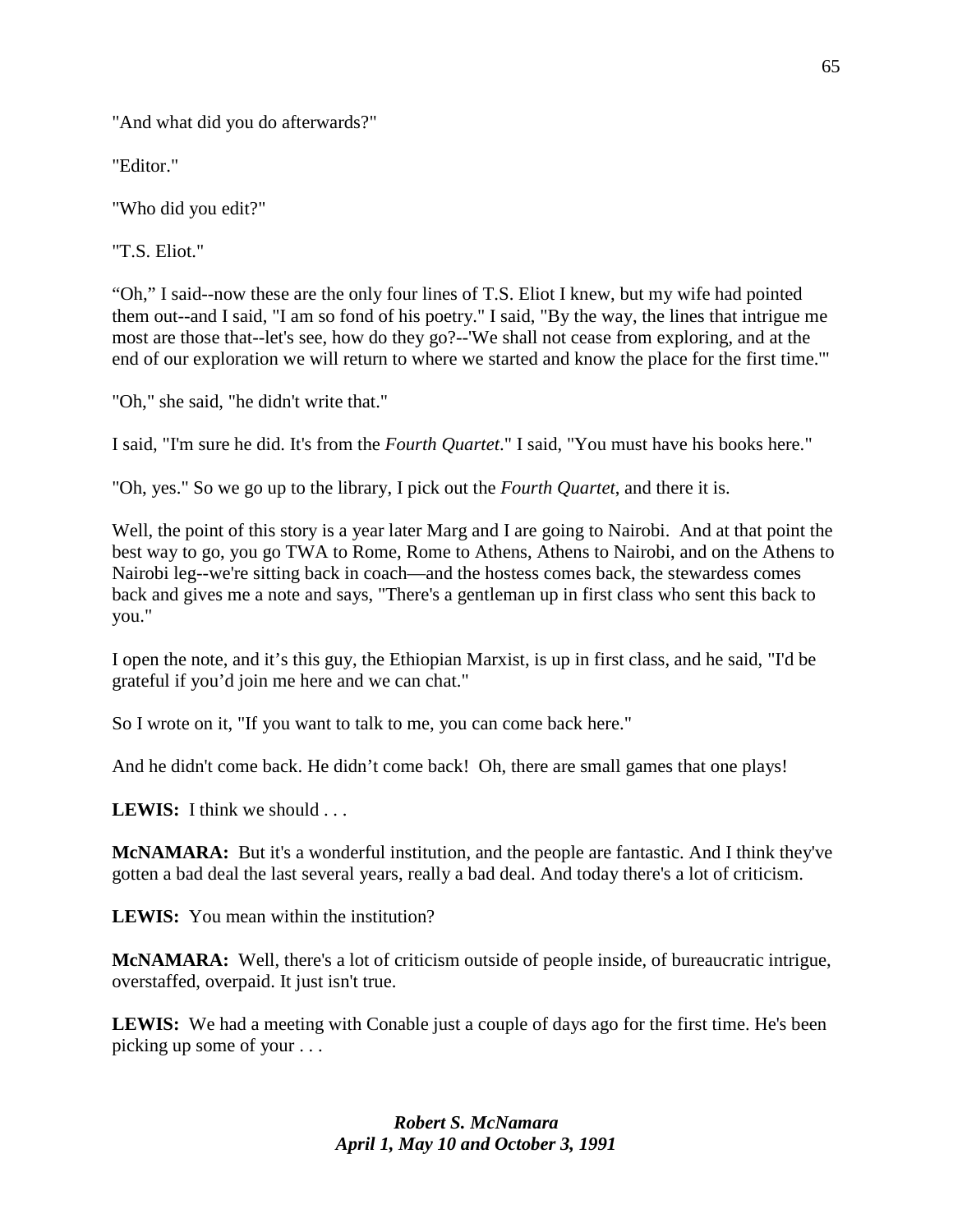**McNAMARA:** He's a very decent human being. He's got a wonderful wife, and she's very interested, also.

**LEWIS:** And we hear she's had a big impact there, too, in the social sector kinds of things.

**McNAMARA:** Yeah, that's right.

**LEWIS:** Will Preston be good?

**McNAMARA:** Well, I think he's the best commercial banker in the country, but he's never had anything to do with development. He's 64; 64 seems a little young to me at the present time, but still, still to take on--that is a really tough administrative job. And I think he'll do it well, but it's going to take him a little while to get . . .

LEWIS: It's going to be another one-term president, isn't it?

**McNAMARA:** Sure.

**LEWIS:** That's not the way to build . . .

**McNAMARA:** No, no, I don't think so either. I don't think so either, John. It takes two years to find your way around.

**LEWIS:** Well, if we may, we'll be at you even again at some point. We're going to be separating, but the latter part of the summer whenever you're ...

**McNAMARA:** Sure, sure. Be delighted. As you can see, I love to talk about this!

**LEWIS:** We love to hear you!

**MCNAMARA:** Well, it was just the greatest experience of my life, I'll tell you that.

*[End Tape 1, Side B] [End Session 3]*

66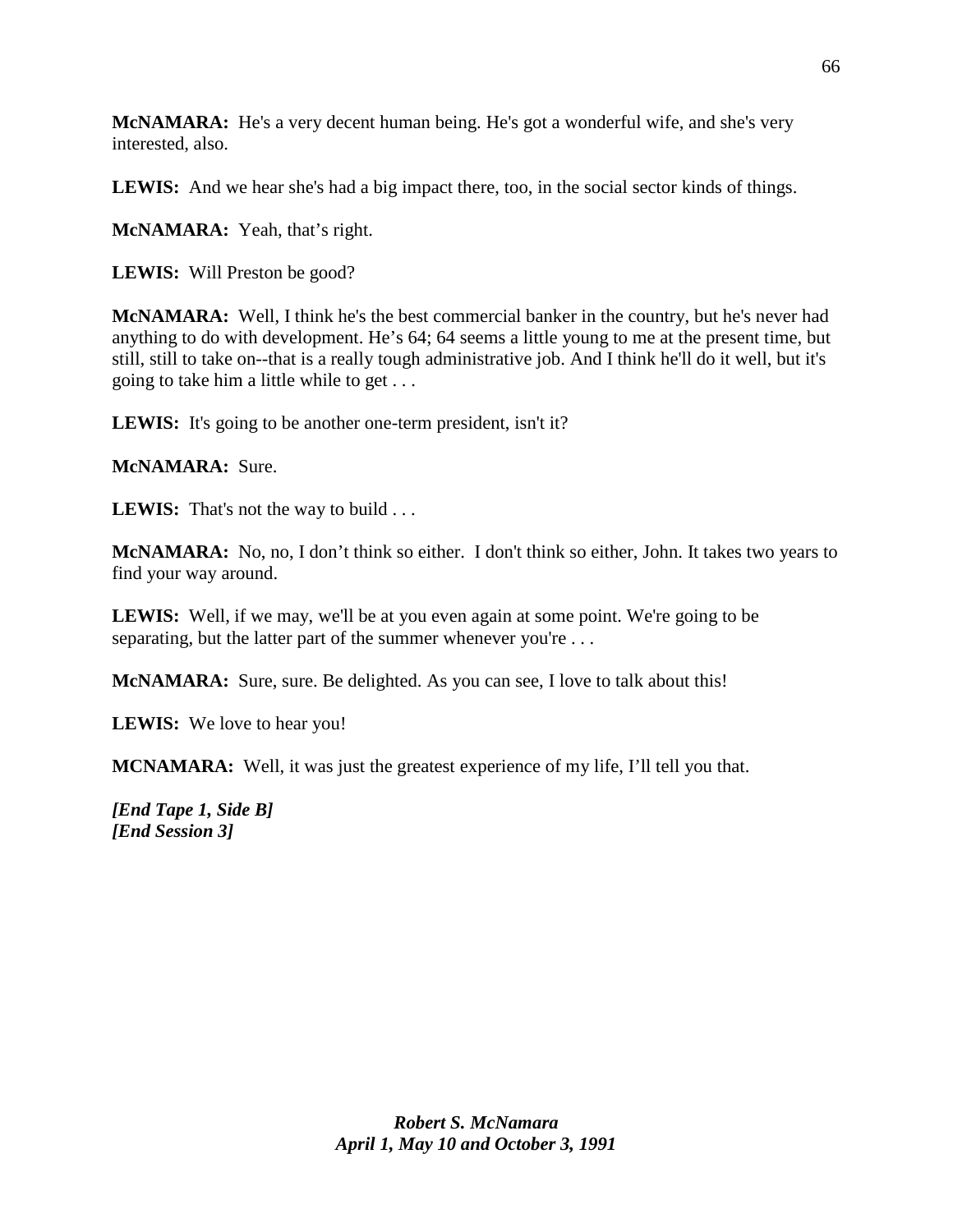### **Session 4 October 3, 1991 Washington, D. C.**

**McNAMARA:** . . and then a major speech on population in *[University of]* Notre Dame in the early '70s, and then a major one at MIT *[Massachusetts Institute of Technology]* in the mid-'70s, and then in 1984 another one. Now, I didn't realize, frankly--and this shows my lack of understanding of economic thought—I didn't realize that a body of what I would call revisionist Malthusian thought developed among Nobel Prize-class economists in the—when?--late '70s,  $'80s$ .

**LEWIS:** Yeah, probably.

**McNAMARA:** . . and it is epitomized in part by the National Academy of Sciences report that came out in 1986 on population. And it is exemplified today by Larry *[Lawrence H.]* Summers, who I consider a Nobel Prize-class economist at the Bank, who is, well, after talking to him, he finally said, "Well, you've brought me to the point of agnosticism." Initially he basically opposed.

So in this statement<sup>[2](#page-67-0)</sup> what I am doing is examining population trends, that's something about what may happen in the future, and then saying in relation to what may happen in the future, are there reasons to accelerate attention to the subject and seek to reduce fertility rates at a faster level, faster rate than appears in prospect? To consider that, the answer to that, I examine three factors: sustainability of development, relationship of population to economic growth and alleviation of poverty, relationship of current and prospective population growth rates to the role and the status of women and children. And based on that I draw the conclusion that to continue on the path that the world is presently on—or the developing countries are presently on—which, in the latest revision of the Bank stabilization, population stabilization levels, will show not the median U.N. projection of stabilizing at 10.2 billion but stabilizing at 12.5 billion. And the U.N. projection now in process will show an increase not as high as 12.5 but I think it's 11.6. And Nafis Sadik has said there is a prospect, a significant prospect of 14 billion.

So I say in view of my examination of sustainability, poverty, women, et cetera, the relationship of population growth to that, should we continue on this path that may lead to 14 or should we seek to accelerate fertility reductions? I conclude we should seek to accelerate fertility reduction; how much is possible and by what means? And I to some degree--I shouldn't say pulled a figure out of the air, but I approached it from the point of view of the individual countries. You can't have a global, imposition of a global target on Nigeria and their share of it; you've got to say what is in Nigeria's interest and so on and what's possible in Nigeria, Brazil, whatever. On that basis I conclude we could stabilize at 9.7 billion if we raise current levels of contraception- whatever they are, 53 percent worldwide, to whatever, 75 percent by the end of the century--in these individual countries according to this plan if we act during this decade to do it because of the momentum factor and so on, and that would cost the following amount of money.

<span id="page-67-0"></span><sup>&</sup>lt;sup>2</sup> Robert S. McNamara, "A Global Population Policy to Advance Human Development in the  $21<sup>st</sup>$  Century," Rafael M. Salas Memorial Lecture, United Nations, New York, 10 December 1991.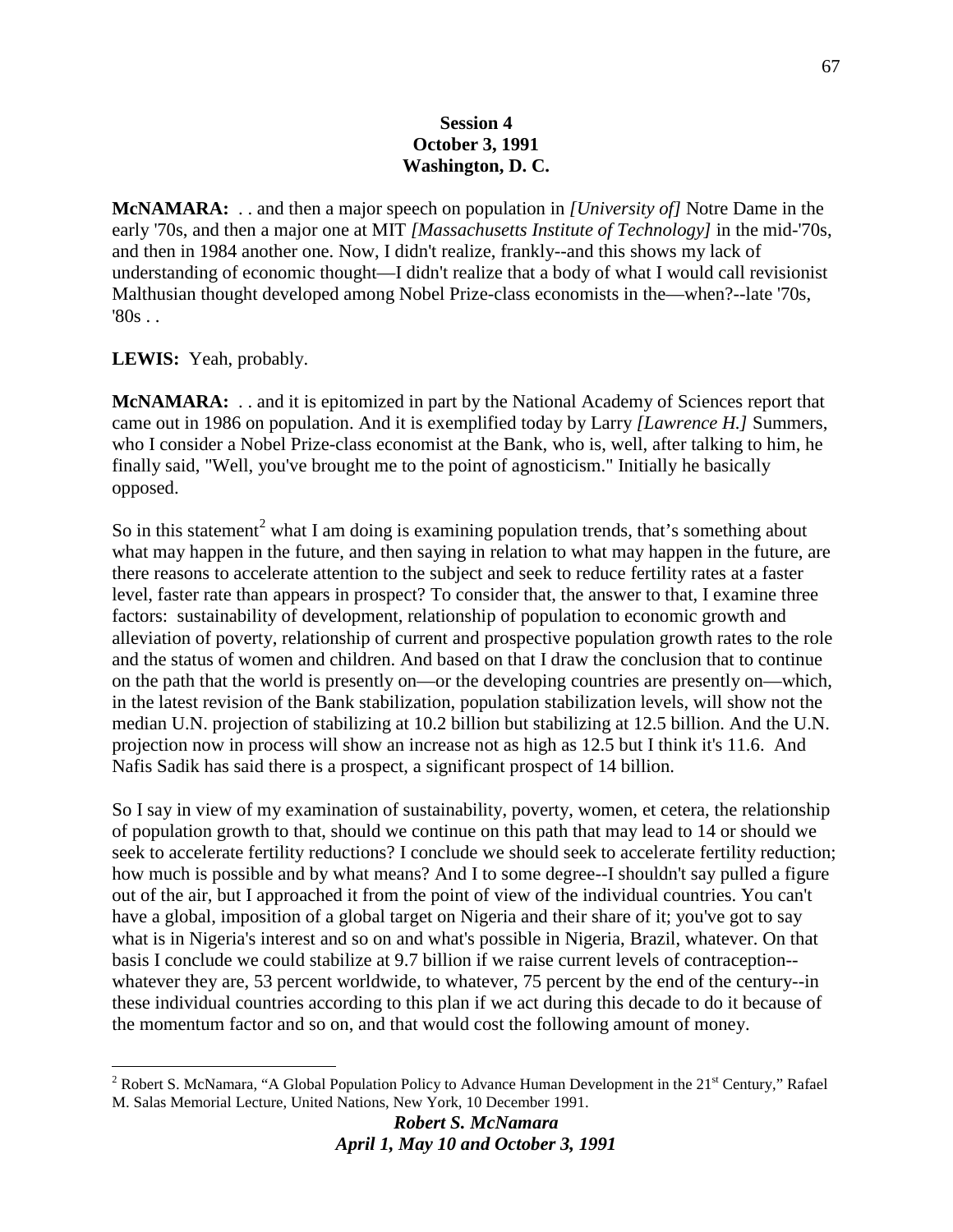And I suggest an increment over present levels of, which are on the order of, the way they calculate it, and which I think have been open to question, on the order of 3.7 billion worldwide. It would raise that cost to something on the order of 10 or 11 billion. Today the 3.7 billion is split roughly 3 billion developing [he is apparently emphasizing his points in this section by striking a metal object, and it drowns out a lot of what he is saying] countries, 700 million developed. I would suggest the 10 or 11 billion be split, say roughly, half and half, and you do it for the following reasons which we are all familiar with.

And then I suggest at the end how the world organize to do this: individual countries do certain things; the World Bank assumes responsibility, not to finance it all but to mobilize the financing; UNFPA monitors it; ECOSOC *[UN Economic and Social Council]* examines it every year; a grant-type, *[Olof]* Palme-type commission is set up to prepare for the 1994 World Population meeting headed by, hopefully, a third-world woman; and so on.

Now, that's the net of it. And what I would like you to do is whatever you're willing to do, but most of all question my judgments and my statements of alleged fact because I don't know the damn thing essentially myself on all that stuff and it's impossible for me to go back over 20 years of thought—and particularly on this sustainability issue. My god! As I—you know, I start with the *[Gro Harlem]* Bruntland report and then I get *[Jim]* MacNeil and then I go into things. I don't know how far, much you've followed it, but it is a can of worms! And very, very important. And it's frightening to me as to what I see. And there's a hell of a difference of opinion between, in a sense, the biologists on the one hand and the economists on the other on this. And they're not talking to each other, as best I can tell.

Now, you may know of--you stop me—but I learned that Murray Gell-Mann, the Nobel laureate, and Gus *[J. Gustave]* Speth of WRI *[World Resources Institute]* and John Steinbruner of Brookings began to get concerned about this, and they organized a meeting in July of this year on sustainability at that institute down in Santa Fe—which immediately aroused my suspicion because it's a modeling institute. And my belief is sustainability is not yet at the modeling stage. I don't think we know the causal relationships to plug into a model.

**LEWIS:** The *[Donella H. and Dennis L.]* Meadows tried to do that long ago.

**McNAMARA:** And I refer to what I call a simplistic approach, and I say I don't wish to fall into that error. On the other hand, when you pursue this, my god! And so therefore, I would, you know, I'd like any line in, line out or whatever—but what I'd really like from you, John, is your questioning of my judgment or your affirmation of it and any checking of factual misstatements that occur to you as you go through it because I've used all kinds of facts. And I've got 30-odd references and so on.

But I come back a little bit to the Bank and the history because I know we were right in the late '60s and early '70s when we put pressure on ourselves and the world to examine population growth trends and the impact on human beings in the developing world. I'm absolutely certain we were right, and I'm absolutely certain we were correct in implying that it would be in the interest o£ human beings in the developing world to reduce the prospective fertility rates without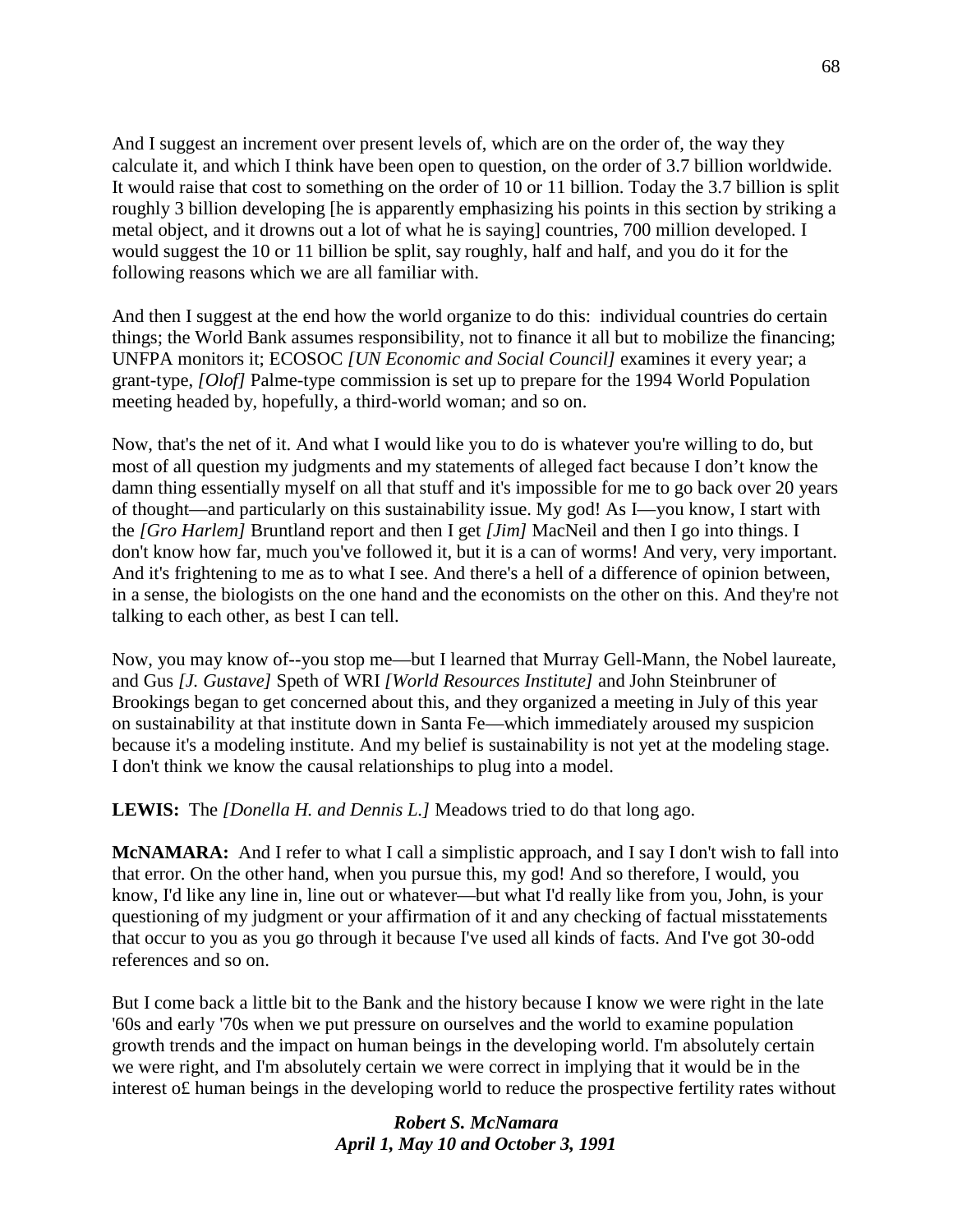regard to what the stabilization level was. I'm absolutely sure we were correct. Number two, I think it had some impact on thinking across the world. Number three, we began a program of action at the Bank, but I think it was not as effective as it could have been during the '70s. In the '80s to some degree--now I'm speaking about something I don't really have first-hand knowledge of, but I pick it up from my conversations and readings and so on--in the '80s I think to some degree revisionist thinking set in, and it wasn't thought to be terribly important, and therefore during much of the '80s the Bank didn't put great emphasis on it.

Toward the end, and particularly in the early '90s, the Bank has gone all out. And this fiscal year--I think I'm correct in saying July 1, **'**91, to June 30, '92; in any event, it's either this fiscal year or last--will be on the order of 370 million dollars of population financing compared to 168 odd million in the previous year, a hell of a big increment. So there is thinking going on; however, to this day I don't believe--and here, I don't want this repeated outside the room as attributable to me because I'm not, I really shouldn't say it except I think it's important, both in relation to the present and the history--to this day this is not an accepted view in the Bank, particularly by the country team economists. It is not accepted that population is a serious impediment to maximizing economic growth, alleviation of poverty and human advance, particularly for women and children. Secondly, to this day it is receiving inadequate attention in the country economic reports. To this day it is receiving inadequate attention in the lending programs.

LEWIS: Yeah, I would have thought . . .

**McNAMARA:** Finally, they do not yet have adequate monitoring of what countries are doing with respect to population growth rates in relation to what they should do or even what Bank projects are achieving. Now, I've given you a long statement, but it relates to history in part.

**LEWIS:** It's not the first time. I think you've made quite a lot of sense. I had thought that the pickup in, recently, in Bank spending was pretty attributable to Conable, that . .

**McNAMARA:** I think it may have been.

**LEWIS:** . . he got, that this was one of his main thrusts in the last couple of years.

**McNAMARA:** I think it may have been, but I don't think it's widespread.

**LEWIS:** I think what you say about the country economists is probably right. I have not been aware, although I don't begin to . . .

**KAPUR:** I was in a conversation with Larry Summers and an environmentalist, Robert Goodland, and they were talking about sort of on sustainability issues. And the question was- the environmentalists within the Bank, the World Bank--was *[inaudible]* the quality of life enjoyed by our children 20 years down the road, he was saying, as to the one we have now. This came in the context of this *WDR [World Development Report]* '92 which was on environment. And the environmentalists were *[inaudible]* and said the answer was "no," even in the West let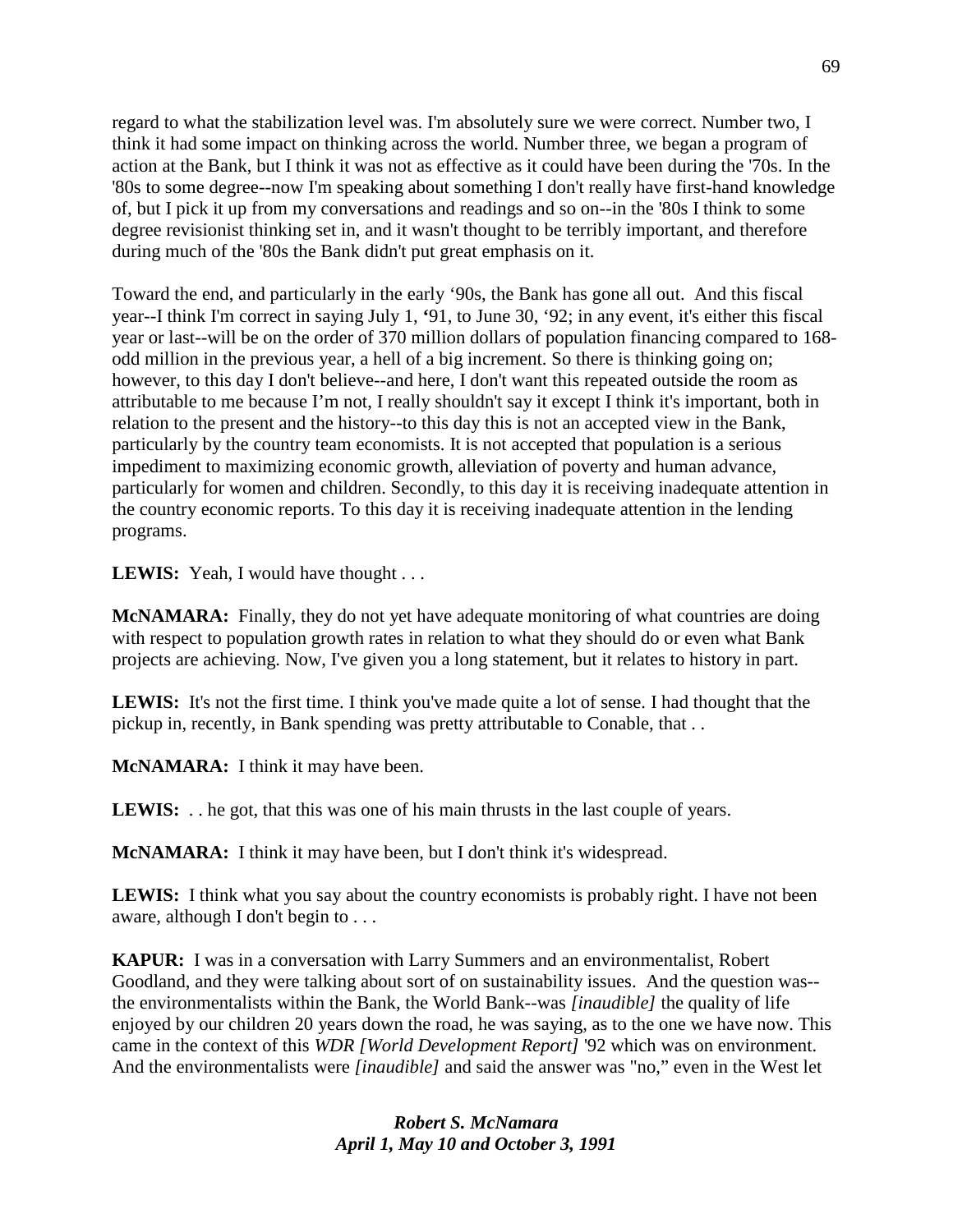alone in the third world. And Larry Summers was the only one of the twelve people who believed that technology . . .

**McNAMARA:** Larry's argument basically is, I think, the market'll take care of it, that if an item is in short supply, the price will rise, consumption will fall, the production will increase, and it will balance out.

LEWIS: I think broadly what's wrong with these revisionists is that they've sort of lost track that the--this is a finite space.

**McNAMARA:** I use that term.

**LEWIS:** Yeah, and it's--we're getting pretty damn crowded

**McNAMARA:** And we can come—and the interesting phenomenon which I haven't really been able to express—I just want a piece of paper--been able to express in my paper yet, and I don't know whether I'll be able to, but it's an obvious one to us all, you can go along, if this is time and this is environmental impact, you can go along, and you can have a two percent a year increase in environmental impact for a century or two, and then all of a sudden the system is plugged up, and you've got to stop and/or decline. And ozone is a perfect illustration of that. And how many others of these things? I don't think we really know. And I don't want to be an alarmist, and I don't want to be simplistic, but I am damn concerned about it, and to say that it really isn't a problem, the market will take care of it, when there is a finite space--we know it's a finite space!

**KAPUR:** The technical thing which the environmentalists *[inaudible]*—because it used to be the thing in the mid-'70s when you started was that people had put resource constraints which was found not to be as true, but the people are now focusing on this aspect of the constraints on sinks, which is where do you dump the waste. You know, there is just that much that the water can absorb. It's just, you know—and the market can do nothing about sink constraints because that's  $\ldots$ 

**McNAMARA:** Now, what Larry would also say, the second point he would make, is "Bob, you don't seem to have any faith in technology, technological advance." And of course he's right in emphasizing that it will occur. He's wrong in saying I don't have any faith in it. I put in an equation--and I know you have your questions; five minutes more and I'm off this--but I say equations, not to upset people, equations illuminate fundamental truths such as Einstein's E equals MC squared. Environmental damage equals population, the product of population times consumption per capita times environmental damage per unit of consumption.

Now, start putting some figures in there. In the first place, environmental damage to what? That's something the sustainability's got to begin with. Not everything is nonrenewable; some things are renewable. So the only things you want to worry about is the environmental damage to nonrenewables. So you start with that. But population today, 5.4; take Sadik's 14; that's 2.6 times. So P is 2.6. Consumption per capita? Hell, it's been rising at 3 percent per year across the globe for 50 years or so; make it 2 percent. In a century, that's an eight-fold increase, so 2.6 times 8 equals sort of 20. Now, can environmental damage per unit of consumption drop in a sense 95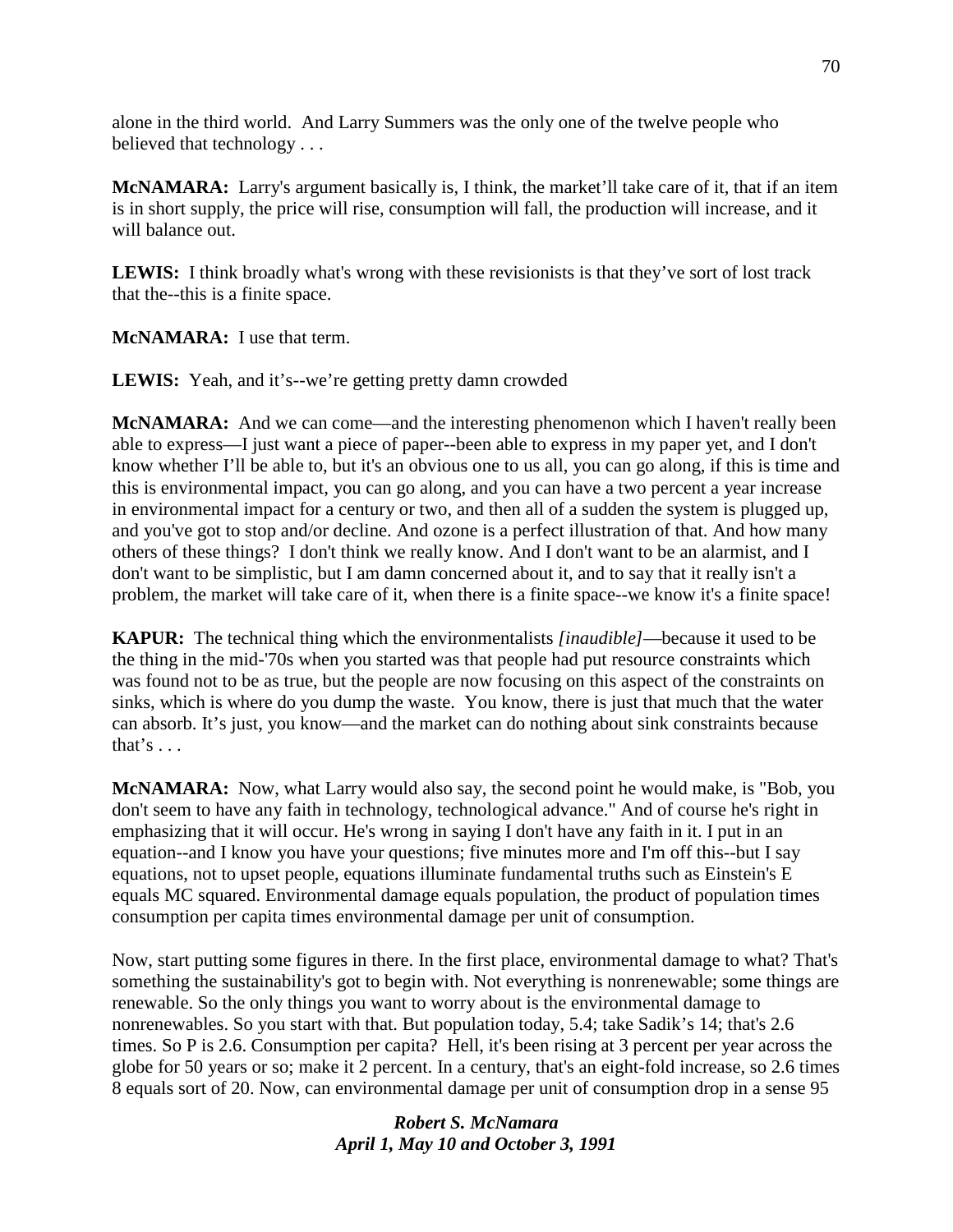percent from whatever this is? Well, I think it can sure come down a hell of a lot, but I doubt that it can drop 95 percent. So it's--and you say, "Well, we've got to change lifestyles, so you don't have to have a 2 percent. Or, if it does, it doesn't have to have the same consumption of ozone or whatever." I agree on that, too. But, boy, this is frightening when you ...

And then somebody says, and there's an argument in one of these documents--a man named *[Allen C.]* Kelley has written a revisionist Malthusian analysis, a very thoughtful anti-McNamara device. As a matter of fact, it starts out quoting me, says "an extreme view of the problem taken by McNamara." But it says in effect that, well, if McNamara wants to take 14 down to 9.7- which is what I do; he doesn't know I'm thinking about that--he would say, "Well, that's only a reduction of whatever that percentage is, say a third, 33 percent, and that's not too much and if you only have to--instead of working on that, why don't we work on a third of this or something."

But just look at the figures here. It's a difference of 4.3 billion people, and it's multiplied by a consumption factor that's 8 times today's consumption. So multiply that and you get a—I know, something's wrong with my—you get an 11-fold increase in today's production for the people that I take out because they're at a higher level of consumption. And I don't think this--I've never seen this referred to in thinking about sustainability in relation to population.

Anyhow, I'll stop. It's a fascinating subject.

**WEBB:** Could I give you my--how I, my idea of how I see the things.

# **McNAMARA:** Yeah.

**WEBB:** I get quite indignant, too, when I hear this, arguments, almost like--the thing is, the way I would begin thinking about population policy is thinking of the individual woman, sitting in her shack on a mountain. Most of these women--and Peru has done surveys--don't want more children.

**McNAMARA:** I've got that in the paper; absolutely.

**WEBB:** They don't have the information at hand to do something about it.

**McNAMARA:** So, Larry Summers, let's stop arguing about the rest of the people. Let's take care of those women, the ones who don't want.

**WEBB:** Give them the information that the system has ...

**McNAMARA:** I think I'm correct--I've forgotten the figure--600,000 families today don't want any more and are not using contraception today.

**WEBB:** Six hundred thousand?

**McNAMARA:** I mean 600 million, sorry.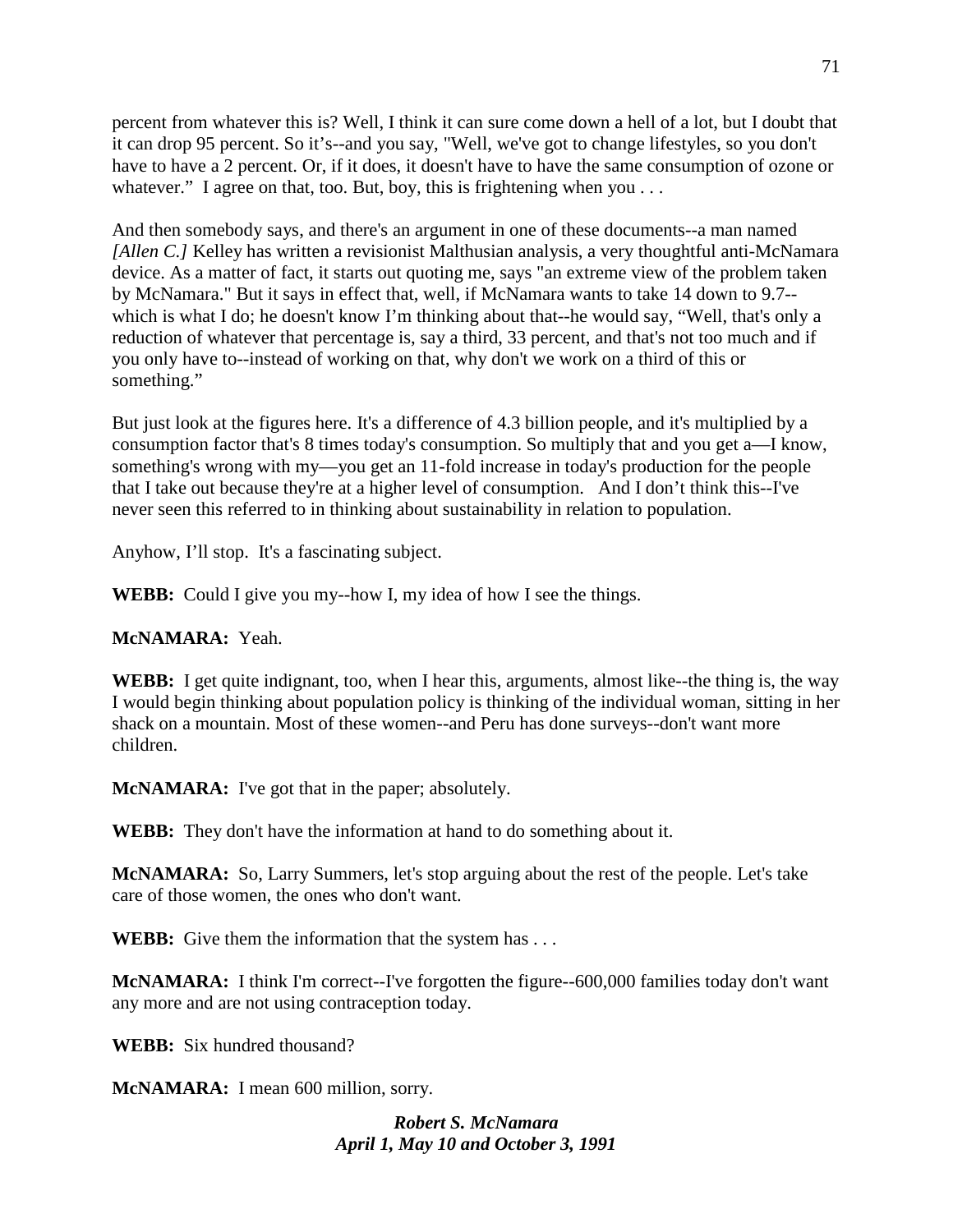No, you're absolutely right on it. And the women, by the way, are paying a hell of a price in terms of abortions and ill health and all kinds of things.

**WEBB:** And the other thing that I think is proof of is: if you can give a whole generation of LDC *[less developed country]* peasants and very poor people two children instead of five, it would generate so much sort of room for maneuvers, savings *[inaudible]* the past week, upgrade the quality you have and so forth and so on. It would be like a boost at a crucial moment. It's not just the sort of the aggregate solution examinations. It just sort of a kick you give. If families acquire the information, then they give themselves that, particularly when it comes to urban areas. I don't think people are thinking about it in the right way.

**McNAMARA:** Well, it's going to be a major subject of contention, controversy, in the next several years as the sustainability issue draws more and more attention.

Okay, enough of that. Your subject.

**LEWIS:** Well, in a way this leads into our subjects. We thought we'd like to talk to you some about your perceptions of research and economic thought in the Bank during your, particularly in the first part of your tenure, and some of the personalities involved. You told us about how you had connected with Hollis when he was up at Harvard. We're interested in how Hollis built his shop and to what extent you led that, or were you--kind of went along with it, the kind of recruitment he did, how he related to mercurial figures like Mahbub and Monte Yudelman. Did they—were they in this—they are people who seemed to contribute to your equity-oriented thrust at the Bank.

**McNAMARA:** Intellectual orientation? Yeah, absolutely. Absolutely.

**LEWIS:** The question would be: who did the population thinking at that time? Was there--or did you do that yourself back then?

**McNAMARA:** Well, initially I did a lot of it myself, but I called on whoever was there. It was before Hollis came, because my first statement on population was—it's not in one of those; it's- no, it's not there; it's in an earlier one; that begins with Notre Dame. But it was in September 1968, and at that time Hollis wasn't there. There was damn near nobody there that I was able to work with. I'll tell you exactly when it was and what it said because I've *[inaudible]*

In September 1968 in my first speech as president of the World Bank, speaking to the finance ministers of the world at the annual meeting of the Bank and Monetary Fund, I stated, quote, "Rapid growth of population is one of the greatest barriers to economic growth and social wellbeing of the people of our member states." So that was September '68. And that was my own thought but I wouldn't have said it unless I had checked it with people there, and that was Friedman at the time, Irving Friedman and his people. And I've forgotten all the details, but that's how it began.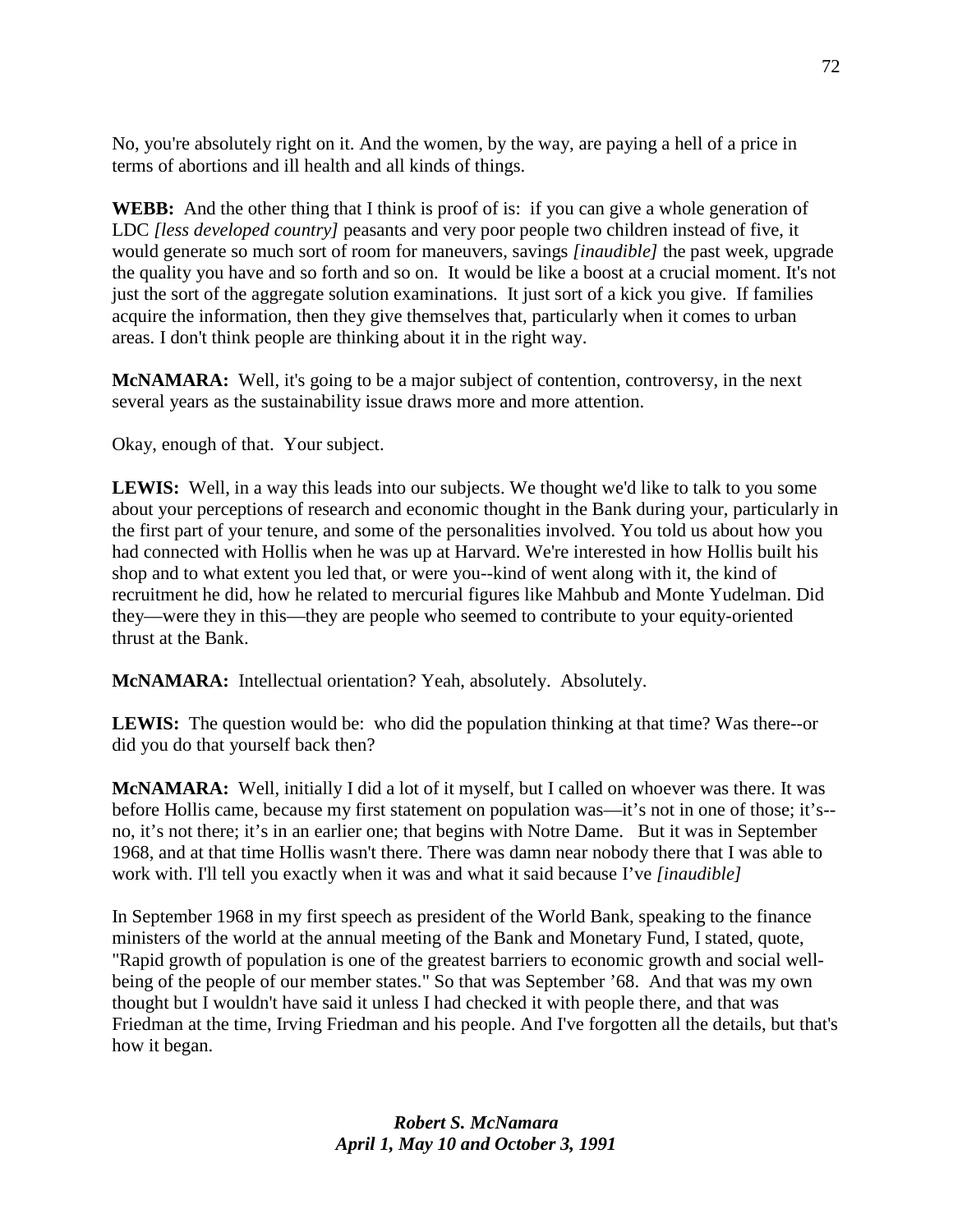Then for a variety of reasons we had all the problems. Friedman and Drag *[Dragoslav]* Avramovic couldn't get on together, and there was a hell of a lot of tension, so Irving left and I brought Hollis in. And I don't remember when that was, but I would say 1970 roughly.

And the first major subject we addressed--and I had a thesis and I wanted him to, from a theoretical point of view, support or reject it. My thesis was that in the developing countries poor people were poor much more because they had low productivity, and therefore I concluded that if we could increase their productivity by bringing, by associating them with some capital and some technological advance brought about through extension services or whatever, that we could significantly increase their productivity and do so without penalizing, in a sense, the rate of return on investment in the society and hence without penalizing societal growth.

So I thought that—well, let me go back one second to say I had concluded before developing this theory there was no way one could address poverty in the developing world by redistribution. That was impossible. One had to increase output in the society, and the question therefore was could I increase total societal output as rapidly by focusing some investment on the poor as by seeking to maximize GNP growth, which was at that point, in a sense, I thought, the conventional wisdom that a rising tide raises all ships. You maximize growth by putting investment where you get the highest rate of return. That's not in focusing on the poor, and what you get is a trickle-down theory. And what I was saying is, my experience is that a rising tide doesn't raise all ships, at least not in the short run. We've got some ships that are lying on the bottom--the poor; they're not being advantaged. I want to try to raise their productivity by focusing investment, technical assistance on them, and I believe I can do it without penalizing the growth rate in the society. And I said, "Hollis," in a sense, "you take this on and see whether you can develop a theoretical foundation for it," which he did.

**LEWIS:** This is the *Redistribution with Growth* book, you mean?

**McNAMARA:** No, I don't think that's the name of it, but . . .

**LEWIS:** Well, that's the way it came out jointly with *[University of]* Sussex, 1974, I think.

**McNAMARA:** Yeah, something like that. Anyhow, that was the first and from my point of view the most fundamental economic research that was done in the Bank while I was there because it completely shifted our pattern of both lending and technical assistance. And the poverty-oriented program would not have been possible--at least not to the degree we carried it out--if we'd had to say, "Well, we're sensitive. We have soft hearts, and we're sensitive to the human problems, and we're going to accept a penalty in growth of one percent or two percent in GNP per year in order to take care of the poor." We'd have had a hell of a time on that.

LEWIS: So you sort of--this was a eat your cake and have it too?

**McNAMARA:** Absolutely.

**LEWIS:** And you still believe--I remember talking about this at ODC *[Overseas Development Council]* with you one time not so long ago that--you still really believe that, don't you?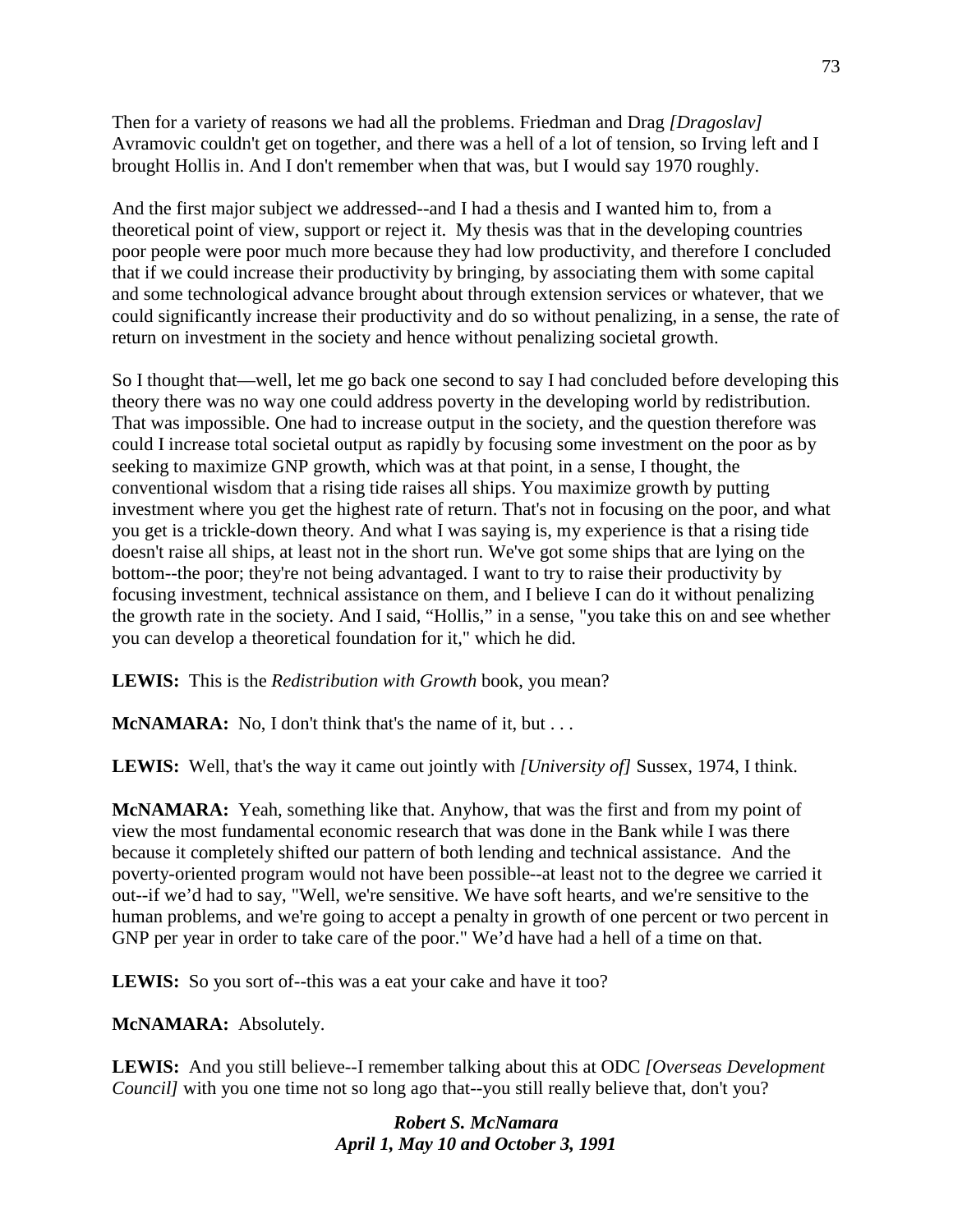# **McNAMARA:** Absolutely, absolutely.

**LEWIS:** Any penalty that you pay for going this . . .

**McNAMARA:** No. I want to stress, John, that I think it's difficult because you have to learn how to associate the poor with capital and technical assistance, what institutional forms are required, extension services or whatever, so that you don't waste. But if you use existing knowledge about institutions and processes in technology, I am certain it can be done. You've just got to get organized right.

**WEBB:** Did the research people help you with that second stage?

**McNAMARA:** Not really, no. That had to be--the operations people had to do that.

**WEBB:** Such projects—Jaycox? Yudelman?

**McNAMARA:** Well, Monte Yudelman and Leif Christoffersen--I put Leif in charge of rural development, as I remember, and Leif did it.

And we had some failures. On balance, I think the poverty oriented projects and the rural development projects had a quite acceptable record through the operation, evaluation, research process. However, those that we did in Africa in the rural areas, large-scale, massive projects oriented toward the rural poor, had a less favorable record than the average of the Bank and the average of poverty projects and a significantly less favorable. I think on balance I'm still glad we did them, but what it proved was--to me--not that the approach was wrong; what it proved was that the institutional fabric in Africa was so much weaker than, say, in Latin America or India that we could not achieve as much by poverty-oriented projects without greater strengthening of the institutional fabric than we undertook. And that was a serious error, I think, on our part. And by god, it exists today.

**LEWIS:** Now, where did that push in Africa come from? You or the ...

**McNAMARA:** Me. I pushed Africa.

**LEWIS:** And you--did you push this, the so-called area, multi-faceted ...

**McNAMARA:** Absolutely. Well, I didn't like the multi-faceted stuff because I wanted to focus on a narrow thing. I thought—I knew then what I'm telling you now, that in theory I was right but in practice I'd prove wrong unless I had an institutional foundation, structure strong enough to take this additional capital, associate it with technical assistance, and provide it to some ignorant people who had the right motivation, in a sense, if they were approached properly. But when you had--you didn't have a banking structure, and you didn't have marketing and you didn't have extension services, to pour in dollars to a bunch of poor damn people in Nigeria could lead to waste.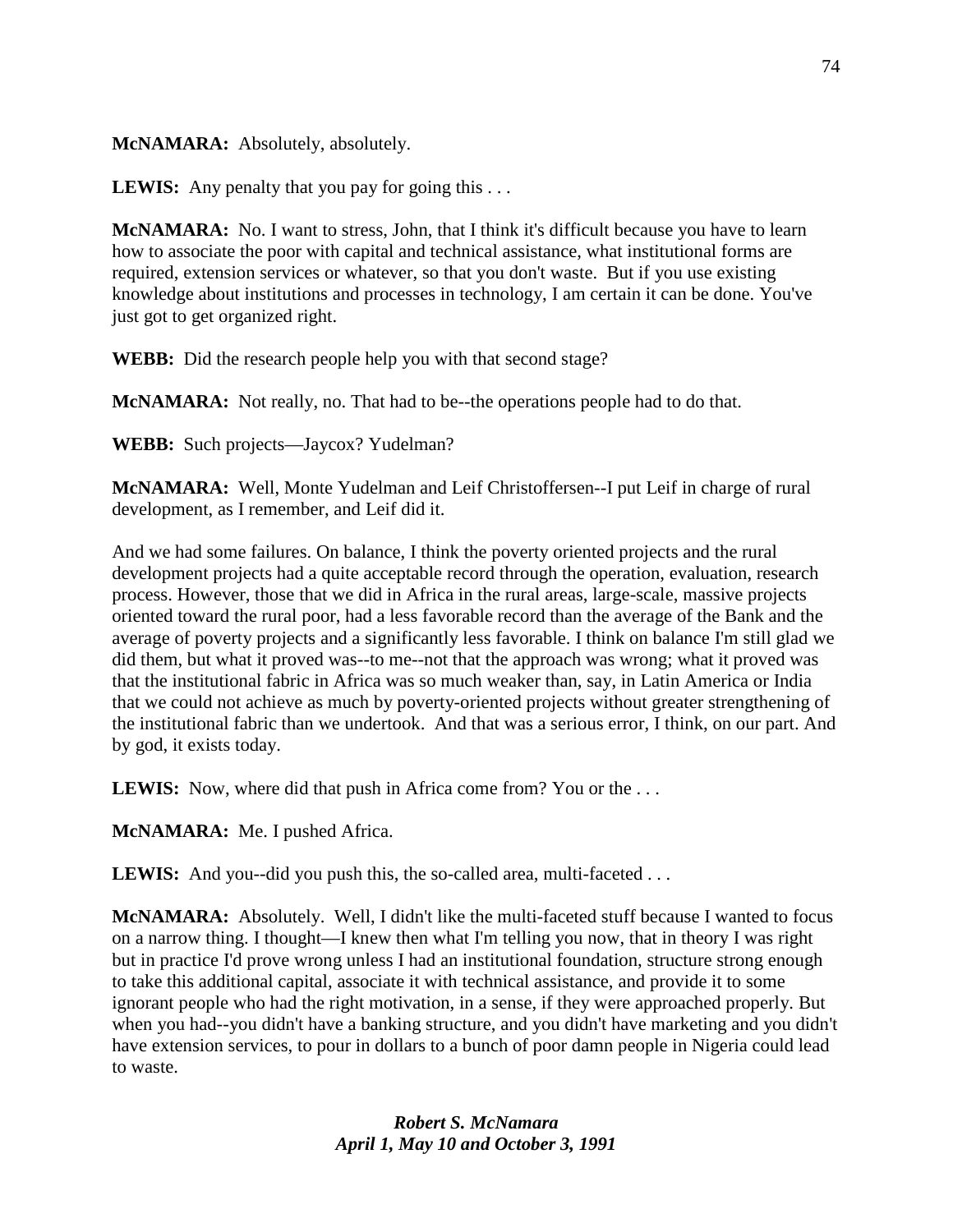But the answer is I pushed--for example, Roger Chaufournier and I went out on several occasions in Nigeria to visit these huge projects, so--and there was no question that it was pushing the poverty and it was pushing Africa. But what I didn't realize, and what I think I failed to provide as much for then as I would today—although they're not doing it today, in my opinion, in an adequate degree—the need to strengthen the human and the institution, the human and institutional infrastructure. It is today--I think Africa is a disaster today. You know, the rate of GNP growth in Sub-Saharan Africa for 500 million people has been negative for a decade. Food production output per capita has been negative for decades. Why? Not because capital hasn't been made available, and certainly not because external capital hasn't been made available. The savings rate is very low. But external capital? My god! It's been a disaster. But it's being poured into a society with an extraordinarily weak human . . .

*[End Tape 1, Side A] [Begin Tape 1, Side B]*

LEWIS: . . and U.S. bilateral . .

**McNAMARA:** And the U.S. bilateral, you're absolutely right.

**LEWIS:** . . and so the Bank kind of piggybacked, in a sense.

**McNAMARA:** You're right; you're absolutely right.

**LEWIS:** And Asia--Africa was sort of all by itself.

**McNAMARA:** Yeah, yeah. Now, I don't want to go too far on that, but anyhow that's--you're right. At least, to start with, you're right, that the human and institutional infrastructure in Asia, particularly in India, was a hell of a lot better than in Africa, was then and is today. You know, there isn't any Manmohan Singh in Africa. The closest to it is *[Bernard T.G.]* Chidzero. And Chidzero--Chidzero is by far the ablest finance minister in Sub-Saharan Africa. Why? Because he was kicked out of Africa. And while he was kicked out in exile, he went to graduate school on a Ford Foundation fellowship, and he came back much better equipped to deal with this kind of a problem.

**LEWIS:** And he worked at the U.N. for some time.

**McNAMARA:** Exactly, exactly. In other words, he was educated.

**KAPUR:** So who really pushed the area concept in the Bank?

**McNAMARA:** Oh, I did and Monte Yudelman did and Leif Christoffersen did. Those three- and Warren Baum, I would say.

And we had a hell of a lot of them. If you look--I haven't looked at the record, but if you look at, say, from, I'd say, from 1970 to 1980, my god we--I don't know how many, but a lot of area development projects.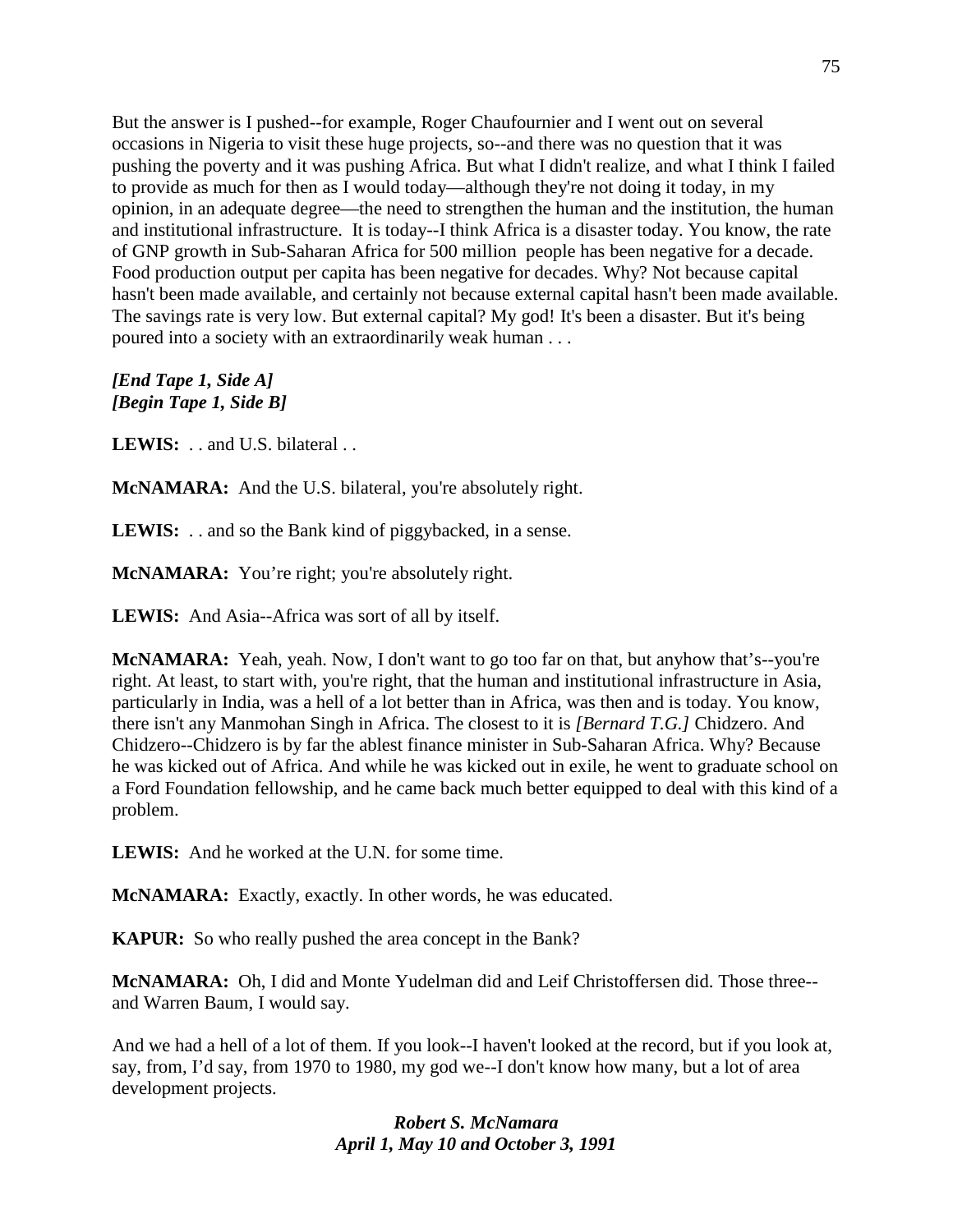**KAPUR:** It's not really a change in the '80s?

**McNAMARA:** You mean, they continued? Well, I think they're highly justified, but you've got to be sure the human and institutional infrastructures are paid attention to, and I believe they should be simplified as much as possible. I think whatever you call the broad project, I think, John, is a mistake because it goes beyond the capacity of the human and institutional infrastructure to deal with effectively.

**KAPUR:** How did you see the role of the EDI *[Economic Development Institute]* in the Bank at that time in this aspect of human . . .

**McNAMARA:** I think it can play a large role and probably it ought to be on the--in the areas. And we began some of that. We have, we had EDI programs on site in Africa, and I suspect it could do far more than I tried to do with it.

**KAPUR:** Did your relative focus on research *[inaudible]* EDI?

**McNAMARA:** Well, I worked with EDI, but I didn't push it as much as I think probably I should have.

**LEWIS:** You say that the country desks, country economists haven't pushed population the way you think they should. In the case of the anti-poverty work, was there a tension between operations?

**McNAMARA:** I didn't sense any. Maybe I'm—well, let me rephrase that. I don't recall today that I sensed any then. I don't know. Maybe my memos or behavior was different, John, but I don't recall any.

**LEWIS:** People on board?

**WEBB:** Do you think that the incentives might not help get this moving because they weren't very large volume loans, a lot of institutional work . . .

**McNAMARA:** No, I think—I think they were large volume. If you look at ...

**WEBB:** Population?

**McNAMARA:** Oh, no, I'm talking about area.

**LEWIS:** Yeah, yeah, yeah, I used that just as an . . .

**McNAMARA:** On the area, those were large-volume loans.

**LEWIS:** Yeah, yeah, yeah.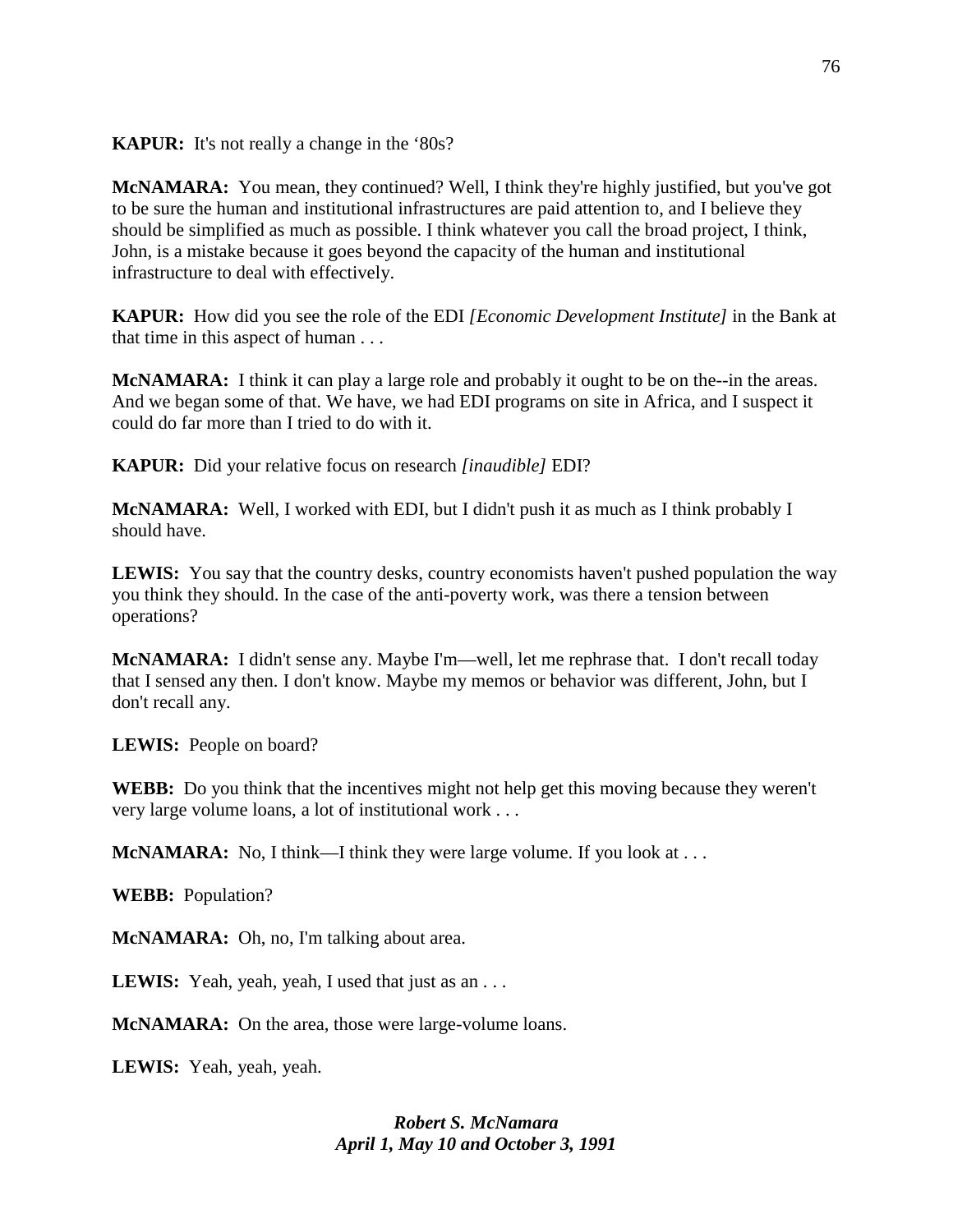**WEBB:** I thought you . . .

**McNAMARA:** Population, I don't know whether that was right or not. I had a hell of a battle on population in all kinds of ways. For example, and I've always believed--one of the reasons I was late was I was at a meeting dealing with housing in this country. And it--I'm just not interested in housing in this country unless it's replicable, I mean low-cost housing. And they're dealing with small projects, so I keep saying, "Is it replicable? How much do we need across the country and how much is it going to cost?"

In the population, in the Bank, god damn it, there was so much opposition to doing this, number one. Number two, so much question of whether we could do it effectively, that, number three oh, and there was so much opposition in the field from the governments, India, whatever, to doing it that we picked tiny countries, Trinidad. You go back and look at the early population, it was Trinidad, Jamaica. I had a hell of an argument about what countries. I said, "Let's get out of Trinidad, or let's go beyond Trinidad and Jamaica. Let's get Nigeria or India or whatever." And in that sense you're right. The loans were small, and it took a tremendous amount of time to fashion the projects. So it was a burden rather than a plus to the area people.

**LEWIS:** Speaking of operations, I--some, back in '84-'85 I did a report for OED. I headed a group that looked at the history of the Bank in Pakistan over 25 years, and we had a chance then to look at the CPPs *[country program papers]*, I think you called them, or the final . .

**McNAMARA:** Country program.

LEWIS: . . and I was struck through the years about '73, 4, I should think, maybe '75, you I thought, for very good reasons, were down on *[Zulfikar Ali]* Bhutto.

**McNAMARA:** I sure was, despite the fact that he graduated from Berkeley.

**LEWIS:** And you know he had this--he had sort of a populist government. He was pushing these social sector things that you seemed to be in league with, but boy you came down--you could see all this stuff coming up from the region and the country desk, and you sat with Burke Knapp--I don't know who else--and just lowered the boom on these things.

**McNAMARA:** That's right.

**LEWIS:** Was that an exceptional case, or ...

**McNAMARA:** No, I think it was--but it was typical him. I felt that same about Bongo in Gabon or about Mobutu *[Sese Seko]*, just to name two others. No, no, it wasn't exceptional. I didn't believe in pouring money into the countries that were either diverting it--not in the sense of corruption because I—frankly, I wasn't aware of how much Mobutu was stashing away for himself, but I knew he wasn't utilizing it in the interest of his people and therefore to hell with it. We wouldn't do it. That kind of attitude. No, I didn't have any hesitancy in judging our lending program in those terms and insisting that after we'd talked it all out they accept my decision.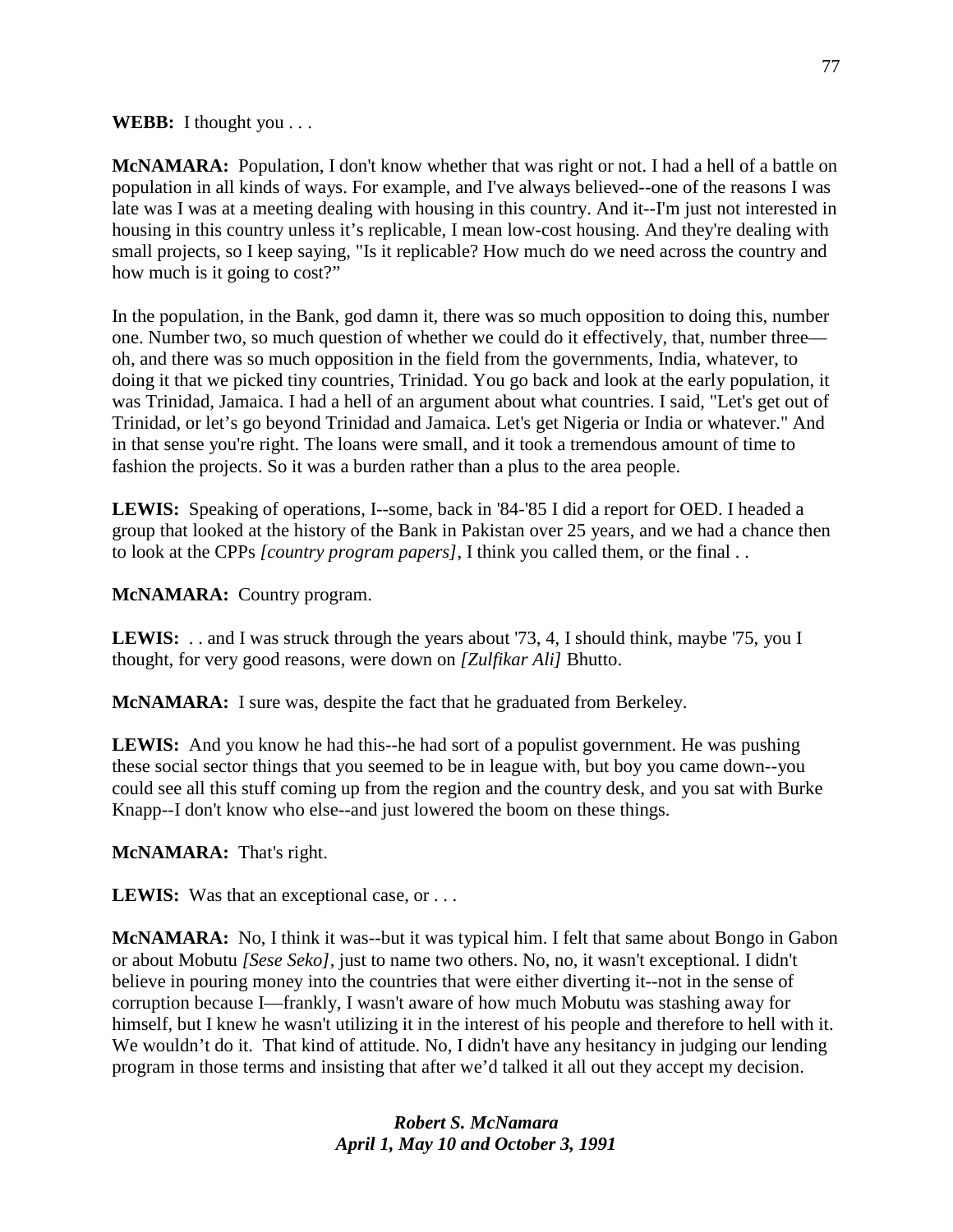There was a--the reverse of that was in Indonesia where I poured in a hell of a lot of money. And it's illustrative, I think, of the approach we were trying to carry out and the success of that. Now, there were also some failures; don't misunderstand me. But in Indonesia--I went out there in, I think it was the summer of '68, met with--or fall of '68--met with Suharto. The reason is- now, this sounds very naive, but it's exactly what happened--the reason I went to Indonesia was—and it shows you also how little I knew about development; people say Preston doesn't know very much, but god damn it I knew less than he did--because I went in to the office one Saturday morning. I got out the atlas. I still have it over there. It was given to me *[inaudible]* It was given to me by Cy Vance and my associates at the Defense Department. I turned it open to the page that has all the countries in the world listed with their populations. And I went down this list, and I had in front of me the amount of money the World Bank had loaned to all the countries it had loaned to, cumulative. And I wrote down for the larger population countries in the world the amount of Bank lending. I got down to Egypt and Indonesia, and there was none.

And so I--that was Saturday, so on Monday I asked why. Well, in Egypt it was, of course, the Aswan Dam and the Soviets, and *[Eugene R.]* Black caved in to the pressure from *[John Foster]*  Dulles and withdrew the planned loan for the Aswan. In Indonesia—and so I went out to Cairo and we set up the relations with *[Gamal Abdul]* Nasser in Egypt following that. I guess that was in July, and then it was later--July '68--later I went to Indonesia.

In Indonesia the reason was--which I didn't realize—they had had under--Sukarno ended his regime in '67 or something like that, roughly, about that time--they had had a 600,000 percent inflation over a ten-year period. 600,000 percent! That'd been driven *[inaudible]* experiment. So quite properly the World Bank didn't loan them anything.

Well, that's past. Sukarno's gone; Suharto's in there now, '68, late '68. So I went out there. They didn't know what to do with me. You won't believe it. They gave a luncheon for me one day around a table like this. I think it was September '68. I had only been out of Defense a short time. They didn't know what in the hell to do with an ex-defense minister, so they sat me here, and right on my right was the Chief of Naval Operations with all the braid. So during the luncheon--I kept trying to find something to talk to him about--I said, "Sir, would you mind if I asked you a personal question?"

He said, "No, of course not. What is it?"

I said, "Well, would you mind telling me what your compensation is?"

"Oh, no," he said. "I'd be happy to. It's a rice ration"—he told me the kilograms per month—"for myself, my wife, and each of our children," six or something, "plus 16 dollars a month."

I can still remember I thought, "God, that's the sign of corruption. That guy can't possibly live on rice plus 16 dollars. You know what's happened!"

Anyhow, I go in to see Suharto, talk to him, and say, "We haven't loaned you anything because the society was totally mismanaged in terms of economics, but I understand you wish to change. Are you interested in the World Bank operating here?"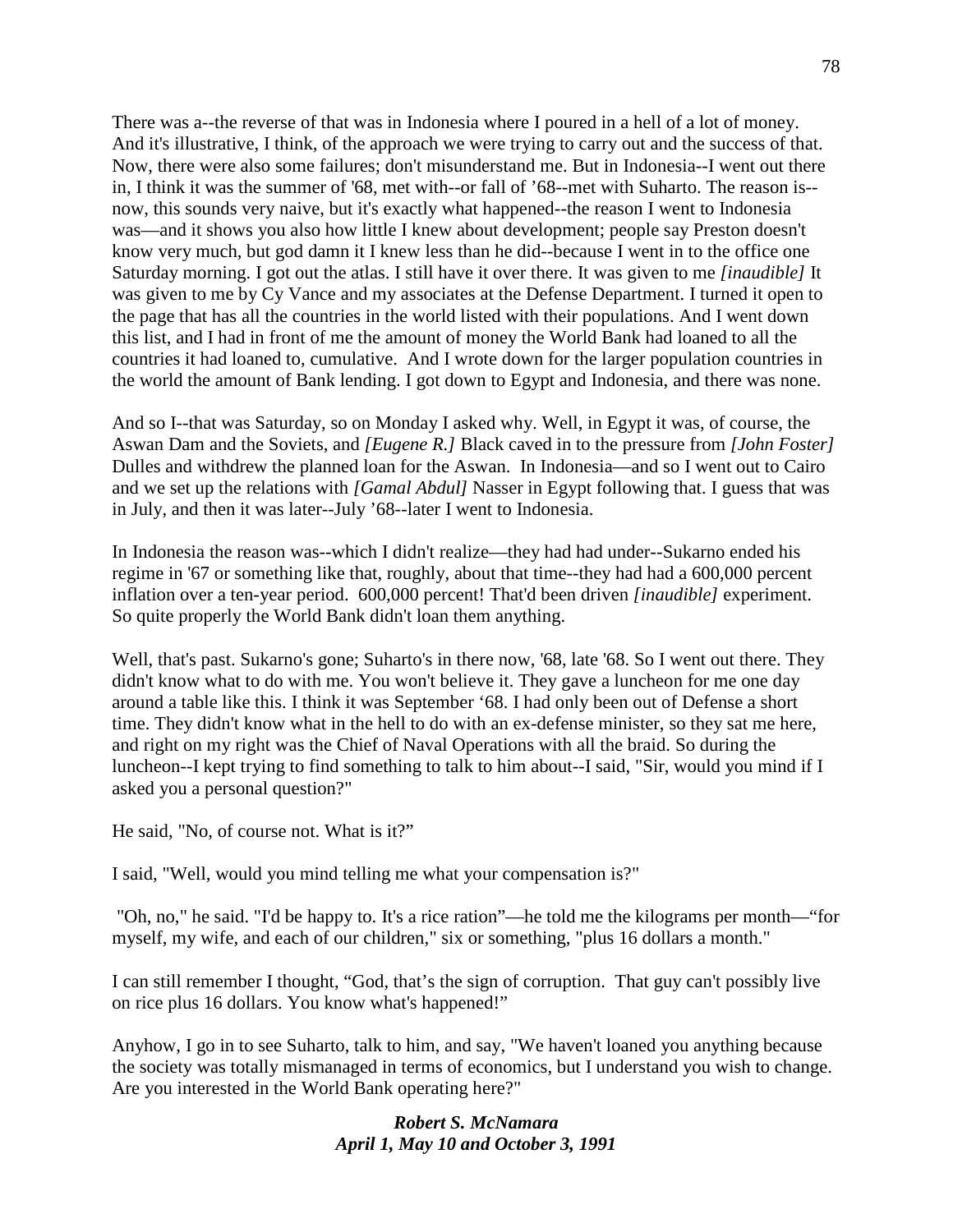"Yes."

"Would you wish us to establish an office?"

"Yes."

"Who are your key people?"

"You know who they are; they're the 'Berkeley mafia'." They were, as I remember, five ministers from Berkeley and two from counterpart in *[inaudible]* And the five from Berkeley had taken their Ph.D.s in the mid-'50s under the professor Malcolm Davisson, who I had studied under literally 20 years earlier in undergraduate school, a very good guy. And these people- whom I didn't know at all then, you know--I got to know quite well. He said, "We're going to have them run things" and so on. I met them. And out of all that I concluded here was a society that (A) needed help, (B) wanted it, (C) had some what appeared to me to be very able economists who would lead it, and (D) who appeared to have the full support of the president. So I was determined. I didn't think much of the field operation--although I knew very little about it at that point; we had at the time very low levels and so on--so I determined to set this thing up in a way that I thought it'd work. So I got the--I said, "Who is the best person in the Bank to deal with this?" Well, after talking to a lot of people I found out it was Bernie Bell. I didn't know Bernie Bell, who had, I guess, been thrown out of India or at least had a hell of a time with India.

**LEWIS:** Well, the Bell mission was a controversial exercise, yeah.

**McNAMARA:** The Bell mission. Well, in any event, I learned of that, and people said, "Oh, Jesus, you don't want to touch him! He got thrown out of India--at least, there was a controversy."

I'd talked to him and he looked awful damn good to me. So I said, "Okay, Bernie. If you want it, you got it. Number two, I'm going to hold you personally responsible for it, what we do out there, moving that place forward."

He said, "The hell I am! You know I can't do it. People back here in Washington will overrule me."

I said, "Okay, I'll give you a piece of paper right now," wrote it out myself and gave it to him, said in effect nobody in Washington can overrule Bernie Bell on any important thing without my personal knowledge. I don't agree to support everything he asks, but nobody in this building has authority to overrule him. That caused all kinds of hell, and it was absolutely fundamental to went on in Indonesia for the next 13 years.

And I think today, if you look at what happened there, everybody made mistakes. You know, Pemex—no, not Pemex; Pertamina--Pertamina scandal developed during that 13-year period. It was the only part of economic society that I'm aware of that was outside the control of, in effect, the "Berkeley mafia." It was a little empire of its own run by General *[Ibnu]* Sutowo, I think his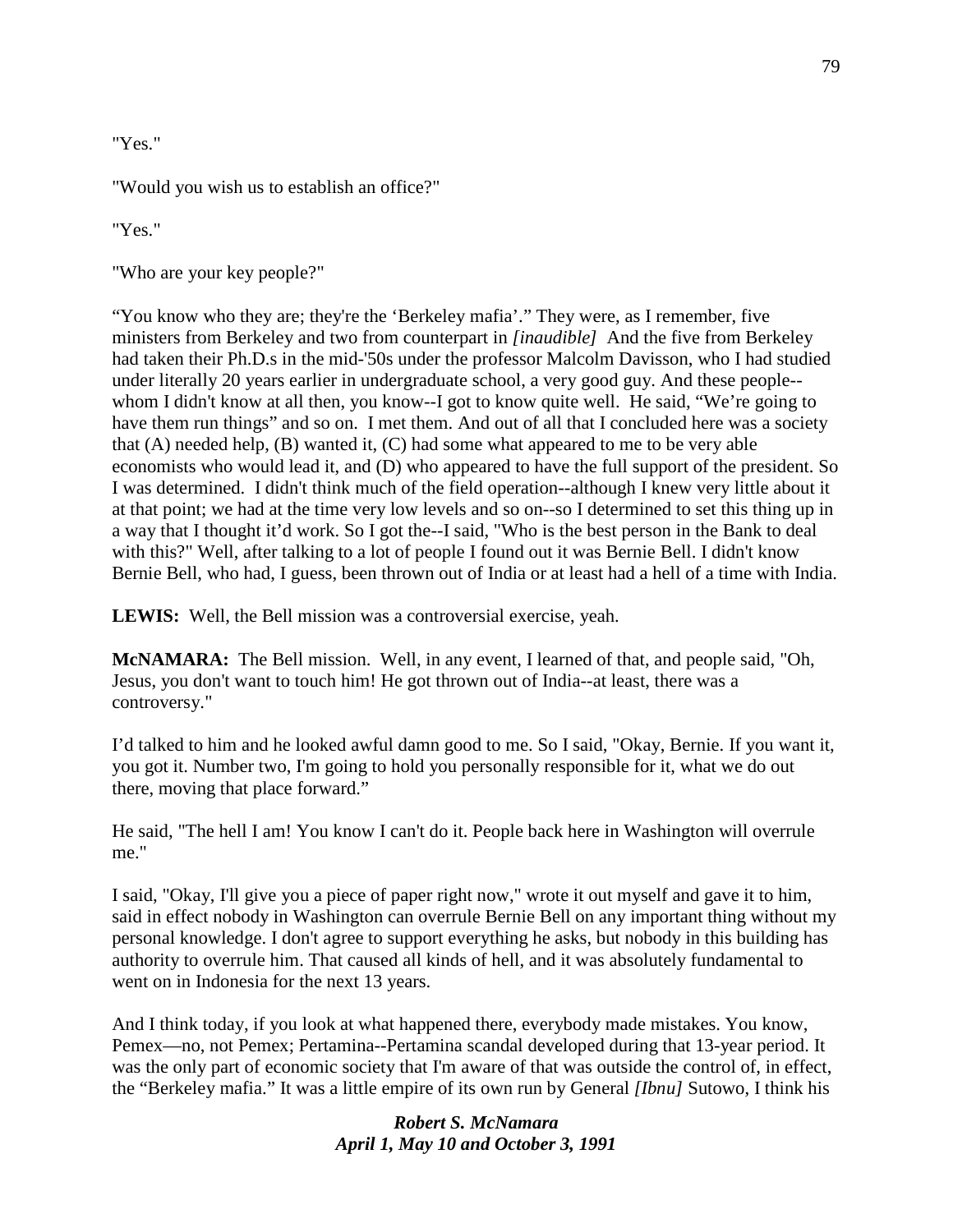name was, who was a friend of Suharto, and Suharto allowed him to separate from Widjojo *[Nitisastro]*and so on, which I didn't know at the time--until the whole damn thing broke open in sort of '78 or something like that. But ex that, Widjojo and Bell in a sense ran that society, and I think with hindsight they did it damm well. And I think Widjojo would tell you that Bernie Bell was absolutely the foundation for these efforts.

And my only point is that some things worked well by a rather arbitrary process of management, and I admit that was arbitrary.

**LEWIS:** Well, that's really the message you're telling us, that you need a president who intervenes pretty strongly and radically sometimes.

**McNAMARA:** I think so. Now, part of the problem--well, I won't say problem--part of the approach, John, was based on my feeling, as it was at Defense, that I have a limited tenure. At Defense maybe three years; I stayed there seven. At the Bank for five years; stayed there fifteen. And if you're going to do something, you've gotta move. And it's tough to turn an organization around and move it on a path different from the one it's been on, and you pay a price for doing it.

**LEWIS:** Incidentally, you just reminded me—would you be in—are you--do you think it's a good idea to have the presidents for just five years because we seem to be in a pattern of that now.

**McNAMARA:** I think it's undesirable. Let me put it this way: do I think it's desirable to have a senior officer in the Bank, in the Bank for only five years? No. Now, if you said do I think it would be wise for Burke Knapp, who'd been there 20 years in a senior position, to be made president for five years? That's different.

**LEWIS:** That would be a different story.

**McNAMARA:** Absolutely.

**WEBB:** Or Ernie Stern, maybe.

**McNAMARA:** Or Ernie's a good example, that's right. But to bring me in from the outside, not knowing, having to get the atlas out to find out what our lending program was, or to bring Lew Preston in for five years? No. On the other hand, I must say, sitting from the outside, I think Lew has stepped up to it pretty damn well.

## **LEWIS:** Do you?

**McNAMARA:** I'm just giving an unsolicited opinion. I haven't been in the Bank, certainly not in his office, since he's been there. I haven't talked to him since he's been there. I wrote him a letter; he wrote a nice reply. We've known each other, but I have no knowledge of the . . .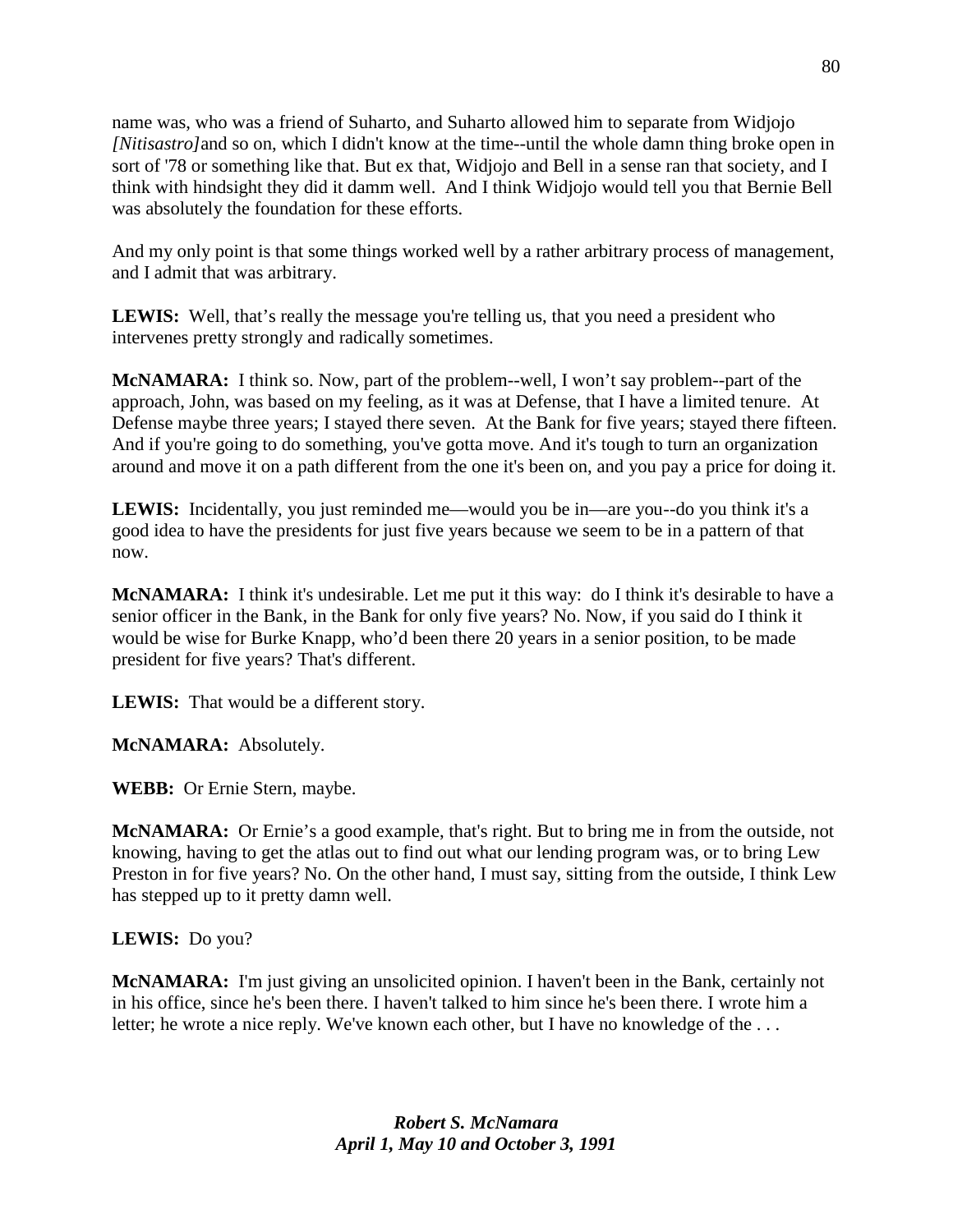**LEWIS:** Apparently--I was in Europe last week, and the--some Germans were telling me that they're quite exercised about--I think it's mostly knocking off the senior vice-presidencies and therefore a couple of senior Germans, but . . .

**McNAMARA:** I, I--well, there wasn't a senior German at the top.

**LEWIS:** *[Wilfried P.]* Thalwitz?

**McNAMARA:** Thalwitz, yeah, okay. But he's—he's, from the German point of view, he may not have carried the title of senior vice-president, but, boy, he's in charge of the world, or a major part of it. And if I were German, I wouldn't worry about that; other things to worry about, but . . .

**WEBB:** I don't know if this is a fair comment, question, but I have a sense that the Bank research, the thinking that went on in the Bank, was really pushing things during the '70s.

**McNAMARA:** Well, certainly I put a lot of weight on it. I've always tried to surround myself with the brightest, ablest people in the world. If they're brighter than I am, so much the better. And if you look at what I did at Ford and what I did at Defense, that's exactly what I did. And at Defense, to illustrate, you know at one single moment in time I had Cy Vance, Harold Brown, Paul Nitze, Charlie *[Charles J.]* Hitch (later became president of the University of Colorado), Alain Enthoven and Harry *[Henry S.]* Rowen. You know, this was a hell of a bunch. I don't think any cabinet office in the history of our country has ever had the galaxy of brains that we had. And I had a special section up there that was called, later became known as "systems analysis," which was the think tank.

In the Bank I tried to do the same thing, and that was basically Chenery, Haq, Stern, and all that bunch, and they were just extremely valuable to me. Now, I got myself into trouble—I don't think I'm telling you anything I wouldn't say to Hollis, although I'd be grateful if you wouldn't repeat it--he was the world's worst administrator. I'll just give you an illustration. Hell, one time I found I was being sued. Now, why was I being sued? Because Hollis had said to one of his people, "You know, McNamara thinks you're no damn good. You've got to get out of here." And he sued me! And Hollis didn't mean anything bad by it, you know. He's just an open person; you deal openly with people.

Another time, same thing, Mahbub was working with him, and Hollis didn't administer. Mahbub, who I just loved and was absolutely invaluable to me--ideas--he went up to Canada, I think it was Montreal, and in a public speech he proposed that all debt to the developing countries be forgiven, which included our debt. My god, there was a revolution at the Bank! You know, here we've got, whatever it was, 11 billion dollars of debt out, and Mahbub is recommending it be forgiven, and McNamara is trying to put an issue of 500 million on the market next month. Oh, Jesus! The Bank erupted! They said, "You've gotten fire him; he's a son of a bitch, he's a turntail!"

Well, you know, I brought him in; I said, "Mahbub, for god's sake, next time you want to cut the foundation out from under this Bank, please tell me ahead of time and I'll get prepared to respond!" But I didn't penalize him. He was terrific, and look what he did.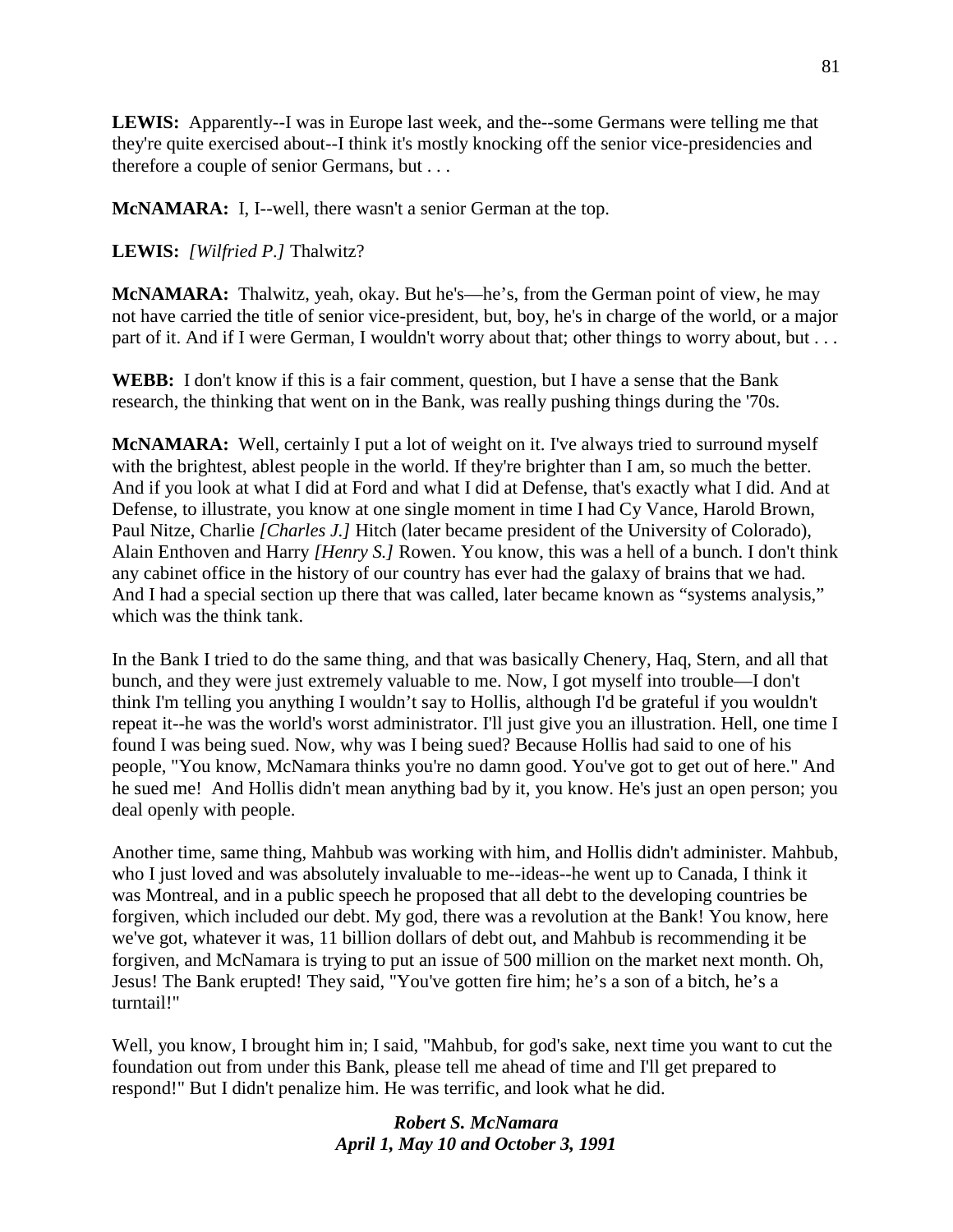There's—in this thing *[apparently referring to a publication]* I thought that, you know, the, whatever it was called, the human, freedom index, or whatever the hell it is in there is—you know, it's got all--I don't like indices that aggregate dissimilar things generally, but the idea is very good.

And what I particularly liked about it was when the third world universally protested it, and he said, "Absolutely not. We won't debate."

They said, "You must withdraw it and promise never to print it again."

He said he refused, and by god, Bill Draper supported him! But the point I'm coming back to is brains, innovation, imagination is absolutely invaluable, and that's my stock in trade. I've got to get those people. I can't do it myself, certainly not all of it.

That's the problem here. I wish to hell I had the Bank staff. I guarantee you I'd put out the best statement on population that's been put out to date if I had Hollis and Mahbub and a few others to sit here with me and talk about my thinking and then adjust mine to take account theirs, and then they would go out and put meat on the bones. They aren't trying to develop the skeleton and the bones and the meat together; that's more than I can do.

**WEBB:** What happened to that leadership in the '80s?

**McNAMARA:** Well, the first thing that happened was that I was determined to ensure that when I left—and Hollis--because Hollis wanted to leave when I did. He was on a--as you know, John, Harvard has a policy of loaning with preservation of tenure for two years, and he was on a two or three year, whatever it was, release, and his tenure would be withdrawn if he stayed. I persuaded him to stay, so his tenure was in effect withdrawn. But when I was getting ready to leave, he said he wanted to leave. He'd been there ten years, and obviously it was wise that they reinstated his tenure, so he went back.

But before he did I told Hollis, "Let's get the best guy in the whole world to replace you. Who is it? I don't know."

"Well," he said, "I'll draw up a list." So he talked to a lot of people, drew up a long list, and the two leading candidates at the end were an Israeli who you would know.

**KAPUR:** Michael Bruno.

**McNAMARA:** Michael Bruno, yes. Exactly. And Al *[Albert]* Fishlow. I didn't know Bruno, but I knew Fishlow to some degree because, working on poverty, I'd been interested in Brazil. And Delfim Neto was the finance minister at the time, and to begin to work on poverty--I guess back in the late '60s or early '70s when I was working on this—I'd asked our people, I said, "Well, let me see the income distribution in these various societies" so I could get some idea of the range of what percent of the people were poor and so on. It was then that I coined the term "absolute poor" to separate this particular category, barely on the margin of life, from poor people, the majority of people in many developing countries.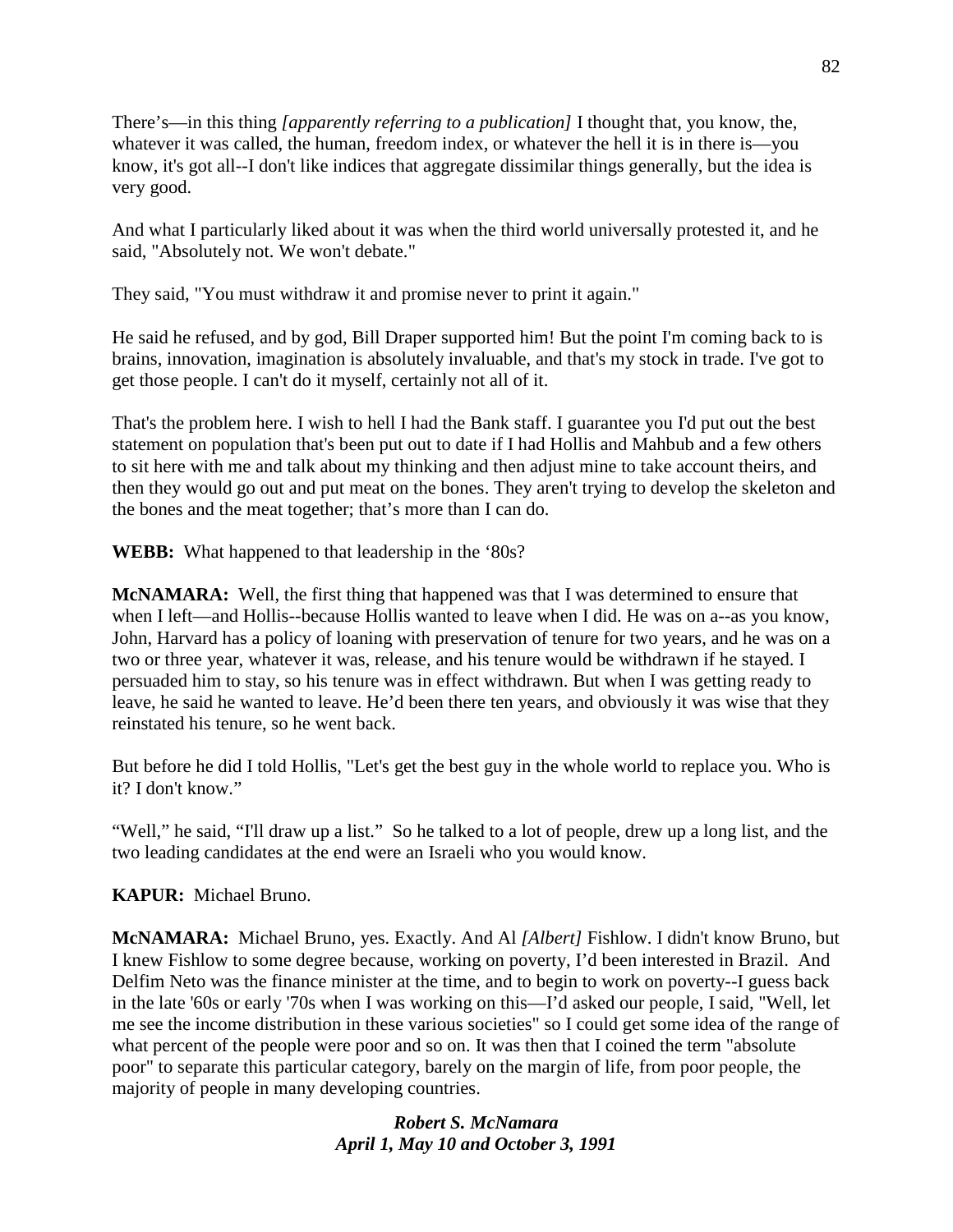So anyhow we got, tried to get these data. "There aren't any data."

I said, "What the hell do you mean there aren't any data?"

"Well, there just aren't."

And I'll bet you--this is what, '90--I'll bet you that this table is half blank today.

**WEBB:** Oh, yes. It is.

**McNAMARA:** I may have told you about it before. So anyhow, I said, "We've got to get it. Let's look at it." And so I began to put the stuff in the president's report to the Board. On every loan that went forward there was a table, and in--lots of tables--and in one of the tables was the income distribution. And when I put it out for Brazil, the difference between the top and the bottom quintile was on the order of, as I remember, 28 to 1 or something like that, and Jesus, all hell broke loose. Delfim Neto swore the data weren't any good in the area, and look at that today. It's half blank. In any event, my contention was it's--the reason it's blank, half blank is that people aren't paying any damn attention to it. If they were concerned about this, the political leaders and economists were concerned, they'd have the data. They don't have the data because they don't care. They're not paying attention to it, and therefore by definition I know those countries have a weak approach to poverty.

So Delfim Neto came up here and just gave me hell. Came up three times. The first time he gave me hell because the figures were wrong. Preparing for that meeting I checked back as to the origin of the figures; I learned that they were basically Al Fishlow's, that they were based on tapes that he obtained from the Brazilian government. So I got the Brazilian government's official *[inaudible]*.

So then he went back. The second time he came, argued, "Well, that's what you'd expect, that they were--the income distribution is skewed because at this stage in our development income is a function of education. You can't expect to educate all the people overnight, and so you have skewing."

I said, "Hell, you ought to look at Sri Lanka, whatever. That's not an answer, clearly." So then he goes back.

The third time he came in he said, "Okay," he said, "A, you're right, the income is skewed; B, it's not solely a function of education; C, I would agree, you know, it's mispricing of capital and subsidized interest and all the rest of the stuff."

But the net of all that was I acquired a tremendous admiration for Fishlow--or at least I knew who he was. So when these two names came forward, I began to look into Fishlow. And he was then at Yale, and his wife, as I recall, was at Berkeley, but anyhow he was at Yale. And so Hollis and I talked to him. And he was going to go to Berkeley, I guess. He was transferring or something or other.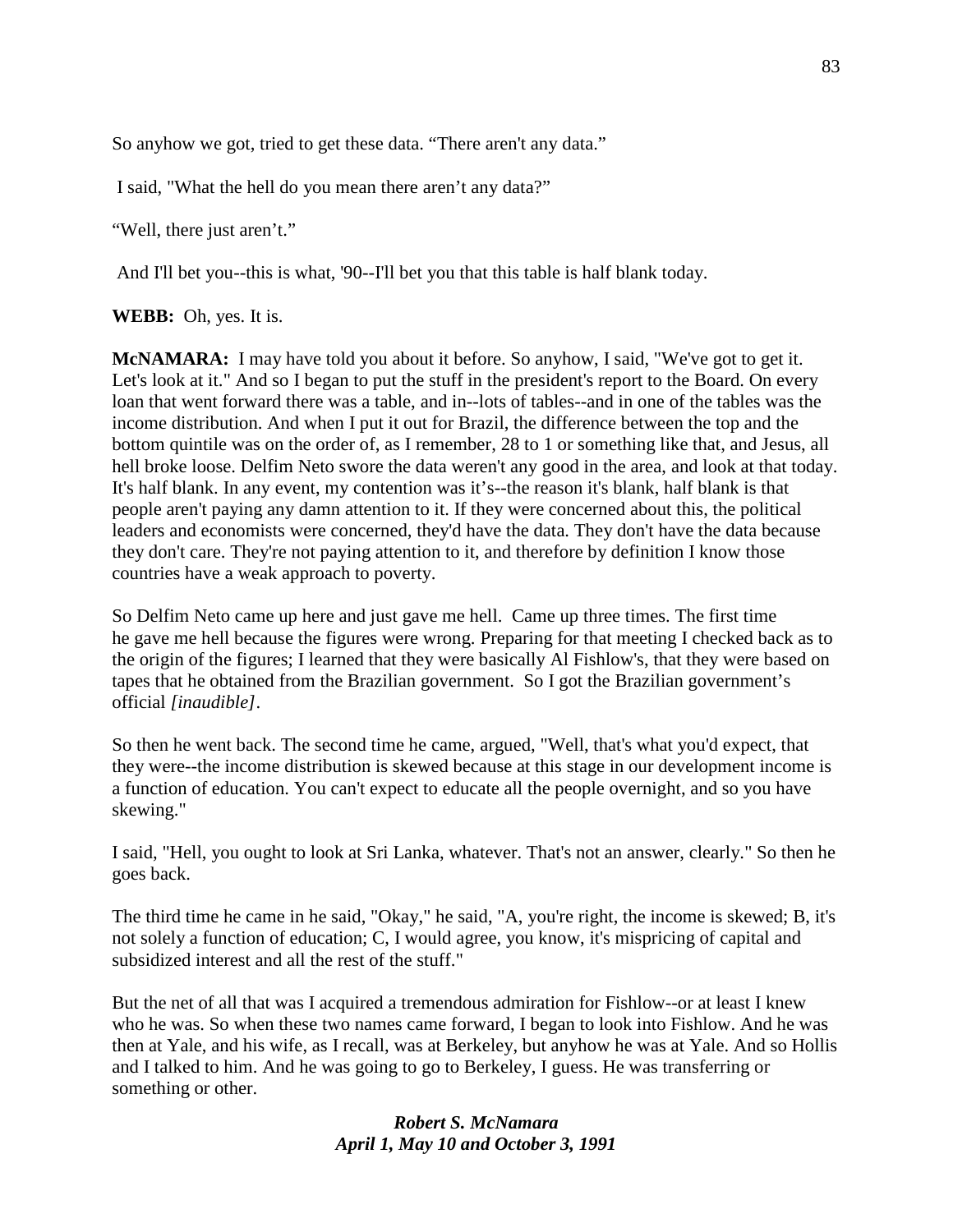**LEWIS:** Going back, actually.

**McNAMARA:** He did later go back. I think at that time he might still have been at Yale, but in any event he agreed to come. And I said, "Now, Al, that's fine, but I don't want to have a deal until I clear this with Clausen because by the time you come I'm going to be out and Clausen's going to be in."

So I talked to Clausen, and he agreed based on my recommendation and Hollis's. So, it hadn't yet been announced, but there was a leak in the *New York Times:* "Fishlow is going to be chief economist." There was a hell of a blistering editorial in the *Wall Street Journal*. If you're interested in this, you can go back and look at it. I don't know when it would have come out, but sometime before I left June 30, 1981. And it just blasted the hell out of me and Fishlow. It said, "McNamara has filled the Bank full of socialists, and he's going to ensure that the socialists continue in power when he leaves, and he's just hired on Fishlow."

So Clausen calls and says, "Well, Bob, I think we—I think we ought to hold up." So the net of it was that Al was not hired and . . .

**LEWIS:** That editorial, was it--Al *[Arnold C.]* Harburger had something to do with that, didn't he?

**McNAMARA:** I don't know.

**LEWIS:** I think so, yeah.

**McNAMARA:** Who's Harburger?

**LEWIS:** He's the Chicago economist.

**McNAMARA:** Oh, I don't know. I didn't know him then. You know, the *Wall Street* editorial, editorialists or editorial editor had been after me for years; it was just *[inaudible]* I don't know whether this was as much Fishlow's as me or *[inaudible]*, but in any case it killed Fishlow for the Bank.

And it was then, or after then, after I had left, that they decided on Anne Krueger. And whatever else she is, I think that she's a development economist or a great management, the combination of those two *[inaudible]* is that I think that *[inaudible]* a much, much weaker economic program at the Bank than during the '70s.

**LEWIS:** It--in a sense you can argue that Anne's neoclassical sort of orthodoxy was, provided a kind of theoretical underpinning for the structural adjustment program.

**McNAMARA:** No, no, no. Absolutely not. Hell, no. The structural adjustment program was put in before she got there.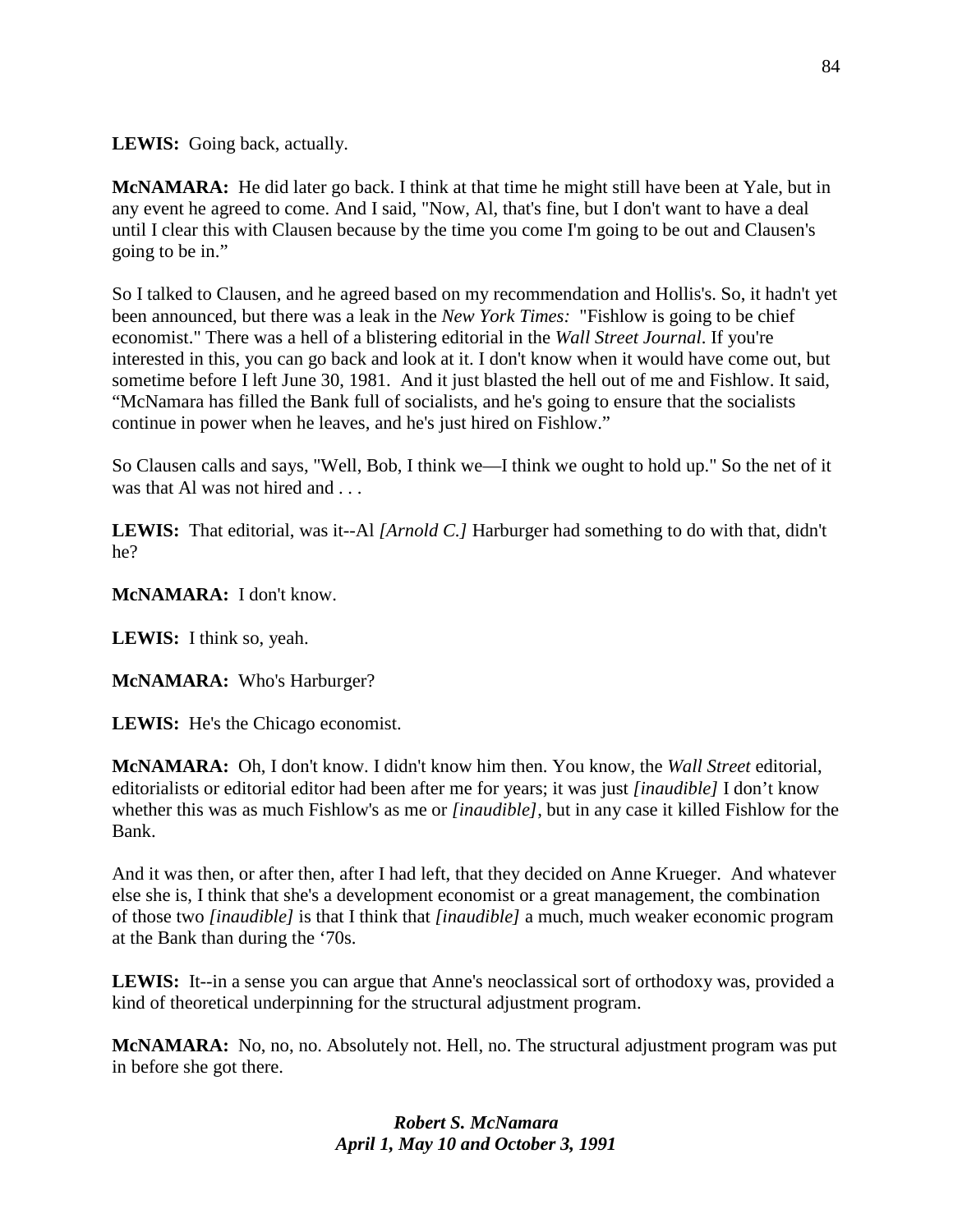LEWIS: I know that, I know that, but I mean the rationale . . .

**McNAMARA:** Might have been. It was all reasoned and based by then. I had been through all the battles on it; that started back in around 1976, around '76, '77. I think—oh, no, I'm sorry . . .

## *[End Tape 1, Side B] [Begin Tape 2, Side A]*

[Quality of recording of second tape is for some reason not very good]

**McNAMARA:** . . major changes in the Bank in the 13 years I was there occurred. We began working on it just very, very roughly in 1977, laying the theoretical foundation for it and developing the approach to lending for that purpose. There was immense opposition in the Board. As I recall—and I may be wrong on this--but as I recall, particularly the Germans and the U.S. were opposed. And they were opposed for two reasons: A, they said it was contrary to the Articles which required that we focus on project lending; and, B, they believed that it would be pouring money down a rat hole, as they thought some program loans had done. The program lending . .

**LEWIS:** This was the U.S in the Carter administration?

**McNAMARA:** No, no. This was in--well, that's a good question, John. Of course it's Carter's years. I said the U.S. and the Germans. I'm almost sure the U.S. was opposed, but I can't quite reconcile that with Carter. But in any event I don't know.

But I do know there was immense opposition in the Board, and the opposition was based on these two points: number 1, it's contrary to the Articles because the Articles state that you should *[inaudible]* projects, and, two, it was thought to be pouring money down a rat hole as, in a sense, it was thought some of the program loans had done. My own view of the program lending operation at the Bank at that time was that they were very, that the program lendings were not properly structured. We didn't make a lot of them. The total program lending during the years I was there up through the beginning of structural adjustment lending never exceeded ten percent of the total lending, and of the ten percent I think a lot of them were fairly soft loans. The structural adjustment lending as a concept was brought about because of the tremendous changes that were occurring in the flow of finance and economic problems in developing countries following the oil price increase of early '74, whatever,'72.

**LEWIS:** But then also the second one in '79...

**McNAMARA:** Right, but this began before the second, so it was following the first in the changes that occurred.

And I had become convinced by that time--and I remain even more strongly of the opinion today--that the greatest contribution the Bank can make to a developing country is in helping it formulate its macroeconomic policies and assisting it in implementing those policies. And that is what the objective of structural adjustment lending was.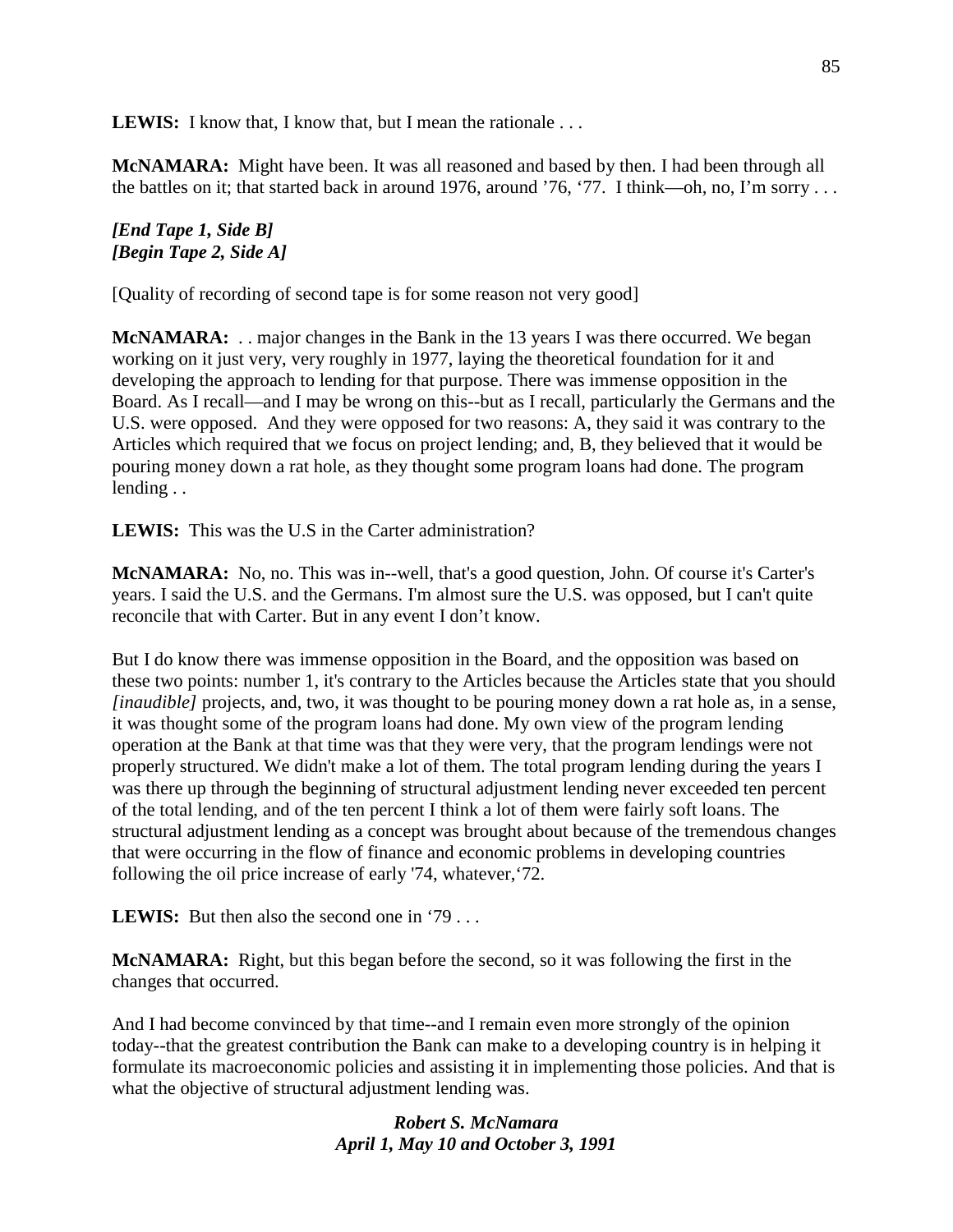To jump ahead a moment, when I went to China in April of 1980 and met with Deng Xiaoping, I had Caio Koch-Weser with me. He was my assistant. And my purpose was in negotiating the reentry of the People's Republic into the Bank, which they'd begun the year before. Accomplishing that with Deng Xiaoping, I then said to him—we'd started out; we'd agreed on reentry—"What is it you wish?" I said, "I guess there's no need to ask you, A, do you want us to help you?" He had told me he was just beginning what he called his responsibility system, he was going to begin in the agriculture sector. And I said--and he said he was thinking about extending it into the industrial sector, and he was thinking about some form of incentives in society and some form of, like market forces--not a market economy but some weird form of public *[inaudible]* taking account of market forces in allocation of resources, pricing, and so on. And I said, "Well, number two, do you want us to help you in developing macroeconomic policies?"

He said, "Yes."

"Do you want us to assist in financing the adjustment process?"

"Yes."

"Do you want us to have an office in Beijing?"

"Yes."

So based on that, I went off—it was a little bit like Indonesia. I didn't--we didn't have a Bernie Bell. Hell, we didn't know anything about China. We did have a Chinese, Taiwanese-born, Ed Lim, spoke Chinese, knew a little bit about it. We put him in charge of the Beijing office, and I set up Caio Koch-Weser because I knew him and knew what he'd do as division chief. And in a sense I said to him, I said to Caio, "That's your job; you can get the damn thing going. If you have problems, let me know."

And it worked like a charm, and the reason it did--and I think today if you went to China, you'd get the same report from the Chinese with respect to what the Bank did, at least up to Tiananmen Square, for ten, nine years as you'd get if you went to Widjojo today and asked him about Indonesia *[inaudible]* because--I go back to the point on structural adjustment lending, my belief that the greatest contribution the Bank can make to a country is not money, not even technical assistance and analysis of projects but rather macroeconomic structure advice and associated *[inaudible]* 

And if I look at my Chinese illustration, there the money generally came in the form of projects, but they were very closely related to this macroeconomic package. And one of the first things we did was set up an economic team and develop an economic report. My recollection is that it came out in eight volumes. The first volume was a summary, and the prime minister insisted every cabinet minister read that summary. Now, that's the way *[inaudible]*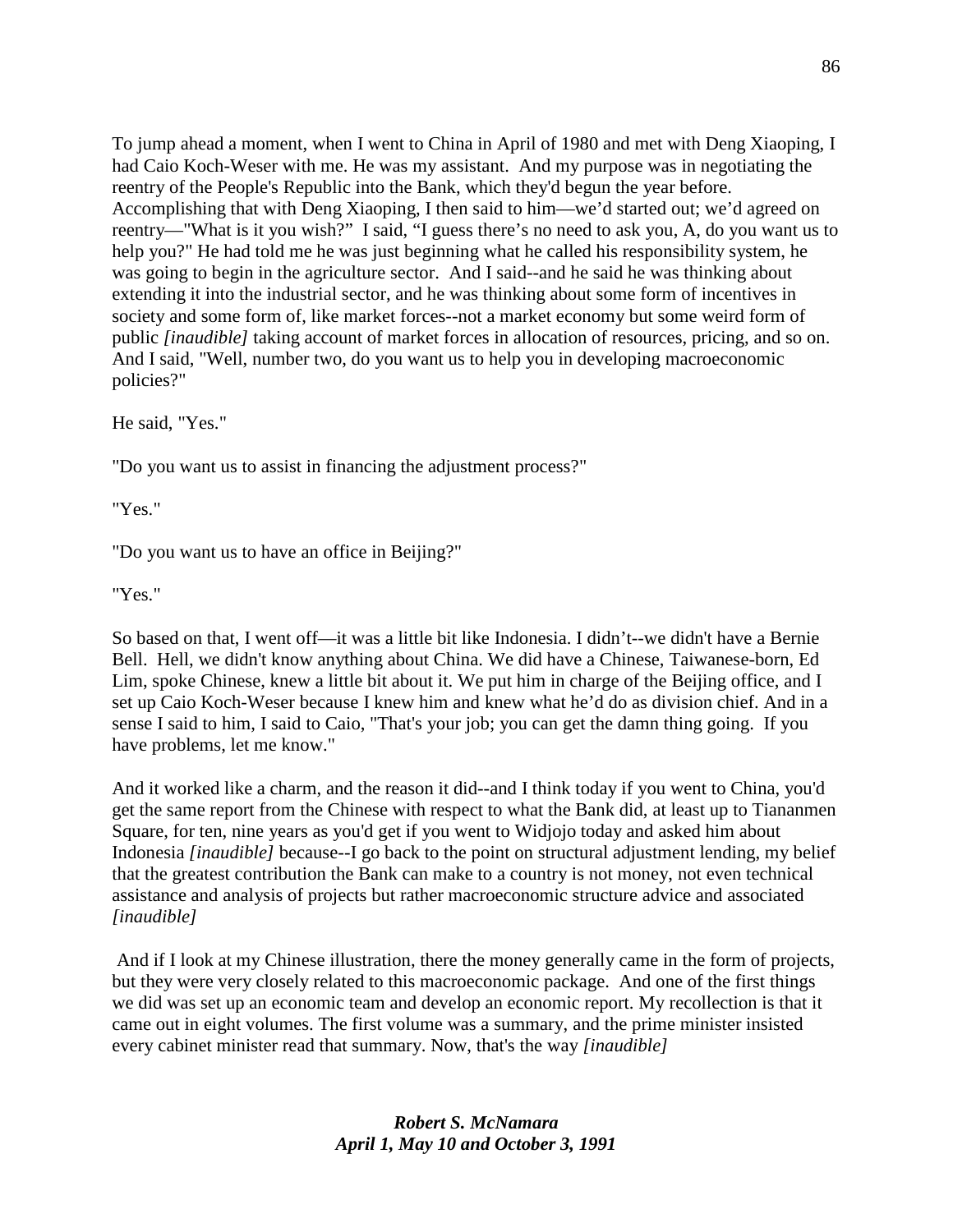And I come back to structural adjustment lending. That's in a sense what I was trying to do in whenever I started, '76 or '77. And the Board was very, very reluctant to go along that way. They weren't thinking in those terms. So I--my recollection is that I put—I may be totally wrong, but my recollection is I put together one or two structural adjustment loans which we took to the Board without in effect having the Board's previous acceptance of the structural adjustment lending approach because there had been so much controversy I hadn't been able to get them to agree in principle that we would go ahead with structural adjustment lending and it would be X percent of total lending. But I brought these, I think, two loans forward as moving in that direction.

Belgrade at the annual meeting, and I think--and I should check and see if I *[apparently moving to get a publication]*—I think that at that annual meeting I in effect announced, I used the annual meeting report, as I had so many times, as a means of establishing new policies in the Bank. I think at that meeting I announced it as a fait accompli in a sense.

But let's just see, "Political Development Policy in the '80s" and afterwards, hindsight, you know [apparently searching through a number of publications and documents for the particular one] "Approaches to International Development Strategy," "Official Development Assistance," "World Trade Expansion," *[inaudible]* "The World Bank in the '80s," "Financing Structural Change in the Adjustment Process."

**LEWIS:** There you are! There you are.

**McNAMARA:** And I just put it forward--I haven't read this in 12 years--but I think what I did was just put it forward as a fait accompli.

**LEWIS:** Well, you went ahead and made a couple, started making those loans in 1980.

**McNAMARA:** Yeah, I think--I might be wrong, John, but I think we made one or two before that was put forward as a policy--without a policy or without acceptance of a new lending approach, I got one or two by, I think. But then I put it forward as a fait accompli as a policy, and nobody got up in the meeting and said, "This son of a bitch! We're going to throw him out tomorrow!" So we went ahead with it.

**LEWIS:** Who was, after yourself, the principal conceptualizer of that? I suppose it was Ernie, huh? No?

**McNAMARA:** I would think it might have been Hollis.

**LEWIS:** Hollis, right, huh.

**McNAMARA:** Hollis was still there.

**LEWIS:** I see.

I don't know how much--we've got to get out of your hair.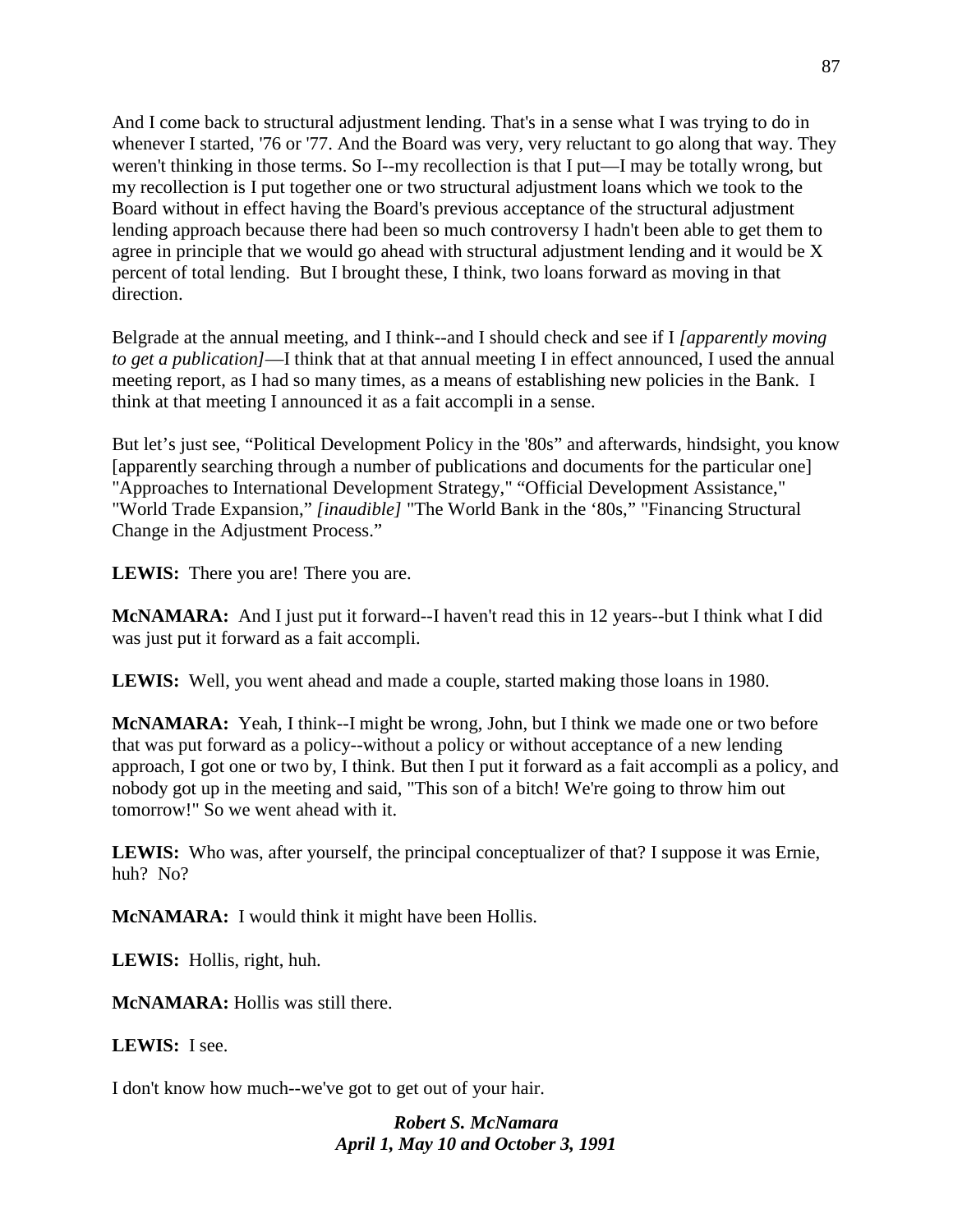**McNAMARA:** No, that's all right. I'm . . .

**LEWIS:** Okay?

**McNAMARA:** Yeah.

LEWIS: Take the China, Tiananmen Square thing, reminds me about human rights and the--it's this question of the role of the Bank vis-a-vis noneconomic issues.

#### **McNAMARA:** Yeah.

**LEWIS:** The--you must have had some feelings about—the Bank has been anxious to go resume a lending program to China.

**McNAMARA:** Absolutely. I've got a very clear view of that, and it is this: number one, we as a society mis-define "human rights". We define it as equivalent to civil rights; that's an erroneous definition. Number two, human rights has at least two components. One is what I'd call economic and social rights, and a second is civil rights. Number three, the Bank by its charter is precluded from taking account of other than economic objectives and performance. The economic and social element of human rights is an appropriate consideration for the Bank to take account of, in my opinion. The civil rights element, unless it has economic and political consequences, economic consequences perhaps through political consequences which have economic consequences, is, I would think, of questionable, a questionable consideration. Number four, I think it is absolutely wrong for the Bank to yield to pressure from a particular government to take account of a questionable consideration, i.e., civil rights, particularly when that government, i.e., the U.S. government, is applying the standard non-uniformly.

Now, the Carter administration, which in one sense I was close to--my son-in-law worked in the Security Council and so on, and Carter gave my wife the Medal of Freedom some few days before she died, so I'm sympathetic to--nonetheless, in my opinion, A, pressured the Bank wrongly to take account of civil rights as a matter of principle in *[inaudible]* the Articles; and, B, wished it to take account of it as a result of the unilateral decision in the U.S., which I think was wrong even if it would have been some consideration we should have taken account of; and, C, worse than that, applied the standard unevenly. You know, they'd say to us, "Well, you can't loan to Chile, but go ahead and loan to South Korea."

Now, I can tell you that the civil rights in South Korea at certain points were a hell of a lot more restrictive than they were in Chile. For part of the time I was at the Bank, the president of South Korea had a gun on his desk. That was a pretty rough, tough outfit. Economically, they--I thought they made magnificent use of the funds and the *[inaudible]*. They just plead for our advice, but in terms of civil rights, hell no! And the reason was that, you know, Carter was concerned over--the Carterites were concerned about the Soviet influence and what would happen if South Korea rebelled against us at the Bank or whatever, whereas they didn't give a damn about Chile. The cold war was still being fought on the Korean peninsula; it wasn't being fought in Chile. So they were therefore anxious for us to be tougher on Chile than we wanted to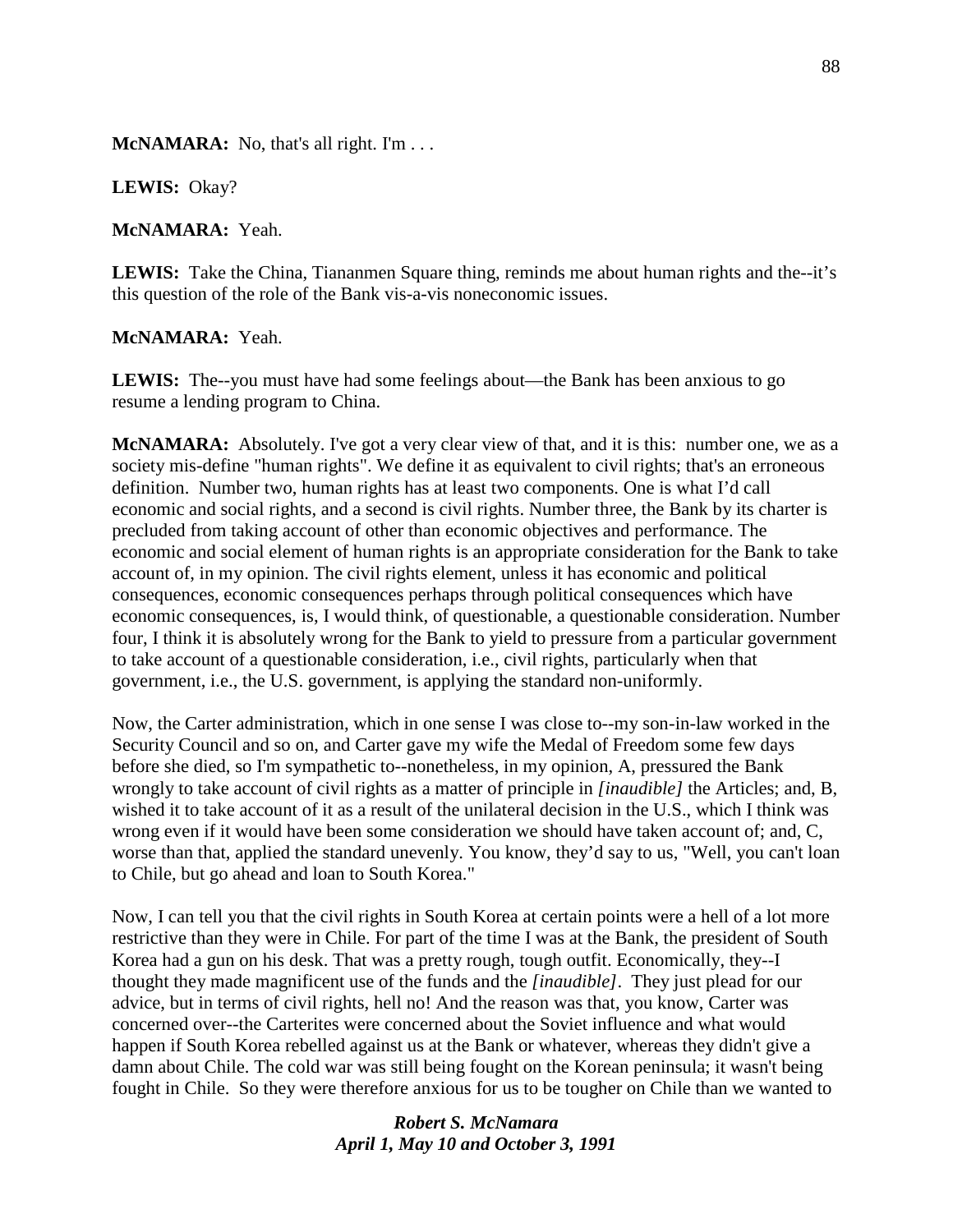be on South Korea. And I think this is absolutely erroneously judgment and totally wrong, and therefore I wouldn't follow it. So--and I feel that way to this day.

And to go back to Tiananmen Square, I think this nation today totally misjudges human rights in China, that in terms of civil rights Tiananmen Square was an absolute disgrace. No way can that be justified. In terms of basic economic and social advance, they're way ahead of the Indians or a number of other societies that we, the U.S., support assistance for.

**LEWIS:** That's a pretty full answer, right on the--you mentioned Chile again. We came across a memo--I wonder if you remember it; 1976, I think--Mahbub sent you a sort of reflective, rather long memo criticizing the Bank's history vis-à-vis Chile.

**McNAMARA:** With respect to Chile. I don't remember it at all, but I remember very well Chile. Now, let's see. Allende was killed in '73. '73. My son had been down there for two years. He came home to see his mother and me in July before Allende was killed in September of '73. He'd been down there for two years so I knew a little bit about Chile.

When was the—I've forgotten where I was going—the U.N. . . .

# **KAPUR:** '72 *[inaudible]*

**McNAMARA:** UNCTAD. '72. I went down to Chile for that, and when I was in the city Allende asked to see me. So I went to see him, and he had the guy who was killed, you know the ambassador who was killed . . .

## **KAPUR:** *[Orlando]* Letelier.

**McNAMARA:** Yeah--with him—and whom I never liked, by the way. And he had--I think it was the finance minister, a guy who was a real hard, tough-line communist. And Allende wanted to know in effect why we weren't lending. And he said, "I know why. The CIA'S against it and you've knuckled under to the administration, the Nixon administration, and that's why you're not lending."

I said, "No, that's not it at all. That doesn't have a damn thing to do with it. I don't knuckle under to the U.S. government. We're not lending because you screwed it up." I've forgotten the figures, but my recollection today is that they'd had a 350 percent inflation, price inflation, and they'd had an adverse trade balance, and he was really, really screwing up the economy. And I could see this finance minister sitting there, and the net of it was that I judge that Letelier, whatever his name was, was far to the left of this hard-line communist. The hard-line communist in a sense agreed with me that they had screwed up the economy, and what had happened was that he had been trying to persuade Allende to manage the economy in macroeconomic terms in a more balanced, sustainable fashion, and Allende had been listening to the far left, I thought. It was the Naxalite equivalent of Bengal, Naxalite equivalent.

And so Allende says, "Well, that's what you say. I know all that stuff. It's the CIA, and it's the Nixon and all that bunch there. They put pressure on you. You yielded to it. You're not going to."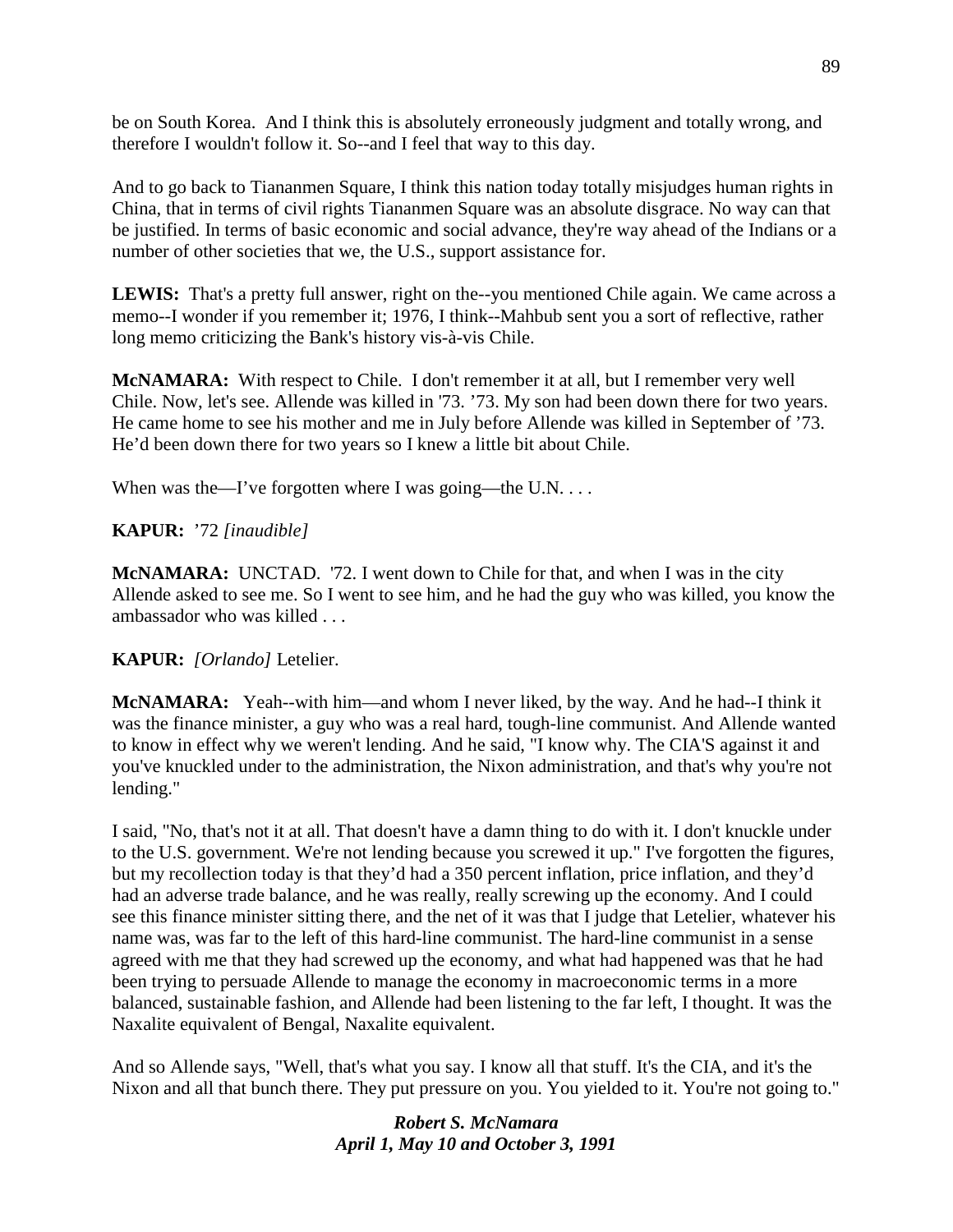I said, "Mr. President, I just told you. It's because of the way you're screwing up the economy."

"Well," he said, "If we're going to change."

I said, "Okay, then we'll start lending."

He said, "You can't lend. There's nothing in the pipeline."

I said, "Well, there's nothing in the pipeline because you screwed it up for so long that we decided not to lend, you know, a year or 18 months ago, and that's why."

"Well," he said, "there isn't anything in the pipeline, and we're getting ready to change. And when we change, you won't be ready to lend."

I said, "I'll make you a deal. I will go to the Board and present a project preparation loan X." I don't know what it was, five or ten million, something like that. "We'll get to work immediately with your people to prepare projects. Now, not a one is going to go to the Board for lending until you make these policy changes you're talking about."

He said, "We're going to do it."

So I came back, and right at that time we went to Nairobi in '76 for the annual meeting—oh, Nairobi, '73, yeah, '73; it was Nairobi. We went to Nairobi, and while we were in Nairobi he was killed. But I was intending to go forward with this project for a rationale—that was '73. You talked about Mahbub's memo in '76. I have zero recollection. Maybe by that time we weren't doing all we should have been doing. I don't know.

**KAPUR:** But Knapp's memo in '72 raised the *[inaudible]* the issue of expropriation comes up very frequently . . .

**McNAMARA:** I don't think that--well, expropriation was an important issue for Burke, and we had some expropriation problems. Egypt had some expropriation issues. And of course Zaire- the expropriation of the Union-Miniere properties in Zaire which I went to Zaire to Kinshasa once to with Burke to try to resolve and which we finally did resolve, as a matter of fact. So Burke, Burke was particularly sensitive to expropriations.

I don't recall the Chilean expropriation issues. And what I do recall is--and that I'm almost certain that if you go back and look at you'll find was the economy was so mismanaged that we would not have been justified in putting loans in there.

**LEWIS:** Mahbub's memo was more in terms of short-term versus long-term stabilization in a sense from a micromanagement versus institutional restructuring.

**McNAMARA:** Had we resumed lending by '76?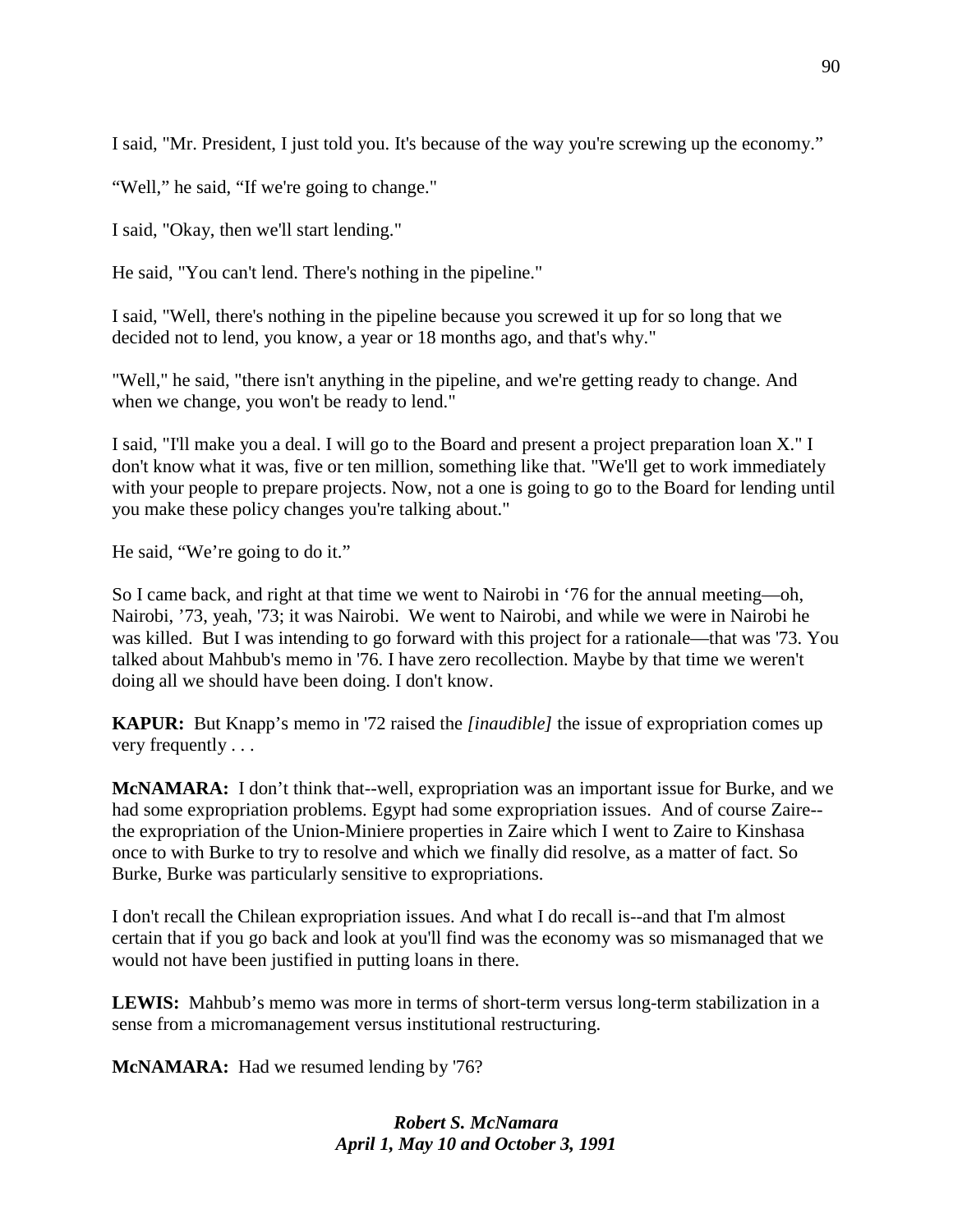**KAPUR:** Yes. That was what he was basing his . . . .

**McNAMARA:** Okay, but we had resumed lending, and what he was arguing was that we should shift from project to structural adjustment or something like that?

**LEWIS:** Yeah, and he was thinking about really sort of social class almost restructuring.

**McNAMARA:** Yeah. I don't remember it, except I do recall this. No, I'm sorry—this was later, this was under *[Augusto J.]* Pinochet. When did Pinochet--well, no, wait a minute now, wait a mintue. Pinochet was there then. Yeah, absolutely.

I don't recall Mahbub's memo at all, but I do remember--and you correct me if I'm wrong—I remember that we had a guy in the, on the economics staff who had come from the University of Chicago, a very bright economist, Chilean. He went back to Chile, and I think he became economics minister or finance minister under Pinochet. And I recall very strongly that I was very critical, at least in my mind, of Pinochet because he was pursuing a policy of adjustment that put a tremendous burden on the poor. And I was a trustee of the Ford Foundation at the time, and some of our Ford Foundation people, Peter Bell, for example, believed--as I believed--that Pinochet's so-called Chicago School of Adjustment was excessively brutal in its impact on people. So my guess is--you'd have to check this--but my guess is that we weren't lending as much as some people would have thought we should. I'd be surprised if Mahbub was one of them because we were concerned about that approach. But I--as you indicate we were--I believe we had resumed lending.

**KAPUR:** Mahbub's basic point was, essentially, he thought the Bank was being much kinder to Pinochet ...

**McNAMARA:** Oh, kinder! Oh, okay. I'm sorry.

**KAPUR:** . . and had been too *[inaudible]* both in terms of . . .

**McNAMARA:** Oh, okay, I misunderstood you. I think he was—well, kinder in the sense that we accepted what I very much opposed, that, as I told you, that Pinochet was what I would call "brutal" on the poor. But he was following a policy, macroeconomic policy which in hindsight is proving correct, and which there was reason to believe at the time-- at least some believed at the time--would prove correct in macroeconomic terms. I was certainly not enthusiastic about supporting that. I remember that very, very well. And to tell you the truth, to this day I don't know whether what he did was right or wrong. I don't know whether—I'd be interested, John, to hear your all's view—but I don't know whether with hindsight the poor would be as well off today as they are if Pinochet had done more what Mahbub and I would have liked to have him do, now that you mention it. At this point I think my view is probably the same as Mahbub's, that we should have or that we, the Bank, should have attaching more conditions to our loan. We should have forced him to give attention to social problems. The question I think I would have to ask myself today, and I don't know have the answer to, had we done that, had he accepted our advice, would the poor be as well off today?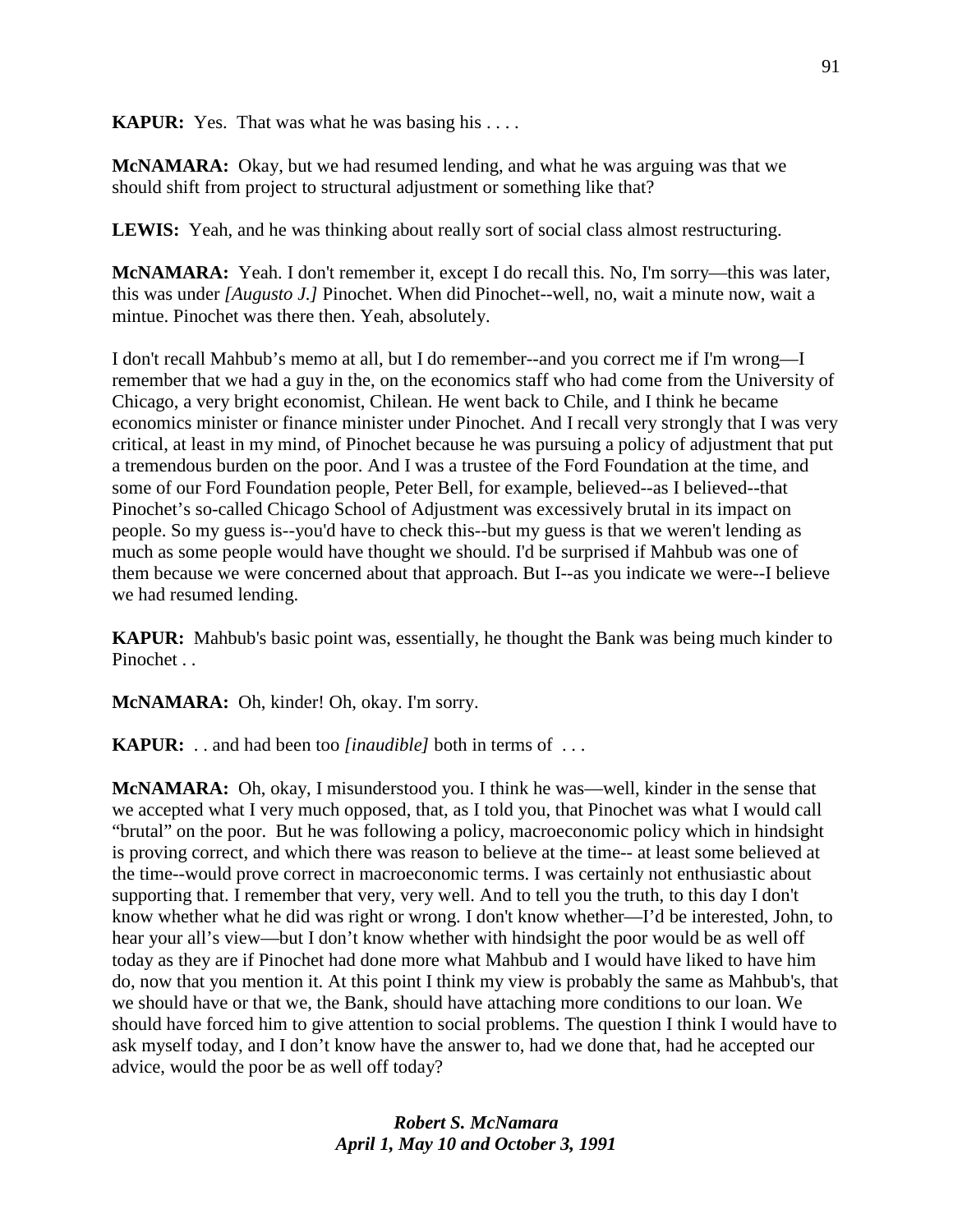#### **WEBB:** *[inaudible]*

**McNAMARA:** That's right. You're absolutely right. You're absolutely right.

**WEBB:** To achieve that—see, I think Mahbub's memo is—I disagree with Mahbub's memo about that because--maybe it wasn't *[inaudible]*--during the '80s Chile developed an economy on a par *[inaudible]* of the world . . .

**McNAMARA:** I realize that, but the price, the price of the second half of the '70s I think in terms of human misery to the disadvantaged was very, very high. Now, could that price have been avoided then without penalty to those same people today, I'm not sure.

**WEBB:** *[inaudible]* whether anyone has another way of . . .

**McNAMARA:** Well, that's exactly, that's exactly the question I raised. I don't know the answer to that one.

**LEWIS:** You just in passing said something that I'd like to follow up on. You were talking about structural, about program loans and using them for restructuring, and you said you and Mahbub, if you now you think about it, would have liked to use, to put some more pressure on the Pinochet government to . .

**MCNAMARA:** Reduce the impact on the poor.

LEWIS: . . reduce the impact on the poor. So you'd use--one of your objectives, then, would not just be macro management, but it would be actually to move a social . . . .

**McNAMARA:** Yes, yes. Absolutely, absolutely. And I...

**LEWIS:** Did you talk about it? Did you have that in mind in the late '70s, do you know, because I don't think it's ever--it's been talking about in the Bank a little bit during the '80s.

**McNAMARA:** I can't say that--I can't say that we had the positive objective in mind to use the structural adjustment loans . .

**LEWIS:** To push education.

**McNAMARA:** . . to push education, whatever, but I do believe we had in mind the negative effect: don't apply structural adjustment in a way . .

**LEWIS:** Structural-adjustment-with-a-human-face kind of thing.

**McNAMARA:** That's right. Exactly, exactly, exactly. Which is what I was talking about with respect to Pinochet in Chile at the time.

Well, some of these questions don't have clear answers today.